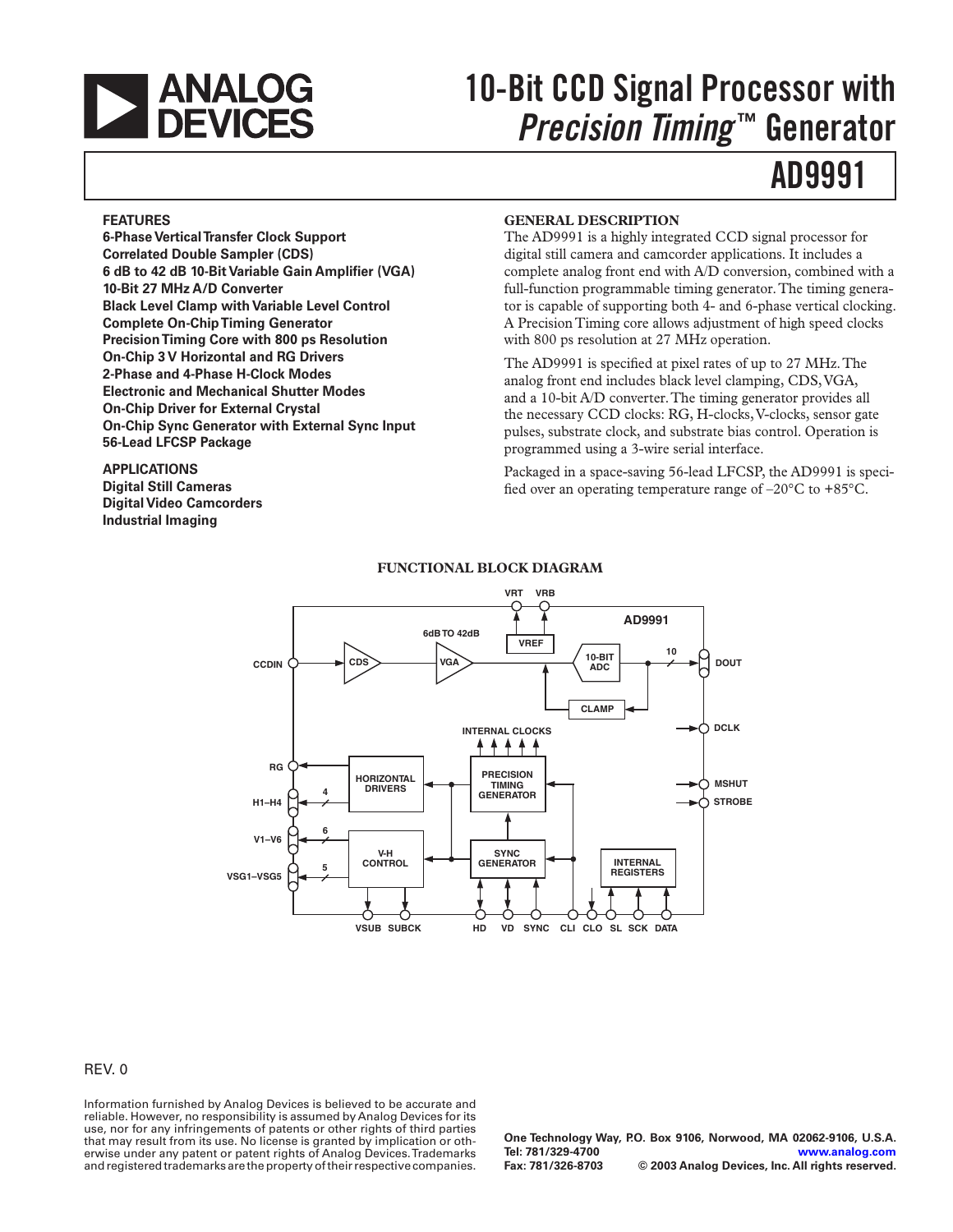#### **TABLE OF CONTENTS**

| PACKAGE THERMAL CHARACTERISTICS  5                     |
|--------------------------------------------------------|
|                                                        |
|                                                        |
|                                                        |
|                                                        |
|                                                        |
| TYPICAL PERFORMANCE CHARACTERISTICS  8                 |
|                                                        |
| PRECISION TIMING HIGH SPEED TIMING                     |
|                                                        |
|                                                        |
|                                                        |
|                                                        |
|                                                        |
| HORIZONTAL CLAMPING AND BLANKING  13                   |
| Individual CLPOB and PBLK Patterns  13                 |
|                                                        |
|                                                        |
|                                                        |
| HORIZONTAL TIMING SEQUENCE EXAMPLE  15                 |
| VERTICAL TIMING GENERATION  16                         |
|                                                        |
|                                                        |
| Complete Field: Combining V-Sequences  19              |
| Generating Line Alternation for V-Sequence and HBLK 20 |
| Second V-Pattern Group during VSG Active Line 20       |
|                                                        |
|                                                        |
|                                                        |
|                                                        |

| EXPOSURE AND READOUT EXAMPLE 30                  |  |
|--------------------------------------------------|--|
| ANALOG FRONT END DESCRIPTION                     |  |
|                                                  |  |
|                                                  |  |
|                                                  |  |
|                                                  |  |
|                                                  |  |
|                                                  |  |
|                                                  |  |
|                                                  |  |
| Recommended Power-Up Sequence for Master Mode 33 |  |
| Generating Software SYNC without                 |  |
|                                                  |  |
| SYNC during Master Mode Operation 34             |  |
| Power-Up and Synchronization in Slave Mode 34    |  |
|                                                  |  |
|                                                  |  |
|                                                  |  |
|                                                  |  |
|                                                  |  |
| COMPLETE LISTING OF REGISTER BANK 1  40          |  |
| COMPLETE LISTING OF REGISTER BANK 2  43          |  |
|                                                  |  |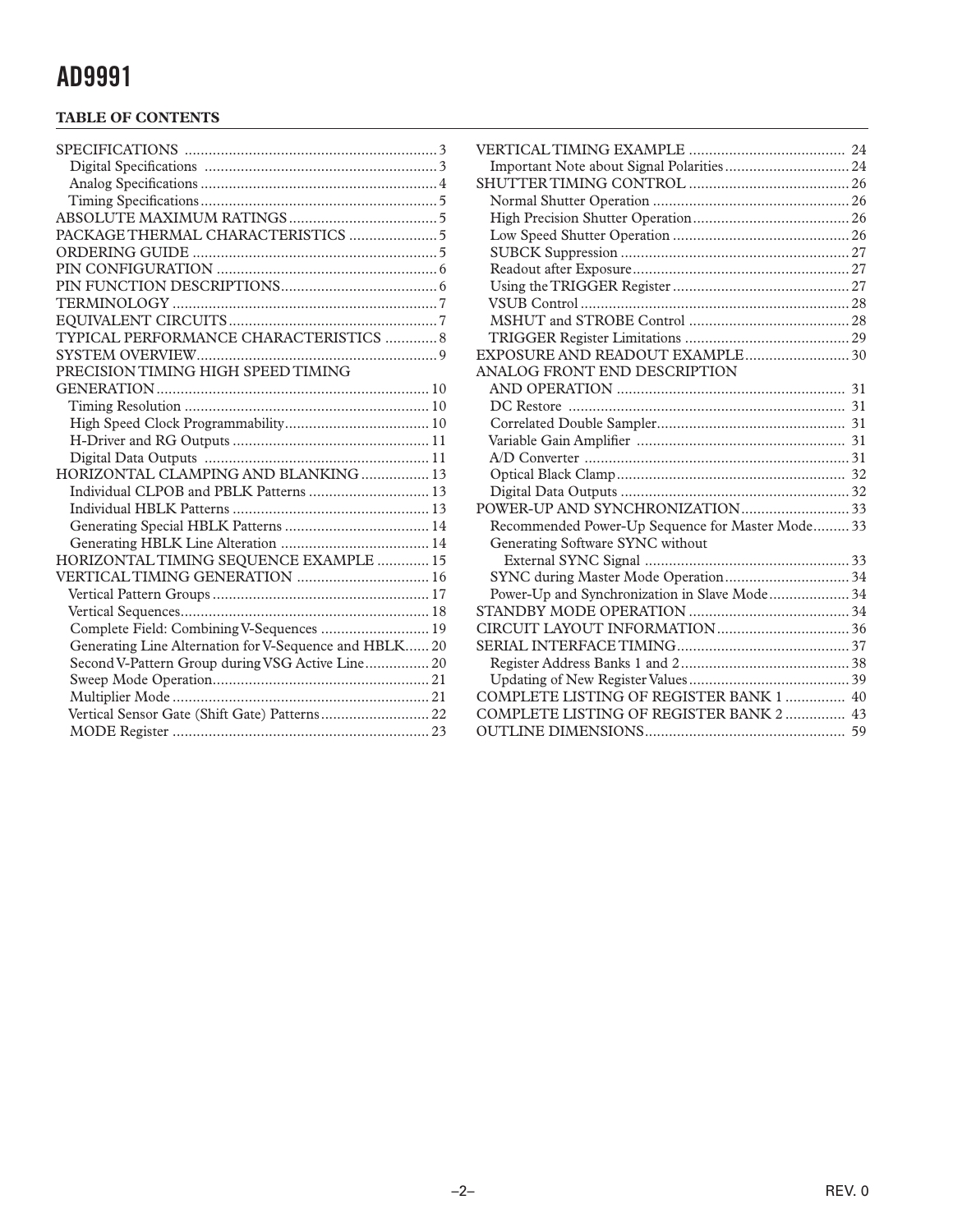# <span id="page-2-0"></span>**AD9991–SPECIFICATIONS**

| <b>Parameter</b>                                | Min   | <b>Typ</b> | <b>Max</b> | Unit            |
|-------------------------------------------------|-------|------------|------------|-----------------|
| <b>TEMPERATURE RANGE</b>                        |       |            |            |                 |
| Operating                                       | $-20$ |            | $+85$      | $\circ$ C       |
| Storage                                         | $-65$ |            | $+150$     | $\rm ^{\circ}C$ |
| POWER SUPPLY VOLTAGE                            |       |            |            |                 |
| <b>AVDD</b> (AFE Analog Supply)                 | 2.7   | 3.0        | 3.6        | V               |
| TCVDD (Timing Core Analog Supply)               | 2.7   | 3.0        | 3.6        | V               |
| RGVDD (RG Driver)                               | 2.7   | 3.0        | 3.6        | V               |
| HVDD (H1-H4 Drivers)                            | 2.7   | 3.0        | 3.6        |                 |
| DRVDD (Data Output Drivers)                     | 2.7   | 3.0        | 3.6        |                 |
| DVDD (Digital)                                  | 2.7   | 3.0        | 3.6        | V               |
| POWER DISSIPATION (See TPC 1 for Power Curves)  |       |            |            |                 |
| 27 MHz, Typ Supply Levels, 100 pF H1-H4 Loading |       | 270        |            | mW              |
| Power from HVDD Only*                           |       | 100        |            | mW              |
| Standby 1 Mode                                  |       | 105        |            | mW              |
| Standby 2 Mode                                  |       | 10         |            | mW              |
| Standby 3 Mode                                  |       | 0.5        |            | mW              |
| MAXIMUM CLOCK RATE (CLI)                        | 27    |            |            | <b>MHz</b>      |

\*The total power dissipated by the HVDD supply may be approximated using the equation

*Total HVDD Power* =  $[C_{LOAD} \times HVDD \times Pixel Frequency] \times HVDD \times Number of H-outputs used$ 

Reducing the H-loading, using only two of the outputs, and/or using a lower HVDD supply will reduce the power dissipation.

Specifications subject to change without notice.

### **DIGITAL SPECIFICATIONS** (RGVDD = HVDD = DVDD = DRVDD = 2.7 V to 3.6 V, C<sub>L</sub> = 20 pF, T<sub>MIN</sub> to T<sub>MAX</sub>, unless otherwise noted.)

| Parameter                                   | <b>Symbol</b>         | Min         | <b>Typ</b> | <b>Max</b> | Unit         |
|---------------------------------------------|-----------------------|-------------|------------|------------|--------------|
| <b>LOGIC INPUTS</b>                         |                       |             |            |            |              |
| High Level Input Voltage                    | V <sub>IH</sub>       | 2.1         |            |            | V            |
| Low Level Input Voltage                     | $\rm V_{II}$          |             |            | 0.6        | V            |
| High Level Input Current                    | $\mathbf{I}_{\rm IH}$ |             | 10         |            | μA           |
| Low Level Input Current                     | $I_{IL}$              |             | 10         |            | μA           |
| <b>Input Capacitance</b>                    | $C_{IN}$              |             | 10         |            | pF           |
| LOGIC OUTPUTS (Except H and RG)             |                       |             |            |            |              |
| High Level Output Voltage @ $I_{OH} = 2$ mA | $V_{OH}$              | 2.2         |            |            | V            |
| Low Level Output Voltage @ $I_{OL} = 2$ mA  | $V_{OL}$              |             |            | 0.5        | V            |
| RG and H-DRIVER OUTPUTS (H1-H4)             |                       |             |            |            |              |
| High Level Output Voltage @ Max Current     | $V_{OH}$              | $VDD - 0.5$ |            |            | V            |
| Low Level Output Voltage @ Max Current      | $V_{OL}$              |             |            | 0.5        | $\mathbf{V}$ |
| Maximum Output Current (Programmable)       |                       | 30          |            |            | mA           |
| Maximum Load Capacitance (For Each Output)  |                       | 100         |            |            | pF           |

Specifications subject to change without notice.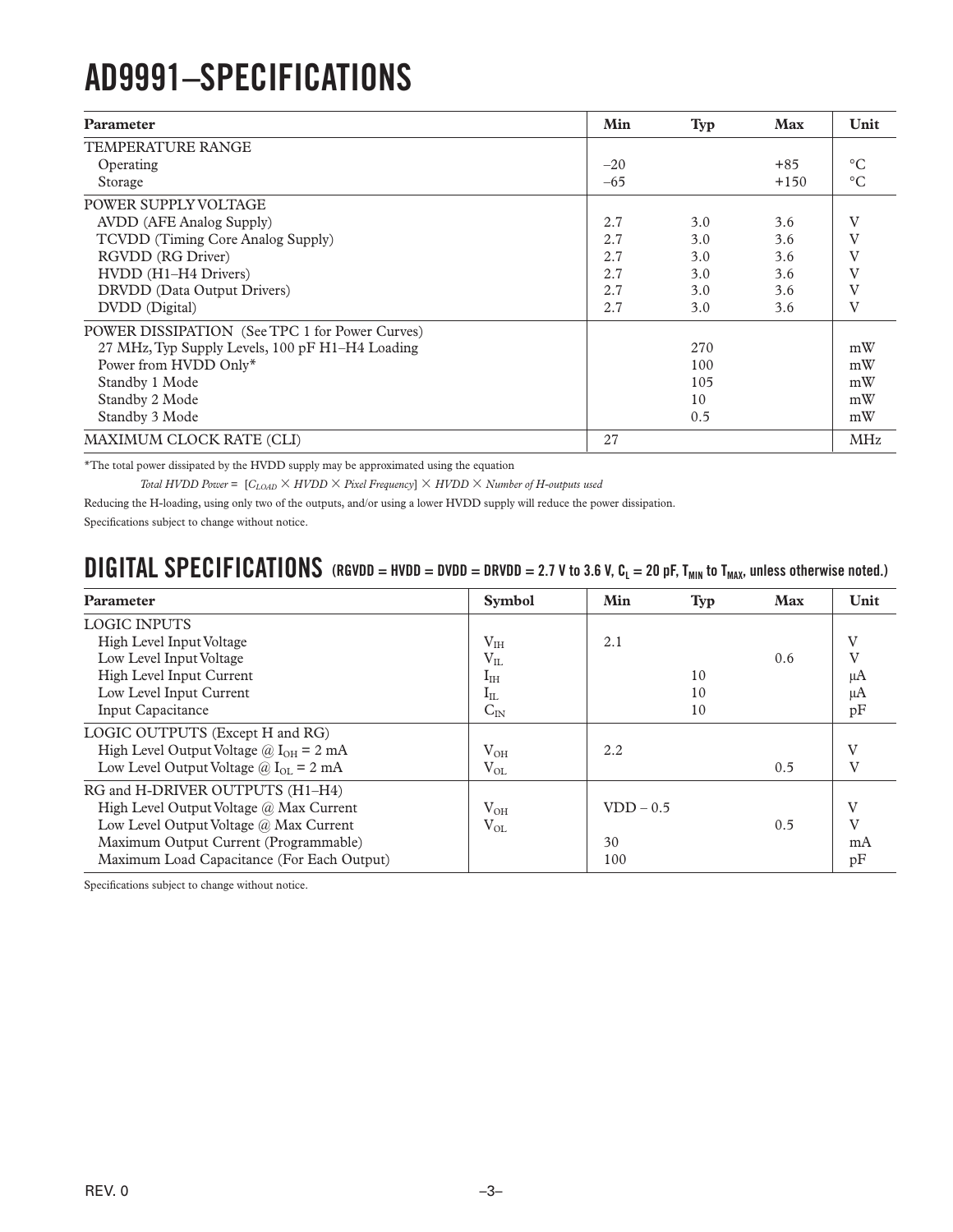### <span id="page-3-0"></span> $\bf{ANALOG}$   $\bf{SPECIFICATIONS}$  (AVDD = 3.0 V, f<sub>CLI</sub> = 27 MHz, Typical Timing Specifications, T<sub>MIN</sub> to T<sub>MAX</sub>, unless otherwise noted.)

| Parameter                              | Min    | Typ        | <b>Max</b> | Unit          | <b>Notes</b>                                        |
|----------------------------------------|--------|------------|------------|---------------|-----------------------------------------------------|
| $CDS^*$                                |        |            |            |               |                                                     |
| Allowable CCD Reset Transient          |        | 500        |            | mV            |                                                     |
| Max Input Range before Saturation      | 1.0    |            |            | $V p-p$       |                                                     |
| Max CCD Black Pixel Amplitude          |        | ±50        |            | mV            |                                                     |
| VARIABLE GAIN AMPLIFIER (VGA)          |        |            |            |               |                                                     |
| Gain Control Resolution                |        | 1024       |            | <b>Steps</b>  |                                                     |
| Gain Monotonicity                      |        | Guaranteed |            |               |                                                     |
| Gain Range                             |        |            |            |               |                                                     |
| Min Gain (VGA Code 0)                  |        | 6          |            | dB            |                                                     |
| Max Gain (VGA Code 1023)               |        | 42         |            | dB            |                                                     |
| <b>BLACK LEVEL CLAMP</b>               |        |            |            |               |                                                     |
| Clamp Level Resolution                 |        | 256        |            | <b>Steps</b>  |                                                     |
| Clamp Level                            |        |            |            |               | Measured at ADC output.                             |
| Min Clamp Level (Code 0)               |        | $\Omega$   |            | <b>LSB</b>    |                                                     |
| Max Clamp Level (Code 255)             |        | 63.75      |            | <b>LSB</b>    |                                                     |
| <b>A/D CONVERTER</b>                   |        |            |            |               |                                                     |
| Resolution                             | 10     |            |            | <b>Bits</b>   |                                                     |
| Differential Nonlinearity (DNL)        | $-1.0$ | $\pm 0.5$  | $+1.0$     | <b>LSB</b>    |                                                     |
| No Missing Codes                       |        | Guaranteed |            |               |                                                     |
| Full-Scale Input Voltage               |        | 2.0        |            | V             |                                                     |
| <b>VOLTAGE REFERENCE</b>               |        |            |            |               |                                                     |
| Reference Top Voltage (REFT)           |        | 2.0        |            | V             |                                                     |
| Reference Bottom Voltage (REFB)        |        | 1.0        |            | $\mathbf{V}$  |                                                     |
| <b>SYSTEM PERFORMANCE</b>              |        |            |            |               | Includes entire signal chain.                       |
| Gain Accuracy                          |        |            |            |               |                                                     |
| Low Gain (VGA Code 0)                  | 5.0    | 5.5        | 6.0        | dB            | Gain = $(0.0351 \times \text{Code}) + 6 \text{ dB}$ |
| Max Gain (VGA Code 1023)               | 40.5   | 41.5       | 42.5       | dB            |                                                     |
| Peak Nonlinearity, 500 mV Input Signal |        | 0.2        |            | $\frac{0}{0}$ | 12 dB gain applied.                                 |
| <b>Total Output Noise</b>              |        | 0.25       |            | LSB rms       | AC grounded input, 6 dB gain applied.               |
| Power Supply Rejection (PSR)           |        | 50         |            | dB            | Measured with step change on supply.                |

\*Input signal characteristics defined as follows:

∠∗ **500mV TYP RESET TRANSIENT 50mV MAX OPTICAL BLACK PIXEL 1V MAX INPUT SIGNAL RANGE**

Specifications subject to change without notice.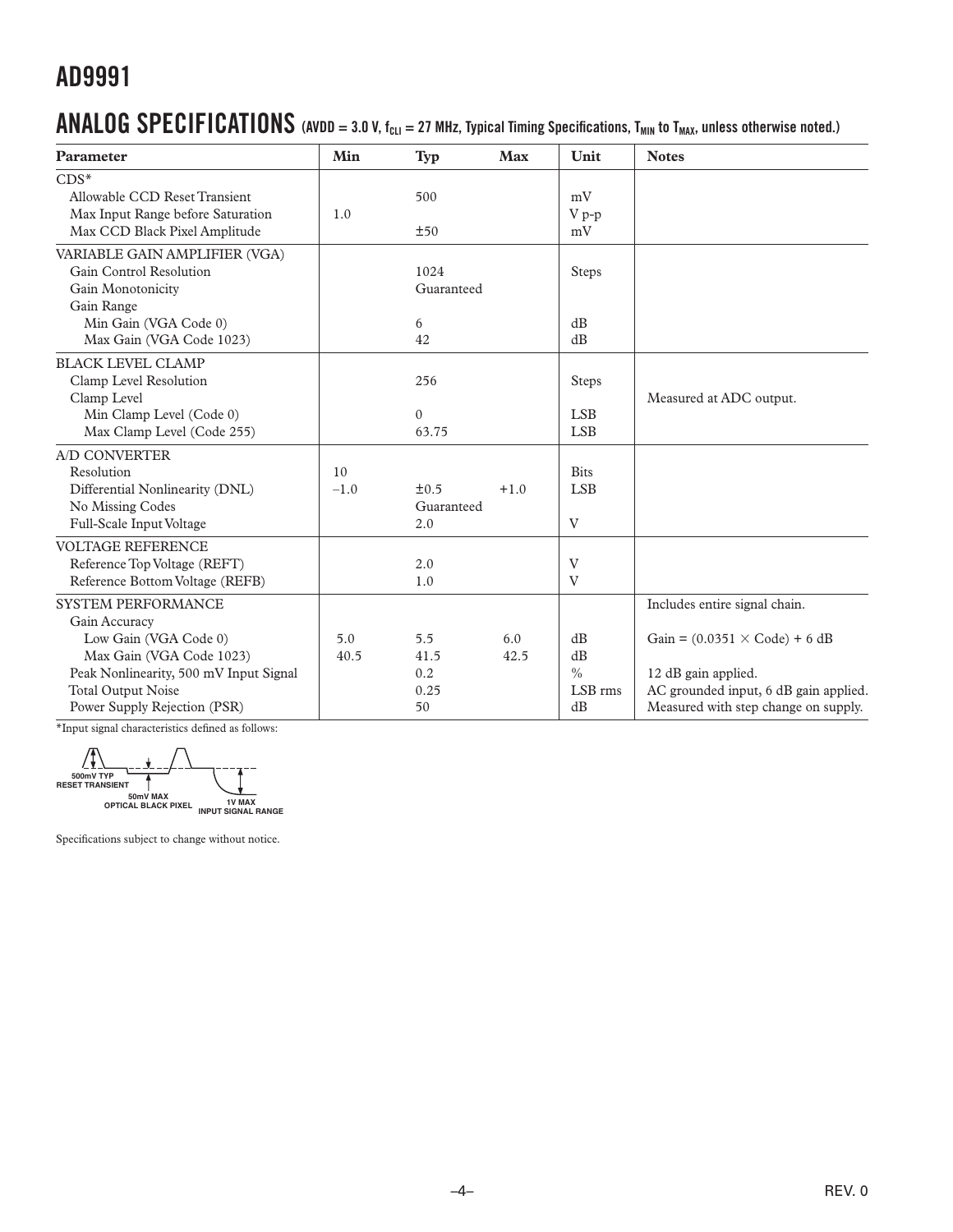### <span id="page-4-0"></span>**TIMING SPECIFICATIONS**  $(C_L = 20 \text{ pF}, \text{AVDD} = \text{DVDD} = \text{DRVDD} = 3.0 \text{ V}, t_{CLI} = 27 \text{ MHz}, \text{unless otherwise noted.}$

| <b>Parameter</b>                                                                                                                                                                                                                       | <b>Symbol</b>                                                                      | Min                              | <b>Typ</b>      | <b>Max</b> | Unit                                     |
|----------------------------------------------------------------------------------------------------------------------------------------------------------------------------------------------------------------------------------------|------------------------------------------------------------------------------------|----------------------------------|-----------------|------------|------------------------------------------|
| MASTER CLOCK, CLI (Figure 4)<br>CLI Clock Period<br>CLI High/Low Pulsewidth<br>Delay from CLI Rising Edge to Internal Pixel Position 0<br>AFE CLPOB Pulsewidth <sup>1,2</sup> (Figures 9 and 14)                                       | $t_{\text{CONV}}$<br>$t_{\text{CLIDLY}}$                                           | 37<br>14.8<br>2                  | 18.5<br>6<br>20 | 21.8       | ns<br>ns<br>ns<br>Pixels                 |
| AFE SAMPLE LOCATION <sup>1</sup> (Figure 7)<br>SHP Sample Edge to SHD Sample Edge                                                                                                                                                      | $t_{S1}$                                                                           | 17                               | 18.5            |            | ns                                       |
| DATA OUTPUTS (Figures 8a and 8b)<br>Output Delay from DCLK Rising Edge <sup>1</sup><br>Pipeline Delay from SHP/SHD Sampling to DOUT                                                                                                    | $t_{OD}$                                                                           |                                  | 8<br>11         |            | ns<br>Cycles                             |
| SERIAL INTERFACE (Figures 40a and 40b)<br>Maximum SCK Frequency<br>SL to SCK Setup Time<br>SCK to SL Hold Time<br>SDATA Valid to SCK Rising Edge Setup<br>SCK Falling Edge to SDATA Valid Hold<br>SCK Falling Edge to SDATA Valid Read | $f_{SCLK}$<br>$t_{LS}$<br>$t_{\rm LH}$<br>$t_{DS}$<br>$t_{\rm DH}$<br>$t_{\rm DV}$ | 10<br>10<br>10<br>10<br>10<br>10 |                 |            | <b>MHz</b><br>ns<br>ns<br>ns<br>ns<br>ns |

**NOTES** 

1Parameter is programmable.

2Minimum CLPOB pulsewidth is for functional operation only. Wider typical pulses are recommended to achieve good clamp performance.

Specifications subject to change without notice.

#### **ABSOLUTE MAXIMUM RATINGS**\*

|                             | With<br><b>Respect</b> |        |               |             |
|-----------------------------|------------------------|--------|---------------|-------------|
| Parameter                   | <b>To</b>              | Min    | Max           | Unit        |
| <b>AVDD</b>                 | <b>AVSS</b>            | $-0.3$ | $+3.9$        | V           |
| <b>TCVDD</b>                | <b>TCVSS</b>           | $-0.3$ | $+3.9$        | V           |
| <b>HVDD</b>                 | <b>HVSS</b>            | $-0.3$ | $+3.9$        | V           |
| <b>RGVDD</b>                | <b>RGVSS</b>           | $-0.3$ | $+3.9$        | v           |
| <b>DVDD</b>                 | <b>DVSS</b>            | $-0.3$ | $+3.9$        | V           |
| <b>DRVDD</b>                | <b>DRVSS</b>           | $-0.3$ | $+3.9$        | V           |
| <b>RG</b> Output            | <b>RGVSS</b>           | $-0.3$ | $RGVDD + 0.3$ | V           |
| H1-H4 Output                | <b>HVSS</b>            | $-0.3$ | $HVIDD + 0.3$ | V           |
| Digital Outputs             | <b>DVSS</b>            | $-0.3$ | $D VDD + 0.3$ | V           |
| Digital Inputs              | <b>DVSS</b>            | $-0.3$ | $D VDD + 0.3$ | V           |
| SCK, SL, SDATA              | <b>DVSS</b>            | $-0.3$ | $D VDD + 0.3$ | V           |
| REFT, REFB, CCDIN           | <b>AVSS</b>            | $-0.3$ | $AVDD + 0.3$  | V           |
| <b>Junction Temperature</b> |                        |        | 150           | $\circ$ C   |
| Lead Temperature, 10 sec    |                        |        | 350           | $^{\circ}C$ |

\*Stresses above those listed under Absolute Maximum Ratings may cause permanent damage to the device. This is a stress rating only. Functional operation of the device at these or any other conditions above those listed in the operational sections of this specification is not implied. Exposure to absolute maximum rating conditions for extended periods may affect device reliability. Absolute maximum ratings apply individually only, not in combination. Unless otherwise specified, all other voltages are referenced to GND.

#### **CAUTION**

ESD (electrostatic discharge) sensitive device. Electrostatic charges as high as 4000V readily accumulate on the human body and test equipment and can discharge without detection. Although the AD9991 features proprietary ESD protection circuitry, permanent damage may occur on devices subjected to high energy electrostatic discharges. Therefore, proper ESD precautions are recommended to avoid performance degradation or loss of functionality.



#### **PACKAGE THERMAL CHARACTERISTICS Thermal Resistance**

 $\theta_{JA} = 25^{\circ}$ C/W\*

 $*_{\theta_{JA}}$  is measured using a 4-layer PCB with the exposed paddle soldered to the board.

#### **ORDERING GUIDE**

| Model       | <b>Temperature</b>                 | Package      | Package |
|-------------|------------------------------------|--------------|---------|
|             | Range                              | Description  | Option  |
| AD9991KCP   | $-20\degree$ C to $+85\degree$ C   | <b>LFCSP</b> | $CP-56$ |
| AD9991KCPRL | $-20^{\circ}$ C to $+85^{\circ}$ C | <b>LFCSP</b> | $CP-56$ |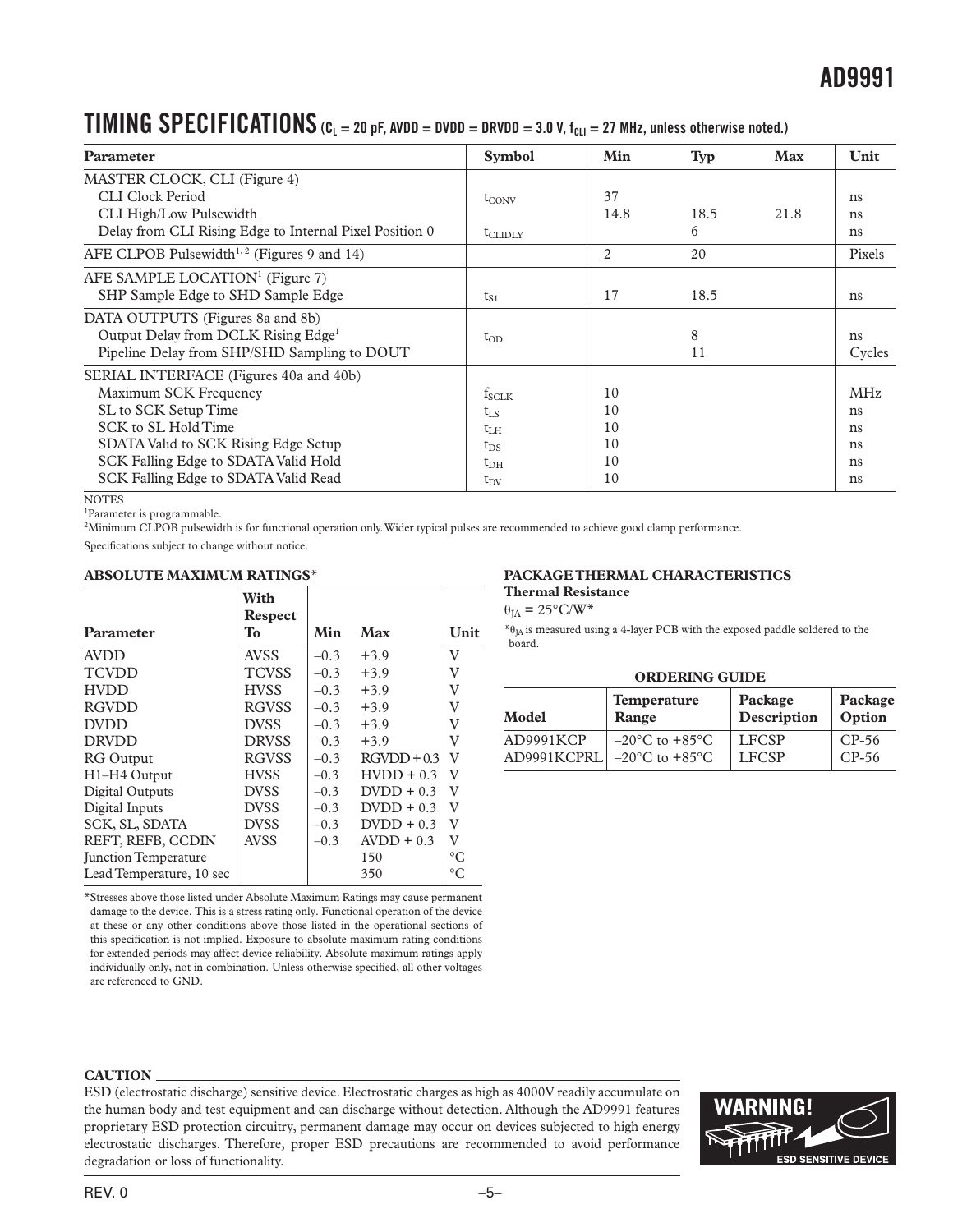<span id="page-5-0"></span>

#### **PIN FUNCTION DESCRIPTIONS<sup>1</sup>**

| Pin            | <b>Mnemonic</b>  | Type <sup>2</sup> | Description                          | Pin          | <b>Mnemonic</b>                                       | Type <sup>2</sup> | Description                                                         |
|----------------|------------------|-------------------|--------------------------------------|--------------|-------------------------------------------------------|-------------------|---------------------------------------------------------------------|
| $\mathbf{1}$   | D <sub>3</sub>   | D <sub>O</sub>    | Data Output                          | 36           | <b>AVDD</b>                                           | $\overline{P}$    | Analog Supply for AFE                                               |
| $\overline{2}$ | D <sub>4</sub>   | D <sub>O</sub>    | Data Output                          | 37           | <b>CCDIN</b>                                          | AI                | CCD Signal Input                                                    |
| 3              | D <sub>5</sub>   | D <sub>O</sub>    | Data Output                          | 38           | <b>AVSS</b>                                           | ${\bf P}$         | Analog Ground for AFE                                               |
| 4              | D <sub>6</sub>   | D <sub>O</sub>    | Data Output                          | 39           | <b>REFT</b>                                           | AO                | Voltage Reference Top Bypass                                        |
| 5              | D <sub>7</sub>   | D <sub>O</sub>    | Data Output                          | 40           | <b>REFB</b>                                           | AO                | Voltage Reference Bottom Bypass                                     |
| 6              | D <sub>8</sub>   | D <sub>O</sub>    | Data Output                          | 41           | SL                                                    | DI                | 3-Wire Serial Load Pulse                                            |
| $\overline{7}$ | D <sup>9</sup>   | DO                | Data Output (MSB)                    | 42           | SDI                                                   | $\mathop{\rm DI}$ | 3-Wire Serial Data Input                                            |
| 8              | <b>DRVDD</b>     | $\mathbf P$       | Data Output Driver Supply            | 43           | <b>SCK</b>                                            | DI                | 3-Wire Serial Clock                                                 |
| 9              | <b>DRVSS</b>     | $\mathbf P$       | Data Output Driver Ground            | 44           | <b>MSHUT</b>                                          | D <sub>O</sub>    | <b>Mechanical Shutter Pulse</b>                                     |
| 10             | <b>VSUB</b>      | D <sub>O</sub>    | <b>CCD</b> Substrate Bias            | 45           | <b>STROBE</b>                                         | DO                | <b>Strobe Pulse</b>                                                 |
| 11             | <b>SUBCK</b>     | D <sub>O</sub>    | CCD Substrate Clock (E-Shutter)      | 46           | <b>SYNC</b>                                           | DI                | External System Sync Input                                          |
| 12             | V <sub>1</sub>   | DO                | <b>CCD Vertical Transfer Clock 1</b> | 47           | <b>VD</b>                                             | <b>DIO</b>        | Vertical Sync Pulse                                                 |
| 13             | V <sub>2</sub>   | D <sub>O</sub>    | <b>CCD</b> Vertical Transfer Clock 2 |              |                                                       |                   | (Input for Slave Mode,                                              |
| 14             | V <sub>3</sub>   | <b>DO</b>         | <b>CCD</b> Vertical Transfer Clock 3 |              |                                                       |                   | Output for Master Mode)                                             |
| 15             | V <sub>4</sub>   | DO                | CCD Vertical Transfer Clock 4        | 48           | <b>DVSS</b>                                           | ${\bf P}$         | Digital Ground                                                      |
| 16             | V <sub>5</sub>   | D <sub>O</sub>    | CCD Vertical Transfer Clock 5        | 49           | <b>DVDD</b>                                           | ${\bf P}$         | Power Supply for VSG, V1-V6,                                        |
| 17             | V <sub>6</sub>   | D <sub>O</sub>    | CCD Vertical Transfer Clock 6        |              |                                                       |                   | HD/VD, MSHUT, STROBE,                                               |
| 18             | VSG1             | D <sub>O</sub>    | CCD Sensor Gate Pulse 1              |              |                                                       |                   | SYNC, and Serial Interface                                          |
| 19             | VSG <sub>2</sub> | D <sub>O</sub>    | CCD Sensor Gate Pulse 2              | 50           | HD                                                    | <b>DIO</b>        | Horizontal Sync Pulse                                               |
| 20             | VSG3             | D <sub>O</sub>    | CCD Sensor Gate Pulse 3              |              |                                                       |                   | (Input for Slave Mode, Output for                                   |
| 21             | VSG4             | D <sub>O</sub>    | CCD Sensor Gate Pulse 4              |              |                                                       |                   | Master Mode)                                                        |
| 22             | VSG <sub>5</sub> | D <sub>O</sub>    | CCD Sensor Gate Pulse 5              | 51           | <b>DCLK</b>                                           | D <sub>O</sub>    | Data Clock Output                                                   |
| 23             | H1               | D <sub>O</sub>    | CCD Horizontal Clock 1               | 52           | <b>NC</b>                                             |                   | Not Internally Connected                                            |
| 24             | H <sub>2</sub>   | D <sub>O</sub>    | <b>CCD Horizontal Clock 2</b>        | 53           | <b>NC</b>                                             |                   | Not Internally Connected                                            |
| 25             | <b>HVSS</b>      | ${\bf P}$         | H1-H4 Driver Ground                  | 54           | D <sub>0</sub>                                        | D <sub>O</sub>    | Data Output (LSB)                                                   |
| 26             | <b>HVDD</b>      | $\mathbf{P}$      | H1-H4 Driver Supply                  | 55           | D <sub>1</sub>                                        | D <sub>O</sub>    | Data Output                                                         |
| 27             | H <sub>3</sub>   | D <sub>O</sub>    | CCD Horizontal Clock 3               | 56           | D2                                                    | D <sub>O</sub>    | Data Output                                                         |
| 28             | H <sub>4</sub>   | D <sub>O</sub>    | <b>CCD Horizontal Clock 4</b>        | <b>NOTES</b> |                                                       |                   |                                                                     |
| 29             | <b>RGVSS</b>     | ${\bf P}$         | <b>RG Driver Ground</b>              |              | <sup>1</sup> See Figure 38 for circuit configuration. |                   |                                                                     |
| 30             | RG               | D <sub>O</sub>    | <b>CCD Reset Gate Clock</b>          |              |                                                       |                   | ${}^{2}$ AI = Analog Input, AO = Analog Output, DI = Digital Input, |
| 31             | <b>RGVDD</b>     | $\mathbf P$       | <b>RG Driver Supply</b>              |              |                                                       |                   | $DO = Digital Output, DIO = Digital Input/Output, P = Power.$       |
| 32             | <b>TCVSS</b>     | ${\bf P}$         | Analog Ground for Timing Core        |              |                                                       |                   |                                                                     |
| 33             | <b>TCVDD</b>     | ${\bf P}$         | Analog Supply for Timing Core        |              |                                                       |                   |                                                                     |
| 34             | <b>CLO</b>       | D <sub>O</sub>    | Clock Output for Crystal             |              |                                                       |                   |                                                                     |
| 35             | <b>CLI</b>       | DI                | Reference Clock Input                |              |                                                       |                   |                                                                     |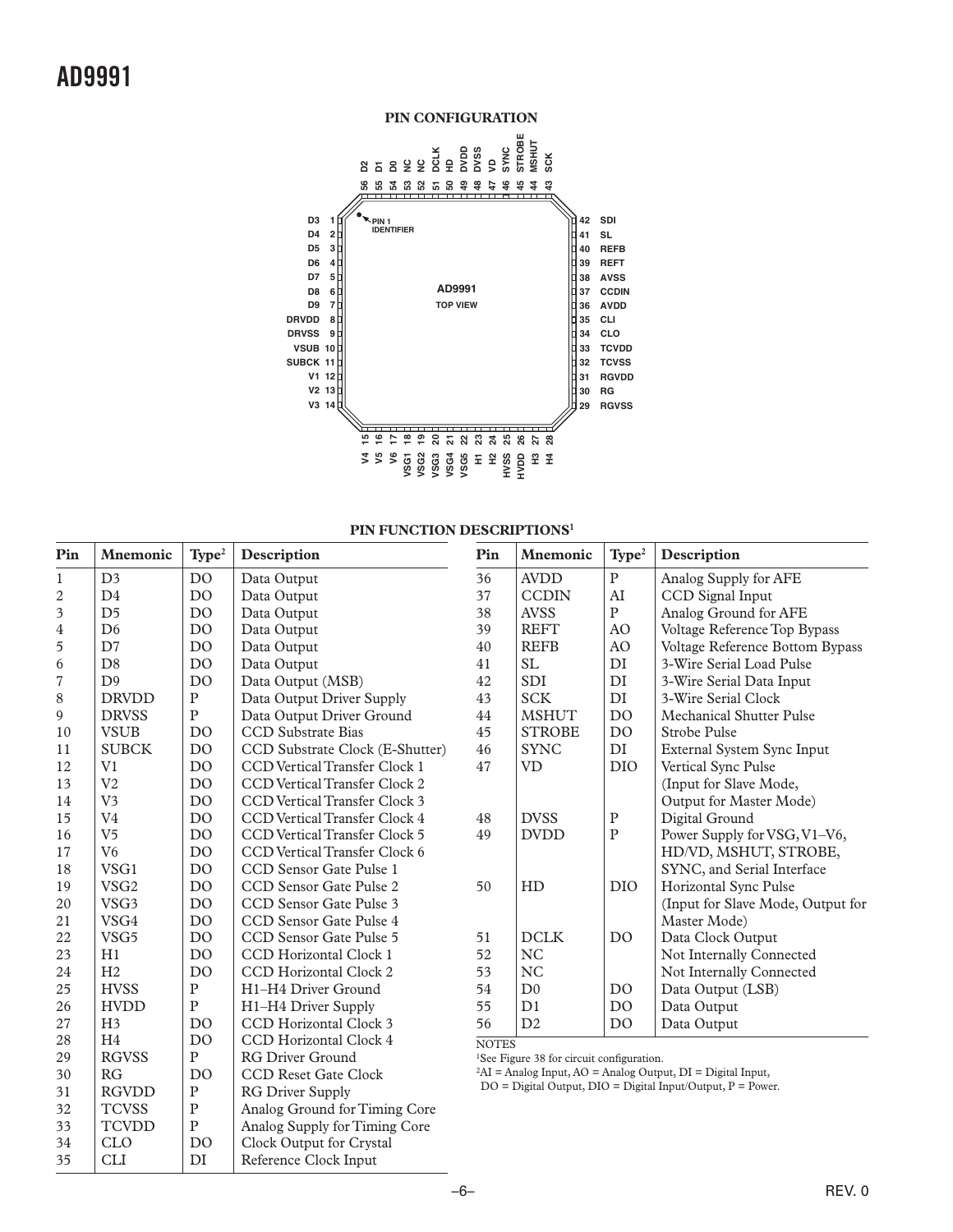#### <span id="page-6-0"></span>**TERMINOLOGY**

#### **Differential Nonlinearity (DNL)**

An ideal ADC exhibits code transitions that are exactly 1 LSB apart. DNL is the deviation from this ideal value. Thus every code must have a finite width. No missing codes guaranteed to 10-bit resolution indicates that all 1024 codes must be present over all operating conditions.

#### **Peak Nonlinearity**

Peak nonlinearity, a full signal chain specification, refers to the peak deviation of the output of the AD9991 from a true straight line. The point used as zero scale occurs 0.5 LSB before the first code transition. Positive full scale is defined as a level 1.5 LSB beyond the last code transition. The deviation is measured from the middle of each particular output code to the true straight line. The error is then expressed as a percent-

#### **EQUIVALENT CIRCUITS**



*Circuit 1. CCDIN*

age of the 2 V ADC full-scale signal. The input signal is always appropriately gained up to fill the ADC's full-scale range.

#### **Total Output Noise**

The rms output noise is measured using histogram techniques. The standard deviation of the ADC output codes is calculated in LSB and represents the rms noise level of the total signal chain at the specified gain setting. The output noise can be converted to an equivalent voltage using the relationship 1 LSB = (ADC Full Scale/2<sup>n</sup> codes), where n is the bit resolution of the ADC. For the AD9991, 1 LSB is 1.95 mV.

#### **Power Supply Rejection (PSR)**

The PSR is measured with a step change applied to the supply pins. The PSR specification is calculated from the change in the data outputs for a given step change in the supply voltage.



*Circuit 3. Digital Inputs*



*Circuit 2. Digital Data Outputs*



*Circuit 4. H1–H4, RG Drivers*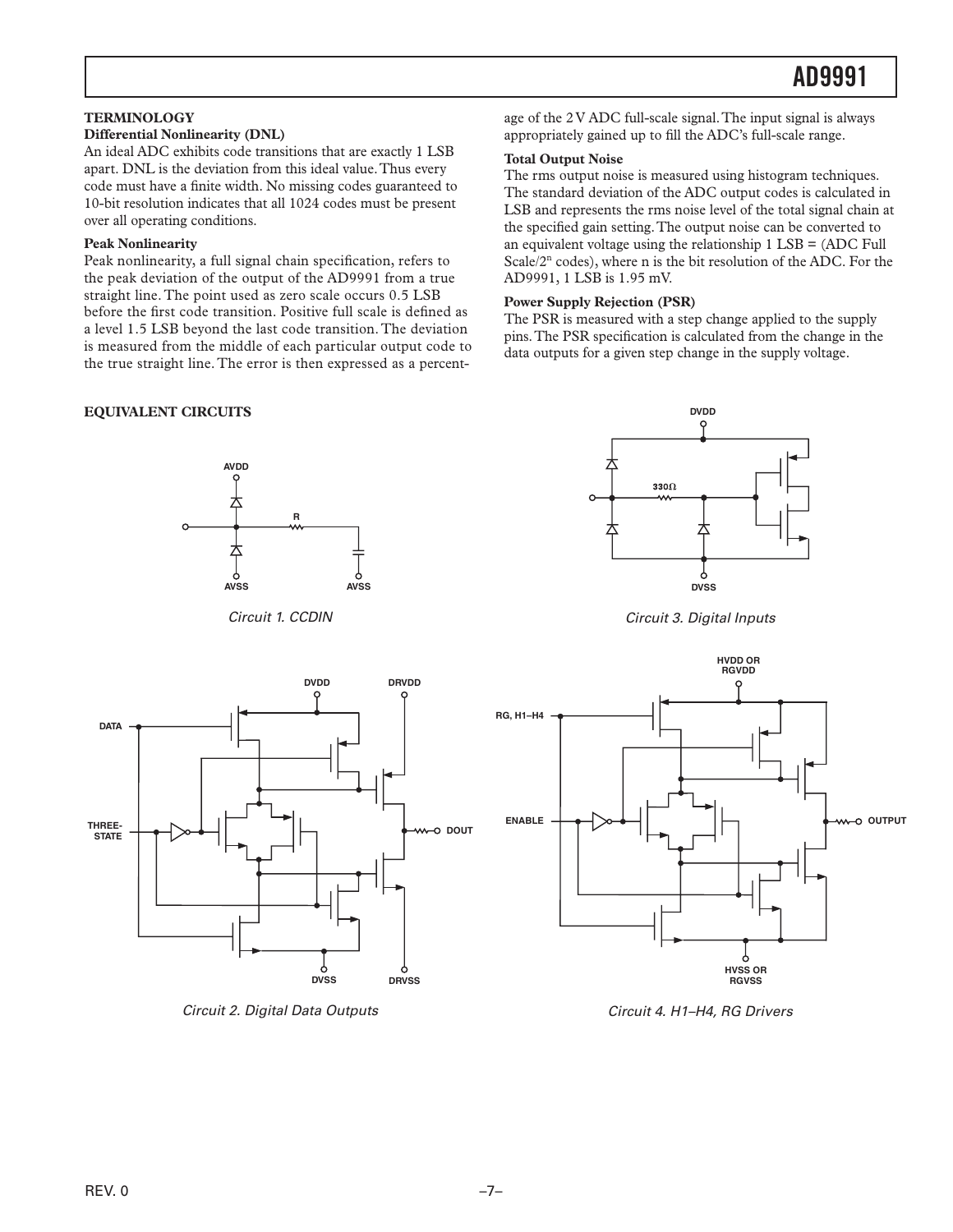## <span id="page-7-0"></span>**AD9991–Typical Performance Characteristics**



*TPC 1. Power Dissipation vs. Sample Rate*



*TPC 3. Output Noise vs. VGA Gain*



*TPC 2. Typical DNL Performance*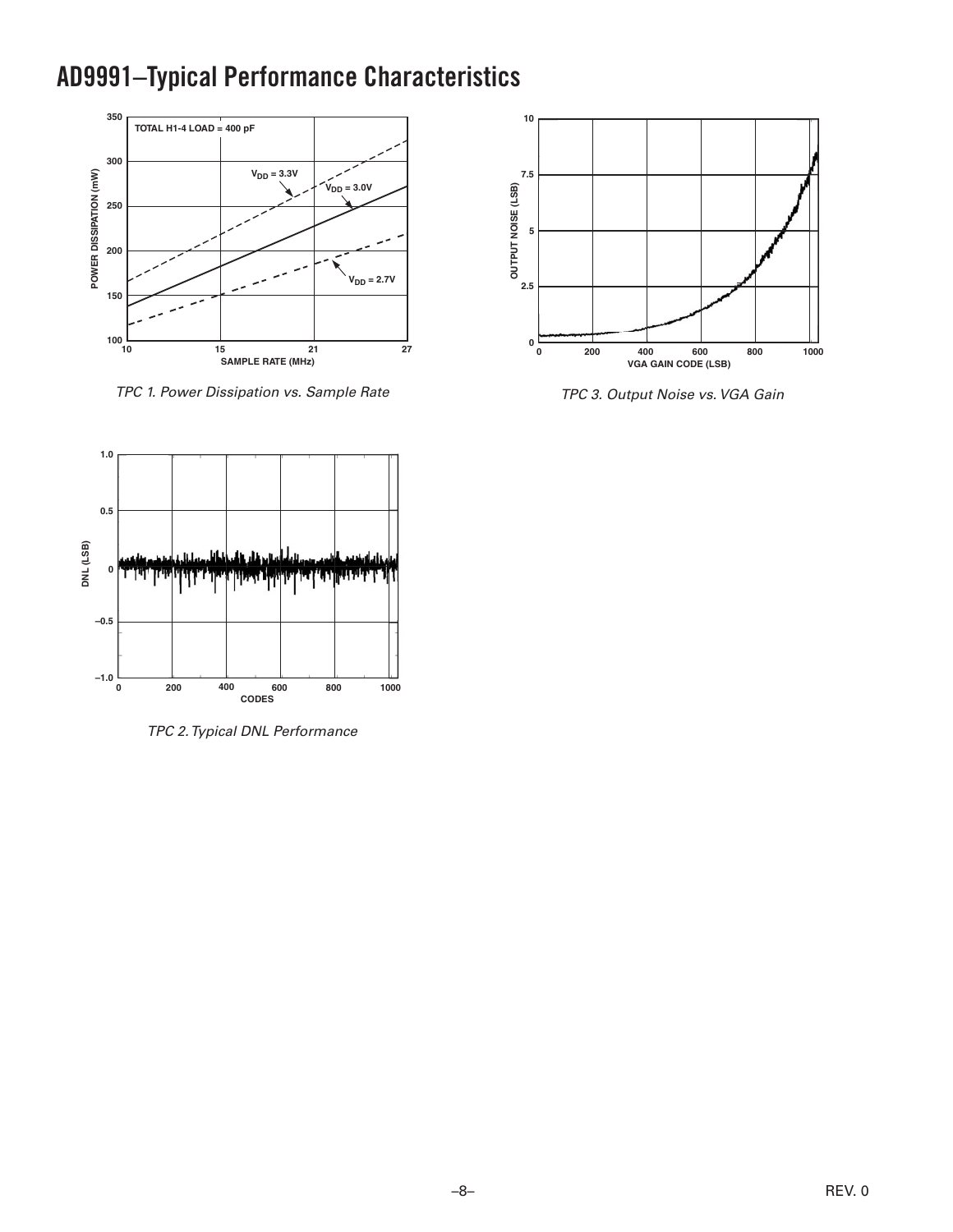#### <span id="page-8-0"></span>**SYSTEM OVERVIEW**

Figure 1 shows the typical system block diagram for the AD9991 used in Master mode. The CCD output is processed by the AD9991's AFE circuitry, which consists of a CDS, VGA, black level clamp, and A/D converter. The digitized pixel information is sent to the digital image processor chip, which performs the postprocessing and compression. To operate the CCD, all CCD timing parameters are programmed into the AD9991 from the system microprocessor through the 3-wire serial interface. From the system master clock, CLI, provided by the image processor or external crystal, the AD9991 generates all of the CCD's horizontal and vertical clocks and all internal AFE clocks. External synchronization is provided by a SYNC pulse from the microprocessor, which will reset internal counters and resync the VD and HD outputs.

Alternatively, the AD9991 may be operated in Slave mode, in which VD and HD are provided externally from the image processor. In this mode, all AD9991 timing will be synchronized with VD and HD.



*Figure 1. Typical System Block Diagram, Master Mode*

The H-drivers for H1–H4 and RG are included in the AD9991, allowing these clocks to be directly connected to the CCD. H-drive voltage of up to 3.3 V is supported. An external V-driver is required for the vertical transfer clocks, the sensor gate pulses, and the substrate clock.

The AD9991 also includes programmable MSHUT and STROBE outputs, which may be used to trigger mechanical shutter and strobe (flash) circuitry.

Figures 2 and 3 show the maximum horizontal and vertical counter dimensions for the AD9991. All internal horizontal and vertical clocking is controlled by these counters to specify line and pixel locations. Maximum HD length is 4095 pixels per line, and maximum VD length is 4095 lines per field.

*Figure 2. Vertical and Horizontal Counters*



*Figure 3. Maximum VD/HD Dimensions*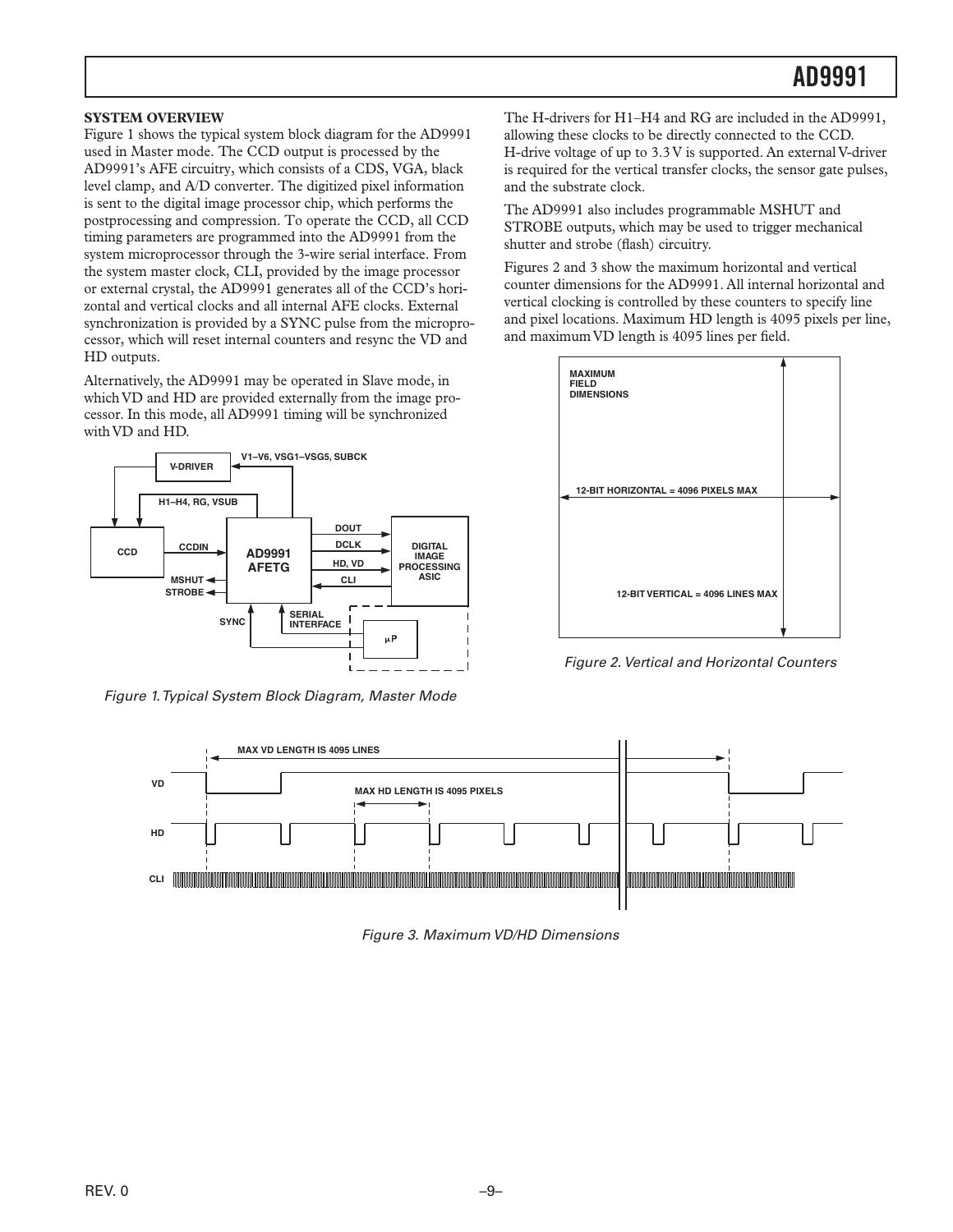#### <span id="page-9-0"></span>**PRECISION TIMING HIGH SPEED TIMING GENERATION**

The AD9991 generates high speed timing signals using the flexible Precision Timing core. This core is the foundation for generating the timing used for both the CCD and the AFE: the reset gate RG, horizontal drivers H1–H4, and the SHP/SHD sample clocks. A unique architecture makes it routine for the system designer to optimize image quality by providing precise control over the horizontal CCD readout and the AFE correlated double sampling.

The high speed timing of the AD9991 operates the same in either Master or Slave mode configuration. For more information on synchronization and pipeline delays, see the Power-Up and Synchronization section.

#### **Timing Resolution**

The Precision Timing core uses a  $1\times$  master clock input (CLI) as a reference. This clock should be the same as the CCD pixel clock frequency. Figure 4 illustrates how the internal timing core divides the master clock period into 48 steps or edge positions. Using a 20 MHz CLI frequency, the edge resolution of the Precision Timing core is 1 ns. If a  $1 \times$  system clock is not available, it is also possible to use a  $2\times$  reference clock by programming the

CLIDIVIDE register (Addr 0x30). The AD9991 will then internally divide the CLI frequency by 2.

The AD9991 also includes a master clock output, CLO, which is the inverse of CLI. This output is intended to be used as a crystal driver. A crystal can be placed between the CLI and CLO pins to generate the master clock for the AD9991. For more information on using a crystal, see Figure 39.

#### **High Speed Clock Programmability**

Figure 5 shows how the high speed clocks RG, H1–H4, SHP, and SHD are generated. The RG pulse has programmable rising and falling edges, and may be inverted using the polarity control. The horizontal clocks H1 and H3 have programmable rising and falling edges and polarity control. The H2 and H4 clocks are always inverses of H1 and H3, respectively. Table I summarizes the high speed timing registers and their parameters. Figure 6 shows the typical 2-phase H-clock arrangement in which H3 and H4 are programmed for the same edge location as H1 and H2.

The edge location registers are six bits wide, but there are only 48 valid edge locations available. Therefore, the register values aremapped into four quadrants, with each quadrant containing



#### **NOTES**

**PIXEL CLOCK PERIOD IS DIVIDED INTO 48 POSITIONS, PROVIDING FINE EDGE RESOLUTION FOR HIGH SPEED CLOCKS.** THERE IS A FIXED DELAY FROM THE CLI INPUT TO THE INTERNAL PIXEL PERIOD POSITIONS (t<sub>CLIDLY</sub> = 6ns TYP).





*Figure 5. High Speed Clock Programmable Locations*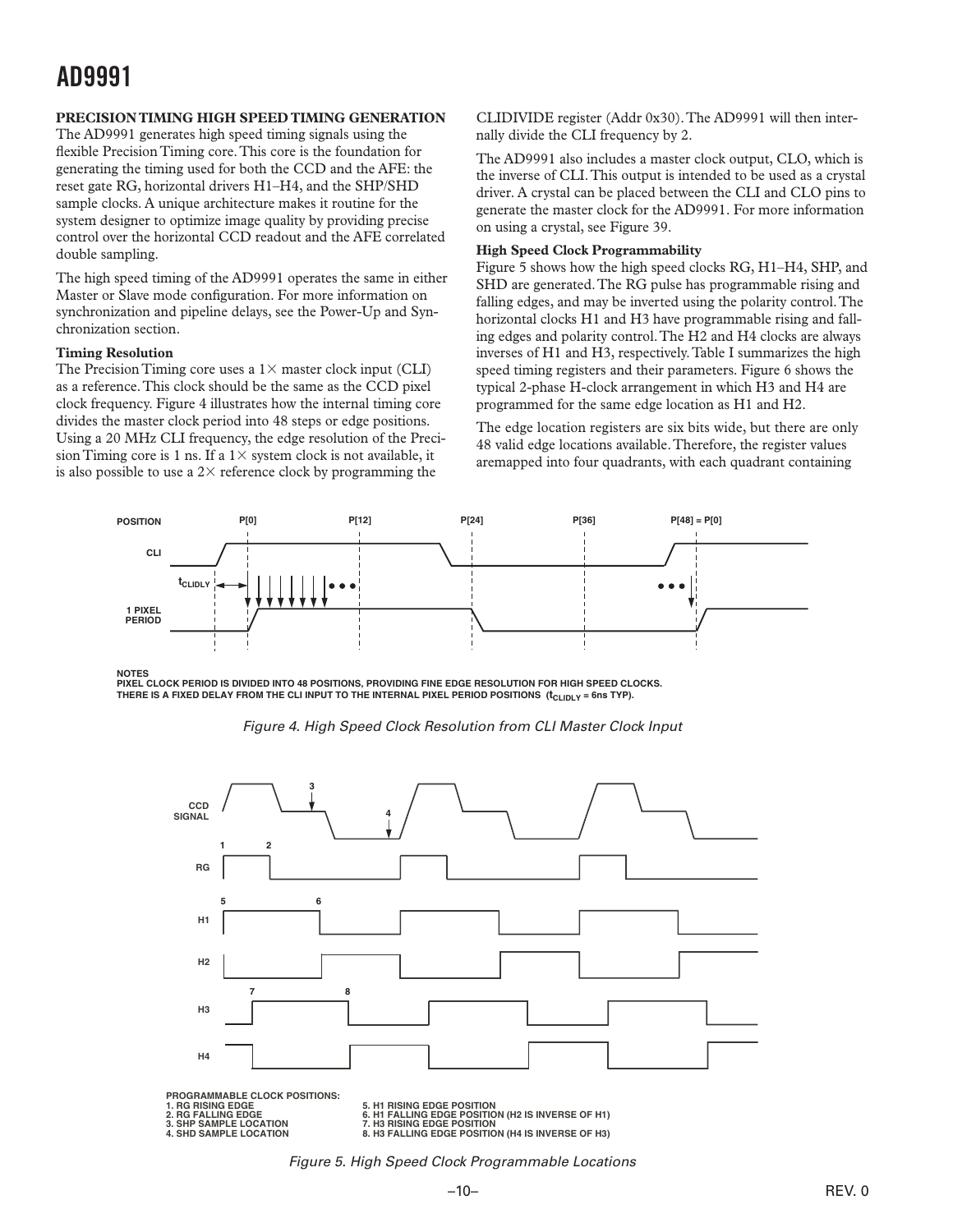<span id="page-10-0"></span>12 edge locations. Table II shows the correct register values for the corresponding edge locations.

Figure 7 shows the default timing locations for all of the high speed clock signals.

#### **H-Driver and RG Outputs**

In addition to the programmable timing positions, the AD9991 features on-chip output drivers for the RG and H1–H4 outputs. These drivers are powerful enough to directly drive the CCD inputs. The H-driver and RG current can be adjusted for optimum rise/fall time into a particular load by using the DRVCONTROL register (Addr 0x35). The 3-bit drive setting for each output is adjustable in 4.1 mA increments, with the minimum setting of 0 equal to OFF or three-state, and the maximum setting of 7 equal to 30.1 mA.

As shown in Figures 5, 6, and 7, the H2 and H4 outputs are inverses of H1 and H3, respectively. The H1/H2 crossover voltage is approximately 50% of the output swing. The crossover voltage is not programmable.

#### **Digital Data Outputs**

The AD9991 data output and DCLK phases are programmable using the DOUTPHASE register (Addr 0x37, Bits [5:0]). Any edge from 0 to 47 may be programmed, as shown in Figure 8a. Normally, the DOUT and DCLK signals will track in phase based on the DOUTPHASE register contents. The DCLK output phase can also be held fixed with respect to the data outputs by changing the DCLKMODE register HIGH (Addr 0x37, Bit 6). In this mode, the DCLK output will remain at a fixed phase equal to CLO (the inverse of CLI) while the data output phase is still programmable.

There is a fixed output delay from the DCLK rising edge to the DOUT transition, called  $t_{OD}$ . This delay can be programmed to four values between 0 ns and 12 ns, by using the DOUTDELAY register (Addr 0x037, Bits [8:7]). The default value is 8 ns.

The pipeline delay through the AD9991 is shown in Figure 8b. After the CCD input is sampled by SHD, there is an 11-cycle delay until the data is available.

| Parameter         | Length         | Range              | Description                                                                 |
|-------------------|----------------|--------------------|-----------------------------------------------------------------------------|
| Polarity          | 1b             | High/Low           | Polarity Control for H1, H3, and RG ( $0 = No$ Inversion, $1 = Inversion$ ) |
| Positive Edge     | 6b             | 0-47 Edge Location | Positive Edge Location for H1, H3, and RG                                   |
| Negative Edge     | <sub>6</sub> b | 0-47 Edge Location | Negative Edge Location for H1, H3, and RG                                   |
| Sampling Location | <sub>6</sub> b | 0-47 Edge Location | Sampling Location for Internal SHP and SHD Signals                          |
| Drive Strength    | 3b             | 0–47 Current Steps | Drive Current for H1–H4 and RG Outputs (4.1 mA per Step)                    |





**USING THE SAME TOGGLE POSITIONS FOR H1 AND H3 GENERATES STANDARD 2-PHASE H-CLOCKING.** 

*Figure 6. 2-Phase H-Clock Operation*

| <b>Ouadrant</b> | <b>Edge Location (Dec)</b> | <b>Register Value (Dec)</b> | <b>Register Value (Bin)</b> |
|-----------------|----------------------------|-----------------------------|-----------------------------|
|                 | 0 to 11                    | 0 to 11                     | 000000 to 001011            |
|                 | 12 to 23                   | 16 to 27                    | 010000 to 011011            |
| III             | 24 to 35                   | 32 to 43                    | 100000 to 101011            |
| IV              | 36 to 47                   | 48 to 59                    | 110000 to 111011            |

|  | <b>Table II. Precision Timing Edge Locations</b> |  |  |  |
|--|--------------------------------------------------|--|--|--|
|--|--------------------------------------------------|--|--|--|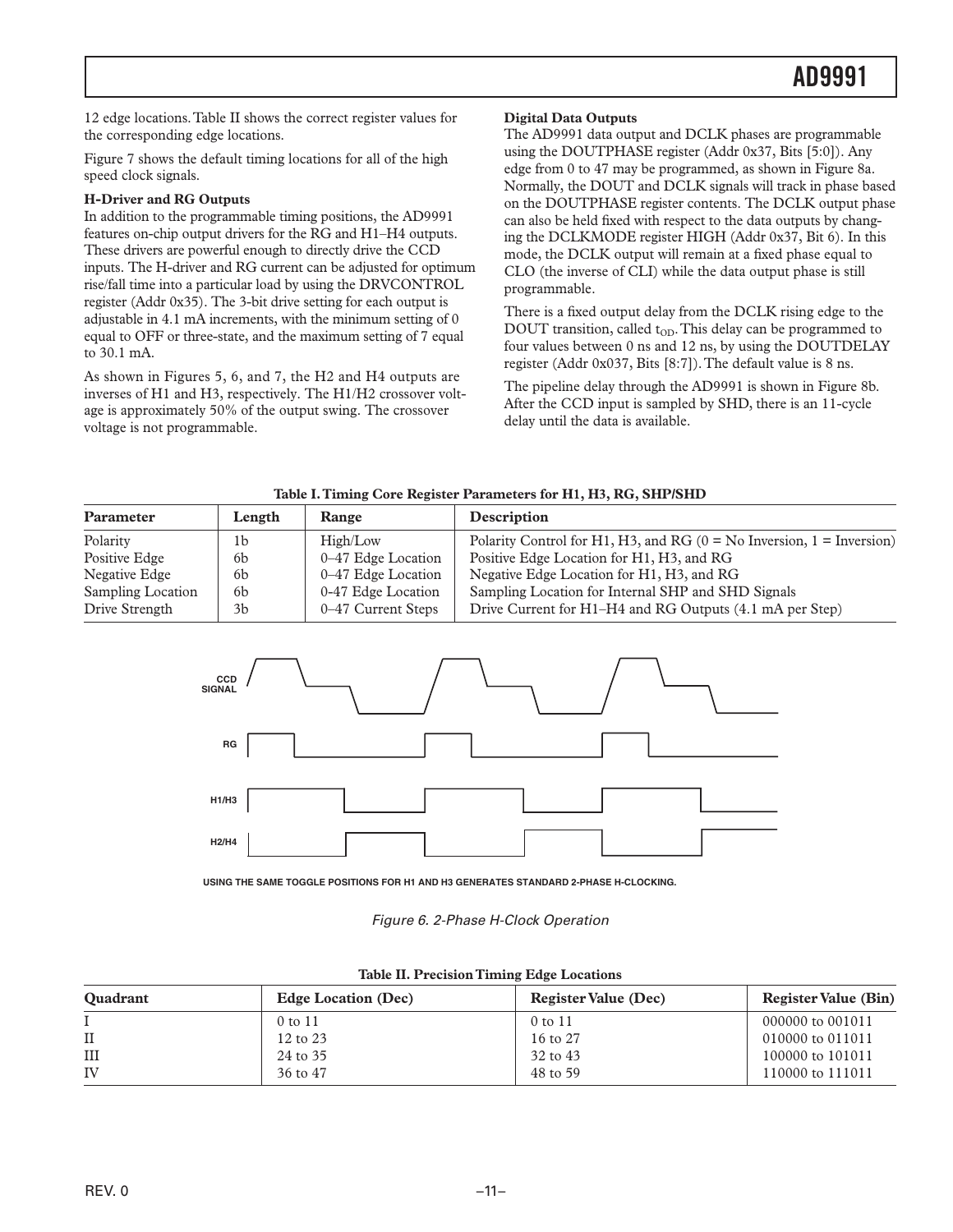

**NOTES ALL SIGNAL EDGES ARE FULLY PROGRAMMABLE TO ANY OF THE 48 POSITIONS WITHIN ONE PIXEL PERIOD. DEFAULT POSITIONS FOR EACH SIGNAL ARE SHOWN.**





**NOTES DATA OUTPUT (DOUT) AND DCLK PHASE ARE ADJUSTABLE WITH RESPECT TO THE PIXEL PERIOD. WITHIN ONE CLOCK PERIOD, THE DATA TRANSITION CAN BE PROGRAMMED TO 48 DIFFERENT LOCATIONS. OUTPUT DELAY (t<sub>OD</sub>) FROM DCLK RISING EDGE TO DOUT RISING EDGE IS PROGRAMMABLE.** 

*Figure 8a. Digital Output Phase Adjustment*



*Figure 8b. Pipeline Delay*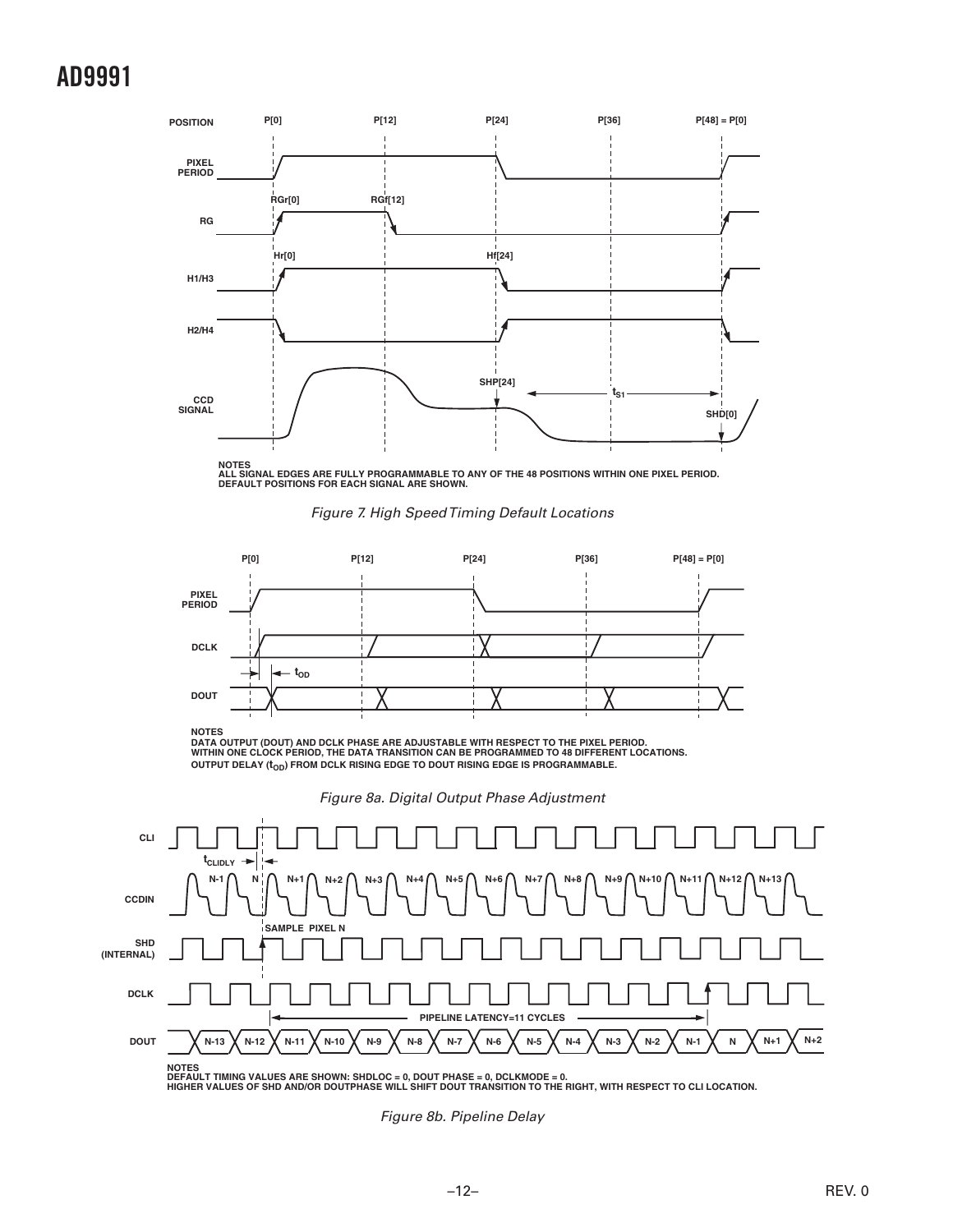#### <span id="page-12-0"></span>**HORIZONTAL CLAMPING AND BLANKING**

The AD9991's horizontal clamping and blanking pulses are fully programmable to suit a variety of applications. Individual control is provided for CLPOB, PBLK, and HBLK during the different regions of each field. This allows the dark pixel clamping and blanking patterns to be changed at each stage of the readout in order to accommodate different image transfer timing and high speed line shifts.

#### **Individual CLPOB and PBLK Patterns**

The AFE horizontal timing consists of CLPOB and PBLK, as shown in Figure 9. These two signals are independently programmed using the registers in Table III. SPOL is the start polarity for the signal, and TOG1 and TOG2 are the first and second toggle positions of the pulse. Both signals are active low and should be programmed accordingly.

A separate pattern for CLPOB and PBLK may be programmed for each 10 V-sequence. As described in the Vertical Timing Generation section, up to 10 separate V-sequences can be created,

each containing a unique pulse pattern for CLPOB and PBLK. Figure 9 shows how the sequence change positions divide the readout field into different regions. A different V-Sequence can be assigned to each region, allowing the CLPOB and PBLK signals to be changed accordingly with each change in the vertical timing.

#### **Individual HBLK Patterns**

The HBLK programmable timing shown in Figure 10 is similar to CLPOB and PBLK. However, there is no start polarity control. Only the toggle positions are used to designate the start and stop positions of the blanking period. Additionally, there is a polarity control HBLKMASK that designates the polarity of the horizontal clock signals H1–H4 during the blanking period. Setting HBLKMASK high will set  $H1 = H3 =$ Low and  $H2 = H4 =$ High during the blanking, as shown in Figure 11. As with the CLPOB and PBLK signals, HBLK registers are available in each V-sequence, allowing different blanking signals to be used with different vertical timing sequences.



| Register         | Length          | Range                 | <b>Description</b>                                    |
|------------------|-----------------|-----------------------|-------------------------------------------------------|
| <b>SPOL</b>      | 1b              | High/Low              | Starting Polarity of CLPOB/PBLK for V-Sequence 0–9    |
| TOG1             | 12 <sub>b</sub> | 0–4095 Pixel Location | First Toggle Position within Line for V-Sequence 0–9  |
| TOG <sub>2</sub> | 12 <sub>b</sub> | 0–4095 Pixel Location | Second Toggle Position within Line for V-Sequence 0–9 |

**Table III. CLPOB and PBLK Pattern Registers**

|  |  | <b>Table IV. HBLK Pattern Registers</b> |
|--|--|-----------------------------------------|
|  |  |                                         |

| Register        | Length          | <b>Range</b>          | Description                                                      |
|-----------------|-----------------|-----------------------|------------------------------------------------------------------|
| <b>HBLKMASK</b> | 1 <sub>b</sub>  | High/Low              | Masking Polarity for $H1/H3$ (0 = $H1/H3$ Low, 1 = $H1/H3$ High) |
| <b>HBLKALT</b>  | 2 <sub>b</sub>  | 0-3 Alternation Mode  | Enables Odd/Even Alternation of HBLK Toggle Positions $0 =$      |
|                 |                 |                       | Disable Alternation. 1 = TOG1-TOG2 Odd, TOG3-TOG6 Even.          |
|                 |                 |                       | $2 = 3 = TOG1 - TOG2$ Even, TOG3-TOG6 Odd                        |
| HBLKTOG1        | 12h             | 0–4095 Pixel Location | First Toggle Position within Line for Each V-Sequence 0-9        |
| HBLKTOG2        | 12h             | 0–4095 Pixel Location | Second Toggle Position within Line for Each V-Sequence 0-9       |
| HBLKTOG3        | 12 <sub>b</sub> | 0–4095 Pixel Location | Third Toggle Position within Line for Each V-Sequence 0–9        |
| HBLKTOG4        | 12b             | 0–4095 Pixel Location | Fourth Toggle Position within Line for Each V-Sequence 0–9       |
| HBLKTOG5        | 12h             | 0–4095 Pixel Location | Fifth Toggle Position within Line for Each V-Sequence 0-9        |
| HBLKTOG6        | 12b             | 0–4095 Pixel Location | Sixth Toggle Position within Line for Each V-Sequence 0–9        |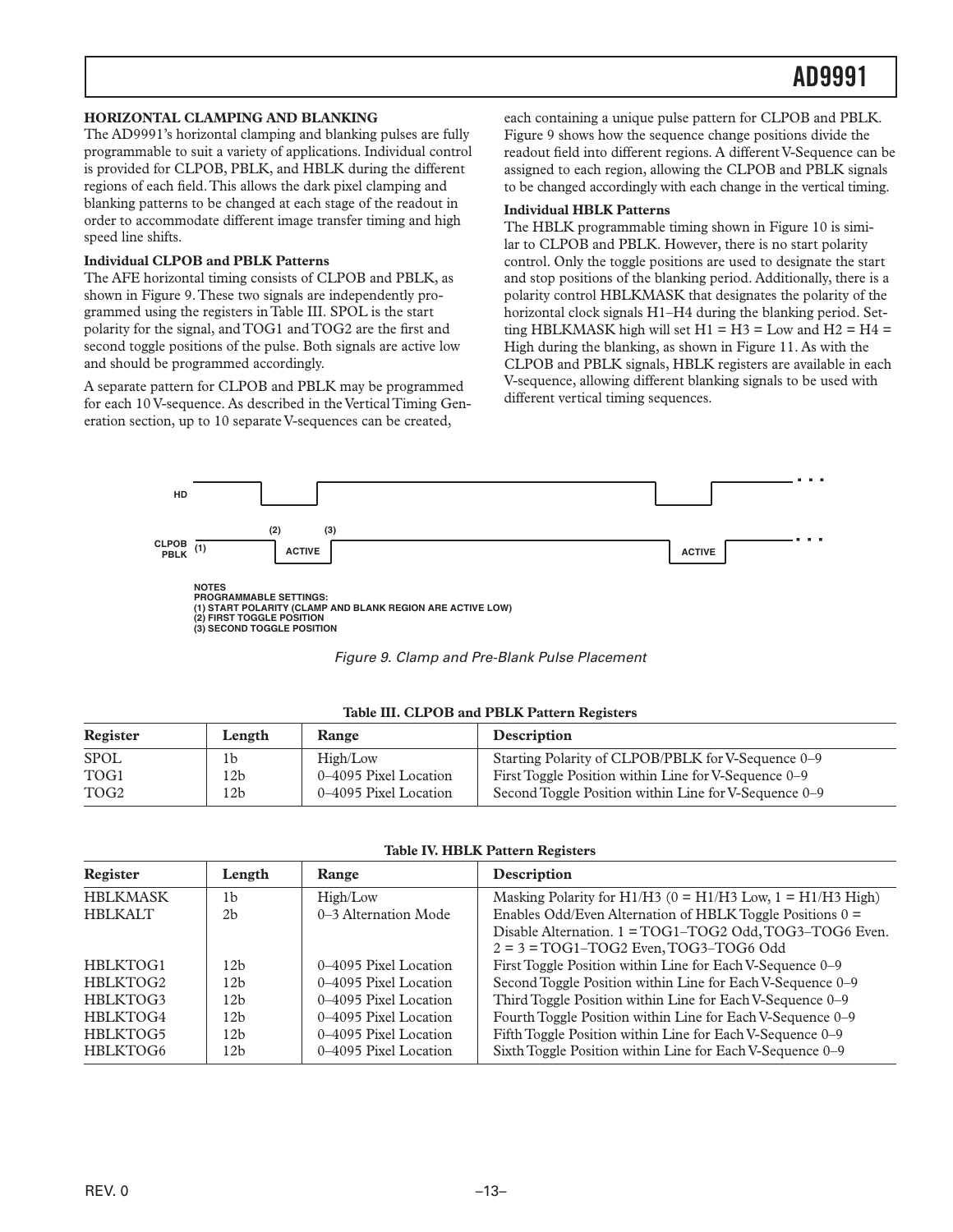#### <span id="page-13-0"></span>**Generating Special HBLK Patterns**

There are six toggle positions available for HBLK. Normally, only two of the toggle positions are used to generate the standard HBLK interval. However, the additional toggle positions may be used to generate special HBLK patterns, as shown in Figure 12. The pattern in this example uses all six toggle positions to generate two extra groups of pulses during the HBLK interval. By changing the toggle positions, different patterns can be created.

#### **Generating HBLK Line Alternation**

One further feature of the AD9991 is the ability to alternate different HBLK toggle positions on odd and even lines. This may be used in conjunction with V-pattern odd/even alternation or on its own. When a 1 is written to the HBLKALT register, TOG1 and TOG2 are used on odd lines only, while TOG3–TOG6 are used on even lines. Writing a 2 to the HBLKALT register gives the opposite result: TOG1 and TOG2 are used on even lines, while TOG3–TOG6 are used on odd lines. See the Vertical Timing Generation, Line Alternation section for more information.



**THE POLARITY OF H1 DURING BLANKING IS PROGRAMMABLE (H2 IS OPPOSITE POLARITY OF H1).**

*Figure 11. HBLK Masking Control*



**SPECIAL H-BLANK PATTERN IS CREATED USING MULTIPLE HBLK TOGGLE POSITIONS**

*Figure 12. Generating Special HBLK Patterns*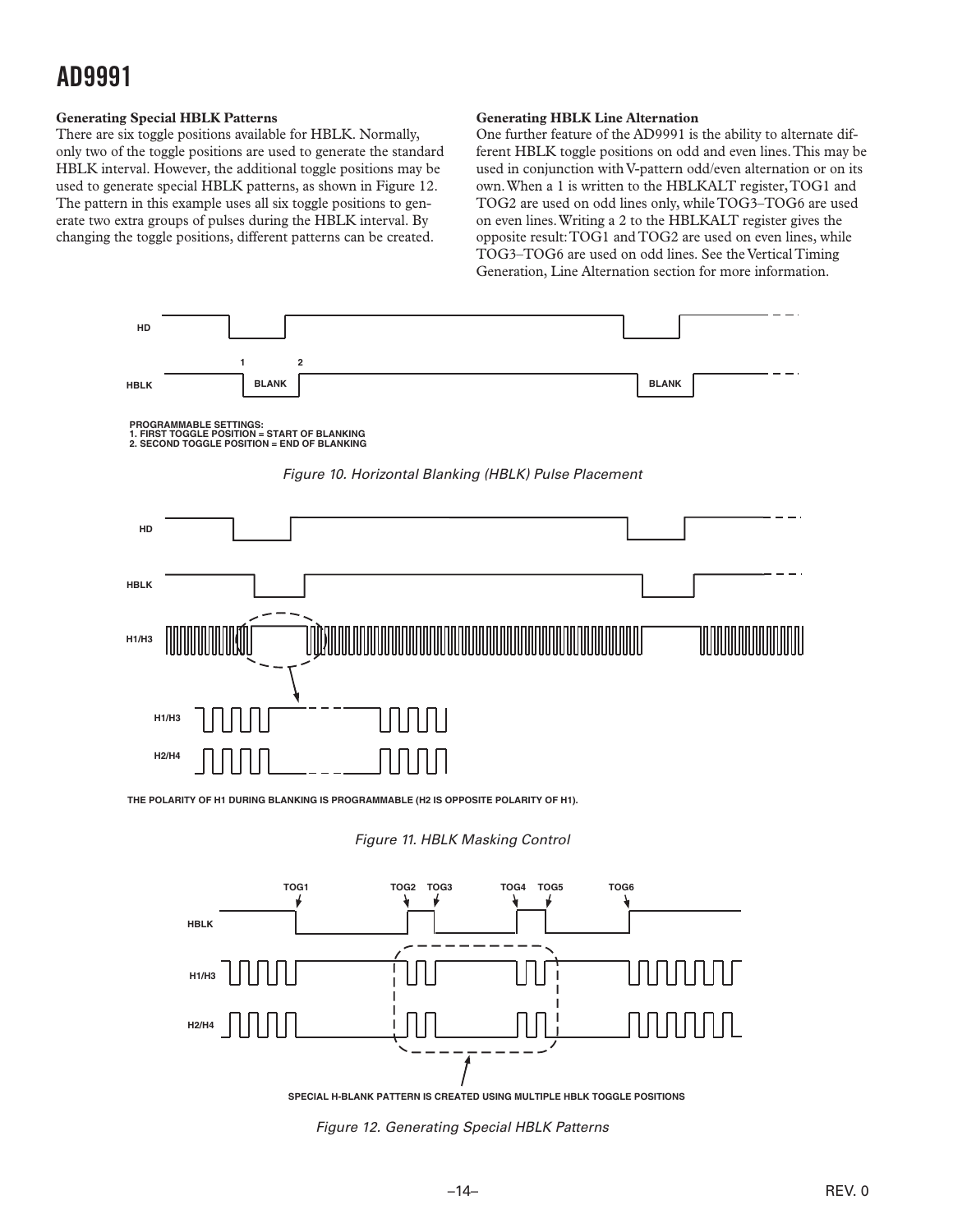#### <span id="page-14-0"></span>**HORIZONTAL TIMING SEQUENCE EXAMPLE**

Figure 13 shows an example CCD layout. The horizontal register contains 28 dummy pixels, which will occur on each line clocked from the CCD. In the vertical direction, there are 10 optical black (OB) lines at the front of the readout and two at the back of the readout. The horizontal direction has four OB pixels in the front and 48 in the back.

Figure 14 shows the basic sequence layout, to be used during the effective pixel readout. The 48 OB pixels at the end of each line are used for the CLPOB signals. PBLK is optional and is often used to blank the digital outputs during the noneffective CCD pixels. HBLK is used during the vertical shift interval.

The HBLK, CLPOB, and PBLK parameters are programmed in the V-sequence registers.

More elaborate clamping schemes may be used, such as adding in a separate sequence to clamp during the entire shield OB lines. This requires configuring a separate V-sequence for reading out the OB lines.



*Figure 13. Example CCD Configuration*

| HD                             |                      |                                                                                                                        |              |                         |                                                                                                                        |                   |
|--------------------------------|----------------------|------------------------------------------------------------------------------------------------------------------------|--------------|-------------------------|------------------------------------------------------------------------------------------------------------------------|-------------------|
|                                |                      |                                                                                                                        | OB           |                         |                                                                                                                        |                   |
| <b>CCDIN</b>                   | <b>OPTICAL BLACK</b> | <b>VERTICAL SHIFT</b>                                                                                                  | <b>DUMMY</b> | <b>EFFECTIVE PIXELS</b> | <b>OPTICAL BLACK</b>                                                                                                   | <b>VERT SHIFT</b> |
|                                |                      |                                                                                                                        |              |                         |                                                                                                                        |                   |
| <b>SHP</b>                     |                      | <u> 1989 - Andrea Stadt Stadt Stadt Stadt Stadt Stadt Stadt Stadt Stadt Stadt Stadt Stadt Stadt Stadt Stadt Stadt </u> |              |                         | <u> 1999 - Johann Amerikaanse kommunister (</u>                                                                        |                   |
| <b>SHD</b>                     |                      | <u> Alimento de la contrada de la contrada de la contrada de la contrada de la contrada de la contrada de la con</u>   |              |                         | <u> Timografia de la contrada de la contrada de la contrada de la contrada de la contrada de la contrada de la con</u> |                   |
| H1/H3                          |                      |                                                                                                                        |              |                         |                                                                                                                        |                   |
| H <sub>2</sub> /H <sub>4</sub> |                      |                                                                                                                        |              |                         |                                                                                                                        |                   |
| <b>HBLK</b>                    |                      |                                                                                                                        |              |                         |                                                                                                                        |                   |
| <b>PBLK</b>                    |                      |                                                                                                                        |              |                         |                                                                                                                        |                   |
| <b>CLPOB</b>                   |                      |                                                                                                                        |              |                         |                                                                                                                        |                   |
|                                |                      |                                                                                                                        |              |                         |                                                                                                                        |                   |

*Figure 14. Horizontal Sequence Example*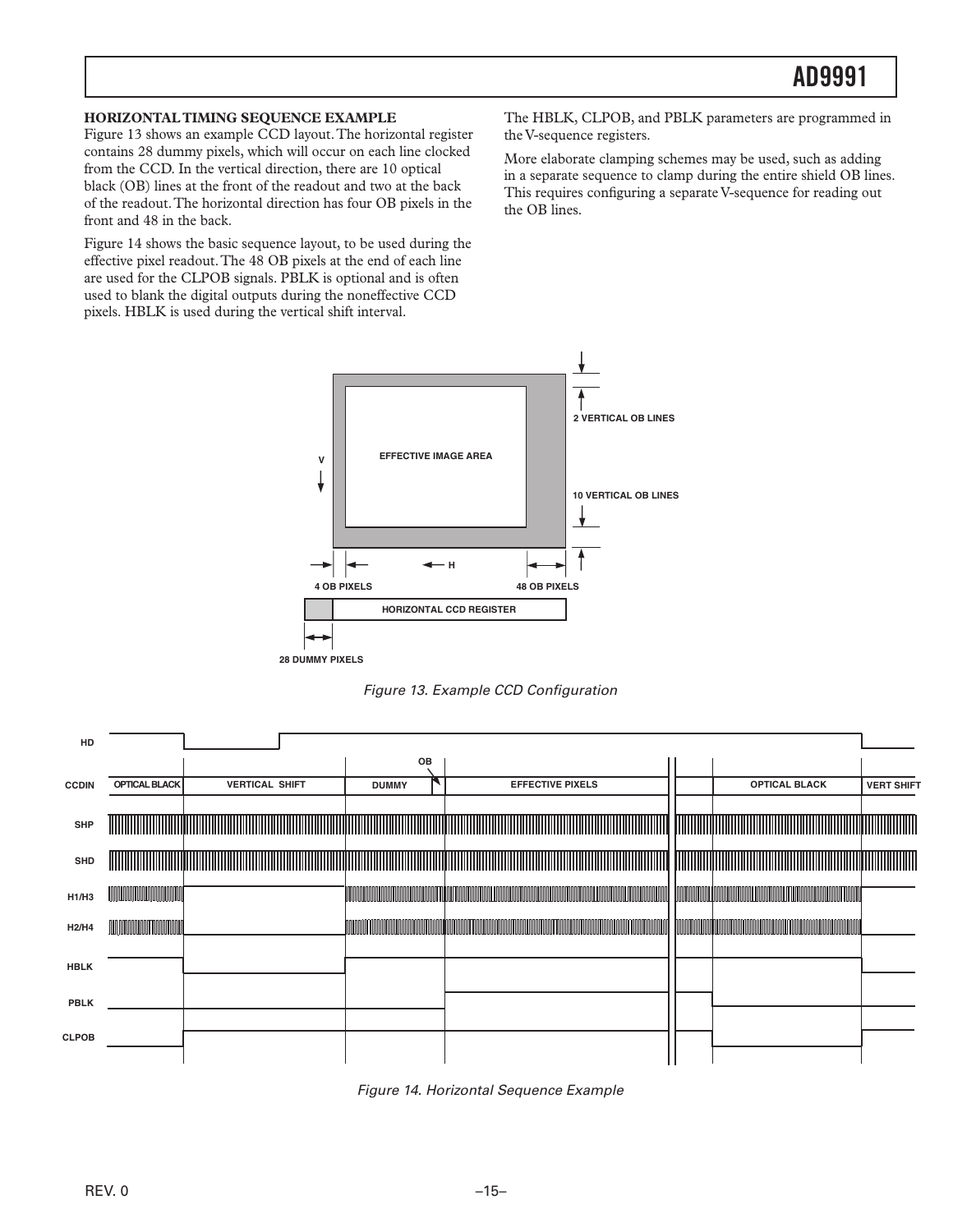#### <span id="page-15-0"></span>**VERTICAL TIMING GENERATION**

The AD9991 provides a very flexible solution for generating vertical CCD timing, and can support multiple CCDs and different system architectures. The 6-phase vertical transfer clocks V1–V6 are used to shift each line of pixels into the horizontal output register of the CCD. The AD9991 allows these outputs to be individually programmed into various readout configurations using a four step process.

Figure 15 shows an overview of how the vertical timing is generated in four steps. First, the individual pulse patterns for V1–V6

are created by using the vertical pattern group registers. Second, the V-pattern groups are used to build the sequences, where additional information is added. Third, the readout for an entire field is constructed by dividing the field into different regions and then assigning a sequence to each region. Each field can contain up to seven different regions to accommodate different steps of the readout such as high speed line shifts and unique vertical line transfers. Up to six different fields may be created. Finally, the Mode register allows the different fields to be combined into any order for various readout configurations.



*Figure 15. Summary of Vertical Timing Generation*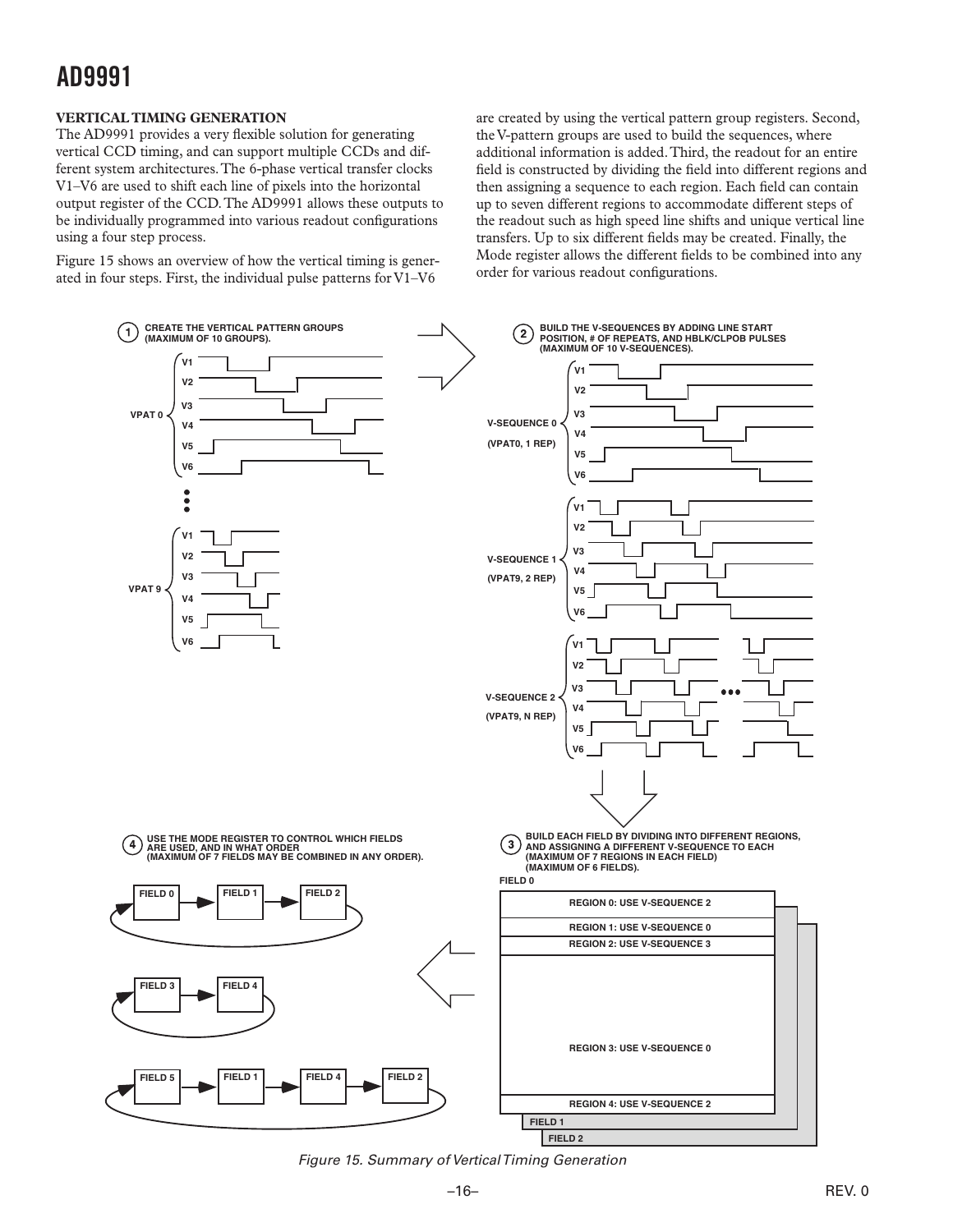#### <span id="page-16-0"></span>**Vertical Pattern Groups (VPAT)**

The vertical pattern groups define the individual pulse patterns for each V1–V6 output signal. Table V summarizes the registers available for generating each of the 10 V-pattern groups. The start polarity (VPOL) determines the starting polarity of the vertical sequence, and can be programmed high or low for each V1–V6 output. The first, second, and third toggle position (VTOG1, VTOG2, VTOG3) are the pixel locations within the line where the pulse transitions. A fourth toggle position (VTOG4) is also available for V-Pattern Groups 8 and 9. All toggle positions are 12-bit values, allowing their placement anywhere in the horizontal line. A separate register, VPATSTART, specifies the start position of the V-pattern group within the line (see the Vertical Sequences section). The VPATLEN register designates

the total length of the V-pattern group, which will determine the number of pixels between each of the pattern repetitions, when repetitions are used (see the Vertical Sequences section).

The FREEZE and RESUME registers are used to temporarily stop the operation of the V1–V6 outputs. At the pixel location specified in the FREEZE register, the V1–V6 outputs will be held static at their current dc state, high or low. The V1–V6 outputs are held until the pixel location specified by RESUME register. Two sets of FREEZE/RESUME registers are provided, allowing the vertical outputs to be interrupted twice in the same line. The FREEZE and RESUME positions are programmed in the V-pattern group registers, but are separately enabled using the VMASK registers, which are described in the Vertical Sequence section.

#### **Table V. Vertical Pattern Group Registers**

| Register            | Length          | Range                 | Description                                                        |
|---------------------|-----------------|-----------------------|--------------------------------------------------------------------|
| <b>VPOL</b>         | 1b              | High/Low              | Starting Polarity of Each V1–V6 Output                             |
| VTOG1               | 12 <sub>b</sub> | 0–4096 Pixel Location | First Toggle Position within Line for Each V1-V6 Output            |
| VTOG <sub>2</sub>   | 12 <sub>b</sub> | 0–4096 Pixel Location | Second Toggle Position within Line for Each V1-V6 Output           |
| VTOG3               | 12 <sub>b</sub> | 0–4096 Pixel Location | Third Toggle Position within Line for Each V1-V6 Output            |
| VTOG4               | 12h             | 0–4096 Pixel Location | Fourth Toggle Position, only Available in V-Pattern Groups 8 and 9 |
| <b>VPATLEN</b>      | 12 <sub>b</sub> | $0-4096$ Pixels       | Total Length of Each V-Pattern Group                               |
| FREEZE1             | 12 <sub>b</sub> | 0–4096 Pixel Location | Holds the V1-V6 Outputs at Their Current Levels (Static DC)        |
| <b>RESUME1</b>      | 12 <sub>b</sub> | 0–4096 Pixel Location | Resumes Operation of the V1-V6 Outputs to Finish Their Pattern     |
| FREEZE <sub>2</sub> | 12 <sub>b</sub> | 0–4096 Pixel Location | Holds the V1-V6 Outputs at Their Current Levels (Static DC)        |
| RESUME2             | 12 <sub>b</sub> | 0–4096 Pixel Location | Resumes Operation of the V1-V6 Outputs to Finish Their Pattern     |



**PROGRAMMABLE SETTINGS FOR EACH V-PATTERN:**

**1. START POLARITY 2. FIRST TOGGLE POSITION**

**3. SECOND TOGGLE POSITION (THIRD TOGGLE POSITION ALSO AVAILABLE, FOURTH TOGGLE POSITION AVAILABLE FOR V-PATTERN GROUPS 8 AND 9) 4. TOTAL PATTERN LENGTH FOR ALL V1–V6 OUTPUTS**

*Figure 16. Vertical Pattern Group Programmability*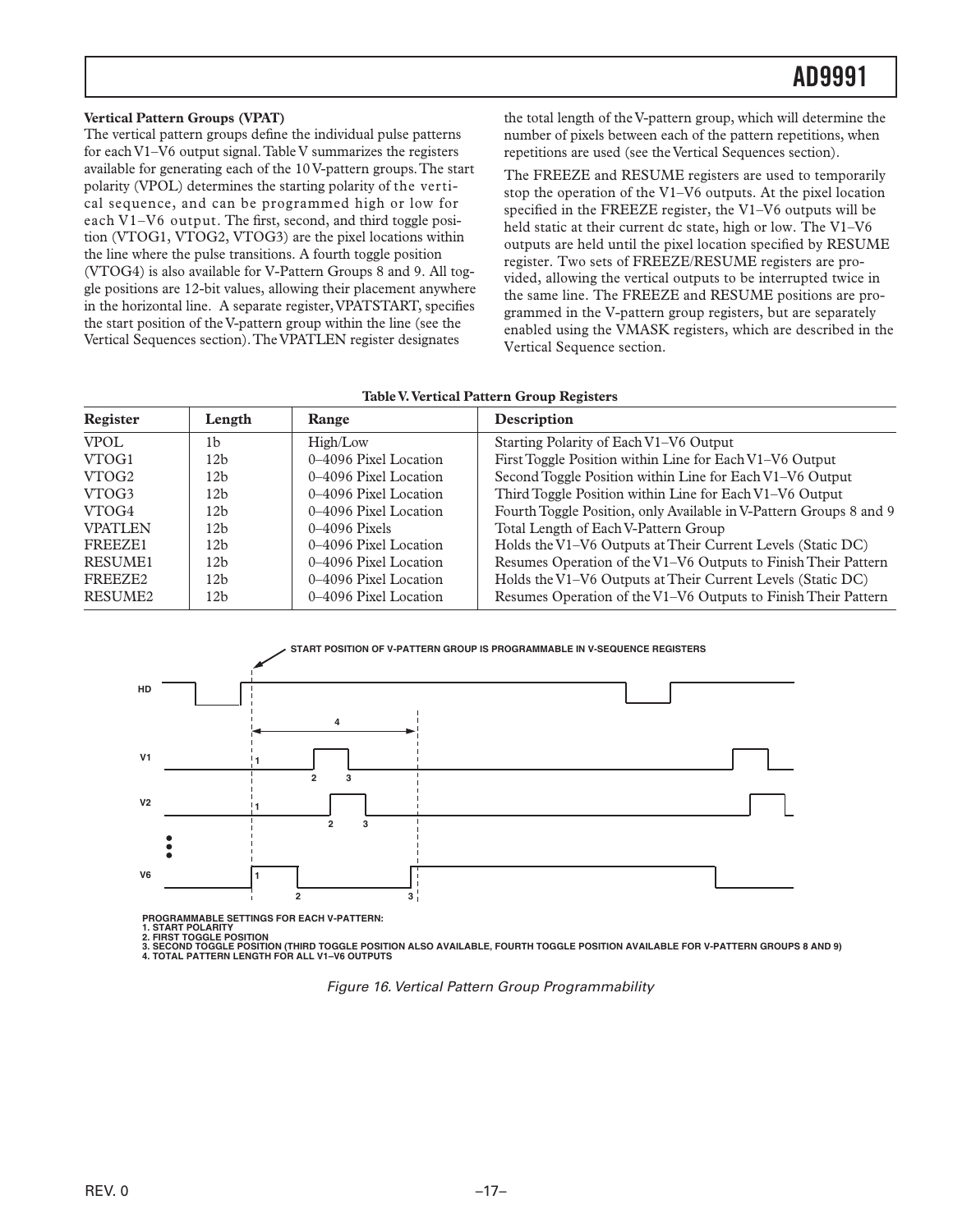#### <span id="page-17-0"></span>**Vertical Sequences (VSEQ)**

The vertical sequences are created by selecting one of the 10 V-pattern groups and adding repeats, start position, and horizontal clamping, and blanking information. Up to 10 V-sequences can be programmed, each using the registers shown in Table VI. Figure 17 shows how the different registers are used to generate each V-sequence.

The VPATSEL register selects which V-pattern group will be used in a given V-sequence. The basic V-pattern group can have repetitions added, for high speed line shifts or line binning, by using the VPATREPO and VPATREPE registers. Generally, the same number of repetitions are programmed into both registers, but if a different number of repetitions is required on odd and

even lines, separate values may be used for each register (see the V-Sequence Line Alternation section). The VPATSTART register specifies where in the line the V-pattern group will start. The VMASK register is used in conjunction with the FREEZE/ RESUME registers to enable optional masking of the V-outputs. Either or both of the FREEZE1/RESUME1 and FREEZE2/ RESUME2 registers can be enabled.

The line length (in pixels) is programmable using the HDLEN registers. Each V-sequence can have a different line length to accommodate various image readout techniques. The maximum number of pixels per line is 4096. Note that the last line of the field is separately programmable using the HDLAST register located in the Field register section.

| Table VI. V-Sequence Registers (see Tables III and IV for HBLK, CLPOB, PBLK Registers) |  |  |  |
|----------------------------------------------------------------------------------------|--|--|--|
|                                                                                        |  |  |  |

| Register         | Length          | Range                         | Description                                                        |
|------------------|-----------------|-------------------------------|--------------------------------------------------------------------|
| <b>VPATSEL</b>   | 4 <sub>b</sub>  | 0–9 V-Pattern Group $#$       | Selected V-Pattern Group for Each V-Sequence.                      |
| <b>VMASK</b>     | 2 <sub>b</sub>  | 0–3 Mask Mode                 | Enables the Masking of V1-V6 Outputs at the Locations Specified by |
|                  |                 |                               | the FREEZE/RESUME Registers. $0 = No$ Mask, $1 =$ Enable           |
|                  |                 |                               | $FREEZE1/RESUME1, 2 = Enable FREEZE2/RESUME2, 3 = Enable$          |
|                  |                 |                               | both $1$ and $2$ .                                                 |
| <b>VPATREPO</b>  | 12 <sub>b</sub> | $0-4095 \#$ of Repeats        | Number of Repetitions for the V-Pattern Group for Odd Lines.       |
|                  |                 |                               | If no odd/even alternation is required, set equal to VPATREPE.     |
| <b>VPATREPE</b>  | 12 <sub>b</sub> | $0-4095 \text{ H}$ of Repeats | Number of Repetitions for the V-Pattern Group for Even Lines.      |
|                  |                 |                               | If no odd/even alternation is required, set equal to VPATREPO.     |
| <b>VPATSTART</b> | 12 <sub>b</sub> | 0–4095 Pixel Location         | Start Position for the Selected V-Pattern Group.                   |
| <b>HDLEN</b>     | 12 <sub>b</sub> | $0-4095 \text{ H}$ of Pixels  | HD Line Length for Lines in Each V-Sequence.                       |



**5. START POLARITY AND TOGGLE POSITIONS FOR CLPOB AND PBLK SIGNALS 6. MASKING POLARITY AND TOGGLE POSITIONS FOR HBLK SIGNAL**

*Figure 17. V-Sequence Programmability*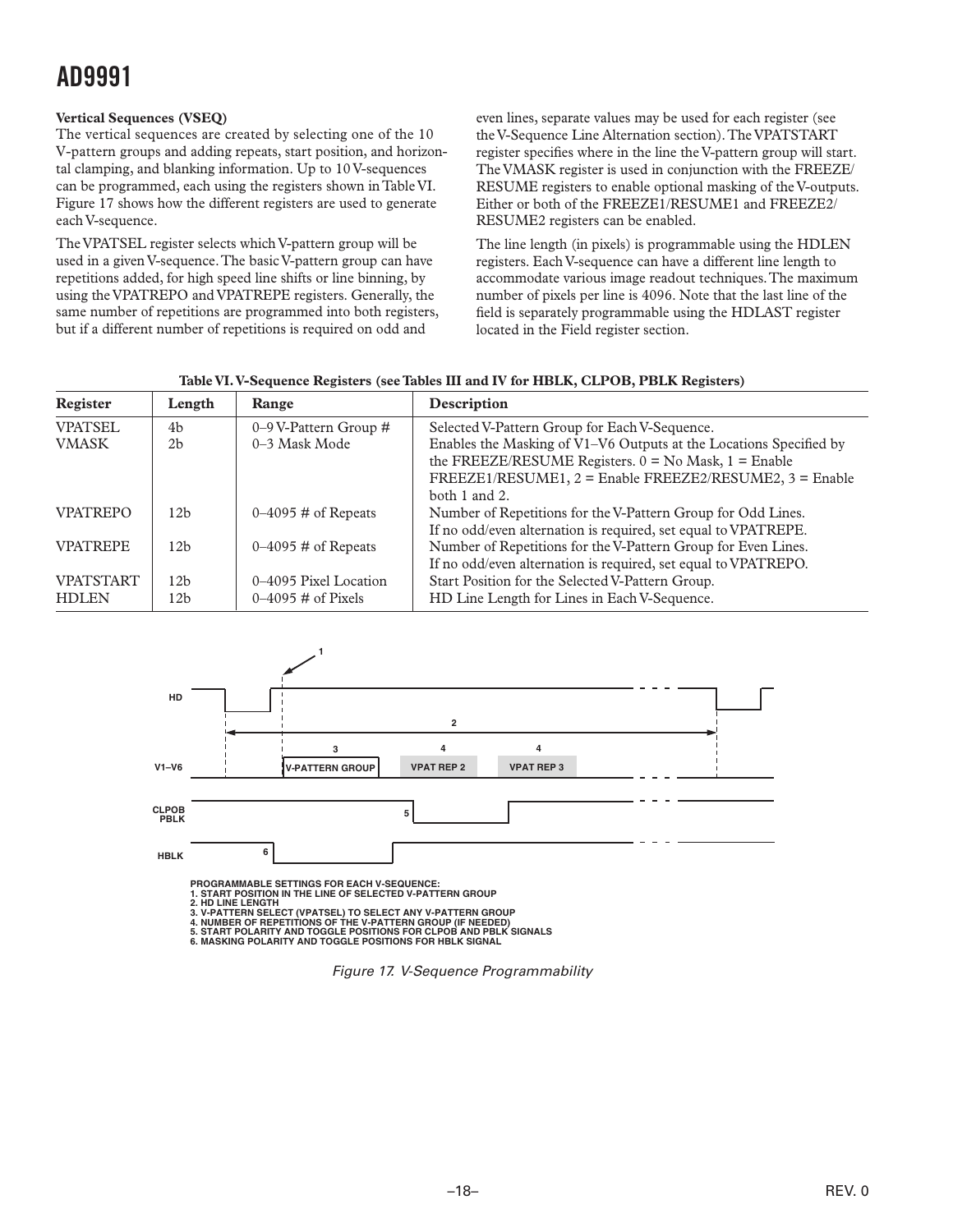#### <span id="page-18-0"></span>**Complete Field: Combining V-Sequences**

After the V-sequences have been created, they are combined to create different readout fields. A field consists of up to seven different regions, and within each region a different V-sequence can be selected. Figure 18 shows how the sequence change positions (SCP) designate the line boundry for each region, and the VSEQSEL registers then select which V-sequence is used during each region. Registers to control the VSG outputs are also included in the Field registers.

Table VII summarizes the registers used to create the different fields. Up to six different fields can be preprogrammed using all of the Field registers.

The VEQSEL registers, one for each region, select which of the 10 V-sequences will be active during each region. The SWEEP registers are used to enable SWEEP mode during any region. The MULTI registers are used to enable Multiplier mode dur-

ing any region. The SCP registers create the line boundries for each region. The VDLEN register specifies the total number of lines in the field. The total number of pixels per line (HDLEN) is specified in the V-sequence registers, but the HDLAST register specifies the number of pixels in the last line of the field. The VPATSECOND register is used to add a second V-pattern group to the V1–6 outputs during the sensor gate (VSG) line.

The SGMASK register is used to enable or disable each individual VSG output. There is a single bit for each VSG output: setting the bit high will mask the output, setting it low will enable the output. The SGPAT register assigns one of the four different SG patterns to each VSG output. The individual SG patterns are created separately using the SG pattern registers. The SGLINE1 register specifies which line in the field will contain the VSG outputs. The optional SGLINE2 register allows the same VSG pulses to be repeated on a different line.

#### **Table VII. Field Registers**

| Register            | Length          | Range                        | Description                                                          |
|---------------------|-----------------|------------------------------|----------------------------------------------------------------------|
| VSEQSEL             | 4b              | $0-9$ V-Sequence #           | Selected V-Sequence for Each Region in the Field.                    |
| <b>SWEEP</b>        | 1b              | High/Low                     | Enables Sweep Mode for Each Region, When Set High.                   |
| <b>MULTI</b>        | 1b              | High/Low                     | Enables Multiplier Mode for Each Region, When Set High.              |
| <b>SCP</b>          | 12b             | $0-4095$ Line #              | Sequence Change Position for Each Region.                            |
| <b>VDLEN</b>        | 12h             | $0 - 4095 \#$ of Lines       | Total Number of Lines in Each Field.                                 |
| <b>HDLAST</b>       | 12 <sub>b</sub> | $0-4095 \text{ H}$ of Pixels | Length in Pixels of the Last HD Line in Each Field.                  |
| <b>VPATSECOND</b>   | 4b              | 0–9 V-Pattern Group $#$      | Selected V-Pattern Group for Second Pattern Applied During VSG Line. |
| <b>SGMASK</b>       | <sub>6</sub> b  | High/Low, Each VSG           | Set High to Mask Each Individual VSG Output. VSG1 [0], VSG2 [1],     |
|                     |                 |                              | VSG3 [2], VSG4 [3], VSG5 [4].                                        |
| <b>SGPATSEL</b>     | 12 <sub>b</sub> | 0–3 Pattern #, Each VSG      | Selects the VSG Pattern Number for Each VSG Output. VSG1 [1:0],      |
|                     |                 |                              | VSG2 [3:2], VSG3 [5:4], VSG4 [7:6], VSG5 [9:8].                      |
| SGLINE <sub>1</sub> | 12b             | $0-4095$ Line #              | Selects the Line in the Field where the VSG Are Active.              |
| SGLINE <sub>2</sub> | 12b             | 0–4095 Line #                | Selects a Second Line in the Field to Repeat the VSG Signals.        |



**FIELD SETTINGS:**

1. SEQUENCE CHANGE POSITIONS (SCP1–6) DEFINE EACH OF THE 7 REGIONS IN THE FIELD.<br>2. VSEQSELO–6 SELECTS THE DESIRED V-SEQUENCE (0–9) FOR EACH REGION.<br>3. SGLINE1 REGISTER SELECTS WHICH HD LINE IN THE FIELD WILL CONTAIN THE S

*Figure 18. Complete Field is Divided into Regions*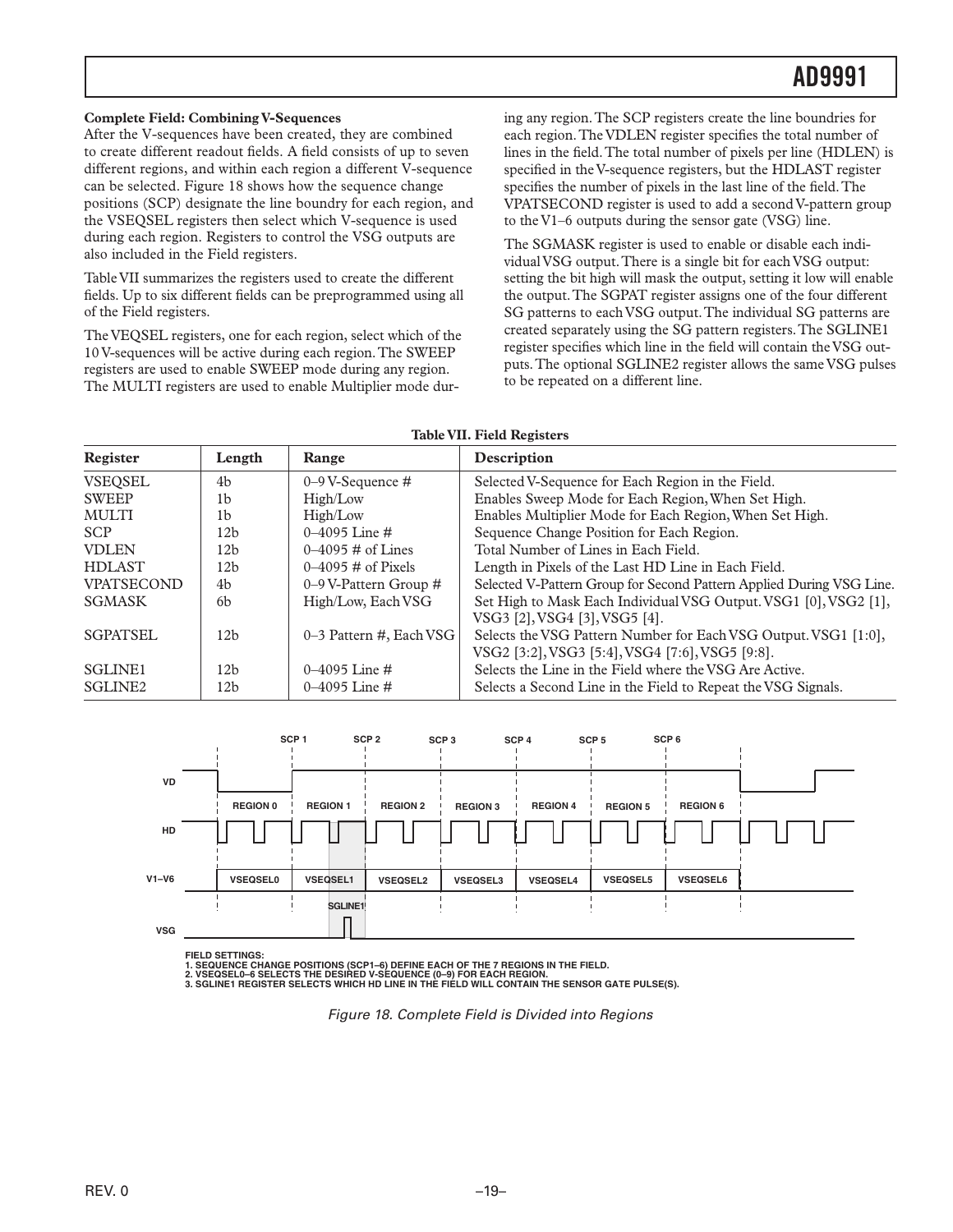#### <span id="page-19-0"></span>**Generating Line Alternation for V-Sequence and HBLK**

During low resolution readout, some CCDs require a different number of vertical clocks on alternate lines. The AD9991 can support this by using the VPATREPO and VPATREPE registers. This allows a different number of VPAT repetitions to be programmed on odd and even lines. Note that only the number of repeats can be different in odd and even lines, but the VPAT group remains the same.

Additionally, the HBLK signal can also be alternated for odd and even lines. When the HBLKALT register is set high, the HBLK TOG1 and TOG2 positions will be used on odd lines, while the TOG3–TOG6 positions will be used on even lines. This allows the HBLK interval to be adjusted on odd and even lines if needed.

Figure 19 shows an example of VPAT repetition alternation and HBLK alternation used together. It is also possible to use VPAT and HBLK alternation separately.

#### **Second V-Pattern Group during VSG Active Line**

Most CCDs require additional vertical timing during the sensor gate line. The AD9991 supports the option to output a second V-pattern group for V1–V6 during the line when the sensor gates VSG1–VSG5 are active. Figure 20 shows a typical VSG line, which includes two separate sets of V-pattern groups for V1–V6. The V-pattern group at the start of the VSG line is selected in the same manner as the other regions, using the appropriate VSE-QSEL register. The second V-pattern group, unique to the VSG line, is selected using the VPATSECOND register, located with the Field registers. The start position of the second VPAT group uses the VPATLEN register from the selected VPAT registers. Because the VPATLEN register is used as the start position and not as the VPAT length, it is not possible to program multiple repetitions for the second VPAT group.



1. THE NUMBER OF REPEATS FOR THE V-PATTERN GROUP MAY BE ALTERNATED ON ODD AND EVEN LINES.<br>2. THE HBLK TOGGLE POSITIONS MAY BE ALTERNATED BETWEEN ODD AND EVEN LINES IN ORDER TO GENERATE DIFFERENT HBLK PATTERNS FOR ODD/EVEN

*Figure 19. Odd/Even Line Alternation of VPAT Repetitions and HBLK Toggle Positions*



*Figure 20. Example of Second VPAT Group during Sensor Gate Line*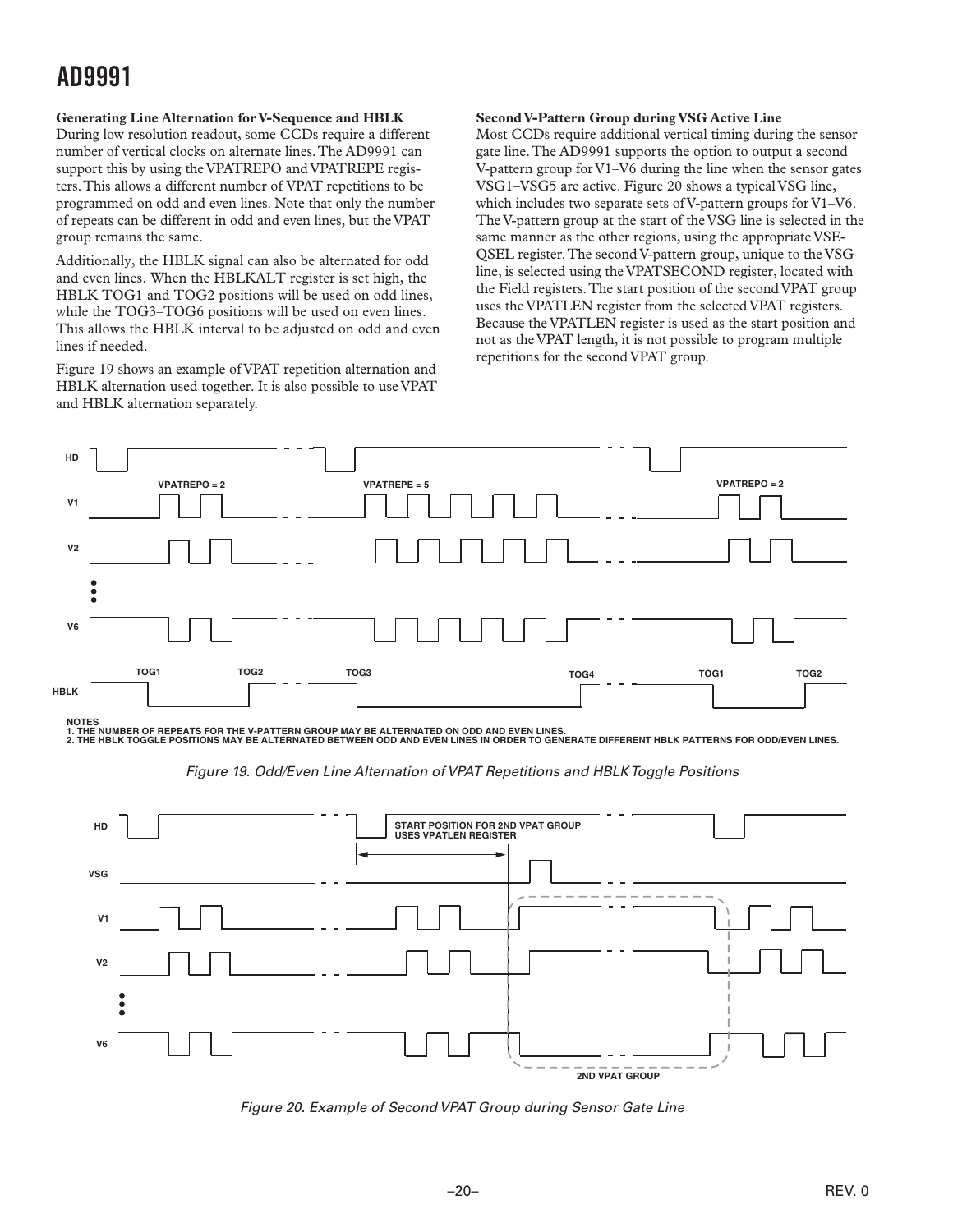#### <span id="page-20-0"></span>**Sweep Mode Operation**

The AD9991 contains an additional mode of vertical timing operation called Sweep mode. This mode is used to generate a large number of repetitive pulses that span multiple HD lines. One example of where this mode is needed is at the start of the CCD readout operation. At the end of the image exposure but before the image is transferred by the sensor gate pulses, the vertical interline CCD registers should be free of all charge. This can be accomplished by quickly shifting out any charge using a long series of pulses from the V1–V6 outputs. Depending on the vertical resolution of the CCD, up to 2,000 or 3,000 clock cycles will be needed to shift the charge out of each vertical CCD line. This operation will span across multiple HD line lengths. Normally, the AD9991 vertical timing must be contained within one HD line length, but when Sweep mode is enabled, the HD boundaries will be ignored until the region is finished. To enable Sweep mode within any region, program the appropriate SWEEP register to High.

Figure 21 shows an example of the Sweep mode operation. The number of vertical pulses needed will depend on the vertical resolution of the CCD. The V1–V6 output signals are generated using the V-pattern registers (shown in Table VII). A single pulse is created using the polarity and toggle position registers. The number of repetitions is then programmed to match the number of vertical shifts required by the CCD. Repetitions are programmed in the V-sequence registers using the VPATREP registers. This produces a pulse train of the appropriate length. Normally, the pulse train would be truncated at the end of the HD line length, but with Sweep mode enabled for this region, the HD boundaries will be ignored. In Figure 21, the Sweep

region occupies 23 HD lines. After the Sweep mode region is completed, in the next region, normal sequence operation will resume. When using Sweep mode, be sure to set the region boundries (using the sequence change positions) to the appropriate lines to prevent the Sweep operation from overlapping the next V-sequence.

#### **Multiplier Mode**

To generate very wide vertical timing pulses, a vertical region may be configured into a multiplier region. This mode uses the V-pattern registers in a slightly different manner. Multiplier mode can be used to support unusual CCD timing requirements, such as vertical pulses that are wider than a single HD line length.

The start polarity and toggle positions are still used in the same manner as the standard VPAT group programming, but the VPATLEN is used differently. Instead of using the pixel counter (HD counter) to specify the toggle position locations (VTOG1, 2, 3) of the VPAT group, the VPATLEN is multiplied with the VTOG position to allow very long pulses to be generated. To calculate the exact toggle position, counted in pixels after the start position, use the equation

#### *Multiplier Mode Toggle Position* = *VTOG VPATLEN*

Because the VTOG register is multiplied by VPATLEN, the resolution of the toggle position placement is reduced. If  $VPATHEN = 4$ , the toggle position accuracy is now reduced to 4-pixel steps instead of single pixel steps. Table VIII summarizes how the VPAT group registers are used in Multiplier mode operation. In Multiplier mode, the VPATREPO and VPATREPE registers should always be programmed to the same value as the highest toggle position.



*Figure 21. Example of Sweep Region for High Speed Vertical Shift*

| Register       | Length          | Range                 | Description                                                     |
|----------------|-----------------|-----------------------|-----------------------------------------------------------------|
| <b>MULTI</b>   | 1b              | High/Low              | High enables Multiplier mode.                                   |
| <b>VPOL</b>    | 1b              | High/Low              | Starting Polarity of V1-V6 Signal in Each VPAT Group.           |
| VTOG1          | 12b             | 0–4095 Pixel Location | First Toggle Position for V1-V6 Signal in Each VPAT Group.      |
| VTOG2          | 12b             | 0–4095 Pixel Location | Second Toggle Position for V1-V6 Signal in Each VPAT Group.     |
| VTOG3          | 12b             | 0–4095 Pixel Location | Third Toggle Position for V1-V6 Signal in Each VPAT Group.      |
| <b>VPATLEN</b> | 10 <sub>b</sub> | $0-1023$ Pixels       | Used as Multiplier Factor for Toggle Position Counter.          |
| <b>VPATREP</b> | 12b             | $0 - 4096$            | VPATREPE/VPATREPO should be set to the same value as TOG2 or 3. |

|  |  |  |  | Table VIII. Multiplier Mode Register Parameters |
|--|--|--|--|-------------------------------------------------|
|--|--|--|--|-------------------------------------------------|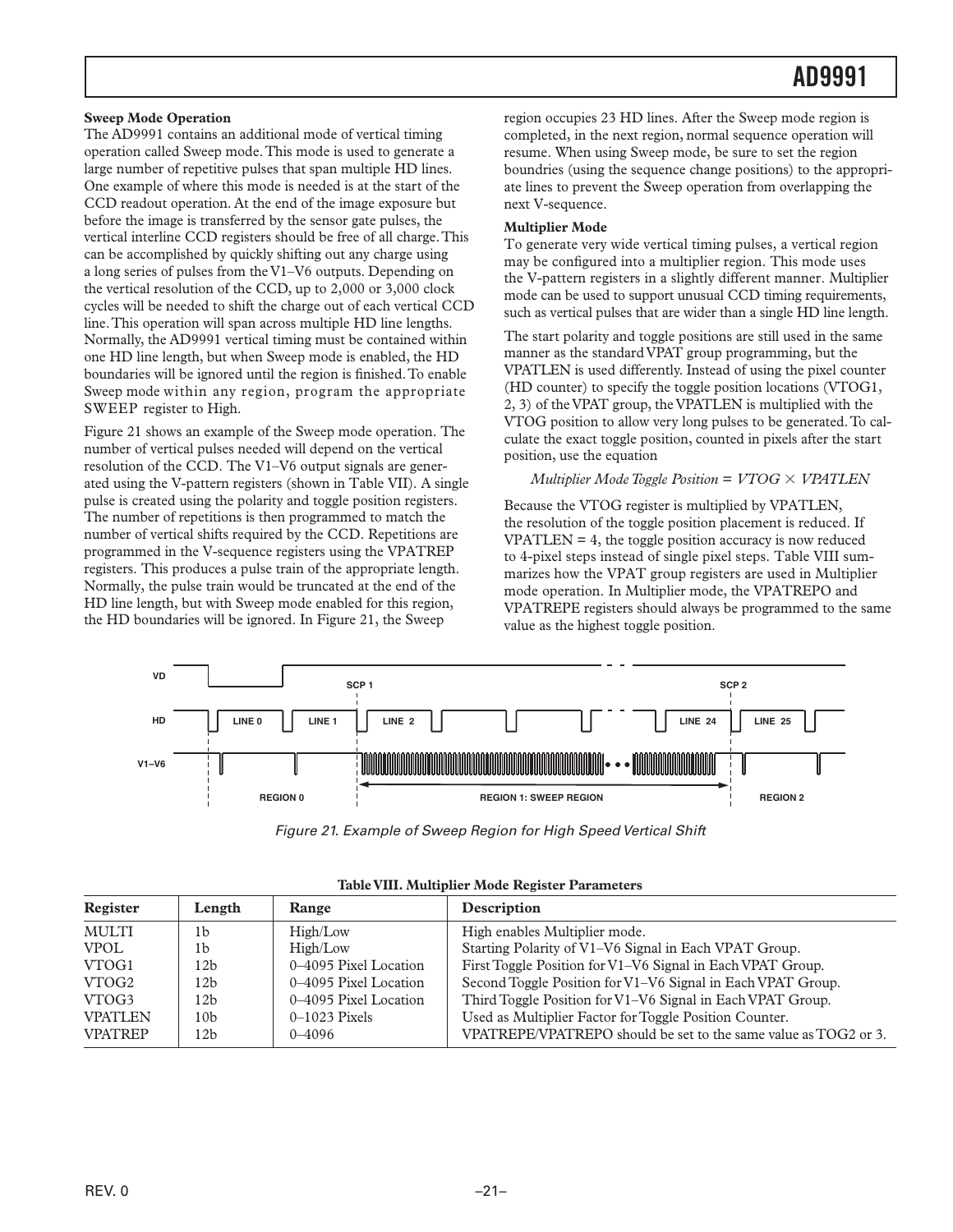<span id="page-21-0"></span>The example shown in Figure 22 illustrates this operation. The first toggle position is 2, and the second toggle position is 9. In non-Multiplier mode, this would cause the V-sequence to toggle at pixel 2 and then pixel 9 within a single HD line. However, toggle positions are now multiplied by the VTPLEN = 4, so the first toggle occurs at pixel count 8, and the second toggle occurs at pixel count 36. Sweep mode has also been enabled to allow the toggle positions to cross the HD line boundaries.

#### **Vertical Sensor Gate (Shift Gate) Patterns**

In an Interline CCD, the vertical sensor gates (VSG) are used to transfer the pixel charges from the light-sensitive image area into light-shielded vertical registers. From the light-shield vertical registers, the image is then read out line-by-line by using the vertical transfer pulses V1–V6 in conjunction with the high speed horizontal clocks.

Table IX contains the summary of the VSG pattern registers. The AD9991 has five VSG outputs, VSG1–VSG5. Each of the outputs can be assigned to one of four programmed patterns by using the SGPATSEL registers. Each pattern is generated in a similar manner as the V-pattern groups, with a programmable start polarity (SGPOL), first toggle position (SGTOG1), and second toggle position (SGTOG2). The active line where the VSG1–VSG5 pulses occur is programmable using the SGLINE1 and SGLINE2 registers. Additionally, any of the VSG1–VSG5 pulses may be individually disabled by using the SGMASK register. The individual masking allows all of the SG patterns to be preprogrammed, and the appropriate pulses for the different fields can be separately enabled. For maximum flexibility, the SGPATSEL, SGMASK, and SGLINE registers are separately programmable for each field. More detail is given in the Complete Field section.





| Register           | Length | Range                 | <b>Description</b>                               |
|--------------------|--------|-----------------------|--------------------------------------------------|
| SGPOL              | 1b     | High/Low              | Sensor Gate Starting Polarity for SG Pattern 0-3 |
| SGTOG1             | 12b    | 0–4095 Pixel Location | First Toggle Position for SG Pattern 0–3         |
| SGTOG <sub>2</sub> | 12b    | 0–4095 Pixel Location | Second Toggle Position for SG Pattern 0–3        |

#### **Table IX. VSG Pattern Registers (also see Field Registers in Table VII)**



1. START POLARITY OF PULSE<br>2. FIRST TOGGLE POSITION<br>3. SECOND TOGGLE POSITION<br>4. ACTIVE LINE FOR VSG PULSES WITHIN THE FIELD (PROGRAMMABLE IN THE FIELD REGISTER, NOT FOR EACH PATTERN)

*Figure 23. Vertical Sensor Gate Pulse Placement*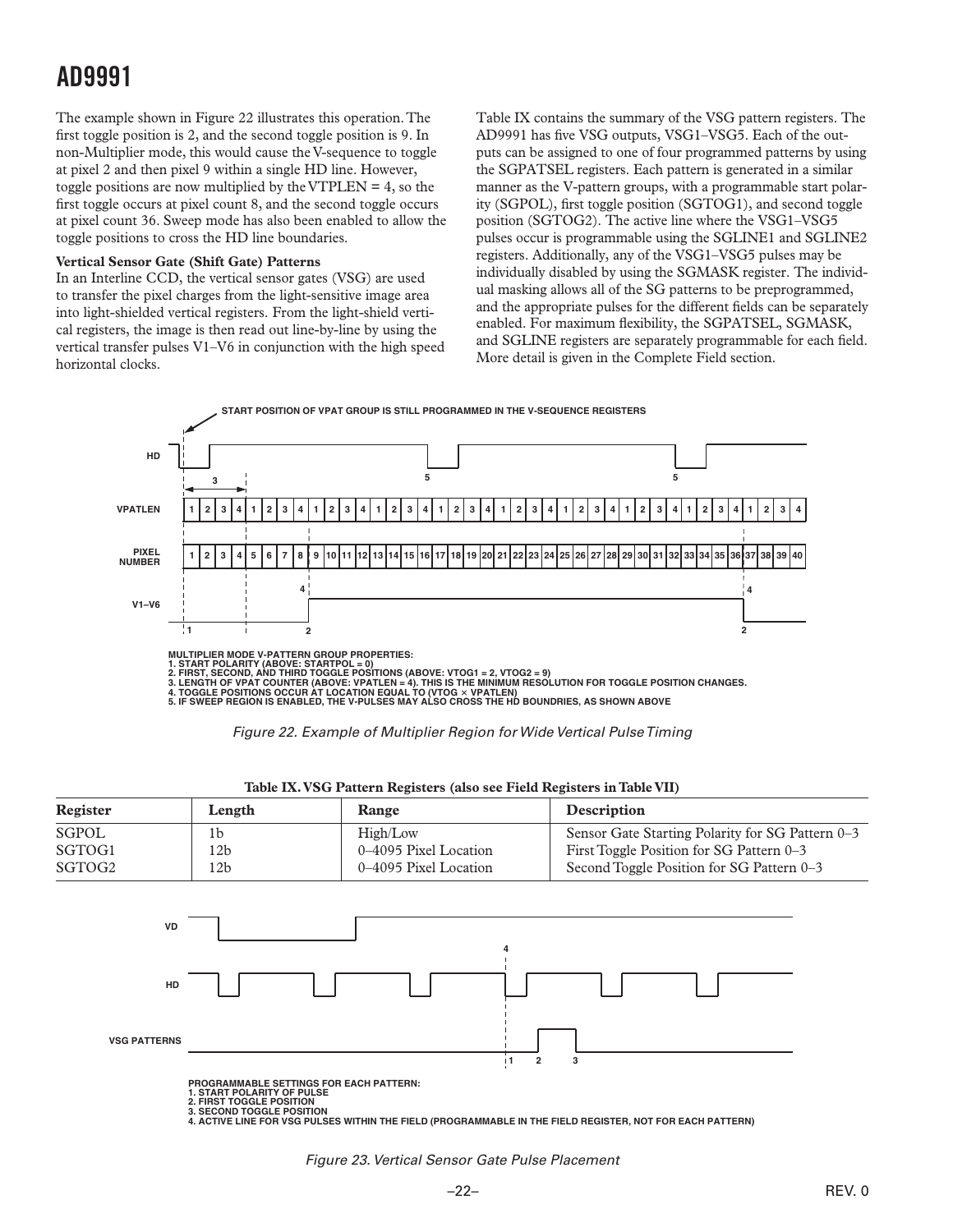<span id="page-22-0"></span>The MODE register is a single register that selects the field timing of the AD9991. Typically, all of the field, V-sequence, and V-pattern group information is programmed into the AD9991 at startup. During operation, the MODE register allows the user to select any combination of field timing to meet the current requirements of the system. The advantage of using the MODE register in conjunction with preprogrammed timing is that it greatly reduces the system programming requirements during camera operation. Only a few register writes are required when the camera operating mode is changed, rather than having to write in all of the vertical timing information with each camera mode change.

A basic still camera application might require five different fields of vertical timing: one for draft mode operation, one for autofocusing, and three for still image readout. All of the register timing information for the five fields would be loaded at

startup. Then, during camera operation, the MODE register would select which field timing would be active, depending on how the camera was being used.

Table X shows how the MODE register bits are used. The three MSBs, D23–D21, are used to specify how many total fields will be used. Any value from 1 to 7 can be selected using these three bits. The remaining register bits are divided into 3-bit sections to select which of the six fields are used and in which order. Up to seven fields may be used in a single MODE write. The AD9991 will start with the Field timing specified by the first Field bits, and on the next VD will switch to the timing specified by the second Field bits, and so on.

After completing the total number of fields specified in Bits D23 to D21, the AD9991 will repeat by starting at the first Field again. This will continue until a new write to the MODE register occurs. Figure 24 shows example MODE register settings for different field configurations.

| Table X. MODE Register Data Bit Breakdown (D23 = MSB) |  |  |  |  |  |
|-------------------------------------------------------|--|--|--|--|--|
|-------------------------------------------------------|--|--|--|--|--|

| D <sub>23</sub><br>21<br>22         | 20 | - 19                          | 18 | 17 | 16            | 15 | 14 13 |               | $12 \mid 11$ |                 | $10 \quad 9$ | 8 |               |                                                                                                                                     |               |  |               | D <sub>0</sub> |
|-------------------------------------|----|-------------------------------|----|----|---------------|----|-------|---------------|--------------|-----------------|--------------|---|---------------|-------------------------------------------------------------------------------------------------------------------------------------|---------------|--|---------------|----------------|
| Total Number of                     |    | 7th Field                     |    |    | 6th Field     |    |       | 5th Field     |              | 4th Field       |              |   | 3rd Field     |                                                                                                                                     | 2nd Field     |  | 1st Field     |                |
| Fields to Use.                      |    | $0 = Field 0$                 |    |    | $0 = Field 0$ |    |       | $0 =$ Field 0 |              | $0 =$ Field $0$ |              |   | $0 = Field 0$ |                                                                                                                                     | $0 = Field 0$ |  | $0 = Field 0$ |                |
| $1 = 1$ st Field Only $5 =$ Field 5 |    |                               |    |    | $5 =$ Field 5 |    |       | $5 =$ Field 5 |              | $5 =$ Field 5   |              |   | $5$ = Field 5 |                                                                                                                                     | $5 =$ Field 5 |  | $5 =$ Field 5 |                |
| $7 = All 7$ Fields                  |    | $\vert 6, 7 = \text{Invalid}$ |    |    |               |    |       |               |              |                 |              |   |               | $\mid 6, 7 =$ Invalid $\mid 6, 7 =$ Invalid $\mid 6, 7 =$ Invalid $\mid 6, 7 =$ Invalid $\mid 6, 7 =$ Invalid $\mid 6, 7 =$ Invalid |               |  |               |                |
| $0 = \text{Invalid}$                |    |                               |    |    |               |    |       |               |              |                 |              |   |               |                                                                                                                                     |               |  |               |                |









**FIELD 5 FIELD 1 FIELD 4 FIELD 2 EXAMPLE 3: TOTAL FIELDS = 4, 1ST FIELD = FIELD 5, 2ND FIELD = FIELD 1, 3RD FIELD = FIELD 4, 4TH FIELD = FIELD 2 MODE REGISTER CONTENTS = 0x80050D** 



*Figure 24. Using the MODE Register to Select Field Timing*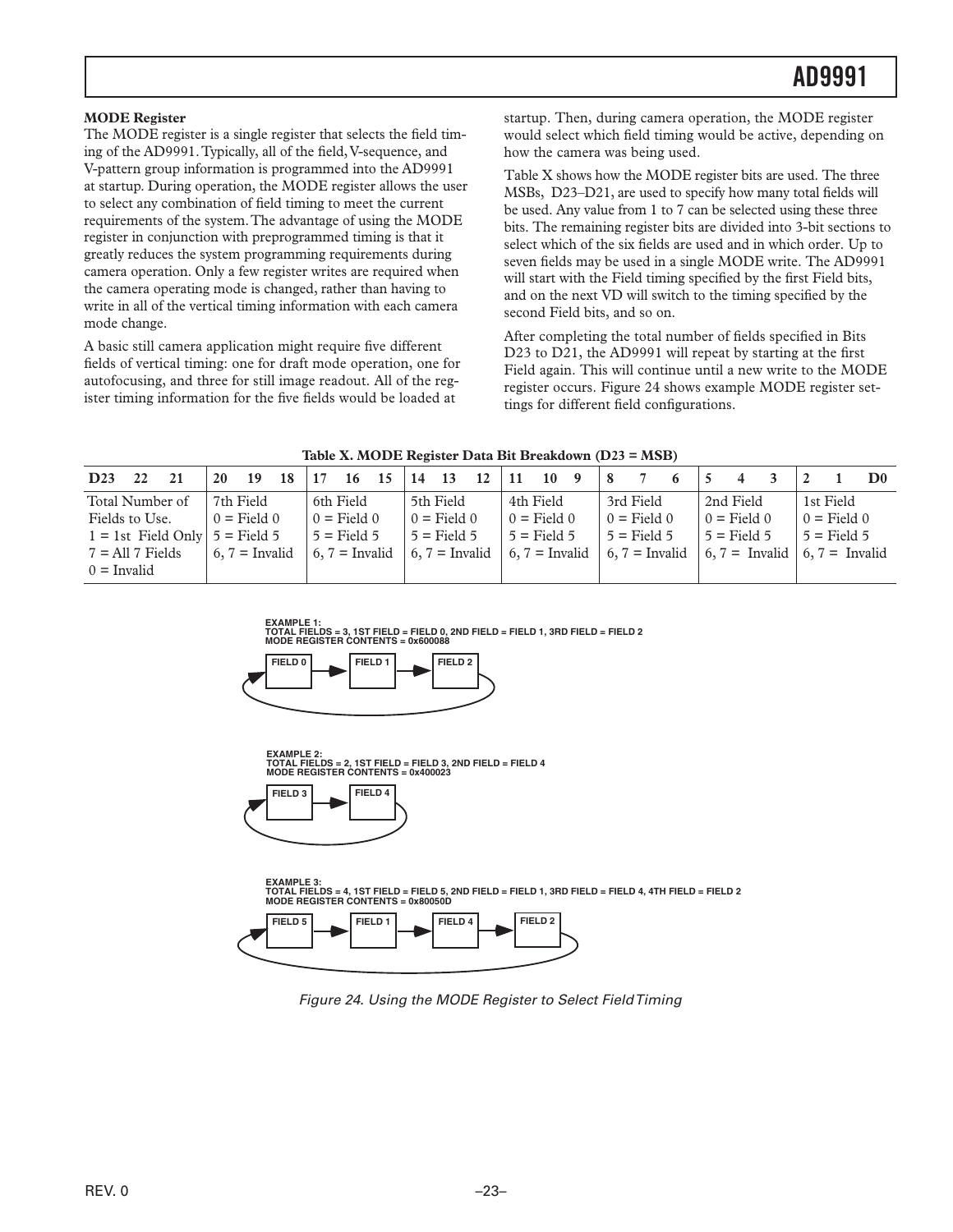#### <span id="page-23-0"></span>**VERTICAL TIMING EXAMPLE**

To better understand how the AD9991 vertical timing generation is used, consider the example CCD timing chart in Figure 25. This particular example illustrates a CCD using a general 3-field readout technique. As described in the previous Field section, each readout field should be divided into separate regions to perform each step of the readout. The sequence change positions (SCP) determine the line boundaries for each region, and the VSEQSEL registers will then assign a particular V-sequence to each region. The V-sequences will contain the specific timing information required in each region: V1–V6 pulses (using VPAT groups), HBLK/CLPOB timing, and VSG patterns for the SG active lines.

This particular timing example requires four regions for each of the three fields, labeled Region 0, Region 1, Region 2, and Region 3. Because the AD9991 allows up to six individual fields to be programmed, the Field 0, Field 1, and Field 2 registers can be used to meet the requirements of this timing example. The four regions for each field are very similar in this example, but the individual registers for each field allow flexibility to accommodate other timing charts.

Region 0 is a high speed vertical shift region. Sweep mode can be used to generate this timing operation, with the desired number of high speed vertical pulses needed to clear any charge from the CCD's vertical registers.

Region 1 consists of only two lines, and uses standard single line vertical shift timing. The timing of this region area will be the same as the timing in Region 3.

Region 2 is the sensor gate line, where the VSG pulses transfer the image into the vertical CCD registers. This region may require the use of the second V-pattern group for SG active line.

Region 3 also uses the standard single line vertical shift timing, the same timing as Region 1.

In summary, four regions are required in each of the three fields. The timing for Regions 1 and 3 is essentially the same, reducing the complexity of the register programming.

Other registers will need to be used during the actual readout operation, such as the MODE register, shutter control registers (TRIGGER, SUBCK, VSUB, MSHUT, STROBE), and the AFE gain register. These registers will be explained in other examples.

#### **Important Note About Signal Polarities**

When programming the AD9991 to generate the V1–V6, VSG1–VSG5, and SUBCK signals, it is important to note that the V-driver circuit usually inverts these signals. Carefully check the required timing signals needed at the input and output of the V-driver circuit being used, and adjust the polarities of the AD9991 outputs accordingly.

–24–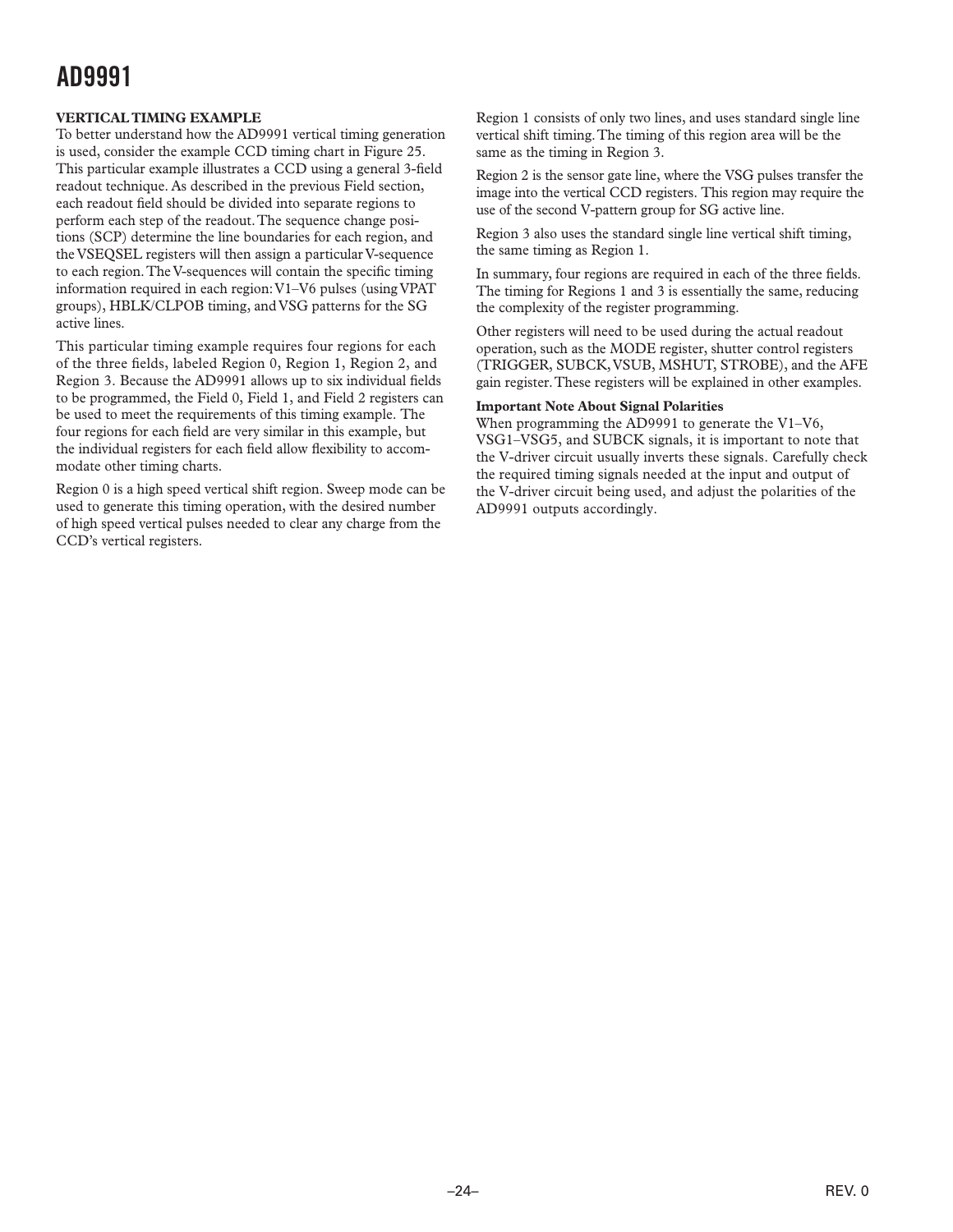

Figure 25. CCD Timing Example: Dividing Each Field into Regions *Figure 25. CCD Timing Example: Dividing Each Field into Regions*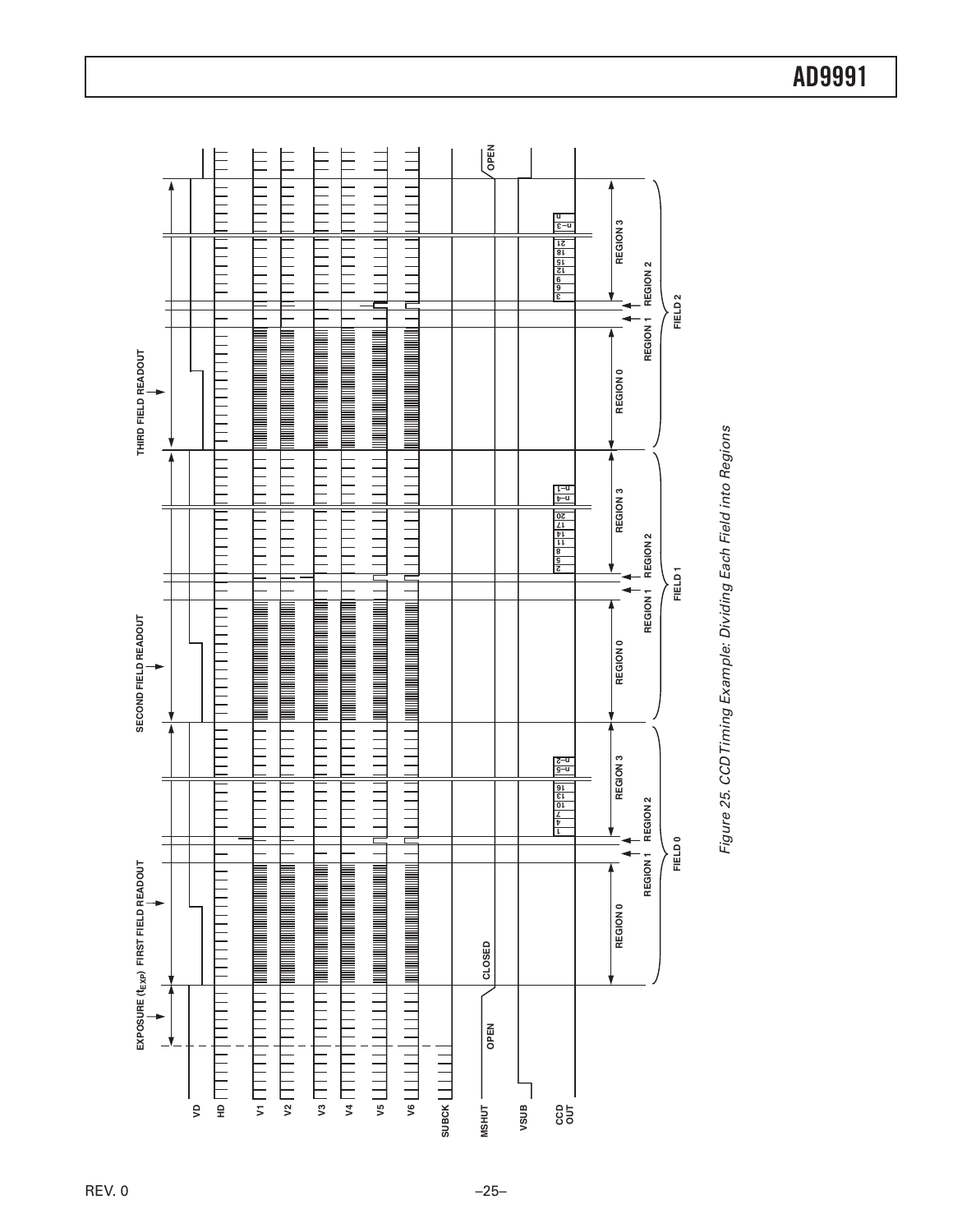#### <span id="page-25-0"></span>**SHUTTER TIMING CONTROL**

The CCD image exposure time is controlled by the substrate clock signal (SUBCK), which pulses the CCD substrate to clear out accumulated charge. The AD9991 supports three types of electronic shuttering: normal shutter, high precision shutter, and low speed shutter. Along with the SUBCK pulse placement, the AD9991 can accommodate different readout configurations to further suppress the SUBCK pulses during multiple field readouts. The AD9991 also provides programmable outputs to control an external mechanical shutter (MSHUT), strobe/flash (STROBE), and the CCD bias select signal (VSUB).

#### **Normal Shutter Operation**

By default, the AD9991 is always operating in the normal shutter configuration in which the SUBCK signal is pulsing in every VD field (see Figure 26). The SUBCK pulse occurs once per line, and the total number of repetitions within the field will determine the length of the exposure time. The SUBCK pulse polarity and toggle positions within a line are programmable using the SUBCKPOL and SUBCK1TOG registers (see Table XI). The number of SUBCK pulses per field is programmed in the SUBCKNUM register (addr. 0x63).

As shown in Figure 26, the SUBCK pulses will always begin in the line following the SG active line, which is specified in the SGACTLINE registers for each field. The SUBCKPOL, SUBCK1TOG, SUBCK2TOG, SUBCKNUM, and SUBCK-SUPPRESS registers are updated at the start of the line after the sensor gate line, as described in the Serial Update section.

#### **High Precision Shutter Operation**

High precision shuttering is used in the same manner as normal shuttering, but uses an additional register to control the very last SUBCK pulse. In this mode, the SUBCK still pulses once per line, but the last SUBCK in the field will have an additional SUBCK pulse whose location is determined by the SUBCK2TOG register, as shown in Figure 27. Finer resolution of the exposure time is possible using this mode. Leaving the SUBCK2TOG register set to max value (0xFFFFFF) will disable the last SUBCK pulse (default setting).

#### **Low Speed Shutter Operation**

Normal and high precision shutter operations are used when the exposure time is less than one field long. For long exposure times greater than one field interval, low speed shutter operation is used. The AD9991 uses a separate exposure counter to achieve long exposure times. The number of fields for the low speed shutter operation is specified in the EXPOSURE register (addr. 0x62). As shown in Figure 28, this shutter mode will suppress the SUBCK and VSG outputs for up to 4095 fields (VD periods). The VD and HD outputs may be suppressed during the exposure period by programming the VDHDOFF register to 1.

To generate a low speed shutter operation, it is necessary to trigger the start of the long exposure by writing to the TRIGGER register bit D3. When this bit is set High, the AD9991 will begin an exposure operation at the next VD edge. If a value greater than zero is specified in the EXPOSURE register, the AD9991 will suppress the SUBCK output on subsequent fields.



*Figure 27. High Precision Shutter Mode*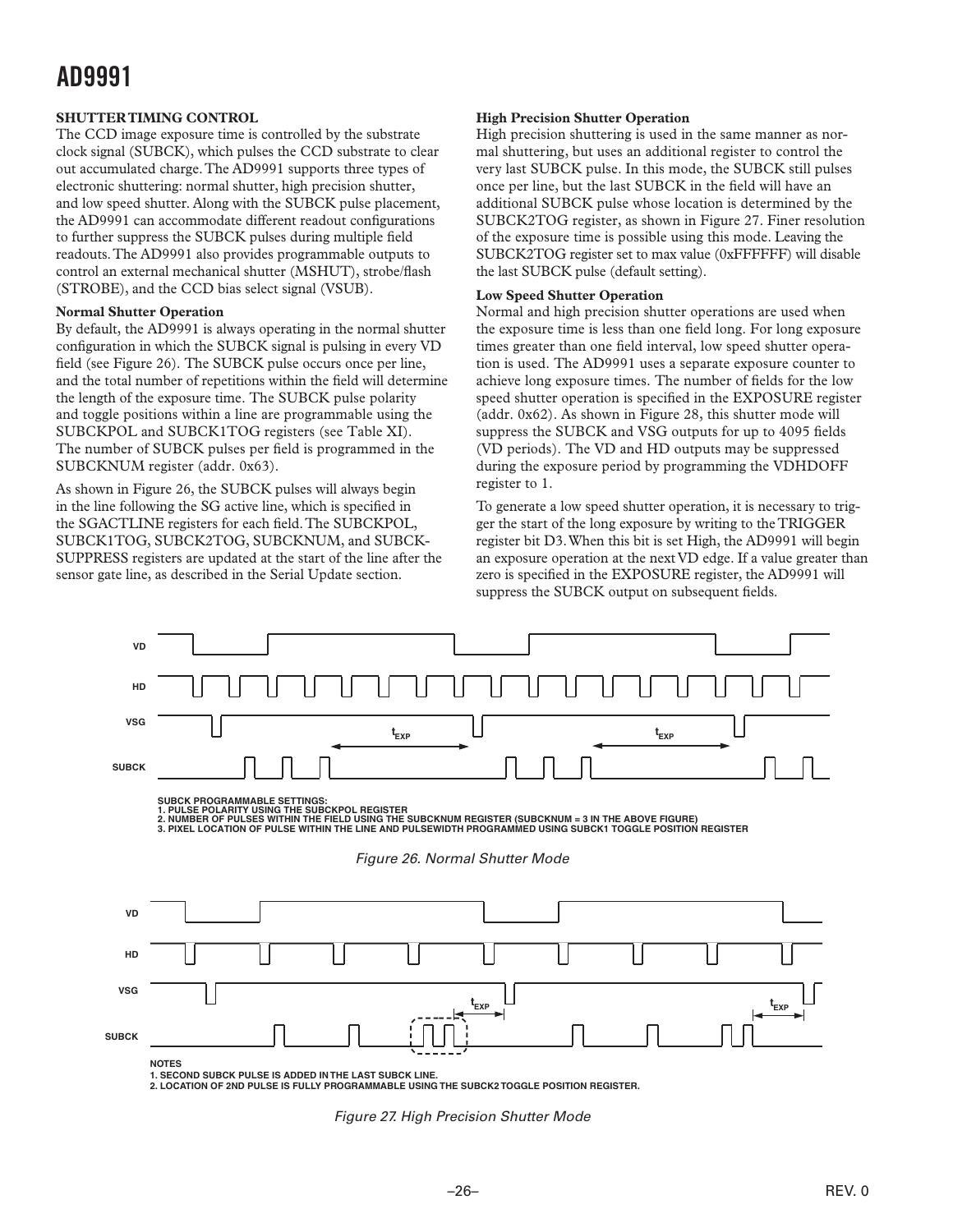<span id="page-26-0"></span>If the exposure is generated using the TRIGGER register and the EXPOSURE register is set to zero, the behavior of the SUBCK will not be any different than the normal shutter or high precision shutter operations, in which the TRIGGER register is not used.

#### **SUBCK Suppression**

Normally, the SUBCKs will begin to pulse on the line following the sensor gate line (VSG). With some CCDs, the SUBCK pulse needs to be suppressed for one or more lines following the VSG line. The SUBCKSUPPRESS register allows for suppression of the SUBCK pulses for additional lines following the VSG line.

#### **Readout after Exposure**

After the exposure, the readout of the CCD data occurs, beginning with the sensor gate (VSG) operation. By default, the AD9991 is generating the VSG pulses in every field. In the case where only a single exposure and single readout frame are needed, such as the CCD's preview mode, the VSG and SUBCK pulses can be operating in every field.

However in many cases, during readout the SUBCK output needs to be further suppressed until the readout is completed. The READOUT register specifies the number of additional fields after the exposure to continue the suppression of SUBCK. READOUT can be programmed for zero to seven additional fields, and should be preprogrammed at startup, not at the same time as the exposure write. A typical interlaced CCD frame readout mode will generally require two additional fields of SUBCK suppression ( $READOUT = 2$ ). A 3-field, 6-phase CCD will require three additional fields of SUBCK suppression after the readout begins (READOUT = 3).

If the SUBCK output is required to start back up during the last field of readout, simply program the READOUT register to one less than the total number of CCD readout fields.

Like the exposure operation, the readout operation must be triggered by using the TRIGGER register.

#### **Using the TRIGGER Register**

As described previously, by default the AD9991 will output the SUBCK and VSG signals on every field. This works well for continuous single field exposure and readout operations, such as the CCD's live preview mode. However, if the CCD requires a longer exposure time, or if multiple readout fields are needed, then the TRIGGER register is needed to initiate specific exposure and readout sequences.

Typically, the exposure and readout bits in the TRIGGER register are used together. This will initiate a complete exposureplus-readout operation. Once the exposure has been completed, the readout will automatically occur. The values in the EXPO-SURE and READOUT registers will determine the length of each operation.



NOTES<br>1. SUBCK MAY BE SUPPRESSED FOR MULTIPLE FIELDS BY PROGRAMMING THE EXPOSURE REGISTER GREATER THAN ZERO.<br>2. ABOVE EXAMPLE USES EXPOSURE = 1.<br>3. TRIGGER REGISTER MUST ALSO BE USED TO START THE LOW SPEED EXPOSURE.<br>4. VD/

*Figure 28. Low Speed Shutter Mode Using EXPOSURE Register*

| Register              | Length          | Range                        | Description                                                  |
|-----------------------|-----------------|------------------------------|--------------------------------------------------------------|
| <b>TRIGGER</b>        | 5 <sub>h</sub>  | On/Off for Five Signals      | Trigger for VSUB [0], MSHUT [1], STROBE [2], Exposure [3],   |
|                       |                 |                              | and Readout Start [4]                                        |
| <b>READOUT</b>        | 3 <sub>b</sub>  | $0-7 \#$ of Fields           | Number of Fields to Suppress SUBCK after Exposure            |
| <b>EXPOSURE</b>       | 12 <sub>b</sub> | $0-4095 \#$ of Fields        | Number of Fields to Suppress to SUBCK and VSG during         |
|                       |                 |                              | Exposure Time (Low Speed Shutter)                            |
| <b>VDHDOFF</b>        | 1b              | On/Off                       | Disable VD/HD Output during Exposure $(1 = On, 0 = Off)$     |
| SUBCKPOL <sup>*</sup> | 1 <sub>b</sub>  | High/Low                     | SUBCK Start Polarity for SUBCK1 and SUBCK2                   |
| SUBCK1TOG*            | 24h             | 0-4095 Pixel Locations       | Toggle Positions for First SUBCK Pulse (Normal Shutter)      |
| SUBCK2TOG*            | 24 <sub>b</sub> | 0–4095 Pixel Locations       | Toggle Positions for Second SUBCK Pulse in Last Line         |
|                       |                 |                              | (High Precision)                                             |
| SUBCKNUM*             | 12 <sub>b</sub> | $1-4095 \#$ of Pulses        | Total Number of SUBCKs per Field, at One Pulse per Line      |
| SUBCKSUPPRESS*        | 12 <sub>b</sub> | $0-4095 \text{ H}$ of Pulses | Number of Lines to Further Suppress SUBCK after the VSG Line |

#### **Table XI. Shutter Mode Register Parameters**

\*Register is not VD updated, but is updated at the start of line after sensor gate line.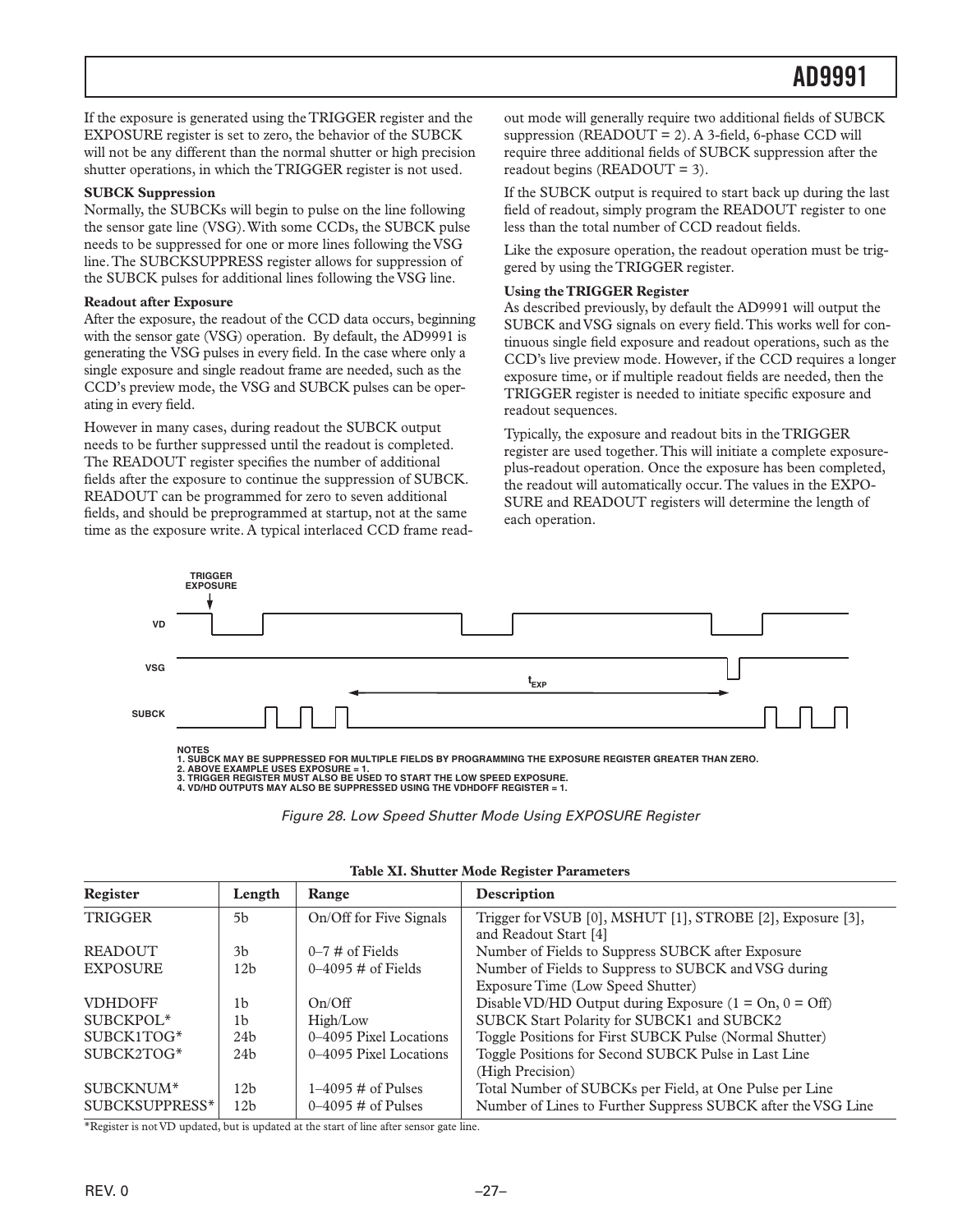<span id="page-27-0"></span>It is possible to independently trigger the readout operation without triggering the exposure operation. This will cause the readout to occur at the next VD, and the SUBCK output will be suppressed according to the value of the READOUT register.

The TRIGGER register is also used to control the STROBE, MSHUT, and VSUB signal transitions. Each of these signals are individually controlled, although they will be dependent on the triggering of the exposure and readout operation.

See Figure 32 for a complete example of triggering the exposure and readout operations.

#### **VSUB Control**

The CCD readout bias (VSUB) can be programmed to accommodate different CCDs. Figure 29 shows two different modes that are available. In Mode 0, VSUB goes active during the field of the last SUBCK when the exposure begins. The On position (rising edge in Figure 29) is programmable to any line within

the field. VSUB will remain active until the end of the image readout. In Mode 1, the VSUB is not activated until the start of the readout.

An additional function called VSUB KEEP-ON is also available. When this bit is set high, the VSUB output will remain on (active) even after the readout has finished. To disable the VSUB at a later time, set this bit back to low.

#### **MSHUT and STROBE Control**

MSHUT and STROBE operation is shown in Figures 30, 31, and 32. Table XII shows the register parameters for controlling the MSHUT and STROBE outputs. The MSHUT output is switched on with the MSHUTON registers, and will remain on until the location specified in the MSHUTOFF registers. The location of MSHUTOFF is fully programmable to anywhere within the exposure period, using the FD (field), LN (line), and PX (pixel) registers. The STROBE pulse is defined by the on and



*Figure 30. MSHUT Output Programmability*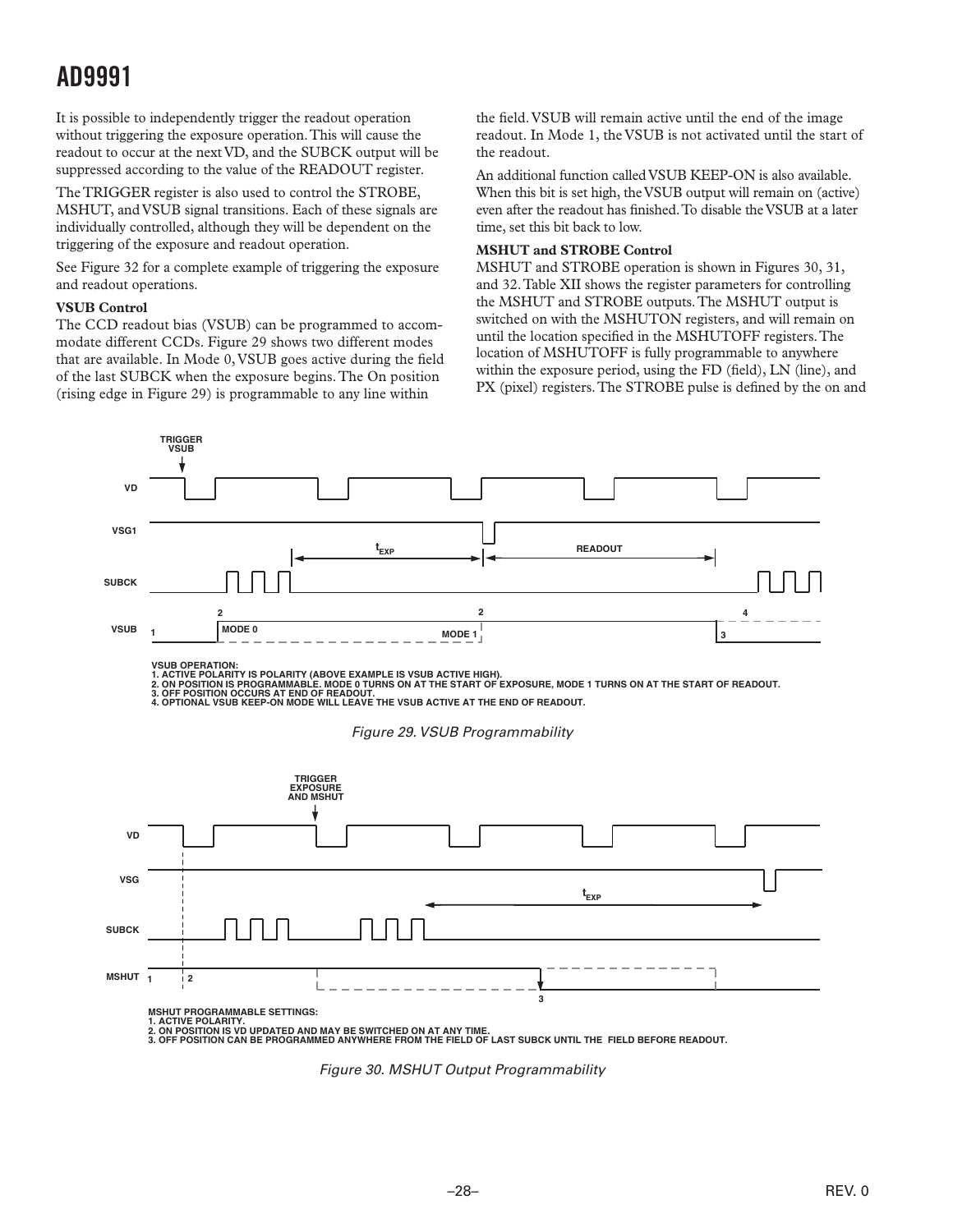<span id="page-28-0"></span>off positions. STROBON\_FD is the field in which the STROBE is turned on, measured from the field containing the last SUBCK before exposure begins. The STROBON\_ LN PX register gives the line and pixel positions with respect to STROBON\_FD. The STROBE off position is programmable to any field, line, and pixel location with respect to the field of the last SUBCK.

#### **TRIGGER Register Limitations**

While the TRIGGER register can be used to perform a complete exposure and readout operation, there are limitations on its use.

Once an exposure-plus-readout operation has been triggered, another exposure/readout operation cannot be triggered right away. There must be at least one idle field (VD intervals) before the next exposure/readout can be triggered.

The same limitation applies to the triggering of the MSHUT signal. There must be at least one idle field after the completion of the MSHUT OFF operation before another MSHUT OFF operation may be programmed.

The VSUB trigger requires two idle fields between exposure/ readout operations in order to ensure proper VSUB on/off triggering. If the VSUB signal is not required to be turned on and off in between each successive exposure/readout operation, this limitation can be ignored. The VSUB Keep-On mode is useful when successive exposure/readout operations are required.



1. ACTIVE POLARITY.<br>2. ON POSITION IS PROGRAMMABLE IN ANY FIELD DURING THE EXPOSURE TIME (WITH RESPECT TO THE FIELD CONTAINING THE LAST SUBCK).<br>3. OFF POSITION IS PROGRAMMABLE IN ANY FIELD DURING THE EXPOSURE TIME.

![](_page_28_Figure_9.jpeg)

| Register                | Length          | Range                    | Description                                                              |
|-------------------------|-----------------|--------------------------|--------------------------------------------------------------------------|
| VSUBMODE[0]             | 1b              | High/Low                 | VSUB Mode $(0 = \text{Mode } 0, 1 = \text{Mode } 1)$ (See Figure 29).    |
| VSUBMODE[1]             | 1 <sub>b</sub>  | High/Low                 | VSUB Keep-On Mode. VSUB will stay active after readout<br>when set high. |
| VSUBON[11:0]            | 12 <sub>b</sub> | 0-4095 Line Location     | VSUB On Position. Active starting in any line of field.                  |
| VSUBON[12]              | 1b              | High/Low                 | <b>VSUB</b> Active Polarity.                                             |
| MSHUTPOL <sup>[0]</sup> | 1 <sub>b</sub>  | High/Low                 | <b>MSHUT</b> Active Polarity.                                            |
| MSHUTPOL[1]             | 1b              | On/Off                   | MSHUT Manual Enable $(1 =$ Active or Open).                              |
| <b>MSHUTON</b>          | 24 <sub>b</sub> | 0-4095 Line/Pix Location | MSHUT On Position Line [11:0] and Pixel [23:12] Location.                |
| MSHUTOFF FD             | 12 <sub>b</sub> | 0–4095 Field Location    | Field Location to Switch Off MSHUT (Inactive or Closed).                 |
| MSHUTOFF LNPX           | 24 <sub>b</sub> | 0-4095 Line/Pix Location | Line/Pixel Position to Switch Off MSHUT (Inactive or Closed).            |
| <b>STROBPOL</b>         | 1 <sub>b</sub>  | High/Low                 | <b>STROBE Active Polarity.</b>                                           |
| <b>STROBON FD</b>       | 12 <sub>b</sub> | 0–4095 Field Location    | STROBE ON Field Location, with Respect to Last SUBCK Field.              |
| STROBON LNPX            | 24 <sub>b</sub> | 0–4095 Line/Pix Location | STROBE ON Line/Pixel Position.                                           |
| <b>STROBOFF FD</b>      | 12 <sub>b</sub> | 0–4095 Field Location    | STROBE OFF Field Location, with Respect to Last SUBCK Field.             |
| STROBOFF LNPX           | 24 <sub>b</sub> | 0–4095 Line/Pix Location | STROBE OFF Line/Pixel Position.                                          |

|  |  |  | Table XII. VSUB, MSHUT, and STROBE Register Parameters |
|--|--|--|--------------------------------------------------------|
|  |  |  |                                                        |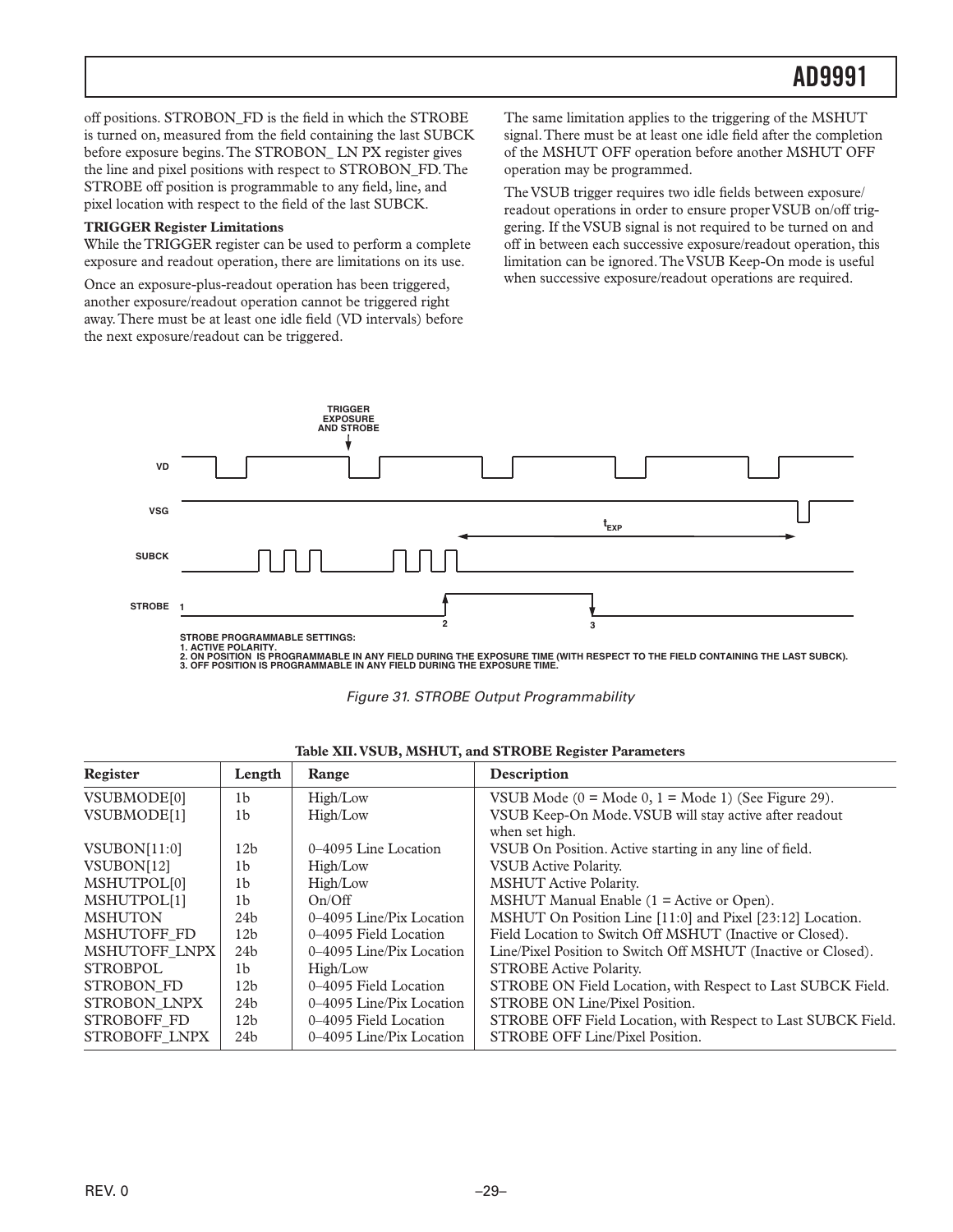<span id="page-29-0"></span>![](_page_29_Figure_0.jpeg)

REV. 0

 $\ddot{\mathrm{c}}$ 

the VSUBON register (addr 0x68).

the VSUBON register (addr 0x68).

3. If VSUB mode = 0 (addr 0x67), VSUB output turns on at the line specified in

If VSUB mode =  $0$  (addr 0x67), VSUB output turns on at the line specified in

VSUB output returns to the off position (inactive).

VSUB output returns to the off position (inactive).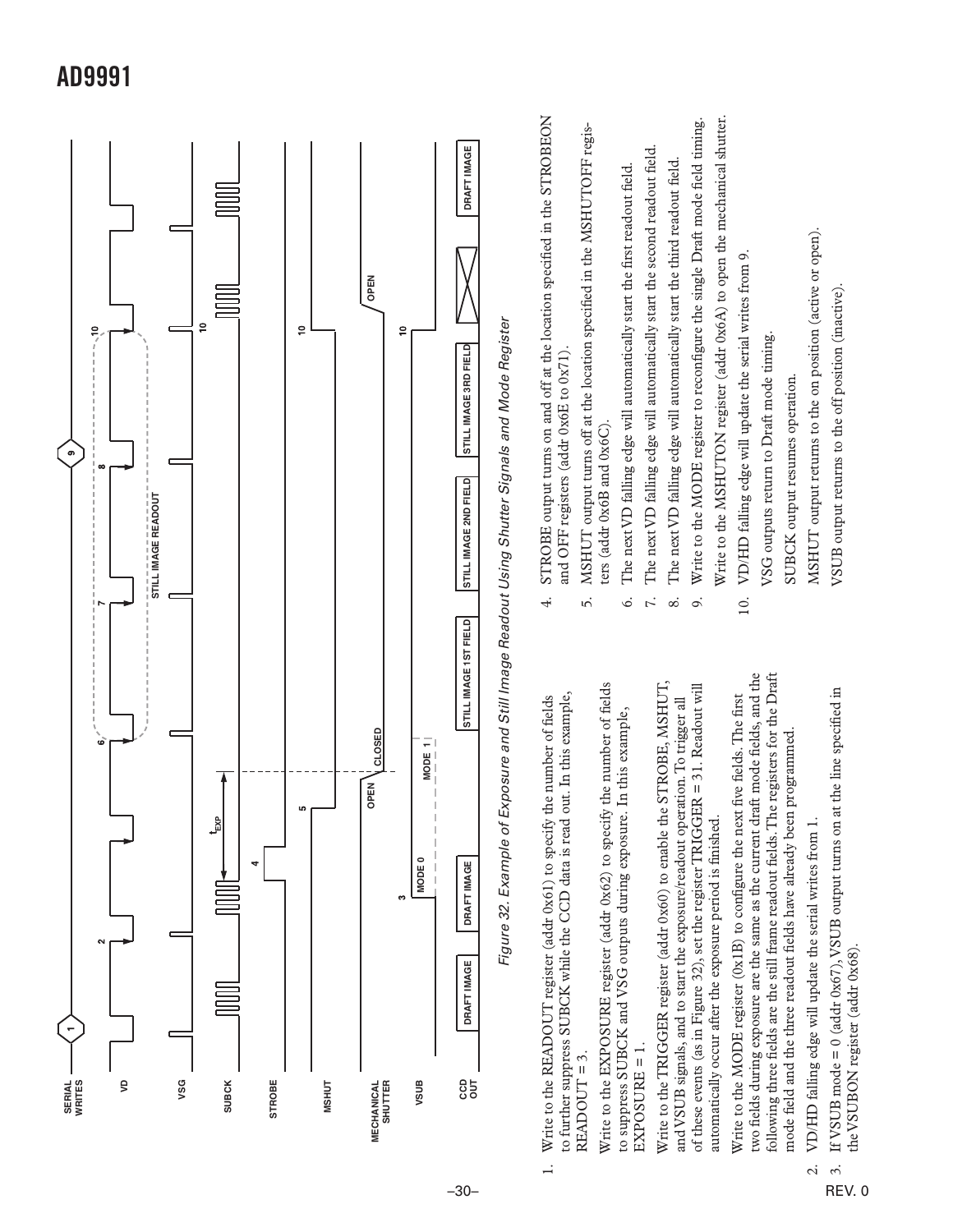<span id="page-30-0"></span>![](_page_30_Figure_1.jpeg)

*Figure 33. Analog Front End Functional Block Diagram*

#### **ANALOG FRONT END DESCRIPTION AND OPERATION**

The AD9991 signal processing chain is shown in Figure 33. Each processing step is essential in achieving a high quality image from the raw CCD pixel data.

#### **DC Restore**

To reduce the large dc offset of the CCD output signal, a dc restore circuit is used with an external 0.1 µF series coupling capacitor. This restores the dc level of the CCD signal to approximately 1.5 V, to be compatible with the 3 V supply voltage of the AD9991.

#### **Correlated Double Sampler**

The CDS circuit samples each CCD pixel twice to extract the video information and reject low frequency noise. The timing shown in Figure 7 illustrates how the two internally generated CDS clocks, SHP and SHD, are used to sample the reference level and level of the CCD signal, respectively. The placement of the SHP and SHD sampling edges is determined by the setting of the SAMPCONTROL register located at address 0x63. Placement of these two clock signals is critical in achieving the best performance from the CCD.

#### **Variable Gain Amplifier**

The VGA stage provides a gain range of 6 dB to 42 dB, programmable with 10-bit resolution through the serial digital interface. The minimum gain of 6 dB is needed to match a 1 V input signal with the ADC full-scale range of 2 V. When compared to 1 V fullscale systems, the equivalent gain range is 0 dB to 36 dB.

The VGA gain curve follows a "linear-in-dB" characteristic. The exact VGA gain can be calculated for any gain register value by using the equation

$$
Gain (dB) = (0.0351 \times Code) + 6 dB
$$

where the code range is 0 to 1023.

![](_page_30_Figure_14.jpeg)

*Figure 34. VGA Gain Curve*

#### **A/D Converter**

The AD9991 uses a high performance ADC architecture, optimized for high speed and low power. Differential nonlinearity (DNL) performance is typically better than 0.5 LSB. The ADC uses a 2 V input range. See TPC 2 and TPC 3 for typical linearity and noise performance plots for the AD9991.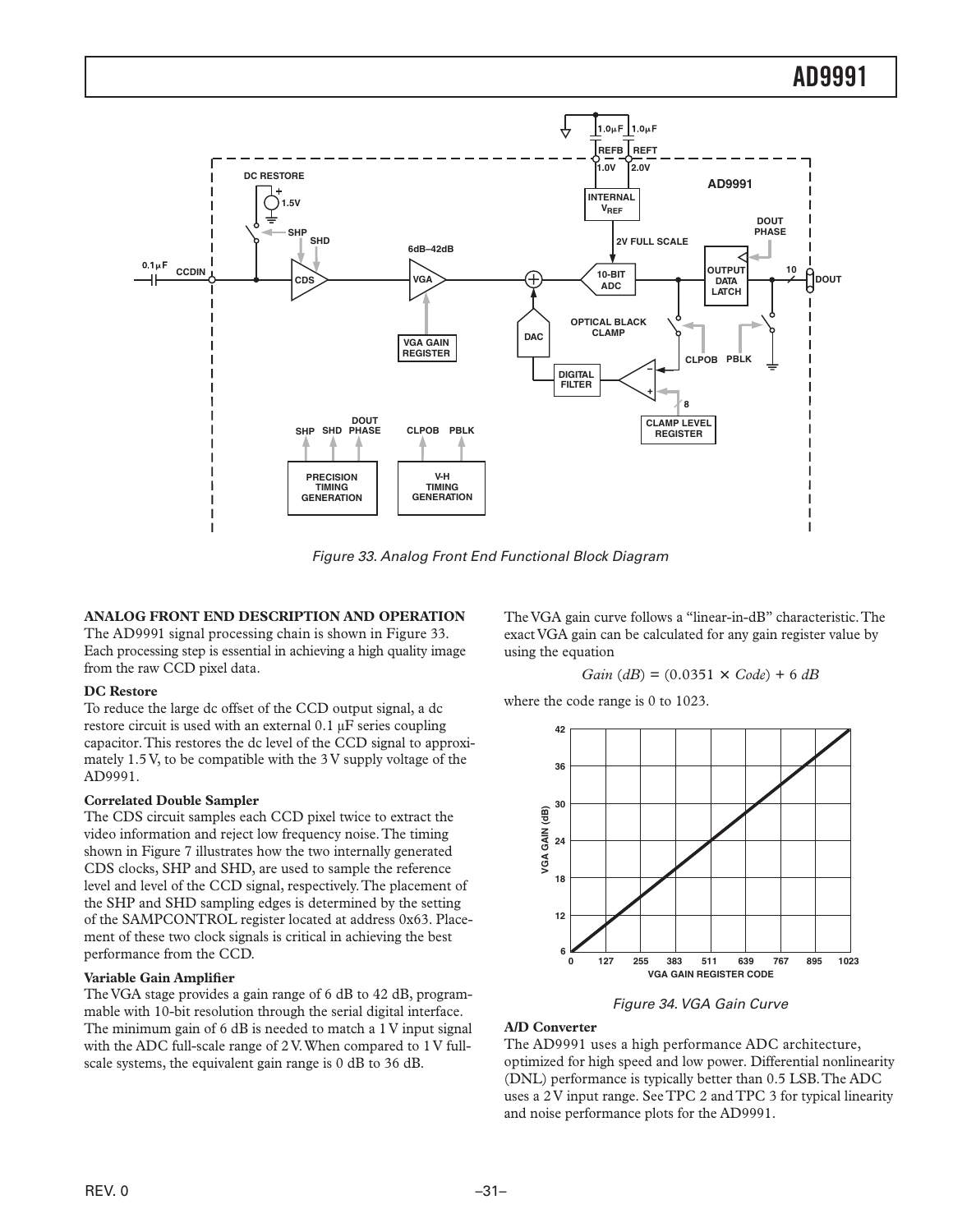#### <span id="page-31-0"></span>**Optical Black Clamp**

The optical black clamp loop is used to remove residual offsets in the signal chain and to track low frequency variations in the CCD's black level. During the optical black (shielded) pixel interval on each line, the ADC output is compared with a fixed black level reference, selected by the user in the Clamp Level register. The value can be programmed between 0 LSB and 63.75 LSB in 256 steps. The resulting error signal is filtered to reduce noise, and the correction value is applied to the ADC input through a D/A converter. Normally, the optical black clamp loop is turned on once per horizontal line, but this loop can be updated more slowly to suit a particular application. If external digital clamping is used during the postprocessing, the AD9991 optical black clamping may be disabled using Bit D2 in the OPRMODE register. When the loop is disabled, the Clamp Level register may still be used to provide programmable offset adjustment.

The CLPOB pulse should be placed during the CCD's optical black pixels. It is recommended that the CLPOB pulse duration be at least 20 pixels wide to minimize clamp noise. Shorter pulsewidths may be used, but clamp noise may increase, and the ability to track low frequency variations in the black level will be reduced. See the Horizontal Clamping and Blanking section and the Horizontal Timing Sequence Example section for timing examples.

#### **Digital Data Outputs**

The AD9991 digital output data is latched using the DOUT PHASE register value, as shown in Figure 33. Output data timing is shown in Figure 8. It is also possible to leave the output latches transparent so that the data outputs are valid immediately from the A/D converter. Programming the AFE CONTROL register bit D4 to a 1 will set the output latches transparent. The data outputs can also be disabled (three-stated) by setting the AFE CONTROL register bit D3 to a 1.

The data output coding is normally straight binary, but the coding my be changed to gray coding by setting the AFE CONTROL register Bit D5 to 1.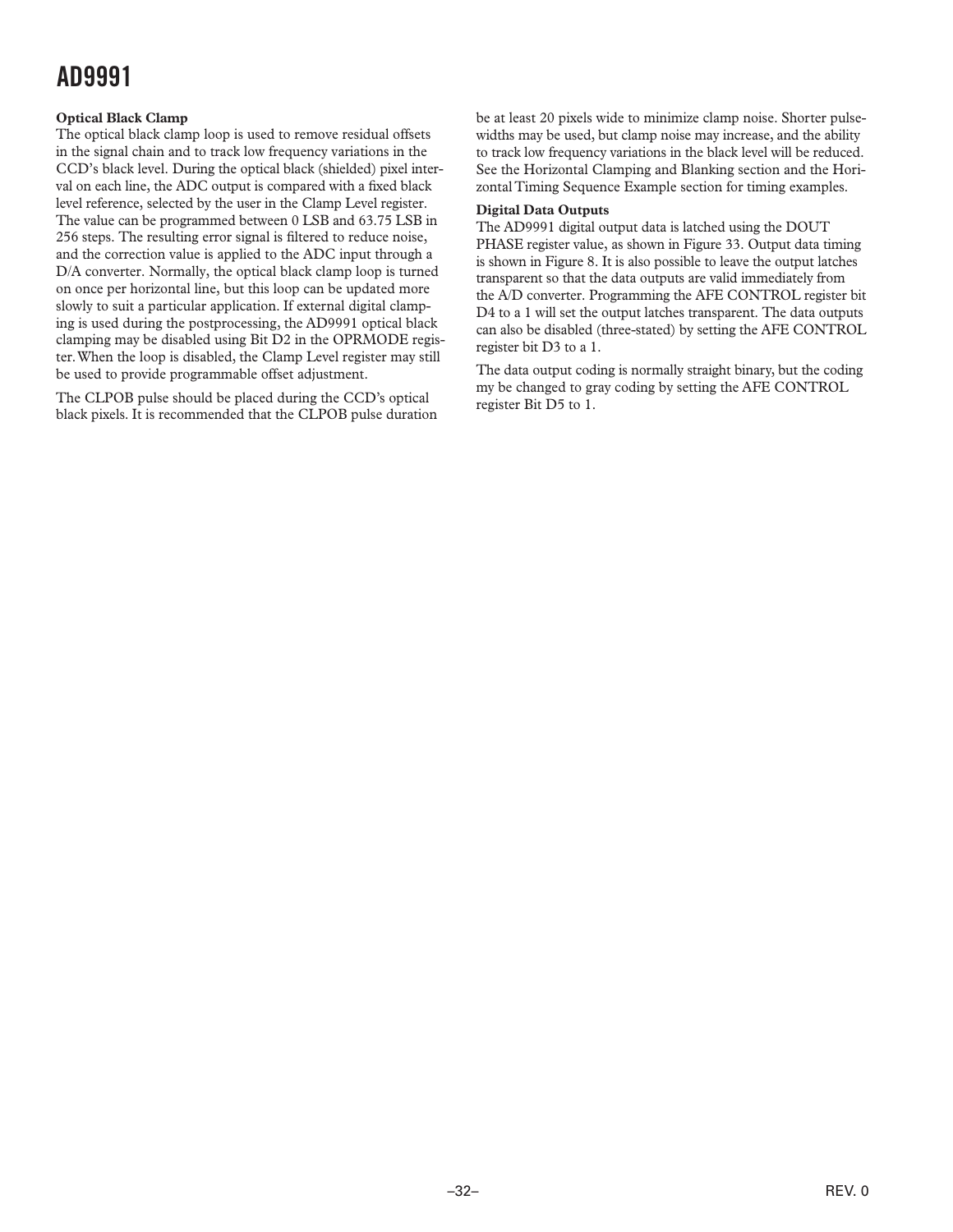<span id="page-32-0"></span>![](_page_32_Figure_0.jpeg)

*Figure 35. Recommended Power-Up Sequence and Synchronization, Master Mode*

#### **POWER-UP AND SYNCHRONIZATION**

**Recommended Power-Up Sequence for Master Mode**

When the AD9991 is powered up, the following sequence is recommended (refer to Figure 35 for each step). Note that a SYNC signal is required for master mode operation. If an external SYNC pulse is not available, it is also possible generate an internal SYNC pulse by writing to the SYNCPOL register, as described in the next section.

- 1. Turn on power supplies for AD9991.
- 2. Apply the master clock input CLI.
- 3. Reset the internal AD9991 registers by writing a 1 to the SW\_RESET register (addr 0x10 in Bank 1).
- 4. By default, the AD9991 is in Standby3 mode. To place the part into normal power operation, write 0x004 to the AFE OPRMODE register (addr 0x00 in Bank 1).
- 5. Write a 1 to the BANKSELECT register (addr 0x7F). This will select Register Bank 2.
- 6. Load Bank 2 registers with the required VPAT group, V-sequence, and field timing information.
- 7. Write a 0 to the BANKSELECT register to select Bank 1.
- 8. By default, the internal timing core is held in a reset state with TGCORE\_RSTB register = 0. Write a 1 to the TGCORE\_ RSTB register (addr 0x15 in Bank 1) to start the internal timing core operation.
- 9. Load the required registers to configure the high speed timing, horizontal timing, and shutter timing information.
- 10. Configure the AD9991 for Master mode timing by writing a 1 to the MASTER register (addr 0x20 in Bank 1).
- 11. Write a 1 to the OUT\_CONTROL register (addr 0x11 in Bank 1). This will allow the outputs to become active after the next SYNC rising edge.
- 12. Generate a SYNC event: If SYNC is high at power-up, bring the SYNC input low for a minimum of 100 ns. Then bring SYNC back high. This will cause the internal counters to reset and will start VD/HD operation. The first VD/HD edge allows most Bank 1 register updates to occur, including OUT\_CONTROL to enable all outputs.

#### **Table XIII. Power-Up Register Write Sequence**

| <b>Address</b> | Data | Description                           |
|----------------|------|---------------------------------------|
| 0x10           | 0x01 | Reset All Registers to Default Values |
| 0x00           | 0x04 | Power Up the AFE and CLO Oscillator   |
| 0x7F           | 0x01 | Select Register Bank 2                |
| $0x00-0xFF$    |      | VPAT, V-Sequence, and Field Timing    |
| 0x7F           | 0x00 | Select Register Bank 1                |
| 0x15           | 0x01 | <b>Reset Internal Timing Core</b>     |
| $0x30 - 71$    |      | Horizontal and Shutter Timing         |
| 0x20           | 0x01 | Configure for Master Mode             |
| 0x11           | 0x01 | Enable All Outputs after SYNC         |
| 0x13           | 0x01 | SYNCPOL (for Software SYNC Only)      |

**Generating Software SYNC without External SYNC Signal** If an external SYNC pulse is not available, it is possible to generate an internal SYNC in the AD9991 by writing to the SYNCPOL register (addr 0x13). If the software SYNC option is used, the SYNC input (Pin 46) should be tied to ground (VSS).

After power-up, follow the same procedure as before for Steps 1–11. Then, for Step 12, instead of using the external SYNC pulse, write a 1 to the SYNCPOL register. This will generate the SYNC internally, and timing operation will begin.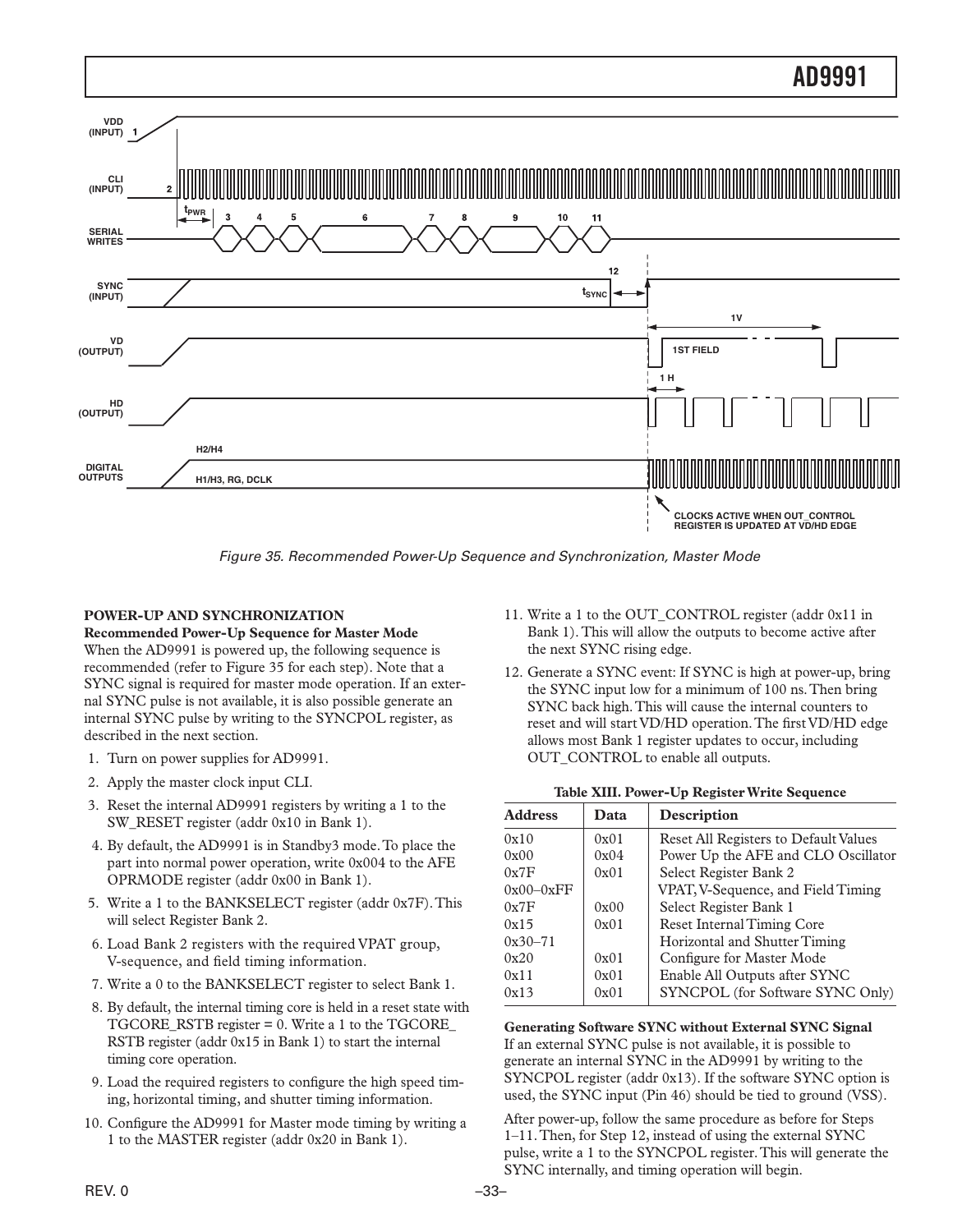<span id="page-33-0"></span>![](_page_33_Figure_1.jpeg)

*Figure 37. External VD/HD and Internal H-Counter Synchronization, Slave Mode*

#### **SYNC during Master Mode Operation**

The SYNC input may be used any time during operation to resync the AD9991 counters with external timing, as shown in Figure 36. The operation of the digital outputs may be suspended during the SYNC operation by setting the SYNCSUSPEND register (addr 0x14) to a 1.

#### **Power-Up and Synchronization in Slave Mode**

The power-up procedure for Slave mode operation is the same as the procedure described for Master mode operation, with two exceptions:

- Eliminate Step 9. Do not write the part into Master mode.
- No SYNC pulse is required in Slave mode. Substitute Step 12 with starting the external VD and HD signals. This will synchronize the part, allow the Bank 1 register updates, and start the timing operation.

When the AD9991 is used in Slave mode, the VD and HD inputs are used to synchronize the internal counters. Following a falling edge of VD, there will be a latency of 17 master clock cycles (CLI) after the falling edge of HD until the internal H-counter will be reset. The reset operation is shown in Figure 37.

#### **STANDBY MODE OPERATION**

The AD9991 contains three different standby modes to optimize the overall power dissipation in a particular application. Bits [1:0] of the OPRMODE register control the power-down state of the device:

OPRMODE [1:0] = 00 = Normal Operation (Full Power)

 $OPRMODE[1:0] = 01 =$ Standby 1 Mode

 $OPRMODE[1:0] = 10 =$  Standby 2 Mode

OPRMODE[1:0] = 11 = Standby 3 Mode (Lowest Overall Power)

Table XIV summarizes the operation of each powerdown mode. Note that the OUT\_CONTROL register takes priority over the Standby 1 and Standby 2 modes in determining the digital outpu t states, but Standby 3 mode takes priority over OUT\_CONTROL. Standby 3 has the lowest power consumption, and even shuts down the crystal oscillator circuit between CLI and CLO. Thus, if CLI and CLO are being used with a crystal to generate the master clock, this circuit will be powered down and there will be no clock signal. When returning from Standby 3 mode to normal operation, the timing core must be reset at least 500 µs after the OPRMODE register is written to. This will allow sufficient time for the crystal circuit to settle.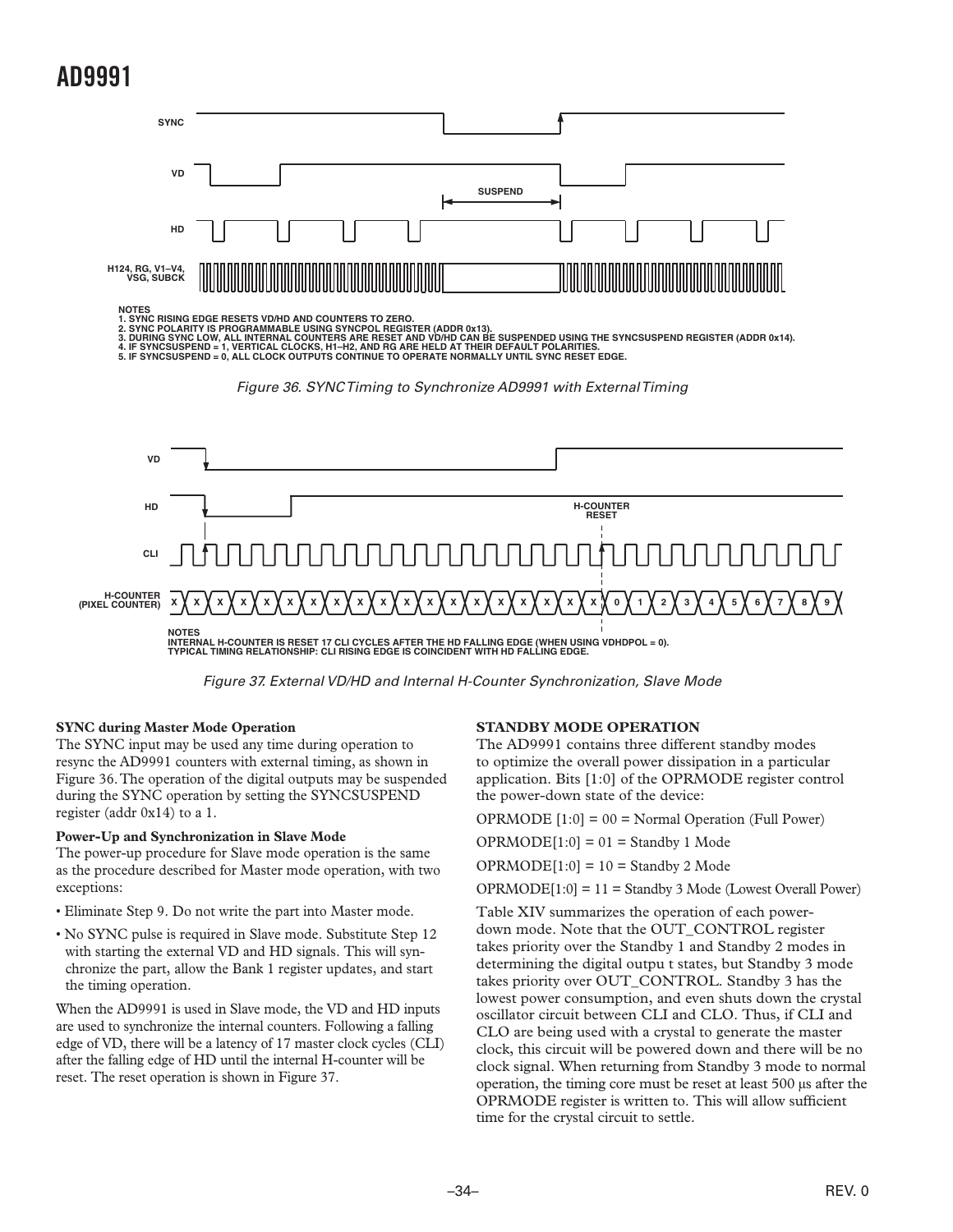|                  |                             | <b>Table XIV. Standby Mode Operation</b> |                         |                            |
|------------------|-----------------------------|------------------------------------------|-------------------------|----------------------------|
| I/O Block        | Standby 3 $(Default)^{1,2}$ | OUT CONT = $LO^{2,3}$                    | Standby $2^{3,4}$       | Standby $1^{3,4}$          |
| <b>AFE</b>       | OFF                         | No Change                                | OFF                     | Only REFT, REFB ON         |
| Timing Core      | <b>OFF</b>                  | No Change                                | OFF                     | <b>ON</b>                  |
| CLO Oscillator   | <b>OFF</b>                  | No Change                                | <b>ON</b>               | <b>ON</b>                  |
| <b>CLO</b>       | HI                          | Running                                  | Running                 | Running                    |
| V1               | LO                          | LO                                       | LO                      | $\rm LO$                   |
| V <sub>2</sub>   | LO                          | $\rm LO$                                 | LO                      | LO                         |
| V <sub>3</sub>   | LO                          | LO                                       | LO                      | LO                         |
| V <sub>4</sub>   | LO                          | LO                                       | LO                      | LO                         |
| V <sub>5</sub>   | LO                          | H <sub>I</sub>                           | H <sub>I</sub>          | HI                         |
| V <sub>6</sub>   | LO                          | H <sub>I</sub>                           | H <sub>I</sub>          | $\mathop{\rm HI}\nolimits$ |
| VSG1             | LO                          | H <sub>I</sub>                           | H <sub>I</sub>          | H <sub>I</sub>             |
| VSG <sub>2</sub> | LO                          | H <sub>I</sub>                           | H <sub>I</sub>          | H <sub>I</sub>             |
| VSG3             | LO                          | H <sub>I</sub>                           | H <sub>I</sub>          | H <sub>I</sub>             |
| VSG4             | LO                          | $\mathop{\rm HI}\nolimits$               | H <sub>I</sub>          | H <sub>I</sub>             |
| VSG5             | LO                          | H <sub>I</sub>                           | H <sub>I</sub>          | H <sub>I</sub>             |
| <b>SUBCK</b>     | LO                          | H <sub>I</sub>                           | H <sub>I</sub>          | H <sub>I</sub>             |
| <b>VSUB</b>      | LO                          | LO                                       | LO                      | LO                         |
| <b>MSHUT</b>     | LO                          | LO                                       | LO                      | LO                         |
| <b>STROBE</b>    | LO                          | LO                                       | LO                      | LO                         |
| H1               | $Hi-Z$                      | LO                                       | $LO$ (4.3 mA)           | $LO$ (4.3 mA)              |
| H2               | $Hi-Z$                      | H <sub>I</sub>                           | HI(4.3 mA)              | HI(4.3 mA)                 |
| H <sub>3</sub>   | $Hi-Z$                      | LO                                       | $LO$ (4.3 mA)           | $LO$ (4.3 mA)              |
| H <sub>4</sub>   | $Hi-Z$                      | H <sub>I</sub>                           | HI(4.3 mA)              | HI(4.3 mA)                 |
| RG               | $Hi-Z$                      | LO                                       | $LO$ $(4.3 \text{ mA})$ | $LO$ $(4.3 \text{ mA})$    |
| <b>VD</b>        | LO                          | <b>VDHDPOLValue</b>                      | <b>VDHDPOL Value</b>    | Running                    |
| HD               | LO                          | <b>VDHDPOL Value</b>                     | VDHDPOL Value           | Running                    |
| <b>DCLK</b>      | LO                          | LO                                       | LO                      | Running                    |
| <b>DOUT</b>      | LO                          | LO                                       | LO                      | LO                         |

NOTES

1 To exit Standby 3, first write 00 to OPRMODE[1:0], then reset the Timing Core after ~500 µs to guarantee proper settling of the oscillator.

 $2$  Standby 3 mode takes priority over OUT\_CONTROL for determining the output polarities.

 $3$  These polarities assume OUT\_CONT = HI because OUT\_CONTROL = LO takes priority over Standby 1 and 2.

 $4$  Standby 1 and 2 will set H and RG drive strength to minimum value (4.3 mA).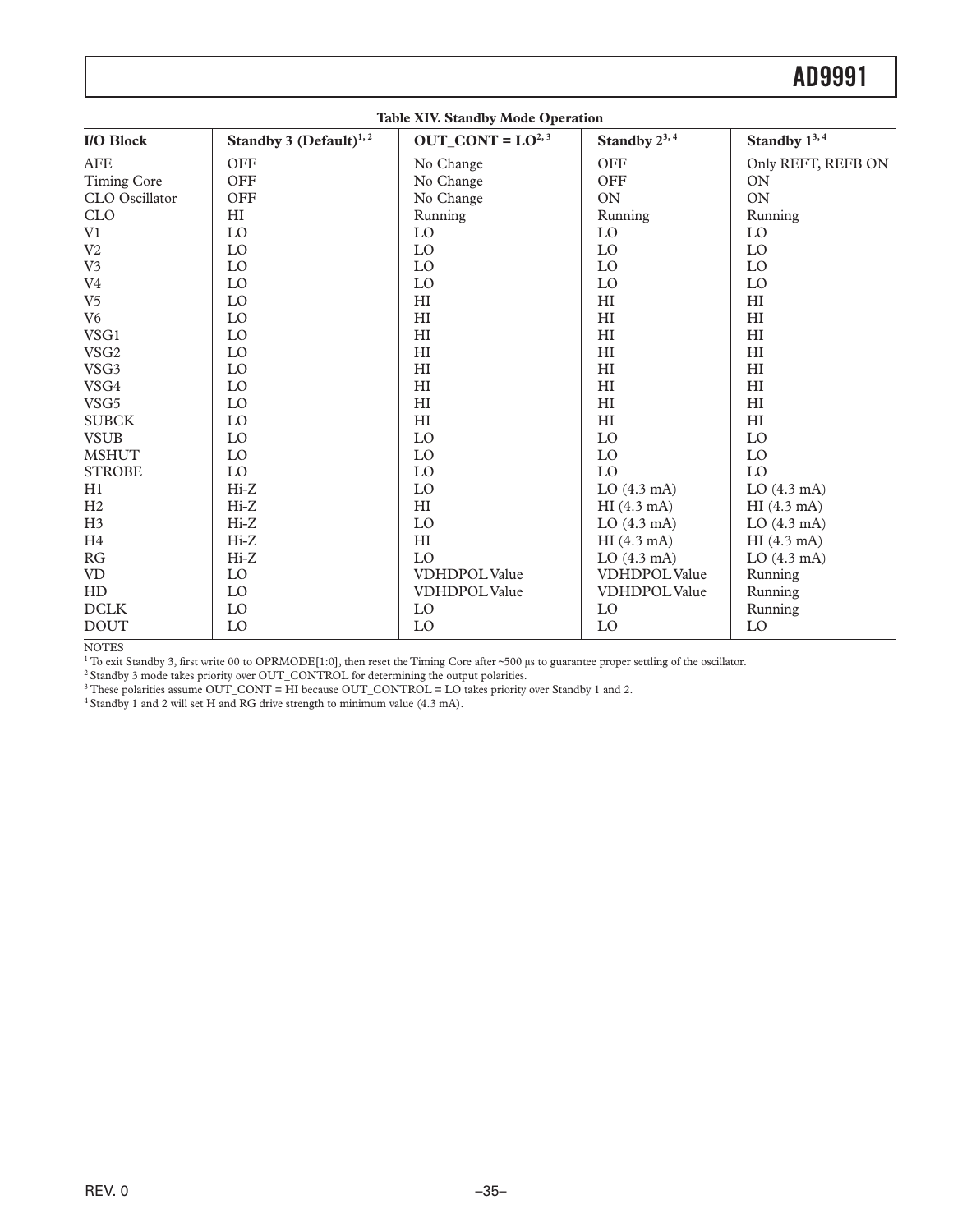<span id="page-35-0"></span>![](_page_35_Figure_1.jpeg)

*Figure 38. AD9991 Typical Circuit Configuration*

#### **CIRCUIT LAYOUT INFORMATION**

The AD9991 typical circuit connection is shown in Figure 38. The PCB layout is critical in achieving good image quality from the AD999x products. All of the supply pins, particularly the AVDD1, TCVDD, RGVDD, and HVDD supplies, must be decoupled to ground with good quality high frequency chip capacitors. The decoupling capacitors should be located as close as possible to the supply pins, and should have a very low impedance path to a continuous ground plane. There should also be a 4.7 µF or larger value bypass capacitor for each main supply—AVDD, RGVDD, HVDD, and DRVDD—although this is not necessary for each individual pin. In most applications, it is easier to share the supply for RGVDD and HVDD, which may be done as long as the individual supply pins are separately bypassed. A separate 3 V supply may also be used for DRVDD, but this supply pin should still be decoupled to the same ground plane as the rest of the chip. A separate ground for DRVSS is not recommended. It is recommended that the exposed paddle on the bottom of the package be soldered to a large pad, with multiple vias connecting the pad to the ground plane.

The analog bypass pins (REFT, REFB) should also be carefully decoupled to ground as close as possible to their respective pins. The analog input (CCDIN) capacitor should also be located close to the pin.

The H1–4 and RG traces should be designed to have low inductance to avoid excessive distortion of the signals. Heavier traces are recommended because of the large transient current demand on H1–4 by the CCD. If possible, physically locating the AD9991 closer to the CCD will reduce the inductance on these lines. As always, the routing path should be as direct as possible from the AD9991 to the CCD.

The AD9991 also contains an on-chip oscillator for driving an external crystal. Figure 39 shows an example application using a typical 24 MHz crystal. For the exact values of the external resistors and capacitors, it is best to consult with the crystal manufacturer's data sheet.

![](_page_35_Figure_8.jpeg)

*Figure 39. Crystal Driver Application*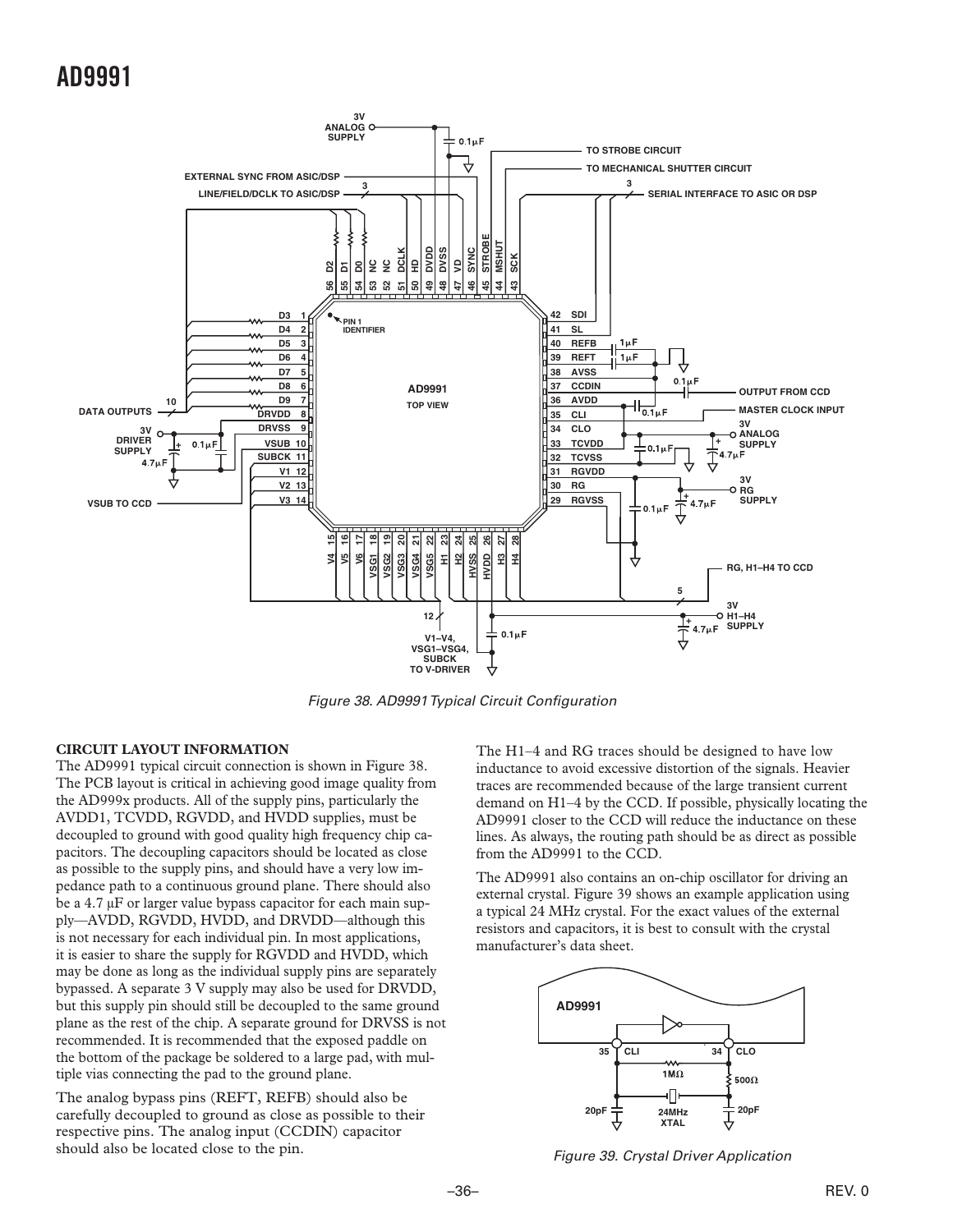#### <span id="page-36-0"></span>**SERIAL INTERFACE TIMING**

All of the internal registers of the AD9991 are accessed through a 3-wire serial interface. Each register consists of an 8-bit address and a 24-bit data-word. Both the 8-bit address and 24-bit dataword are written starting with the LSB. To write to each register, a 32-bit operation is required, as shown in Figure 40a. Although many registers are fewer than 24 bits wide, all 24 bits must be written for each register. For example, if the register is only 10 bits wide, the upper 14 bits are don't cares and may be filled with 0s during the serial write operation. If fewer than 24 bits are written, the register will not be updated with new data.

Figure 40b shows a more efficient way to write to the registers, using the AD9991's address auto-increment capability. Using this method, the lowest desired address is written first, followed by multiple 24-bit data-words. Each new 24-bit data-word will automatically be written to the next highest register address. By eliminating the need to write each 8-bit address, faster register loading is achieved. Continuous write operations may be used starting with any register location, and may be used to write to as few as two registers, or as many as the entire register space.

![](_page_36_Figure_4.jpeg)

**NOTES**

**1. MULTIPLE SEQUENTIAL REGISTERS MAY BE LOADED CONTINUOUSLY.**

**2. THE FIRST (LOWEST ADDRESS) REGISTER ADDRESS IS WRITTEN, FOLLOWED BY MULTIPLE 24-BIT DATA-WORDS.**

**3. THE ADDRESS WILL AUTOMATICALLY INCREMENT WITH EACH 24-BIT DATA-WORD (ALL 24 BITS MUST BE WRITTEN).**

**4. SL IS HELD LOW UNTIL THE LAST DESIRED REGISTER HAS BEEN LOADED.** 

*Figure 40b. Continuous Serial Write Operation*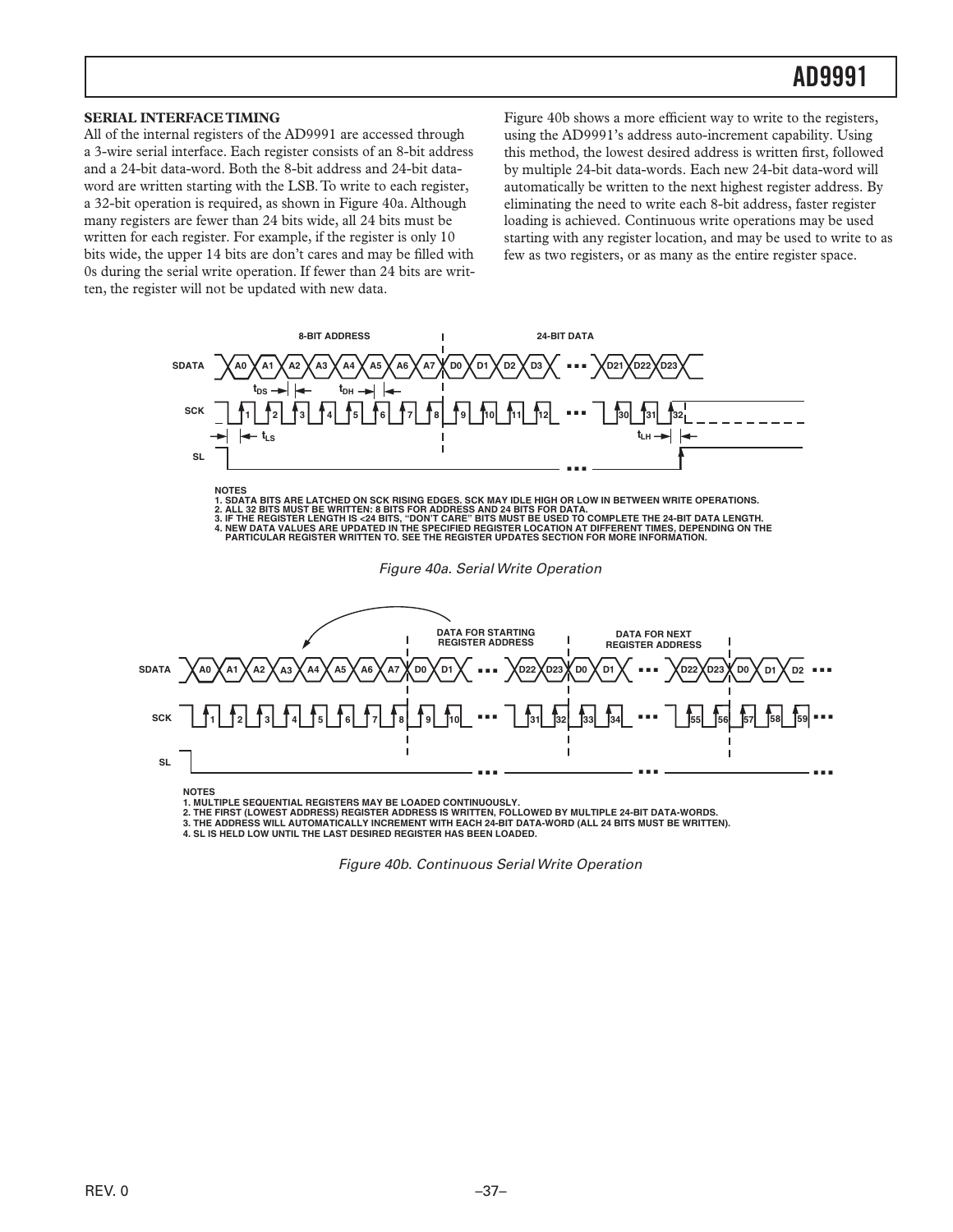#### <span id="page-37-0"></span>**Register Address Banks 1 and 2**

The AD9991 address space is divided into two different register banks, referred to as Register Bank 1 and Register Bank 2. Figure 41 illustrates how the two banks are divided. Register Bank 1 contains the registers for the AFE, miscellaneous functions, VD/HD parameters, timing core, CLPOB masking, VSG patterns, and shutter functions. Register Bank 2 contains all of the information for the V-pattern groups, V-sequences, and field information.

When writing to the AD9991, address 0x7F is used to specify which address bank is being written to. To write to Bank 1, the LSB of address 0x7F should be set to 0; to write to Bank 2, the LSB of address 0x7F should be set to 1.

Note that Register Bank 1 contains many unused addresses. Any undefined addresses between address 0x00 and 0x7F are considered don't cares, and it is acceptable if these addresses are filled in with all 0s during a continuous register write operation. However, the undefined addresses above 0x7F must not be written to, or the AD9991 may not operate properly.

![](_page_37_Figure_5.jpeg)

*Figure 41. Layout of Internal Register Banks 1 and 2*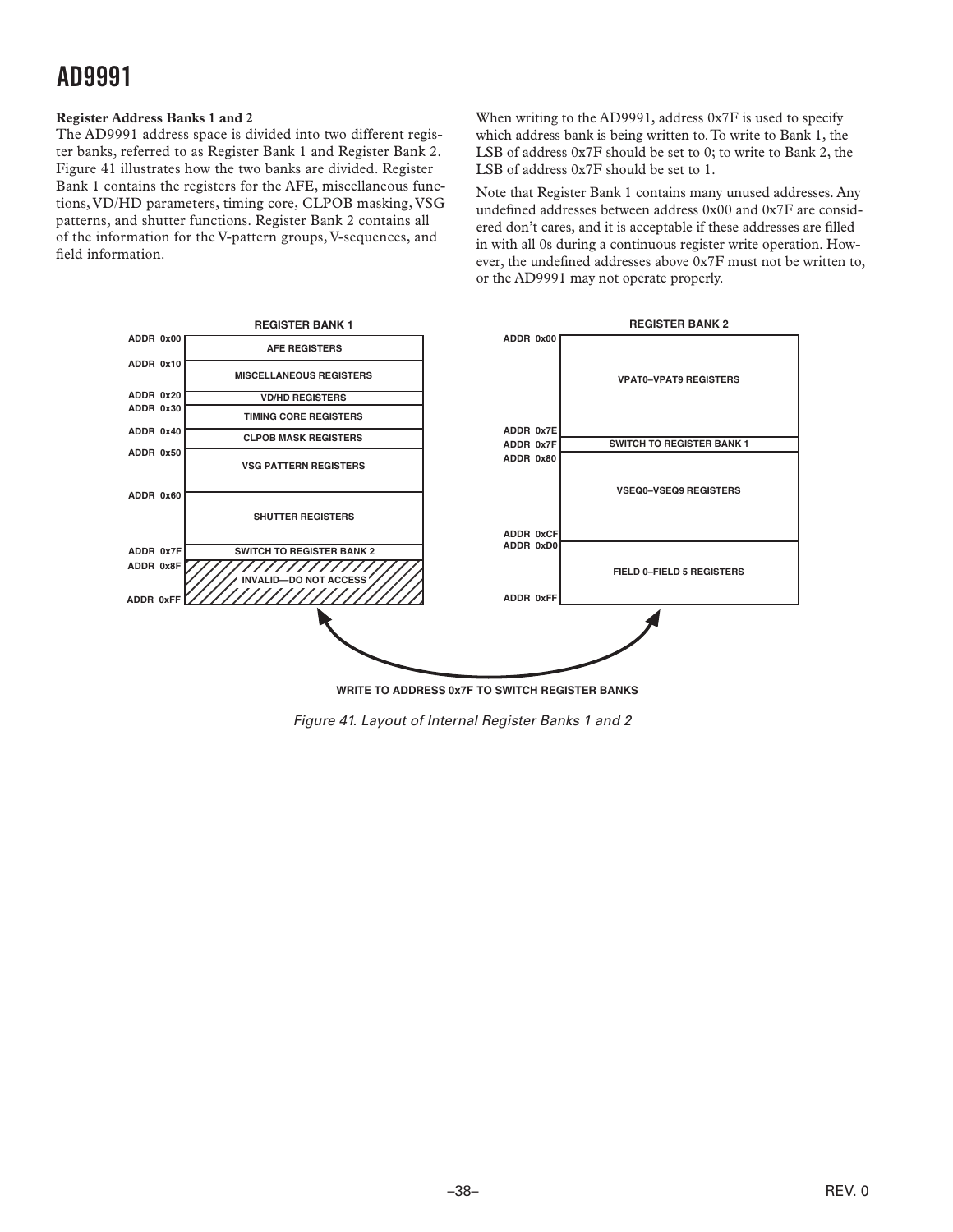#### <span id="page-38-0"></span>**Updating of New Register Values**

The AD9991's internal registers are updated at different times, depending on the particular register. Table XV summarizes the four different types of register updates:

 1. **SCK Updated**: Some of the registers in Bank 1 are updated immediately, as soon as the 24th data bit (D23) is written. These registers are used for functions that do not require gating with the next VD boundry, such as power-up and reset functions. These registers are lightly shaded in gray in the Bank 1 register list.

 The Bank Select register (addr 0x7F in Bank 1 and 2) is also SCK updated.

 2. **VD Updated**: Most of the registers in Bank 1, as well as the Field registers in Bank 2, are updated at the next VD falling edge. By updating these values at the next VD edge, the current field will not be corrupted and the new register values will be applied to the next field. The Bank 1 register updates may be further delayed past the VD falling edge by using the UPDATE register (addr 0x19). This will delay the VD updated register updates to any HD line in the field. Note that the Bank 2 registers are not affected by the UPDATE register.

- 3. **SG-Line Updated**: A few of the registers in Bank 1 are updated at the end of the SG active line, at the HD falling edge. These are the registers to control the SUBCK signal so that the SUBCK output will not be updated until after the SG line has been completed. These registers are darkly shaded in gray in the Bank 1 register list.
- 4. **SCP Updated**: In Bank 2, all of the V-pattern group and V-sequence registers (addr 0x00 through 0xCF, excluding 0x7F) are updated at the next SCP, where they will be used. For example, in Figure 42, this field has selected Region 1 to use V-Sequence 3 for the vertical outputs. This means that a write to any of the V-Sequence 3 registers, or any of the V-pattern group registers that are referenced by V-Sequence 3 will be updated at SCP1. If multiple writes are done to the same register, the last one done before SCP1 will be the one that is updated. Likewise, register writes to any V-Sequence 5 registers will be updated at SCP2, and register writes to any V-Sequence 8 registers will be updated at SCP3.

#### **Table XV. Register Update Locations**

| <b>Update Type</b>                    | <b>Register Bank</b>       | Description                                                                                                                                                                                                                 |
|---------------------------------------|----------------------------|-----------------------------------------------------------------------------------------------------------------------------------------------------------------------------------------------------------------------------|
| <b>SCK Updated</b>                    | Bank 1 Only                | Register is immediately updated when the 24th data bit (D23) is clocked in.                                                                                                                                                 |
| VD Updated                            | Bank 1 and Bank 2          | Register is updated at the VD falling edge. VD updated registers in Bank 1 may be<br>delayed further by using the UPDATE register at address 0x19 in Bank 1. Bank 2<br>updates will not be affected by the UPDATE register. |
| SG Line Updated<br><b>SCP Updated</b> | Bank 1 Only<br>Bank 2 Only | Register is updated at the HD falling edge at the end of the SG-active line.<br>Register is updated at the next SCP when the register will be used.                                                                         |

![](_page_38_Figure_10.jpeg)

*Figure 42. Register Update Locations (See Table XV for Definitions)*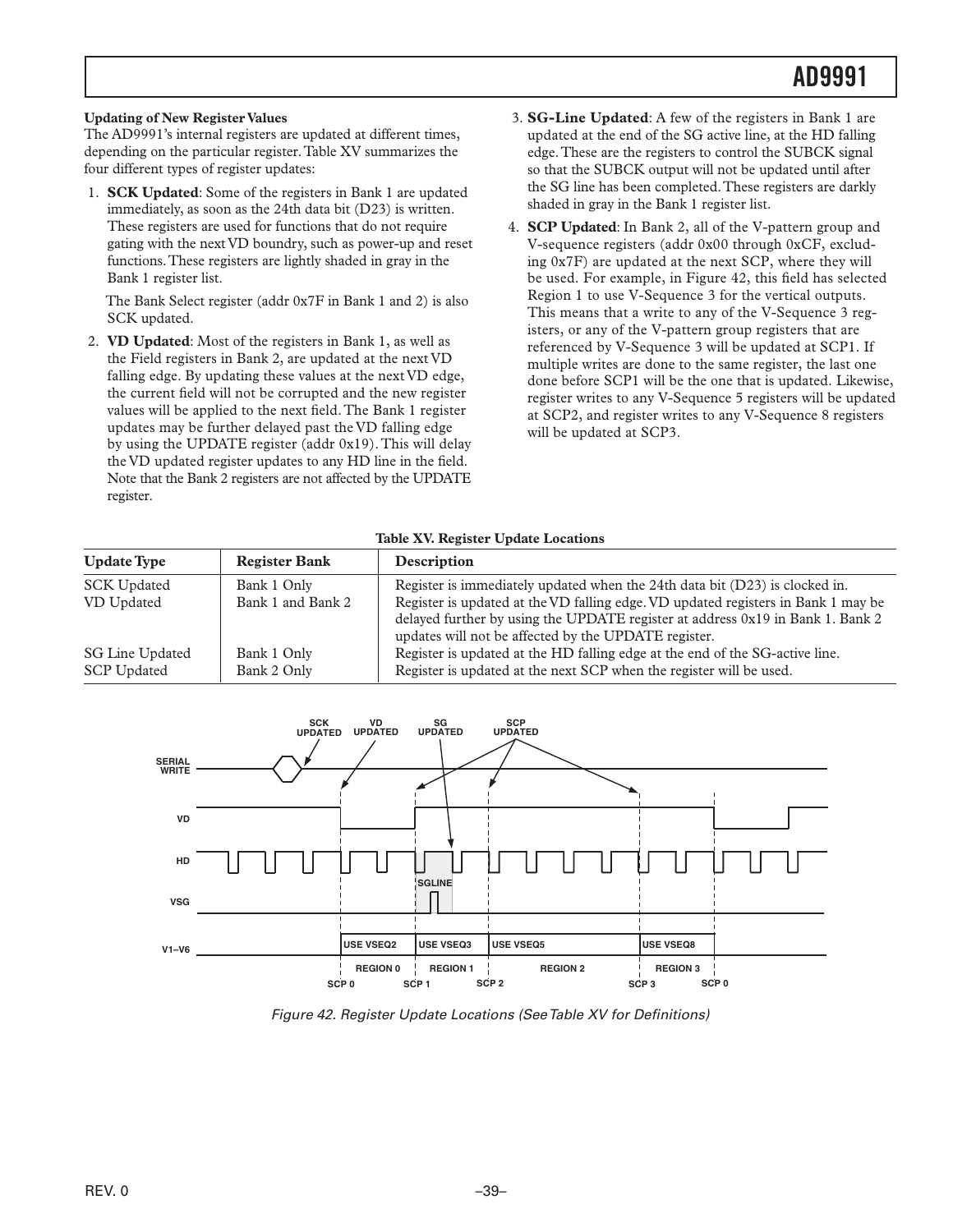#### <span id="page-39-0"></span>**COMPLETE LISTING FOR REGISTER BANK 1**

All registers are VD updated, except where noted:  $\vert$  = SCK Updated =  $\vert$  = SG-Line Updated All address and default values are in hexadecimal.

|        | Table XVI. AFE Register Map                       |          |                      |                                                  |  |  |  |  |  |  |  |
|--------|---------------------------------------------------|----------|----------------------|--------------------------------------------------|--|--|--|--|--|--|--|
|        | Data Bit   Default  <br>Address   Content   Value |          | <b>Register Name</b> | <b>Register Description</b>                      |  |  |  |  |  |  |  |
| $00\,$ | [11:0]                                            |          | <b>OPRMODE</b>       | AFE Operation Modes (See Table XXIV for Detail). |  |  |  |  |  |  |  |
| 01     | [9:0]                                             | $\theta$ | <b>VGAGAIN</b>       | VGA Gain.                                        |  |  |  |  |  |  |  |
| 02     | $[7:0]$                                           | 80       | CLAMPLEVEL           | Optical Black Clamp Level.                       |  |  |  |  |  |  |  |
| 03     | [11:0]                                            | 4        | <b>CTLMODE</b>       | AFE Control Modes (See Table XXV for Detail).    |  |  |  |  |  |  |  |

#### **Table XVII. Miscellaneous Register Map**

|                | Data Bit Default |              |                      |                                                                                 |
|----------------|------------------|--------------|----------------------|---------------------------------------------------------------------------------|
| <b>Address</b> | Content          | <b>Value</b> | <b>Register Name</b> | <b>Register Description</b>                                                     |
| 10             | [0]              | $\Omega$     | SW RST               | Software Reset. 1= Reset all registers to default, then self-clear back to 0.   |
| 11             | [0]              | $\Omega$     | <b>OUTCONTROL</b>    | Output Control. $0 =$ Make all outputs dc inactive.                             |
| 12             | [0]              | $\mathbf{I}$ | TEST USE             | Internal Use Only. Must be set to 1.                                            |
| 13             | [0]              | $\Omega$     | <b>SYNCPOL</b>       | SYNC Active Polarity $(0 = \text{Active Low})$ .                                |
| 14             | [0]              | $\theta$     | <b>SYNCSUSPEND</b>   | Suspend Clocks during SYNC Active $(1 =$ Suspend).                              |
| 15             | [0]              | $\Omega$     | TGCORE_RSTB          | Timing Core Reset Bar. $0 =$ Reset TG Core, $1 =$ Resume Operation.             |
| 16             | [0]              |              | <b>OSC PWRDOWN</b>   | CLO Oscillator Power-Down $(0 = 0$ scillator is powered-down).                  |
| 17             |                  |              |                      | Unused.                                                                         |
| 18             | [0]              | $\theta$     | <b>TEST USE</b>      | Internal Use Only. Must be set to 0.                                            |
| 19             | $[11:0]$         | $\Omega$     | <b>UPDATE</b>        | Serial Update. Line (HD) in the field to update VD updated registers.           |
| 1A             | [0]              | $\Omega$     | <b>PREVENTUPDATE</b> | Prevents the Update of the VD Updated Registers. $1 =$ Prevent update.          |
| 1B             | [23:0]           | $\Omega$     | <b>MODE</b>          | Mode Register.                                                                  |
| 1 <sup>C</sup> | [1:0]            | $\Omega$     | <b>FIELDVAL</b>      | Field Value Sync. $0 =$ Next Field 0, $1 =$ Next Field 1, $2/3 =$ Next Field 2. |

#### **Table XVIII. VD/HD Register Map**

|    | Data Bit Default          |          |                      |                                                         |
|----|---------------------------|----------|----------------------|---------------------------------------------------------|
|    | Address   Content   Value |          | <b>Register Name</b> | <b>Register Description</b>                             |
| 20 | [0]                       | $\theta$ | <b>MASTER</b>        | VD/HD Master or Slave Timing $(0 =$ Slave Mode).        |
| 21 | [0]                       | $\left($ | <b>VDHDPOL</b>       | VD/HD Active Polarity. $0 = Low$ , $1 = High$ .         |
| 22 | $[17:0]$                  |          | <b>VDHDRISE</b>      | Rising Edge Location for VD $[17:12]$ and HD $[11:0]$ . |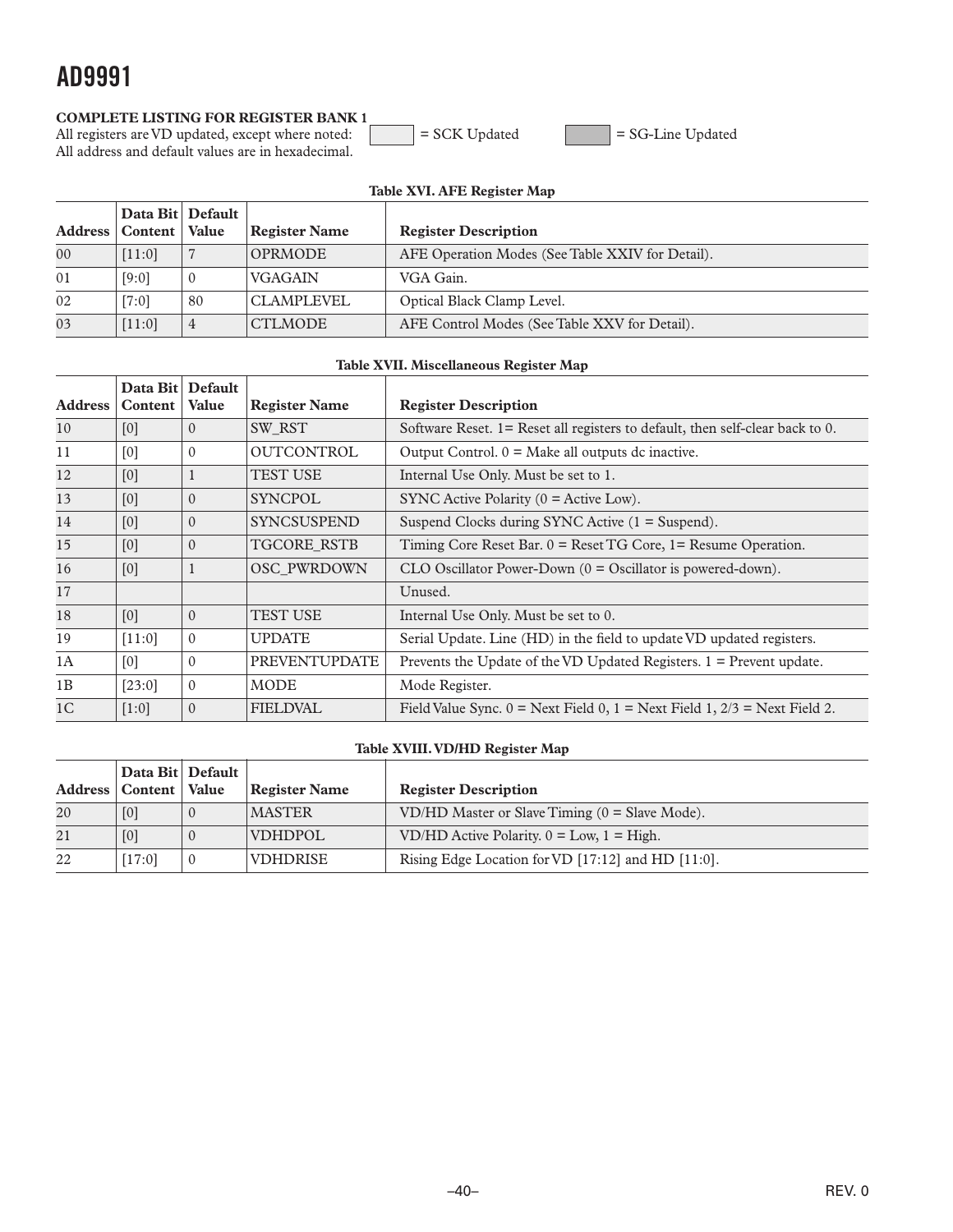|         | Table XIX. Timing Core Register Map |                                |                      |                                                                                                                                                                                                                                                       |  |
|---------|-------------------------------------|--------------------------------|----------------------|-------------------------------------------------------------------------------------------------------------------------------------------------------------------------------------------------------------------------------------------------------|--|
| Address | Data Bit<br>Content                 | <b>Default</b><br><b>Value</b> | <b>Register Name</b> | <b>Register Description</b>                                                                                                                                                                                                                           |  |
| 30      | [0]                                 | $\Omega$                       | <b>CLIDIVIDE</b>     | Divide CLI Input Clock by 2. $1 =$ Divide by 2.                                                                                                                                                                                                       |  |
| 31      | $[12:0]$                            | 01001                          | H1CONTROL            | H1 Signal Control: Polarity $[0](0)$ = Inversion, $1 = No$ Inversion).<br>H1 Positive Edge Location [6:1]. H1 Negative Edge Location [12:7].                                                                                                          |  |
| 32      | $[12:0]$                            | 01001                          | H3CONTROL            | H3 Signal Control: Polarity $[0](0)$ = Inversion, $1 = No$ Inversion).<br>H3 Positive Edge Location [6:1]. H3 Negative Edge Location [12:7].                                                                                                          |  |
| 33      | $[12:0]$                            | 00801                          | <b>RGCONTROL</b>     | RG Signal Control: Polarity $[0](0)$ = Inversion, $1 = No$ Inversion).<br>RG Positive Edge Location [6:1]. RG Negative Edge Location [12:7].                                                                                                          |  |
| 34      | [1:0]                               | $\Omega$                       | <b>HBLKRETIME</b>    | Retime HBLK to Internal H1/H3 Clocks. H1 Retime [0]. H3 Retime [1].<br>Preferred setting is 1 for each bit. Setting each bit to 1 will add one cycle delay<br>to HBLK toggle positions.                                                               |  |
| 35      | [14:0]                              | 1249                           | <b>DRVCONTROL</b>    | Drive Strength Control for H1 [2:0], H2 [5:3], H3 [8:6], H4 [11:9], and<br>RG [14:12]. Drive Current Values: $0 = \text{Off}, 1 = 4.3 \text{ mA}, 2 = 8.6 \text{ mA}$ ,<br>$3 = 12.9$ mA, $4 = 17.2$ mA, $5 = 21.5$ mA, $6 = 25.8$ mA, $7 = 30.1$ mA. |  |
| 36      | [11:0]                              | 00024                          | <b>SAMPCONTROL</b>   | SHP/SHD Sample Control: SHP Sampling Location [5:0].<br>SHD Sampling Location [11:6].                                                                                                                                                                 |  |
| 37      | [8:0]                               | 100                            | <b>DOUTCONTROL</b>   | DOUT Phase Control [5:0]. DCLK Mode [6]. DOUTDELAY [8:7].                                                                                                                                                                                             |  |

#### **Table XX. CLPOB Masking Register Map**

|    | Data Bit   Default        |                    |                                                           |
|----|---------------------------|--------------------|-----------------------------------------------------------|
|    | Address   Content   Value | Register Name      | <b>Register Description</b>                               |
| 40 | [23:0]                    | FFFFFF   CLPMASK01 | CLPOB Line Masking. Line #0 $[11:0]$ . Line #1 $[23:0]$ . |
| 41 | [23:0]                    | FFFFFF CLPMASK23   | CLPOB Line Masking. Line $#2$ [11:0]. Line $#3$ [23:0].   |
| 42 | [11:0]                    | FFFFFF   CLPMASK4  | CLPOB Line Masking. Line #4 [11:0].                       |

#### **Table XXI. SG Pattern Register Map**

| Address | Data Bit Default<br>Content   Value |   | <b>Register Name</b> | <b>Register Description</b>                                                                        |
|---------|-------------------------------------|---|----------------------|----------------------------------------------------------------------------------------------------|
| 50      | [3:0]                               | F | <b>SGPOL</b>         | Start Polarity for SG Patterns. Pattern #0 [0]. Pattern #1 [1].<br>Pattern #2 [2]. Pattern #3 [3]. |
| 51      | [23:0]                              |   | FFFFFF SGTOG12 0     | Pattern #0. Toggle Position 1 [11:0]. Toggle Position 2 [23:12].                                   |
| 52      | $[23:0]$                            |   | FFFFFF SGTOG12 1     | Pattern #1. Toggle Position 1 [11:0]. Toggle Position 2 [23:12].                                   |
| 53      | $[23:0]$                            |   | FFFFFF SGTOG12 2     | Pattern #2. Toggle Position 1 [11:0]. Toggle Position 2 [23:12].                                   |
| 54      | [23:0]                              |   | FFFFFF SGTOG12 3     | Pattern #3. Toggle Position 1 [11:0]. Toggle Position 2 [23:12].                                   |

#### **Table XXII. Shutter Control Register Map**

| <b>Address</b>  | Data Bit Default<br>Content | <b>Value</b>             | <b>Register Name</b>                    | <b>Register Description</b>                                                                                                                                                                                                  |  |
|-----------------|-----------------------------|--------------------------|-----------------------------------------|------------------------------------------------------------------------------------------------------------------------------------------------------------------------------------------------------------------------------|--|
| 60              | [4:0]                       | $\Omega$                 | TRIGGER                                 | Trigger for VSUB [0], MSHUT [1], STROBE [2], Exposure [3], and<br>Readout [4]. Note that to trigger the Readout to automatically occur after the<br>Exposure period, both Exposure and Readout should be triggered together. |  |
| 61              | [2:0]                       | $\overline{2}$           | <b>READOUT</b>                          | Number of Fields to Suppress the SUBCK Pulses after the VSG Line.                                                                                                                                                            |  |
| 62              | [11:0]<br>[12]              | $\theta$<br>$\mathbf{0}$ | <b>EXPOSURE</b><br><b>VDHDOFF</b>       | Number of Fields to Suppress the SUBCK and VSG Pulses.<br>Set $= 1$ to Disable the VD/HD Outputs during exposure (when $>1$ field).                                                                                          |  |
| $\overline{63}$ | [11:0]<br>[23:12]           | $\Omega$<br>$\theta$     | <b>SUBCKSUPPRESS</b><br><b>SUBCKNUM</b> | Number of SUBCK Pulses to Suppress after VSG Line.<br>Number of SUBCK Pulses per Field.                                                                                                                                      |  |
| 64              | [0]                         |                          | <b>SUBCKPOL</b>                         | <b>SUBCK Pulse Start Polarity.</b>                                                                                                                                                                                           |  |
| 65              | [23:0]                      |                          | FFFFFF SUBCK1TOG                        | First SUBCK Pulse. Toggle Position 1 [11:0]. Toggle Position 2 [23:0].                                                                                                                                                       |  |
| 66              | [23:0]                      |                          | FFFFFF SUBCK2TOG                        | Second SUBCK Pulse. Toggle Position 1 [11:0]. Toggle Position 2 [23:0].                                                                                                                                                      |  |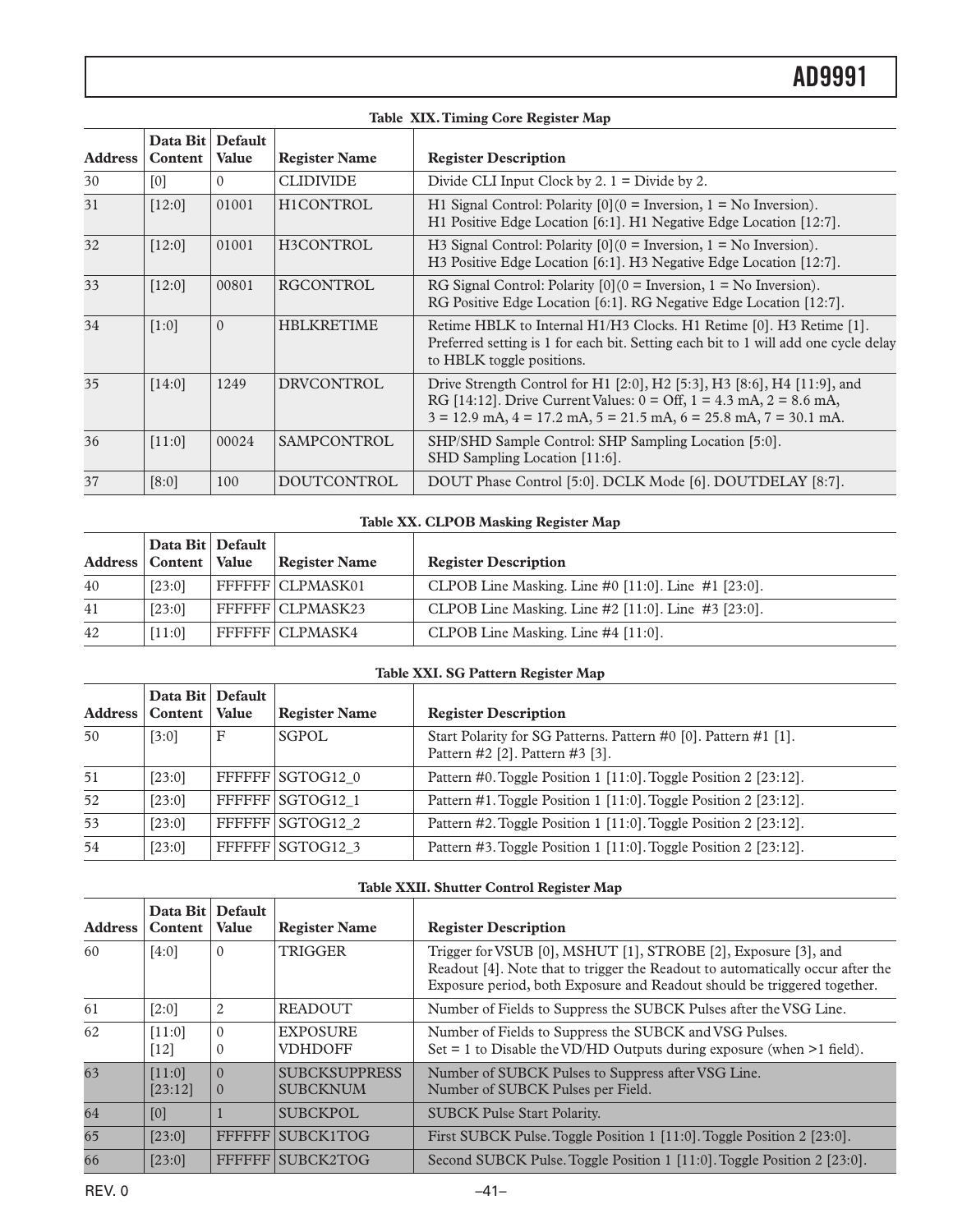|                | Data Bit Default<br>Address   Content | <b>Value</b>   | <b>Register Name</b> | <b>Register Description</b>                         |  |
|----------------|---------------------------------------|----------------|----------------------|-----------------------------------------------------|--|
| 67             | [1:0]                                 | $\Omega$       | <b>VSUBMODE</b>      | VSUB Readout Mode [0]. VSUB Keep-On Mode [1].       |  |
| 68             | $[12:0]$                              | 1000           | <b>VSUBON</b>        | VSUB ON Position [11:0]. VSUB Active Polarity [12]. |  |
| 69             | $[1:0]$                               |                | <b>MSHUTPOL</b>      | MSHUT Active Polarity [0]. MSHUT Manual Enable [1]. |  |
| 6A             | $[23:0]$                              | $\Omega$       | <b>MSHUTON</b>       | MSHUT ON Position. Line [11:0]. Pixel [23:0].       |  |
| 6 <sub>B</sub> | $[11:0]$                              | $\mathbf{0}$   | MSHUTOFF FD          | <b>MSHUT OFF Field Position.</b>                    |  |
| 6C             | [23:0]                                | $\overline{0}$ | MSHUTOFF LNPX        | MSHUT OFF Position. Line [11:0]. Pixel [23:12].     |  |
| 6D             | [0]                                   |                | <b>STROBPOL</b>      | <b>STROBE Active Polarity.</b>                      |  |
| 6E             | $[11:0]$                              | $\mathbf{0}$   | STROBON FD           | <b>STROBE ON Field Position.</b>                    |  |
| 6F             | [23:0]                                | $\mathbf{0}$   | STROBON LNPX         | STROBE ON Position. Line [11:0]. Pixel [23:12].     |  |
| 70             | $[11:0]$                              | $\mathbf{0}$   | STROBOFF FD          | STROBE OFF Field Position.                          |  |
| 71             | [23:0]                                | $\mathbf{0}$   | STROBOFF LNPX        | STROBE OFF Position. Line [11:0]. Pixel [23:12].    |  |

#### **Table XXII. Shutter Control Register Map (continued)**

#### **Table XXIII. Register Map Selection**

|    | Data Bit   Default        |               |                                                                         |
|----|---------------------------|---------------|-------------------------------------------------------------------------|
|    | Address   Content   Value | Register Name | <b>Register Description</b>                                             |
| 7F |                           | BANKSELECT1   | Register Bank Access from Bank 1 to Bank 2, $0 =$ Bank 1, $1 =$ Bank 2. |

#### **Table XXIV. AFE Operation Register Detail**

| <b>Address</b>  | Data Bit Default<br>Content | <b>Value</b> | <b>Register Name</b> | <b>Register Description</b>                                                    |
|-----------------|-----------------------------|--------------|----------------------|--------------------------------------------------------------------------------|
| 00 <sup>°</sup> | [1:0]                       | 3            | <b>PWRDOWN</b>       | $0 = Normal Operation$ , $1 = Standard$ 1, $2 = Standard$ 2, $3 = Standard$ 3. |
|                 | $[2]$                       |              | <b>CLPENABLE</b>     | $0 =$ Disable OB Clamp, $1 =$ Enable OB Clamp.                                 |
|                 | $[3]$                       |              | <b>CLPSPEED</b>      | $0 =$ Select Normal OB Clamp Settling, $1 =$ Select Fast OB Clamp Settling.    |
|                 | $[4]$                       |              | TEST                 | Test Use Only. Set to 0.                                                       |
|                 | $[5]$                       | 0            | PBLK LVL             | DOUT Value during PBLK: $0 =$ Blank to Zero, $1 =$ Blank to Clamp Level.       |
|                 | $[7:6]$                     | $\Omega$     | <b>TEST</b>          | Test Use Only. Set to 0.                                                       |
|                 | [8]                         | 0            | <b>DCBYP</b>         | $0 =$ Enable DC Restore Circuit, $1 =$ Bypass DC Restore Circuit during PBLK.  |
|                 | $[9]$                       | 0            | TEST                 | Test Use Only. Set to 0.                                                       |

#### **Table XXV. AFE Control Register Detail**

| Address | Data Bit   Default  <br>  Content   Value |          | <b>Register Name</b> | <b>Register Description</b>                                               |
|---------|-------------------------------------------|----------|----------------------|---------------------------------------------------------------------------|
|         |                                           |          |                      |                                                                           |
| 03      | [1:0]                                     | $\theta$ | <b>TEST</b>          | Test Use Only. Set to 00.                                                 |
|         | $[2]$                                     |          | <b>TEST</b>          | Test Use Only. Set to 1.                                                  |
|         | $[3]$                                     | $\theta$ | <b>DOUTDISABLE</b>   | $0 =$ Data Outputs are Driven, $1 =$ Data Outputs are Three-Stated.       |
|         | $[4]$                                     | $\Omega$ | <b>DOUTLATCH</b>     | $0 =$ Latch Data Outputs with DOUT Phase, $1 =$ Output Latch Transparent. |
|         | $[5]$                                     | $\theta$ | <b>GRAYENCODE</b>    | $0 =$ Binary Encode Data Outputs, $1 =$ Gray Encode Data Outputs.         |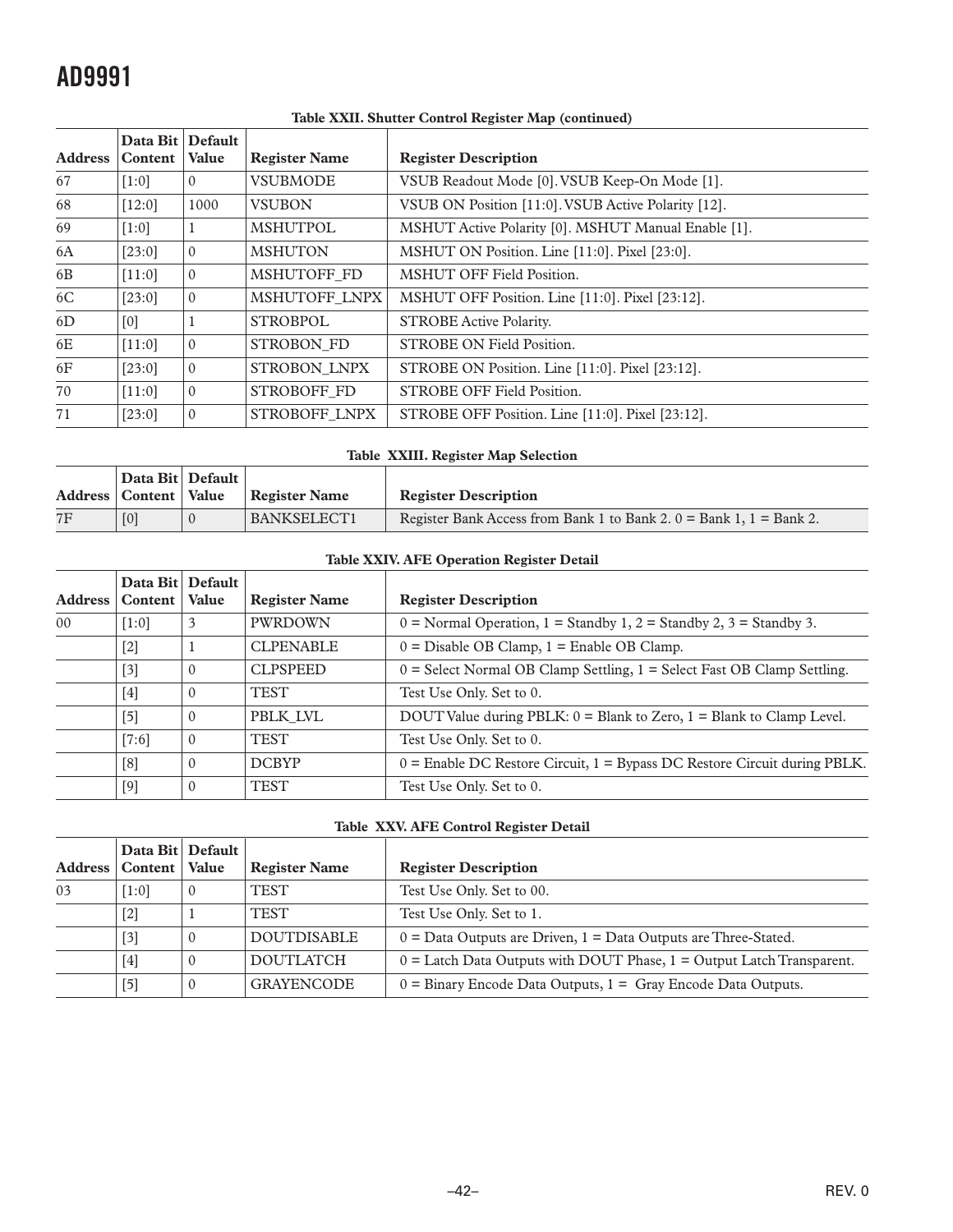#### <span id="page-42-0"></span>**COMPLETE LISTING FOR REGISTER BANK 2**

All V-pattern group and V-sequence registers are SCP updated, and all Field registers are VD updated. All address and default values are in hexadecimal.

| <b>Address</b> | Data Bit Default<br>Content | Value        | <b>Register Name</b>  | Description                                                                                                                                           |
|----------------|-----------------------------|--------------|-----------------------|-------------------------------------------------------------------------------------------------------------------------------------------------------|
| 0 <sub>0</sub> | [5:0]                       | $\Omega$     | VPOL 0                | VPAT0 Start Polarity. V1[0]. V2[1]. V3[2]. V4[3]. V5[4]. V6[5].                                                                                       |
|                | [11:6]                      | $\Omega$     | <b>UNUSED</b>         | Unused.                                                                                                                                               |
|                | [23:12]                     | $\Omega$     | VPATLEN 0             | Total Length of VPAT0. Note: If using VPAT0 as a second V-sequence in<br>the VSG active line, this value is the start position for second V-sequence. |
| 01             | [11:0]                      | $\Omega$     | V1TOG1 0              | V1 Toggle Position 1                                                                                                                                  |
|                | [23:12]                     | $\mathbf{0}$ | V1TOG2 0              | V1 Toggle Position 2                                                                                                                                  |
| 02             | [11:0]                      | $\Omega$     | V1TOG3 0              | V1 Toggle Position 3                                                                                                                                  |
|                | [23:12]                     | $\mathbf{0}$ | V2TOG1_0              | V2 Toggle Position 1                                                                                                                                  |
| 03             | [11:0]                      | $\theta$     | V2TOG2 0              | V <sub>2</sub> Toggle Position 2                                                                                                                      |
|                | [23:12]                     | $\mathbf{0}$ | V2TOG3 0              | V <sub>2</sub> Toggle Position 3                                                                                                                      |
| 04             | [11:0]                      | $\Omega$     | V3TOG1 0              | V3 Toggle Position 1                                                                                                                                  |
|                | [23:12]                     | $\Omega$     | V3TOG2_0              | V3 Toggle Position 2                                                                                                                                  |
| 05             | [11:0]                      | $\theta$     | V3TOG3 0              | V3Toggle Position 3                                                                                                                                   |
|                | [23:12]                     | $\Omega$     | V4TOG1 0              | V4 Toggle Position 1                                                                                                                                  |
| 06             | [11:0]                      | $\Omega$     | V4TOG2 0              | V4 Toggle Position 2                                                                                                                                  |
|                | [23:12]                     | $\mathbf{0}$ | V4TOG3_0              | V4 Toggle Position 3                                                                                                                                  |
| 07             | [11:0]                      | $\theta$     | V5TOG1 0              | V5 Toggle Position 1                                                                                                                                  |
|                | [23:12]                     | $\mathbf{0}$ | V5TOG2 0              | V5 Toggle Position 2                                                                                                                                  |
| 08             | [11:0]                      | $\mathbf{0}$ | V5TOG3 0              | V5 Toggle Position 3                                                                                                                                  |
|                | [23:12]                     | $\Omega$     | V6TOG1 0              | V6 Toggle Position 1                                                                                                                                  |
| 09             | [11:0]                      | $\mathbf{0}$ | V6TOG2 0              | V6 Toggle Position 2                                                                                                                                  |
|                | [23:12]                     | $\mathbf{0}$ | V6TOG3 0              | V6 Toggle Position 3                                                                                                                                  |
| 0A             | [11:0]                      | $\Omega$     | FREEZE1 0             | V1-V6 Freeze Position 1                                                                                                                               |
|                | [23:12]                     | $\mathbf{0}$ | RESUME1 0             | V1-V6 Resume Position 1                                                                                                                               |
| 0B             | [11:0]                      | $\theta$     | FREEZE2 0             | V1-V6 Freeze Position 2                                                                                                                               |
|                | [23:12]                     | $\mathbf{0}$ | RESUME <sub>2</sub> 0 | V1-V6 Resume Position 2                                                                                                                               |

|  | Table XXVI. V-Pattern Group 0 (VPAT0) Register Map |  |  |
|--|----------------------------------------------------|--|--|
|  |                                                    |  |  |

#### **Table XXVII. V-Pattern Group 1 (VPAT1) Register Map**

| <b>Address</b> | Data Bit | Default<br><b>Value</b> |                      |                                                                              |
|----------------|----------|-------------------------|----------------------|------------------------------------------------------------------------------|
|                | Content  |                         | <b>Register Name</b> | Description                                                                  |
| 0 <sup>C</sup> | [5:0]    | $\Omega$                | VPOL 1               | VPAT1 Start Polarity. V1[0]. V2[1]. V3[2]. V4[3]. V5[4]. V6[5].              |
|                | [11:6]   | $\Omega$                | <b>UNUSED</b>        | Unused.                                                                      |
|                | [23:12]  | $\Omega$                | <b>VPATLEN 1</b>     | Total Length of VPAT1. Note: If using VPAT1 as a second V-sequence in        |
|                |          |                         |                      | the VSG active line, this value is the start position for second V-sequence. |
| 0 <sub>D</sub> | [11:0]   | $\Omega$                | V1TOG1_1             | V1 Toggle Position 1                                                         |
|                | [23:12]  | $\overline{0}$          | V1TOG2_1             | V1 Toggle Position 2                                                         |
| 0E             | [11:0]   | $\Omega$                | V1TOG3 1             | V1 Toggle Position 3                                                         |
|                | [23:12]  | $\mathbf{0}$            | V2TOG1 1             | V2 Toggle Position 1                                                         |
| 0 <sub>F</sub> | [11:0]   | $\Omega$                | V2TOG2_1             | V <sub>2</sub> Toggle Position 2                                             |
|                | [23:12]  | $\mathbf{0}$            | V2TOG3 1             | V <sub>2</sub> Toggle Position 3                                             |
| 10             | [11:0]   | $\Omega$                | V3TOG1_1             | V3 Toggle Position 1                                                         |
|                | [23:12]  | $\overline{0}$          | V3TOG2 1             | V3 Toggle Position 2                                                         |
| 11             | $[11:0]$ | $\Omega$                | V3TOG3_1             | V3Toggle Position 3                                                          |
|                | [23:12]  | $\mathbf{0}$            | V4TOG1 1             | V4 Toggle Position 1                                                         |
| 12             | [11:0]   | $\Omega$                | V4TOG2 1             | V4 Toggle Position 2                                                         |
|                | [23:12]  | $\mathbf{0}$            | V4TOG3_1             | V <sub>4</sub> Toggle Position 3                                             |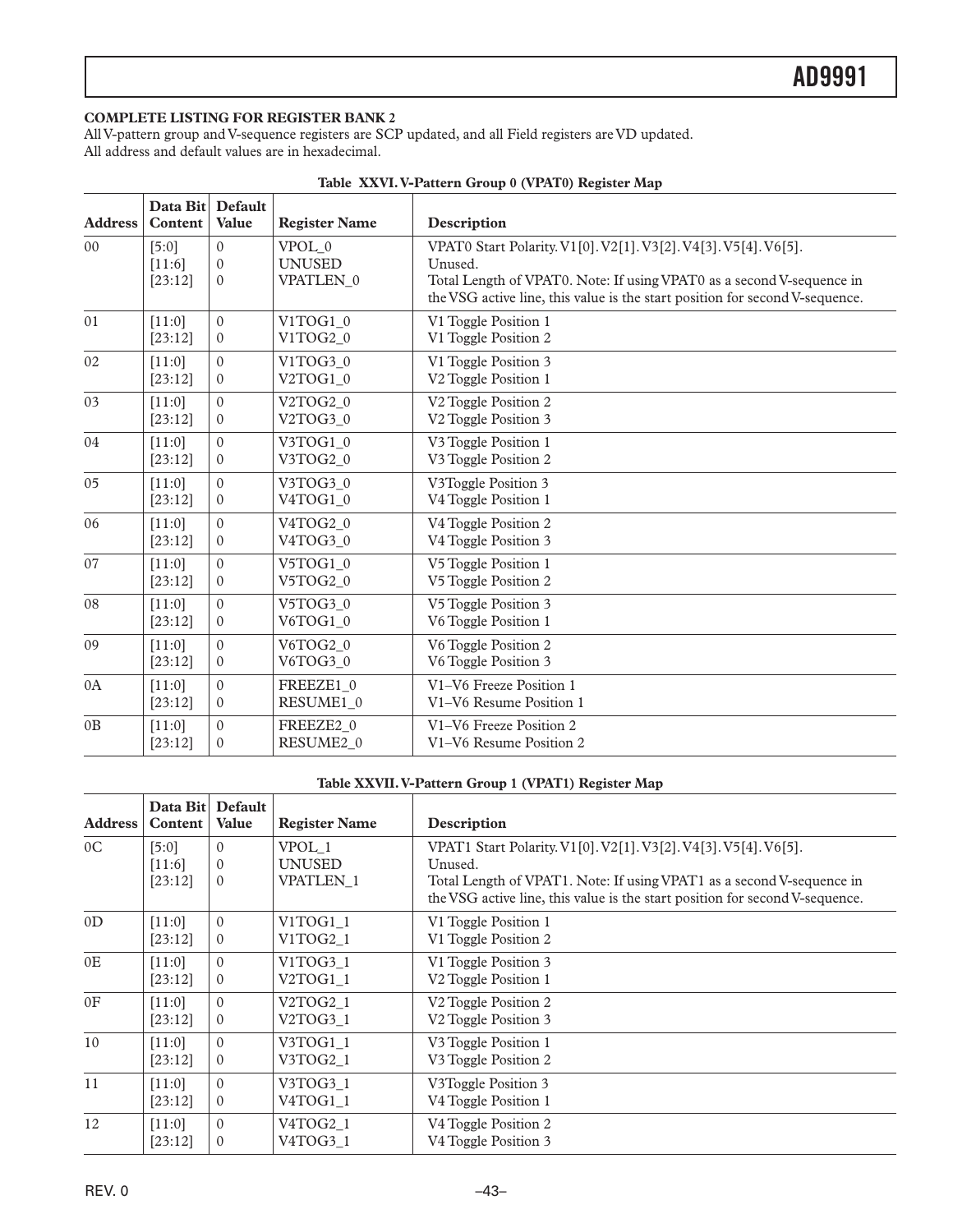| <b>Address</b> | Data Bit Default<br>Content | <b>Value</b> | <b>Register Name</b>  | Description             |
|----------------|-----------------------------|--------------|-----------------------|-------------------------|
| 13             | $[11:0]$                    | $\Omega$     | V5TOG1 1              | V5 Toggle Position 1    |
|                | [23:12]                     | $\mathbf{0}$ | V5TOG2_1              | V5 Toggle Position 2    |
| 14             | $[11:0]$                    | $\Omega$     | V5TOG3 1              | V5 Toggle Position 3    |
|                | [23:12]                     | $\mathbf{0}$ | V6TOG1_1              | V6 Toggle Position 1    |
| 15             | [11:0]                      | $\Omega$     | V6TOG2 1              | V6 Toggle Position 2    |
|                | [23:12]                     | $\mathbf{0}$ | V6TOG3 1              | V6 Toggle Position 3    |
| 16             | $[11:0]$                    | $\Omega$     | FREEZE1 1             | V1-V6 Freeze Position 1 |
|                | [23:12]                     | $\mathbf{0}$ | RESUME1 1             | V1-V6 Resume Position 1 |
| 17             | $[11:0]$                    | $\theta$     | FREEZE <sub>2</sub> 1 | V1-V6 Freeze Position 2 |
|                | [23:12]                     | $\mathbf{0}$ | RESUME <sub>2</sub> 1 | V1-V6 Resume Position 2 |

**Table XXVII. V-Pattern Group 1 (VPAT1) Register Map (continued)**

#### **Table XXVIII. V-Pattern Group 2 (VPAT2) Register Map**

|                | Data Bit Default |              |                                   |                                                                              |
|----------------|------------------|--------------|-----------------------------------|------------------------------------------------------------------------------|
| <b>Address</b> | Content          | Value        | <b>Register Name</b>              | Description                                                                  |
| 18             | [5:0]            | $\Omega$     | VPOL 2                            | VPAT2 Start Polarity. V1[0]. V2[1]. V3[2]. V4[3]. V5[4]. V6[5].              |
|                | [11:6]           | $\Omega$     | <b>UNUSED</b>                     | Unused.                                                                      |
|                | [23:12]          | $\Omega$     | <b>VPATLEN 2</b>                  | Total Length of VPAT2. Note: If using VPAT2 as a second V-sequence in        |
|                |                  |              |                                   | the VSG active line, this value is the start position for second V-sequence. |
| 19             | [11:0]           | $\Omega$     | V1TOG1 2                          | V1 Toggle Position 1                                                         |
|                | [23:12]          | $\mathbf{0}$ | V1TOG2 2                          | V1 Toggle Position 2                                                         |
| 1A             | [11:0]           | $\theta$     | V1TOG3 2                          | V1 Toggle Position 3                                                         |
|                | [23:12]          | $\Omega$     | V2TOG1 2                          | V2 Toggle Position 1                                                         |
| 1B             | [11:0]           | $\mathbf{0}$ | V2TOG2 2                          | V <sub>2</sub> Toggle Position 2                                             |
|                | [23:12]          | $\mathbf{0}$ | V <sub>2</sub> TOG <sub>3</sub> 2 | V <sub>2</sub> Toggle Position 3                                             |
| 1 <sup>C</sup> | [11:0]           | $\Omega$     | V3TOG1 2                          | V3 Toggle Position 1                                                         |
|                | [23:12]          | $\mathbf{0}$ | V3TOG2 2                          | V3 Toggle Position 2                                                         |
| 1D             | [11:0]           | $\Omega$     | V3TOG3 2                          | V3Toggle Position 3                                                          |
|                | [23:12]          | $\mathbf{0}$ | V4TOG1 2                          | V4 Toggle Position 1                                                         |
| 1E             | [11:0]           | $\Omega$     | V4TOG2 2                          | V4 Toggle Position 2                                                         |
|                | [23:12]          | $\mathbf{0}$ | V4TOG3 2                          | V4 Toggle Position 3                                                         |
| 1F             | [11:0]           | $\Omega$     | V5TOG1 2                          | V5 Toggle Position 1                                                         |
|                | [23:12]          | $\mathbf{0}$ | V5TOG2_2                          | V5 Toggle Position 2                                                         |
| 20             | [11:0]           | $\Omega$     | V5TOG3 2                          | V5 Toggle Position 3                                                         |
|                | [23:12]          | $\mathbf{0}$ | V6TOG1 2                          | V6 Toggle Position 1                                                         |
| 21             | [11:0]           | $\Omega$     | V6TOG2 2                          | V6 Toggle Position 2                                                         |
|                | [23:12]          | $\mathbf{0}$ | V6TOG3 2                          | V6 Toggle Position 3                                                         |
| 22             | [11:0]           | $\Omega$     | FREEZE1 2                         | V1-V6 Freeze Position 1                                                      |
|                | [23:12]          | $\mathbf{0}$ | RESUME1 2                         | V1-V6 Resume Position 1                                                      |
| 23             | [11:0]           | $\theta$     | FREEZE2 2                         | V1-V6 Freeze Position 2                                                      |
|                | [23:12]          | $\mathbf{0}$ | RESUME2 2                         | V1-V6 Resume Position 2                                                      |

#### **Table XXIX. V-Pattern Group 3 (VPAT3) Register Map**

|    | Data Bit Default<br>Address   Content   Value |                                         | <b>Register Name</b>                          | Description                                                                                                                                                                                                                         |
|----|-----------------------------------------------|-----------------------------------------|-----------------------------------------------|-------------------------------------------------------------------------------------------------------------------------------------------------------------------------------------------------------------------------------------|
| 24 | [5:0]<br>[11:6]<br>[23:12]                    | $\theta$<br>$\Omega$<br>$\vert 0 \vert$ | VPOL 3<br><b>UNUSED</b><br><b>VPATLEN 3</b>   | VPAT3 Start Polarity. V1[0]. V2[1]. V3[2]. V4[3]. V5[4]. V6[5].<br>Unused.<br>Total Length of VPAT3. Note: If using VPAT3 as a second V-sequence in<br>the VSG active line, this value is the start position for second V-sequence. |
| 25 | [11:0]<br>[23:12]                             | $\Omega$<br>$\overline{0}$              | V <sub>1</sub> TOG <sub>1</sub> 3<br>V1TOG2 3 | V1 Toggle Position 1<br>V1 Toggle Position 2                                                                                                                                                                                        |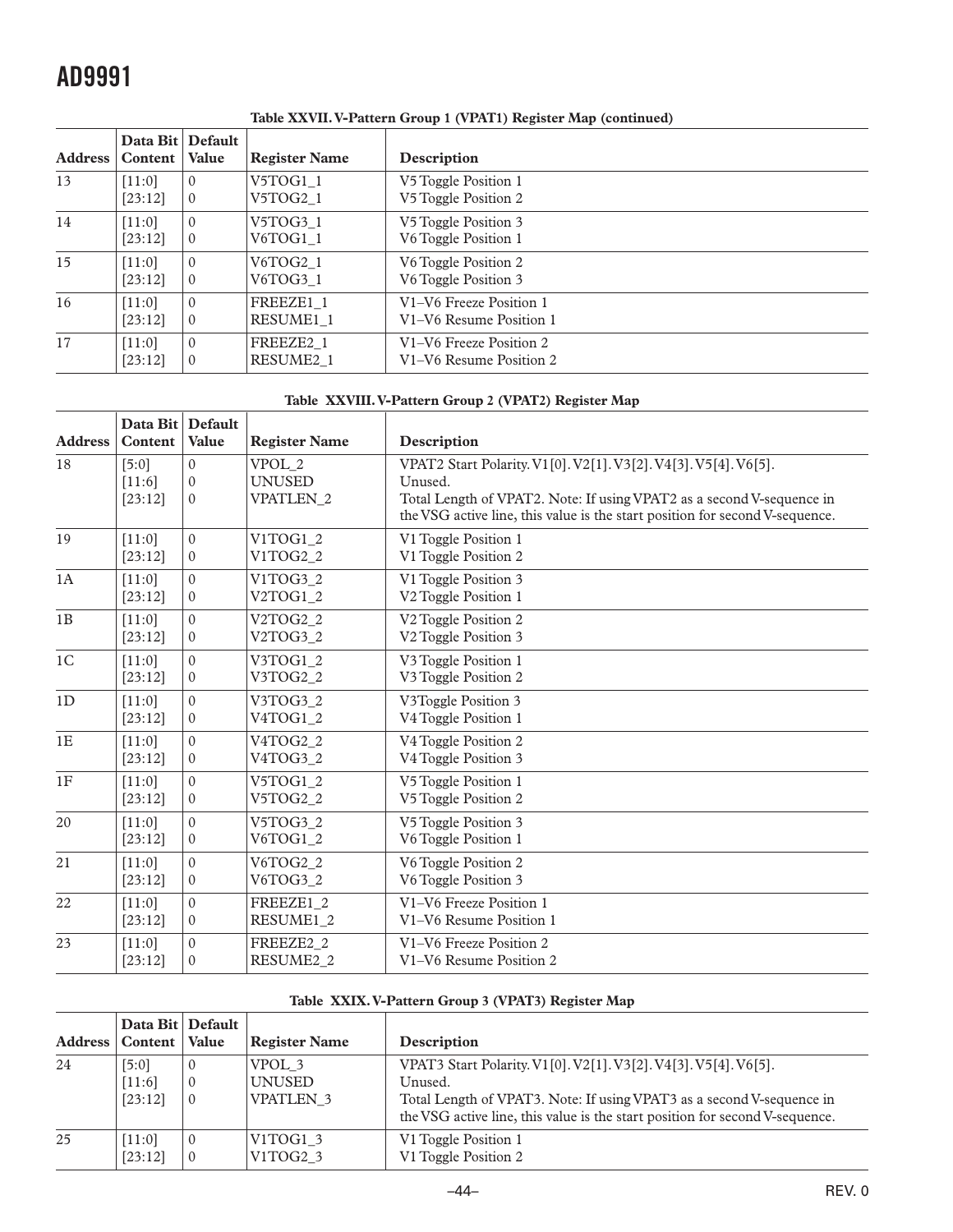| <b>Address</b> | Data Bit<br>Content | Default<br><b>Value</b> | <b>Register Name</b>              | Description                      |
|----------------|---------------------|-------------------------|-----------------------------------|----------------------------------|
| 26             | [11:0]              | $\Omega$                | V1TOG3 3                          | V1 Toggle Position 3             |
|                | [23:12]             | $\mathbf{0}$            | V2TOG1_3                          | V2 Toggle Position 1             |
| 27             | [11:0]              | $\Omega$                | V2TOG2 3                          | V <sub>2</sub> Toggle Position 2 |
|                | [23:12]             | $\Omega$                | V2TOG3_3                          | V2 Toggle Position 3             |
| 28             | [11:0]              | $\Omega$                | V3TOG1_3                          | V3 Toggle Position 1             |
|                | [23:12]             | $\overline{0}$          | V3TOG2_3                          | V3 Toggle Position 2             |
| 29             | [11:0]              | $\Omega$                | V3TOG3_3                          | V3Toggle Position 3              |
|                | [23:12]             | $\mathbf{0}$            | V4TOG1_3                          | V4 Toggle Position 1             |
| 2A             | [11:0]              | $\Omega$                | V4TOG2 3                          | V4 Toggle Position 2             |
|                | [23:12]             | $\overline{0}$          | V <sub>4</sub> TOG <sub>3_3</sub> | V4 Toggle Position 3             |
| 2B             | [11:0]              | $\Omega$                | V5TOG1_3                          | V5 Toggle Position 1             |
|                | [23:12]             | $\overline{0}$          | V5TOG2_3                          | V5 Toggle Position 2             |
| 2C             | [11:0]              | $\Omega$                | V5TOG3_3                          | V5 Toggle Position 3             |
|                | [23:12]             | $\mathbf{0}$            | V6TOG1_3                          | V6 Toggle Position 1             |
| 2D             | [11:0]              | $\Omega$                | V6TOG2 3                          | V6 Toggle Position 2             |
|                | [23:12]             | $\overline{0}$          | V6TOG3_3                          | V6 Toggle Position 3             |
| $2\mathrm{E}$  | [11:0]              | $\Omega$                | FREEZE1 3                         | V1-V6 Freeze Position 1          |
|                | [23:12]             | $\mathbf{0}$            | RESUME1 3                         | V1-V6 Resume Position 1          |
| 2F             | [11:0]              | $\mathbf{0}$            | FREEZE2 3                         | V1-V6 Freeze Position 2          |
|                | [23:12]             | $\mathbf{0}$            | RESUME2 3                         | V1-V6 Resume Position 2          |

**Table XXIX. V-Pattern Group 3 (VPAT3) Register Map (continued)**

#### **Table XXX. V-Pattern Group 4 (VPAT4) Register Map**

| <b>Address</b> | Data Bit Default<br>Content | <b>Value</b>   | <b>Register Name</b> | Description                                                                  |
|----------------|-----------------------------|----------------|----------------------|------------------------------------------------------------------------------|
| 30             | [5:0]                       | $\theta$       | VPOL 4               | VPAT4 Start Polarity. V1[0]. V2[1]. V3[2]. V4[3]. V5[4]. V6[5].              |
|                | [11:6]                      | $\Omega$       | <b>UNUSED</b>        | Unused.                                                                      |
|                | [23:12]                     | $\mathbf{0}$   | <b>VPATLEN 4</b>     | Total Length of VPAT4. Note: If using VPAT4 as a second V-sequence in        |
|                |                             |                |                      | the VSG active line, this value is the start position for second V-sequence. |
| 31             | [11:0]                      | $\theta$       | V1TOG1 4             | V1 Toggle Position 1                                                         |
|                | [23:12]                     | $\Omega$       | V1TOG2 4             | V1 Toggle Position 2                                                         |
| 32             | [11:0]                      | $\theta$       | V1TOG3 4             | V1 Toggle Position 3                                                         |
|                | [23:12]                     | $\mathbf{0}$   | V2TOG1_4             | V <sub>2</sub> Toggle Position 1                                             |
| 33             | [11:0]                      | $\Omega$       | V2TOG2 4             | V <sub>2</sub> Toggle Position 2                                             |
|                | [23:12]                     | $\overline{0}$ | V2TOG3_4             | V <sub>2</sub> Toggle Position 3                                             |
| 34             | [11:0]                      | $\theta$       | V3TOG1_4             | V3 Toggle Position 1                                                         |
|                | [23:12]                     | $\mathbf{0}$   | V3TOG2_4             | V3 Toggle Position 2                                                         |
| 35             | [11:0]                      | $\mathbf{0}$   | V3TOG3 4             | V3Toggle Position 3                                                          |
|                | [23:12]                     | $\mathbf{0}$   | V4TOG1_4             | V4 Toggle Position 1                                                         |
| 36             | [11:0]                      | $\theta$       | V4TOG2 4             | V4 Toggle Position 2                                                         |
|                | [23:12]                     | $\overline{0}$ | V4TOG3 4             | V4 Toggle Position 3                                                         |
| 37             | [11:0]                      | $\theta$       | V5TOG1 4             | V5 Toggle Position 1                                                         |
|                | [23:12]                     | $\mathbf{0}$   | V5TOG2 4             | V5 Toggle Position 2                                                         |
| 38             | [11:0]                      | $\mathbf{0}$   | V5TOG3 4             | V5 Toggle Position 3                                                         |
|                | [23:12]                     | $\overline{0}$ | V6TOG1 4             | V6 Toggle Position 1                                                         |
| 39             | [11:0]                      | $\theta$       | V6TOG2 4             | V6 Toggle Position 2                                                         |
|                | [23:12]                     | $\mathbf{0}$   | V6TOG3 4             | V6 Toggle Position 3                                                         |
| 3A             | [11:0]                      | $\theta$       | FREEZE1 4            | V1-V6 Freeze Position 1                                                      |
|                | [23:12]                     | $\overline{0}$ | RESUME1_4            | V1-V6 Resume Position 1                                                      |
| 3B             | [11:0]                      | $\theta$       | FREEZE2 4            | V1-V6 Freeze Position 2                                                      |
|                | [23:12]                     | $\mathbf{0}$   | RESUME2_4            | V1-V6 Resume Position 2                                                      |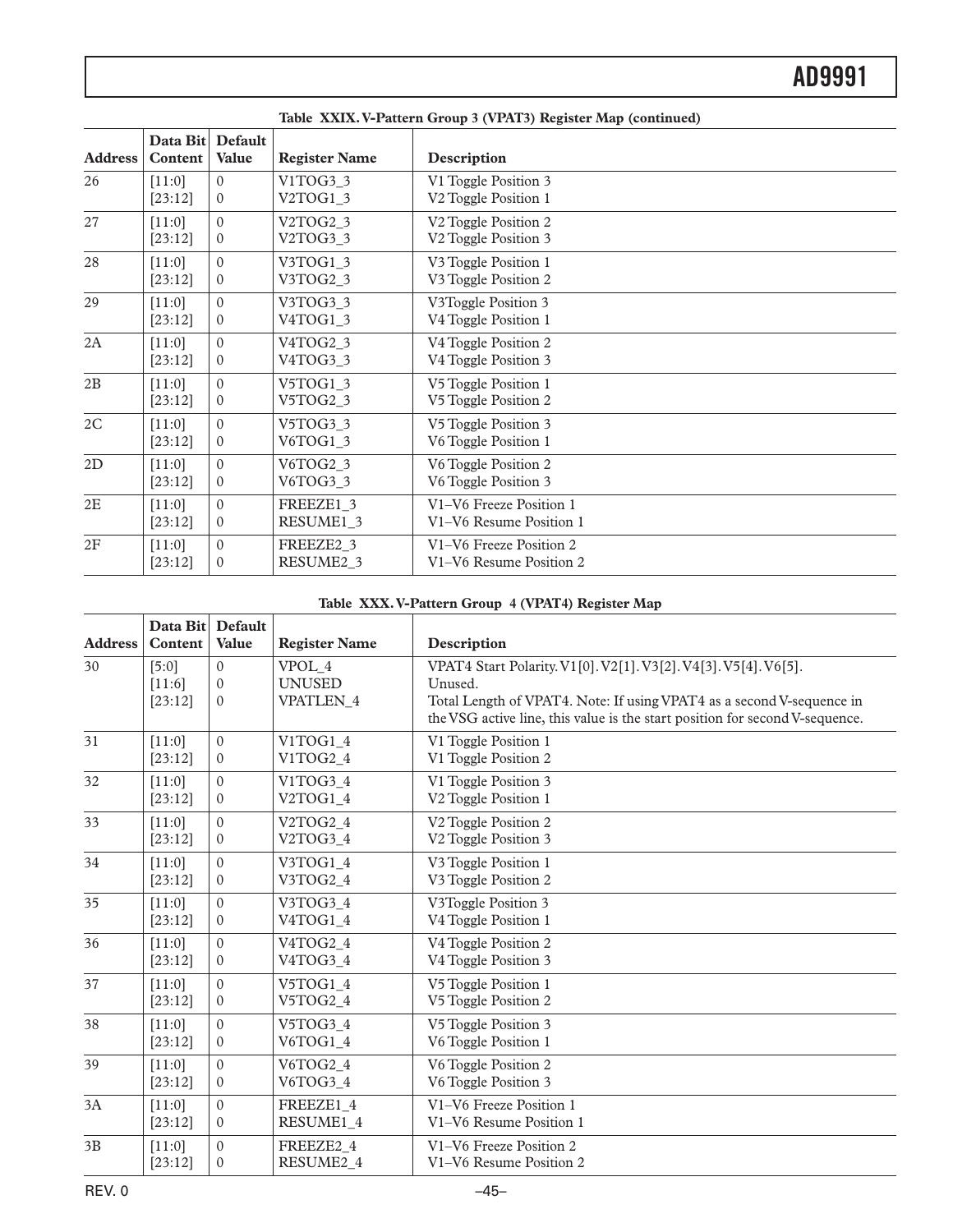|                | Data Bit Default |                |                                   |                                                                              |
|----------------|------------------|----------------|-----------------------------------|------------------------------------------------------------------------------|
| <b>Address</b> | <b>Content</b>   | <b>Value</b>   | <b>Register Name</b>              | Description                                                                  |
| 3C             | $[5:0]$          | $\theta$       | VPOL 5                            | VPAT5 Start Polarity. V1[0]. V2[1]. V3[2]. V4[3]. V5[4]. V6[5].              |
|                | $[11:6]$         | $\Omega$       | <b>UNUSED</b>                     | Unused.                                                                      |
|                | [23:12]          | $\Omega$       | <b>VPATLEN 5</b>                  | Total Length of VPAT5. Note: If using VPAT5 as a second V-sequence in        |
|                |                  |                |                                   | the VSG active line, this value is the start position for second V-sequence. |
| 3D             | [11:0]           | $\theta$       | V1TOG1 5                          | V1 Toggle Position 1                                                         |
|                | [23:12]          | $\mathbf{0}$   | V1TOG2 5                          | V1 Toggle Position 2                                                         |
| 3E             | [11:0]           | $\theta$       | V1TOG3 5                          | V1 Toggle Position 3                                                         |
|                | [23:12]          | $\mathbf{0}$   | V2TOG1_5                          | V2 Toggle Position 1                                                         |
| 3F             | [11:0]           | $\Omega$       | V2TOG2 5                          | V <sub>2</sub> Toggle Position 2                                             |
|                | [23:12]          | $\mathbf{0}$   | V2TOG3_5                          | V <sub>2</sub> Toggle Position 3                                             |
| 40             | [11:0]           | $\Omega$       | V3TOG1 5                          | V3 Toggle Position 1                                                         |
|                | [23:12]          | $\mathbf{0}$   | V3TOG2 5                          | V3 Toggle Position 2                                                         |
| 41             | [11:0]           | $\Omega$       | V3TOG3 5                          | V3Toggle Position 3                                                          |
|                | [23:12]          | $\overline{0}$ | V <sub>4</sub> TOG <sub>1</sub> 5 | V4 Toggle Position 1                                                         |
| 42             | [11:0]           | $\Omega$       | V4TOG2 5                          | V4 Toggle Position 2                                                         |
|                | [23:12]          | $\mathbf{0}$   | V4TOG3 5                          | V4 Toggle Position 3                                                         |
| 43             | [11:0]           | $\theta$       | V5TOG1 5                          | V5 Toggle Position 1                                                         |
|                | [23:12]          | $\mathbf{0}$   | V5TOG2_5                          | V5 Toggle Position 2                                                         |
| 44             | [11:0]           | $\theta$       | V5TOG3 5                          | V5 Toggle Position 3                                                         |
|                | [23:12]          | $\overline{0}$ | V6TOG1_5                          | V6 Toggle Position 1                                                         |
| 45             | [11:0]           | $\Omega$       | V6TOG2 5                          | V6 Toggle Position 2                                                         |
|                | [23:12]          | $\mathbf{0}$   | V6TOG3_5                          | V6 Toggle Position 3                                                         |
| 46             | [11:0]           | $\mathbf{0}$   | FREEZE1 5                         | V1-V6 Freeze Position 1                                                      |
|                | [23:12]          | $\mathbf{0}$   | RESUME1 5                         | V1-V6 Resume Position 1                                                      |
| 47             | [11:0]           | $\theta$       | FREEZE2 5                         | V1-V6 Freeze Position 2                                                      |
|                | [23:12]          | $\Omega$       | RESUME2 5                         | V1-V6 Resume Position 2                                                      |

#### **Table XXXI. V-Pattern Group 5 (VPAT5) Register Map**

#### **Table XXXII. V-Pattern Group 6 (VPAT6) Register Map**

| <b>Address</b> | Data Bit<br>Content        | Default<br><b>Value</b>          | <b>Register Name</b>                        | Description                                                                                                                                                                                                                         |
|----------------|----------------------------|----------------------------------|---------------------------------------------|-------------------------------------------------------------------------------------------------------------------------------------------------------------------------------------------------------------------------------------|
| 48             | [5:0]<br>[11:6]<br>[23:12] | $\theta$<br>$\Omega$<br>$\Omega$ | VPOL 6<br><b>UNUSED</b><br><b>VPATLEN 6</b> | VPAT6 Start Polarity. V1[0]. V2[1]. V3[2]. V4[3]. V5[4]. V6[5].<br>Unused.<br>Total Length of VPAT6. Note: If using VPAT6 as a second V-sequence in<br>the VSG active line, this value is the start position for second V-sequence. |
| 49             | [11:0]                     | $\theta$                         | V1TOG1_6                                    | V1 Toggle Position 1                                                                                                                                                                                                                |
|                | [23:12]                    | $\mathbf{0}$                     | V1TOG2 6                                    | V1 Toggle Position 2                                                                                                                                                                                                                |
| 4A             | [11:0]                     | $\Omega$                         | V1TOG3 6                                    | V1 Toggle Position 3                                                                                                                                                                                                                |
|                | [23:12]                    | $\Omega$                         | V2TOG1_6                                    | V2 Toggle Position 1                                                                                                                                                                                                                |
| 4B             | [11:0]                     | $\Omega$                         | V2TOG2 6                                    | V <sub>2</sub> Toggle Position 2                                                                                                                                                                                                    |
|                | [23:12]                    | $\mathbf{0}$                     | V2TOG3 6                                    | V <sub>2</sub> Toggle Position 3                                                                                                                                                                                                    |
| $4\mathrm{C}$  | [11:0]                     | $\theta$                         | V3TOG1 6                                    | V3 Toggle Position 1                                                                                                                                                                                                                |
|                | [23:12]                    | $\theta$                         | V3TOG2 6                                    | V3 Toggle Position 2                                                                                                                                                                                                                |
| 4D             | [11:0]                     | $\theta$                         | V3TOG3 6                                    | V3Toggle Position 3                                                                                                                                                                                                                 |
|                | [23:12]                    | $\Omega$                         | V4TOG1 6                                    | V <sub>4</sub> Toggle Position 1                                                                                                                                                                                                    |
| $4E$           | [11:0]                     | $\theta$                         | V4TOG2 6                                    | V4 Toggle Position 2                                                                                                                                                                                                                |
|                | [23:12]                    | $\mathbf{0}$                     | V4TOG3 6                                    | V4 Toggle Position 3                                                                                                                                                                                                                |
| 4F             | $[11:0]$                   | $\Omega$                         | V5TOG1 6                                    | V5 Toggle Position 1                                                                                                                                                                                                                |
|                | [23:12]                    | $\Omega$                         | V5TOG2_6                                    | V5 Toggle Position 2                                                                                                                                                                                                                |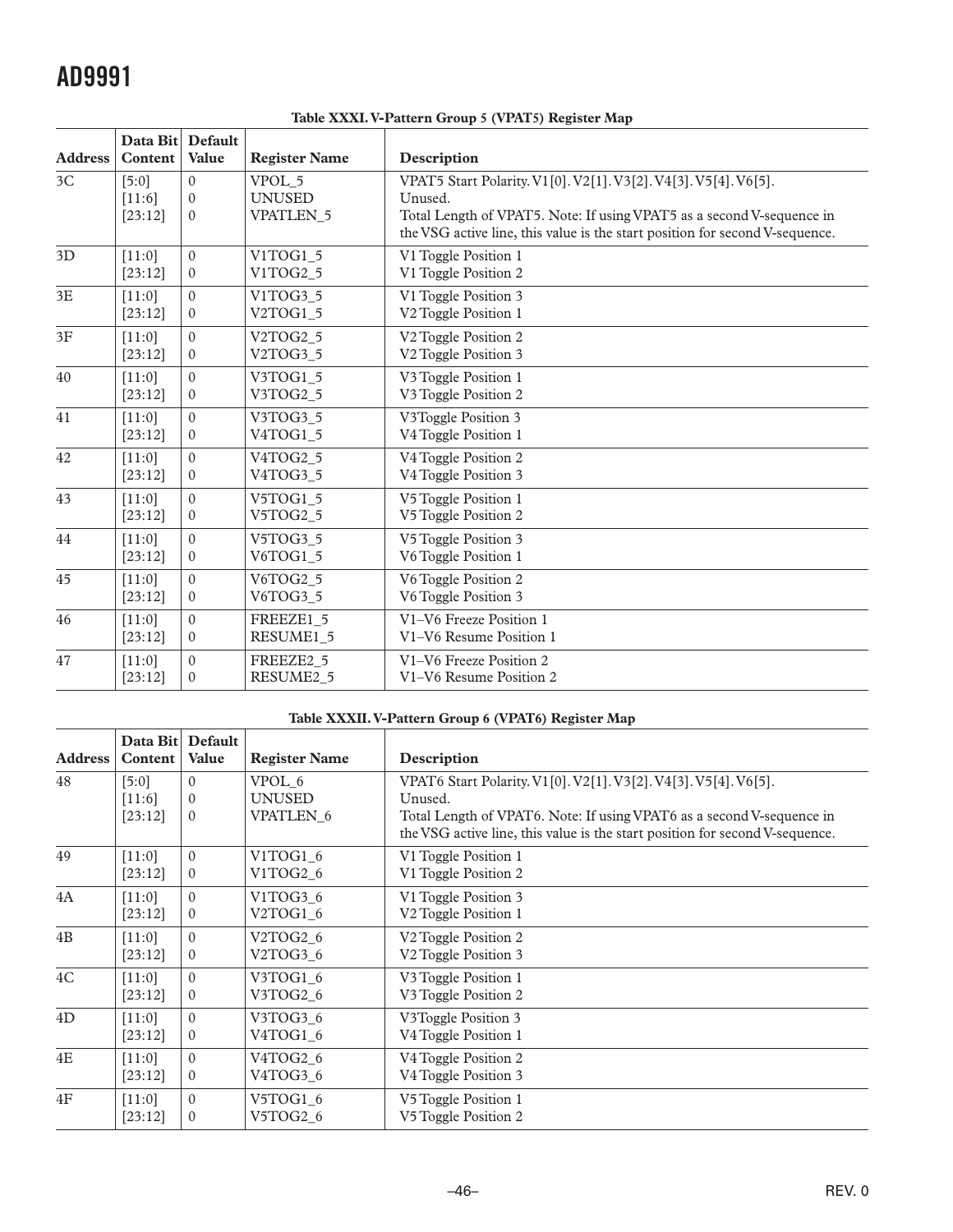|         | TWOIV INTEREST T & WILD IN OF OWD O (TAILER) INDIANAL TRAP (CONSIDERS) |                           |                       |                         |  |
|---------|------------------------------------------------------------------------|---------------------------|-----------------------|-------------------------|--|
| Address | Content                                                                | Data Bit Default<br>Value | <b>Register Name</b>  | Description             |  |
| 50      | $[11:0]$                                                               | $\Omega$                  | V5TOG3 6              | V5 Toggle Position 3    |  |
|         | [23:12]                                                                | $\theta$                  | V6TOG1 6              | V6 Toggle Position 1    |  |
| 51      | [11:0]                                                                 | $\Omega$                  | V6TOG2 6              | V6 Toggle Position 2    |  |
|         | [23:12]                                                                | $\theta$                  | V6TOG3 6              | V6 Toggle Position 3    |  |
| 52      | [11:0]                                                                 | $\Omega$                  | FREEZE1 6             | V1-V6 Freeze Position 1 |  |
|         | [23:12]                                                                | $\theta$                  | RESUME1 6             | V1-V6 Resume Position 1 |  |
| 53      | [11:0]                                                                 | $\mathbf{0}$              | FREEZE2 6             | V1-V6 Freeze Position 2 |  |
|         | [23:12]                                                                | $\mathbf{0}$              | RESUME <sub>2</sub> 6 | V1–V6 Resume Position 2 |  |

#### **Table XXXII. V-Pattern Group 6 (VPAT6) Register Map (continued)**

#### **Table XXXIII. V-Pattern Group 7 (VPAT7) Register Map**

| <b>Address</b> | Data Bit<br>Content | <b>Default</b><br>Value | <b>Register Name</b> | Description                                                                                                                                           |
|----------------|---------------------|-------------------------|----------------------|-------------------------------------------------------------------------------------------------------------------------------------------------------|
| 54             | $[5:0]$             | $\Omega$                | VPOL 7               | VPAT7 Start Polarity. V1[0]. V2[1]. V3[2]. V4[3]. V5[4]. V6[5].                                                                                       |
|                | [11:6]              | $\Omega$                | <b>UNUSED</b>        | Unused.                                                                                                                                               |
|                | [23:12]             | $\Omega$                | <b>VPATLEN 7</b>     | Total Length of VPAT7. Note: If using VPAT7 as a second V-sequence in<br>the VSG active line, this value is the start position for second V-sequence. |
| 55             | [11:0]              | $\theta$                | V1TOG1_7             | V1 Toggle Position 1                                                                                                                                  |
|                | [23:12]             | $\mathbf{0}$            | V1TOG2 7             | V1 Toggle Position 2                                                                                                                                  |
| 56             | [11:0]              | $\Omega$                | V1TOG3_7             | V1 Toggle Position 3                                                                                                                                  |
|                | [23:12]             | $\Omega$                | V2TOG1_7             | V2 Toggle Position 1                                                                                                                                  |
| 57             | [11:0]              | $\theta$                | V2TOG2 7             | V <sub>2</sub> Toggle Position 2                                                                                                                      |
|                | [23:12]             | $\mathbf{0}$            | V2TOG3_7             | V2 Toggle Position 3                                                                                                                                  |
| 58             | [11:0]              | $\theta$                | V3TOG1_7             | V3 Toggle Position 1                                                                                                                                  |
|                | [23:12]             | $\Omega$                | V3TOG2_7             | V3 Toggle Position 2                                                                                                                                  |
| 59             | [11:0]              | $\mathbf{0}$            | V3TOG3_7             | V3Toggle Position 3                                                                                                                                   |
|                | [23:12]             | $\Omega$                | V4TOG1_7             | V4 Toggle Position 1                                                                                                                                  |
| 5A             | [11:0]              | $\theta$                | V4TOG2 7             | V4 Toggle Position 2                                                                                                                                  |
|                | [23:12]             | $\mathbf{0}$            | V4TOG3_7             | V4 Toggle Position 3                                                                                                                                  |
| 5B             | [11:0]              | $\Omega$                | V5TOG1 7             | V5 Toggle Position 1                                                                                                                                  |
|                | [23:12]             | $\boldsymbol{0}$        | V5TOG2_7             | V5 Toggle Position 2                                                                                                                                  |
| 5C             | [11:0]              | $\theta$                | V5TOG3_7             | V5 Toggle Position 3                                                                                                                                  |
|                | [23:12]             | $\Omega$                | V6TOG1_7             | V6 Toggle Position 1                                                                                                                                  |
| 5D             | [11:0]              | $\theta$                | V6TOG2 7             | V6 Toggle Position 2                                                                                                                                  |
|                | [23:12]             | $\mathbf{0}$            | V6TOG3_7             | V6 Toggle Position 3                                                                                                                                  |
| 5E             | [11:0]              | $\theta$                | FREEZE1 7            | V1-V6 Freeze Position 1                                                                                                                               |
|                | [23:12]             | $\Omega$                | RESUME1 7            | V1-V6 Resume Position 1                                                                                                                               |
| 5F             | [11:0]              | $\Omega$                | FREEZE2 7            | V1-V6 Freeze Position 2                                                                                                                               |
|                | [23:12]             | $\theta$                | RESUME2_7            | V1-V6 Resume Position 2                                                                                                                               |

#### **Table XXXIV. V-Pattern Group 8 (VPAT8) Register Map**

|                |                              | Data Bit Default                 |                                               |                                                                                                                                                                                                                                     |
|----------------|------------------------------|----------------------------------|-----------------------------------------------|-------------------------------------------------------------------------------------------------------------------------------------------------------------------------------------------------------------------------------------|
| <b>Address</b> | Content   Value              |                                  | <b>Register Name</b>                          | Description                                                                                                                                                                                                                         |
| 60             | [5:0]<br>$[11:6]$<br>[23:12] | $\theta$<br>$\theta$<br>$\theta$ | VPOL 8<br><b>UNUSED</b><br><b>VPATLEN 8</b>   | VPAT8 Start Polarity. V1[0]. V2[1]. V3[2]. V4[3]. V5[4]. V6[5].<br>Unused.<br>Total Length of VPAT8. Note: If using VPAT8 as a second V-sequence in<br>the VSG active line, this value is the start position for second V-sequence. |
| 61             | $[11:0]$<br>[23:12]          | $\Omega$<br>$\Omega$             | V1TOG1 8<br>V1TOG2 8                          | V1 Toggle Position 1<br>V1 Toggle Position 2                                                                                                                                                                                        |
| 62             | $[11:0]$<br>[23:12]          | $\mathbf{0}$<br>$\theta$         | V <sub>1</sub> TOG <sub>3</sub> 8<br>V1TOG4 8 | V1 Toggle Position 3<br>V1 Toggle Position 4                                                                                                                                                                                        |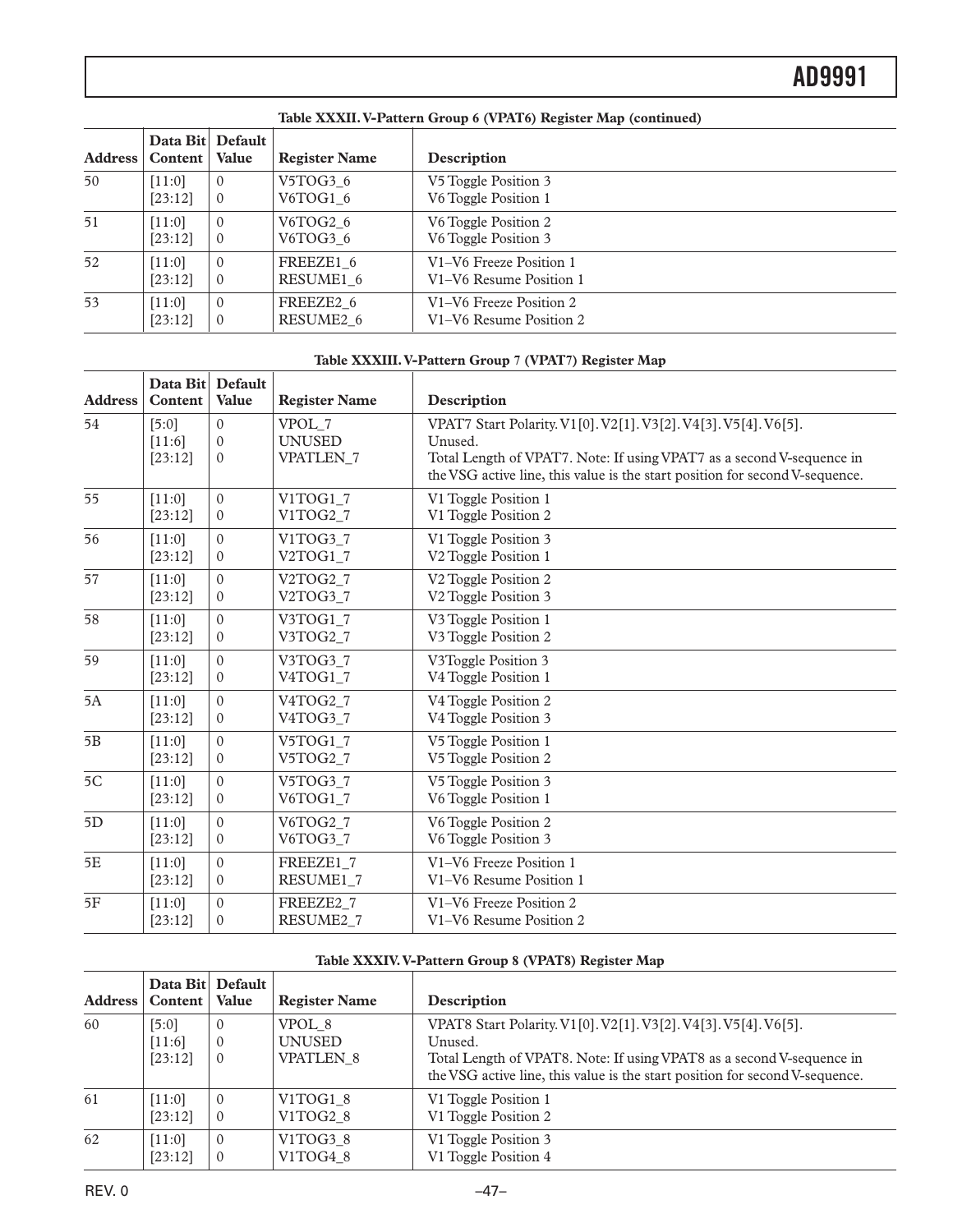| <b>Address</b> | Data Bit Default<br>Content | Value        | <b>Register Name</b>  | Description                      |
|----------------|-----------------------------|--------------|-----------------------|----------------------------------|
| 63             | [11:0]                      | $\Omega$     | V2TOG1 8              | V2 Toggle Position 1             |
|                | [23:12]                     | $\mathbf{0}$ | V2TOG2 8              | V <sub>2</sub> Toggle Position 2 |
| 64             | [11:0]                      | $\mathbf{0}$ | V3TOG3 8              | V <sub>2</sub> Toggle Position 3 |
|                | [23:12]                     | $\mathbf{0}$ | V3TOG4 8              | V <sub>2</sub> Toggle Position 4 |
| 65             | [11:0]                      | $\theta$     | V3TOG1 8              | V3Toggle Position 1              |
|                | [23:12]                     | $\mathbf{0}$ | V4TOG2_8              | V3 Toggle Position 2             |
| 66             | [11:0]                      | $\theta$     | V4TOG3 8              | V3 Toggle Position 3             |
|                | [23:12]                     | $\mathbf{0}$ | V4TOG4 8              | V3 Toggle Position 4             |
| 67             | [11:0]                      | $\mathbf{0}$ | V5TOG1 8              | V4 Toggle Position 1             |
|                | [23:12]                     | $\mathbf{0}$ | V5TOG2 8              | V4 Toggle Position 2             |
| 68             | [11:0]                      | $\mathbf{0}$ | V5TOG3 8              | V4 Toggle Position 3             |
|                | [23:12]                     | $\mathbf{0}$ | V6TOG4 8              | V4 Toggle Position 4             |
| 69             | [11:0]                      | $\theta$     | V6TOG1 8              | V5 Toggle Position 1             |
|                | [23:12]                     | $\mathbf{0}$ | V6TOG2 8              | V5 Toggle Position 2             |
| 6A             | [11:0]                      | $\Omega$     | V6TOG3 8              | V5 Toggle Position 3             |
|                | [23:12]                     | $\mathbf{0}$ | V6TOG4_8              | V5 Toggle Position 4             |
| 6 <sub>B</sub> | [11:0]                      | $\mathbf{0}$ | V6TOG1 8              | V6 Toggle Position 1             |
|                | [23:12]                     | $\mathbf{0}$ | V6TOG2 8              | V6 Toggle Position 2             |
| 6C             | [11:0]                      | $\theta$     | V6TOG3 8              | V6 Toggle Position 3             |
|                | [23:12]                     | $\mathbf{0}$ | V6TOG4 8              | V6 Toggle Position 4             |
| 6D             | [11:0]                      | $\mathbf{0}$ | FREEZE1 8             | V1-V6 Freeze Position 1          |
|                | [23:12]                     | $\mathbf{0}$ | RESUME1_8             | V1-V6 Resume Position 1          |
| 6E             | [11:0]                      | $\theta$     | FREEZE2 8             | V1-V6 Freeze Position 2          |
|                | [23:12]                     | $\theta$     | RESUME <sub>2_8</sub> | V1-V6 Resume Position 2          |
| 6F             |                             |              | <b>UNUSED</b>         | Unused                           |

**Table XXXIV. V-Pattern Group 8 (VPAT8) Register Map (continued)**

#### **Table XXXV. V-Pattern Group 9 (VPAT9) Register Map**

| <b>Address</b> | Data Bit<br>Content          | Default<br><b>Value</b>          | <b>Register Name</b>                        | Description                                                                                                                                                                                                                         |
|----------------|------------------------------|----------------------------------|---------------------------------------------|-------------------------------------------------------------------------------------------------------------------------------------------------------------------------------------------------------------------------------------|
| 70             | [5:0]<br>$[11:6]$<br>[23:12] | $\Omega$<br>$\Omega$<br>$\Omega$ | VPOL 9<br><b>UNUSED</b><br><b>VPATLEN 9</b> | VPAT9 Start Polarity. V1[0]. V2[1]. V3[2]. V4[3]. V5[4]. V6[5].<br>Unused.<br>Total Length of VPAT9. Note: If using VPAT9 as a second V-sequence in<br>the VSG active line, this value is the start position for second V-sequence. |
| 71             | [11:0]                       | $\Omega$                         | V1TOG1 <sub>9</sub>                         | V1 Toggle Position 1                                                                                                                                                                                                                |
|                | [23:12]                      | $\Omega$                         | V1TOG2 9                                    | V1 Toggle Position 2                                                                                                                                                                                                                |
| 72             | [11:0]                       | $\Omega$                         | V1TOG3 9                                    | V1 Toggle Position 3                                                                                                                                                                                                                |
|                | [23:12]                      | $\Omega$                         | V1TOG4 9                                    | V1 Toggle Position 4                                                                                                                                                                                                                |
| 73             | [11:0]                       | $\Omega$                         | V2TOG1_9                                    | V <sub>2</sub> Toggle Position 1                                                                                                                                                                                                    |
|                | [23:12]                      | $\Omega$                         | V2TOG2 9                                    | V <sub>2</sub> Toggle Position 2                                                                                                                                                                                                    |
| 74             | [11:0]                       | $\theta$                         | V3TOG3 9                                    | V <sub>2</sub> Toggle Position 3                                                                                                                                                                                                    |
|                | [23:12]                      | $\mathbf{0}$                     | V3TOG4 9                                    | V2 Toggle Position 4                                                                                                                                                                                                                |
| 75             | [11:0]                       | $\theta$                         | V3TOG1 9                                    | V3Toggle Position 1                                                                                                                                                                                                                 |
|                | [23:12]                      | $\mathbf{0}$                     | V4TOG2 9                                    | V3 Toggle Position 2                                                                                                                                                                                                                |
| 76             | [11:0]                       | $\theta$                         | V4TOG3 9                                    | V3 Toggle Position 3                                                                                                                                                                                                                |
|                | [23:12]                      | $\mathbf{0}$                     | V4TOG4 9                                    | V3 Toggle Position 4                                                                                                                                                                                                                |
| 77             | [11:0]                       | $\theta$                         | V5TOG1_9                                    | V4 Toggle Position 1                                                                                                                                                                                                                |
|                | [23:12]                      | $\mathbf{0}$                     | V5TOG2_9                                    | V4 Toggle Position 2                                                                                                                                                                                                                |
| 78             | [11:0]                       | $\Omega$                         | V5TOG3 9                                    | V4 Toggle Position 3                                                                                                                                                                                                                |
|                | [23:12]                      | $\mathbf{0}$                     | V6TOG4 9                                    | V4 Toggle Position 4                                                                                                                                                                                                                |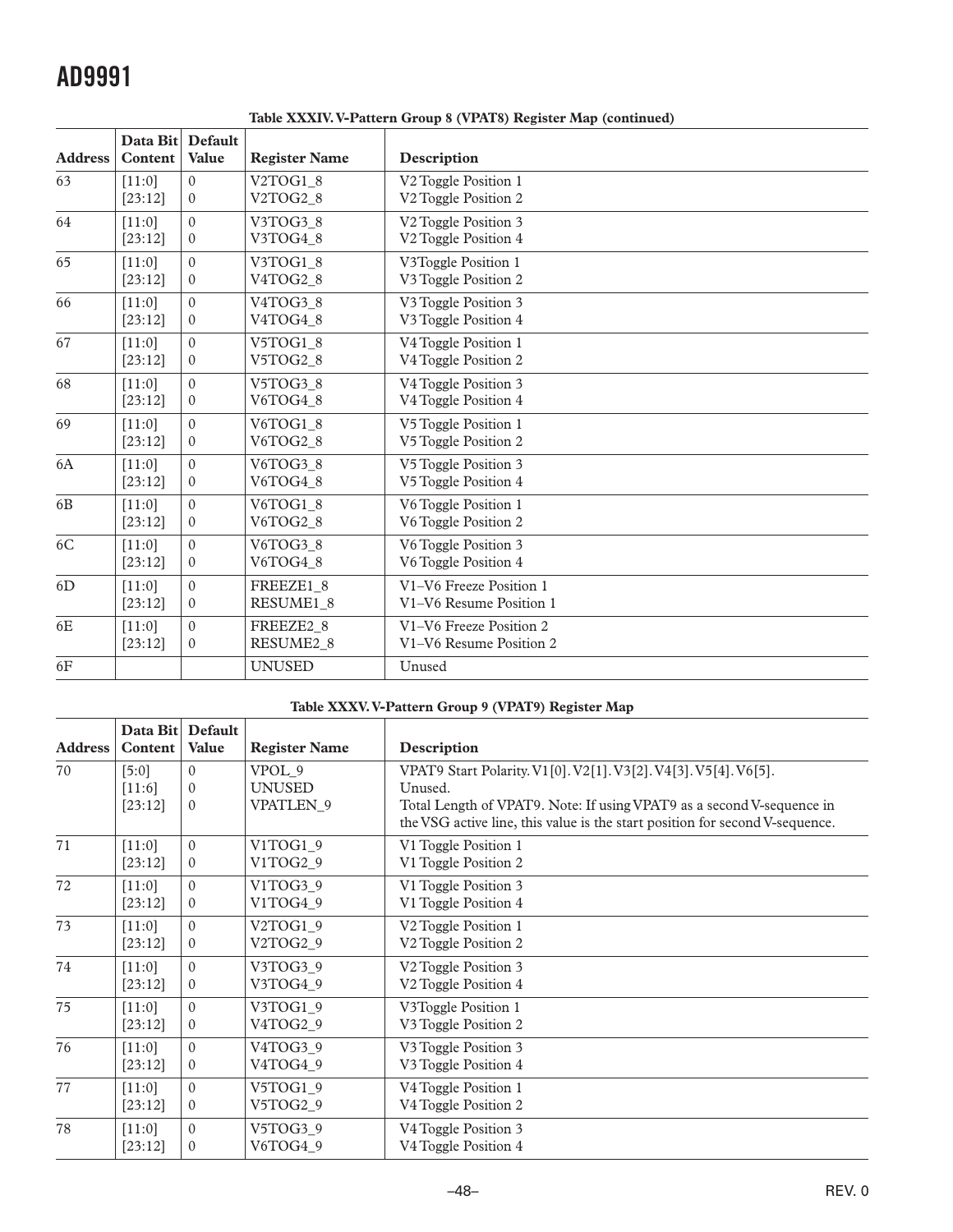|                | Taon Amin's P-1 ann an Oroup 7 ( Print 7) in gioni map (community) |                           |                       |                         |  |
|----------------|--------------------------------------------------------------------|---------------------------|-----------------------|-------------------------|--|
| <b>Address</b> | Content                                                            | Data Bit Default<br>Value | <b>Register Name</b>  | Description             |  |
| 79             | [11:0]                                                             | $\Omega$                  | V6TOG1 9              | V5 Toggle Position 1    |  |
|                | [23:12]                                                            | $\mathbf{0}$              | V6TOG2 9              | V5 Toggle Position 2    |  |
| 7A             | [11:0]                                                             | $\Omega$                  | V6TOG3 9              | V5 Toggle Position 3    |  |
|                | [23:12]                                                            | $\mathbf{0}$              | V6TOG4 9              | V5 Toggle Position 4    |  |
| 7B             | [11:0]                                                             | $\Omega$                  | V6TOG1 9              | V6 Toggle Position 1    |  |
|                | [23:12]                                                            | $\mathbf{0}$              | V6TOG2 9              | V6 Toggle Position 2    |  |
| 7C             | [11:0]                                                             | $\Omega$                  | V6TOG3 9              | V6 Toggle Position 3    |  |
|                | [23:12]                                                            | $\mathbf{0}$              | V6TOG4 9              | V6 Toggle Position 4    |  |
| 7D             | [11:0]                                                             | $\Omega$                  | FREEZE1 9             | V1-V6 Freeze Position 1 |  |
|                | [23:12]                                                            | $\mathbf{0}$              | RESUME1 9             | V1-V6 Resume Position 1 |  |
| <b>7E</b>      | [11:0]                                                             | $\Omega$                  | FREEZE2 9             | V1-V6 Freeze Position 2 |  |
|                | [23:12]                                                            | $\mathbf{0}$              | RESUME <sub>2</sub> 9 | V1-V6 Resume Position 2 |  |

#### **Table XXXV. V-Pattern Group 9 (VPAT9) Register Map (continued)**

**Table XXXVI. Register Map Selection (SCK Updated Register)**

|    | Data Bit Default          |                    |                                                                         |
|----|---------------------------|--------------------|-------------------------------------------------------------------------|
|    | Address   Content   Value | Register Name      | <b>Register Description</b>                                             |
| 7F | [0]                       | <b>BANKSELECT2</b> | Register Bank Access from Bank 2 to Bank 1, $0 =$ Bank 1, $1 =$ Bank 2. |

### **Table XXXVII. V-Sequence 0 (VSEQ0) Register Map**

| <b>Address</b> | Data Bit Default<br>Content | Value          | <b>Register Name</b> | Description                                                        |
|----------------|-----------------------------|----------------|----------------------|--------------------------------------------------------------------|
| 80             | $[1:0]$                     | $\Omega$       | HBLKMASK 0           | Masking Polarity during HBLK. H1 [0]. H3 [1].                      |
|                | $[2]$                       | $\Omega$       | CLPOBPOL 0           | <b>CLPOB Start Polarity</b>                                        |
|                | $[3]$                       | $\Omega$       | PBLKPOL 0            | <b>PBLK Start Polarity</b>                                         |
|                | $[7:4]$                     | $\Omega$       | VPATSEL 0            | Selected V-Pattern Group for V-Sequence 0                          |
|                | [9:8]                       | $\Omega$       | VMASK 0              | Enable Masking of V-Outputs (Specified by Freeze/Resume Registers) |
|                | [11:10]                     | $\Omega$       | HBLKALT 0            | Enable HBLK Alternation                                            |
|                | [23:12]                     | $\theta$       | <b>UNUSED</b>        | Unused                                                             |
| 81             | [11:0]                      | $\Omega$       | VPATREPO 0           | Number of Selected V-Pattern Group Repetitions for Odd Lines       |
|                | [23:12]                     | $\theta$       | VPATREPE_0           | Number of Selected V-Pattern Group Repetitions for Even Lines      |
| 82             | [11:0]                      | $\Omega$       | VPATSTART 0          | Start Position in the Line for the Selected V-Pattern Group        |
|                | [23:12]                     | $\Omega$       | HDLEN 0              | HD Line Length (Number of Pixels) for V-Sequence 0                 |
| 83             | [11:0]                      | $\Omega$       | PBLKTOG1 0           | PBLK Toggle Position 1 for V-Sequence 0                            |
|                | [23:12]                     | $\Omega$       | PBLKTOG2 0           | PBLK Toggle Position 2 for V-Sequence 0                            |
| 84             | [11:0]                      | $\theta$       | HBLKTOG1 0           | HBLK Toggle Position 1 for V-Sequence 0                            |
|                | [23:12]                     | $\theta$       | HBLKTOG2_0           | HBLK Toggle Position 2 for V-Sequence 0                            |
| 85             | [11:0]                      | $\Omega$       | HBLKTOG3 0           | HBLK Toggle Position 3 for V-Sequence 0                            |
|                | [23:12]                     | $\mathbf{0}$   | HBLKTOG4 0           | HBLK Toggle Position 4 for V-Sequence 0                            |
| 86             | [11:0]                      | $\Omega$       | HBLKTOG5 0           | HBLK Toggle Position 5 for V-Sequence 0                            |
|                | [23:12]                     | $\overline{0}$ | HBLKTOG6 0           | HBLK Toggle Position 6 for V-Sequence 0                            |
| 87             | [11:0]                      | $\Omega$       | CLPOBTOG10           | CLPOB Toggle Position 1 for V-Sequence 0                           |
|                | [23:12]                     | $\theta$       | CLPOBTOG2 0          | CLPOB Toggle Position 2 for V-Sequence 0                           |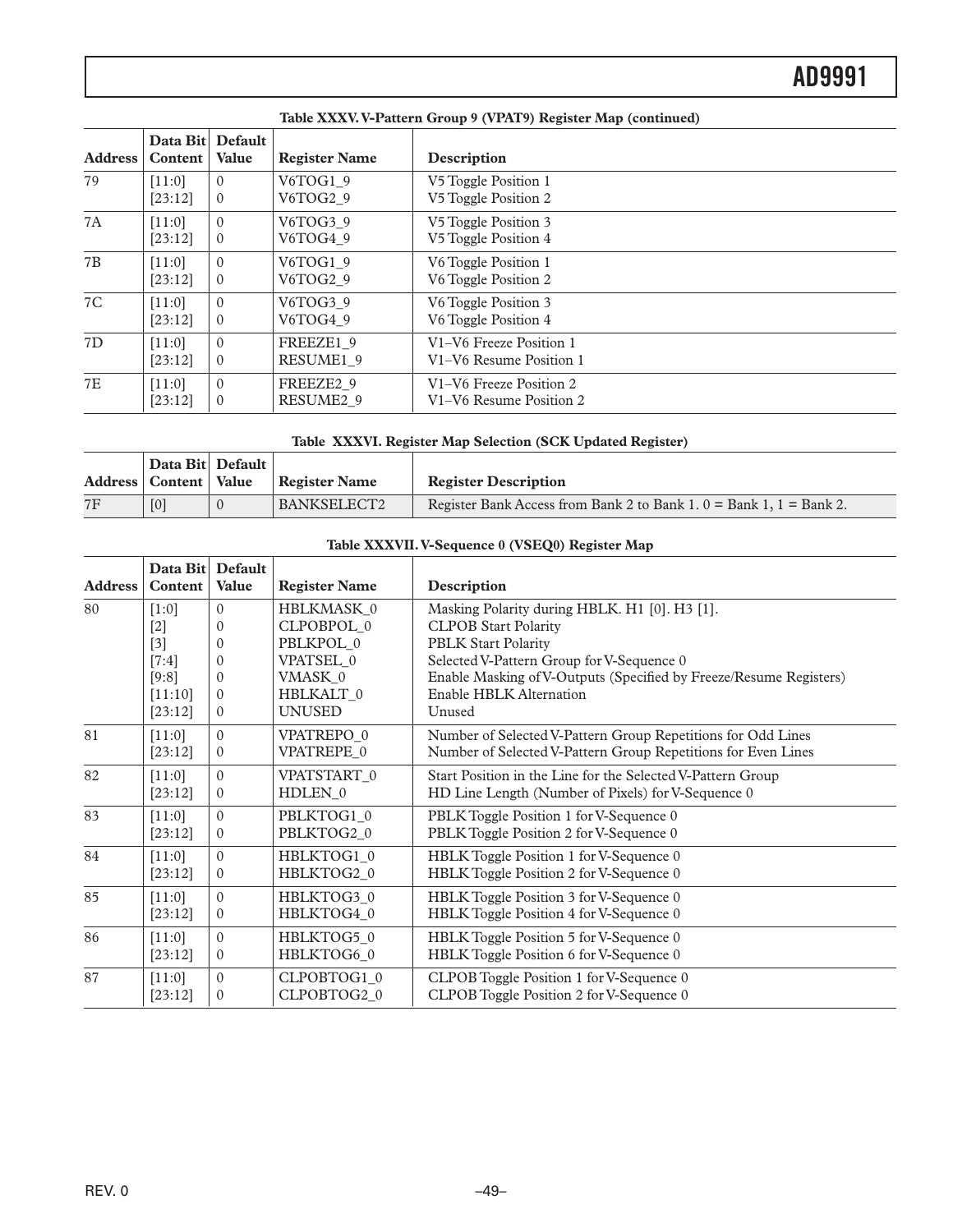| <b>Address</b> | Data Bit Default<br>Content | Value          | <b>Register Name</b>   | Description                                                          |
|----------------|-----------------------------|----------------|------------------------|----------------------------------------------------------------------|
| 88             | $[1:0]$                     | $\Omega$       | <b>HBLKMASK 1</b>      | Masking Polarity during HBLK. H1 [0]. H3 [1].                        |
|                | $[2]$                       | $\Omega$       | CLPOBPOL 1             | <b>CLPOB Start Polarity</b>                                          |
|                | $[3]$                       | $\Omega$       | PBLKPOL 1              | <b>PBLK Start Polarity</b>                                           |
|                | $[7:4]$                     | $\Omega$       | VPATSEL 1              | Selected V-Pattern Group for V-Sequence 1                            |
|                | [9:8]                       | $\Omega$       | VMASK <sub>1</sub>     | Enable Masking of V-) Outputs (Specified by Freeze/Resume Registers) |
|                | [11:10]                     | $\Omega$       | HBLKALT 1              | Enable HBLK Alternation                                              |
|                | [23:12]                     | $\Omega$       | <b>UNUSED</b>          | Unused                                                               |
| 89             | [11:0]                      | $\theta$       | VPATREPO <sub>1</sub>  | Number of Selected V-Pattern Group Repetitions for Odd Lines         |
|                | [23:12]                     | $\overline{0}$ | VPATREPE 1             | Number of Selected V-Pattern Group Repetitions for Even Lines        |
| <b>8A</b>      | $[11:0]$                    | $\Omega$       | VPATSTART <sub>1</sub> | Start Position in the Line for the Selected V-Pattern Group          |
|                | [23:12]                     | $\mathbf{0}$   | HDLEN 1                | HD Line Length (Number of Pixels) for V-Sequence 1                   |
| 8B             | [11:0]                      | $\theta$       | PBLKTOG1 1             | PBLK Toggle Position 1 for V-Sequence 1                              |
|                | [23:12]                     | $\Omega$       | PBLKTOG2_1             | PBLK Toggle Position 2 for V-Sequence 1                              |
| 8C             | [11:0]                      | $\Omega$       | HBLKTOG1 1             | HBLK Toggle Position 1 for V-Sequence 1                              |
|                | [23:12]                     | $\Omega$       | HBLKTOG2 1             | HBLK Toggle Position 2 for V-Sequence 1                              |
| 8D             | [11:0]                      | $\theta$       | HBLKTOG3 1             | HBLK Toggle Position 3 for V-Sequence 1                              |
|                | [23:12]                     | $\theta$       | HBLKTOG4 1             | HBLK Toggle Position 4 for V-Sequence 1                              |
| 8E             | [11:0]                      | $\Omega$       | HBLKTOG5 1             | HBLK Toggle Position 5 for V-Sequence 1                              |
|                | [23:12]                     | $\mathbf{0}$   | HBLKTOG6_1             | HBLK Toggle Position 6 for V-Sequence 1                              |
| 8F             | $[11:0]$                    | $\Omega$       | CLPOBTOG1_1            | CLPOB Toggle Position 1 for V-Sequence 1                             |
|                | [23:12]                     | $\Omega$       | CLPOBTOG2 1            | CLPOB Toggle Position 2 for V-Sequence 1                             |

**Table XXXVIII. V-Sequence 1 (VSEQ1) Register Map**

### **Table XXXIX. V-Sequence 2 (VSEQ2) Register Map**

| <b>Address</b> | Data Bit<br>Content | Default<br><b>Value</b> | <b>Register Name</b>   | Description                                                        |
|----------------|---------------------|-------------------------|------------------------|--------------------------------------------------------------------|
| 90             | $[1:0]$             | $\Omega$                | HBLKMASK 2             | Masking Polarity during HBLK. H1 [0]. H3 [1].                      |
|                | $[2]$               | $\Omega$                | CLPOBPOL 2             | <b>CLPOB Start Polarity</b>                                        |
|                | $[3]$               | $\Omega$                | PBLKPOL 2              | <b>PBLK Start Polarity</b>                                         |
|                | $[7:4]$             | $\Omega$                | VPATSEL 2              | Selected V-Pattern Group for V-Sequence 2                          |
|                | [9:8]               | $\Omega$                | VMASK 2                | Enable Masking of V-Outputs (Specified by Freeze/Resume Registers) |
|                | [11:10]             | $\Omega$                | <b>HBLKALT 2</b>       | <b>Enable HBLK Alternation</b>                                     |
|                | [23:12]             | $\Omega$                | <b>UNUSED</b>          | Unused                                                             |
| 91             | [11:0]              | $\Omega$                | VPATREPO_2             | Number of Selected V-Pattern Group Repetitions for Odd Lines       |
|                | [23:12]             | $\Omega$                | VPATREPE 2             | Number of Selected V-Pattern Group Repetitions for Even Lines      |
| 92             | [11:0]              | $\Omega$                | VPATSTART <sub>2</sub> | Start Position in the Line for the Selected V-Pattern Group        |
|                | [23:12]             | $\Omega$                | HDLEN <sub>2</sub>     | HD Line Length (Number of Pixels) for V-Sequence 2                 |
| 93             | [11:0]              | $\Omega$                | PBLKTOG1 2             | PBLK Toggle Position 1 for V-Sequence 2                            |
|                | [23:12]             | $\theta$                | PBLKTOG2_2             | PBLK Toggle Position 2 for V-Sequence 2                            |
| 94             | [11:0]              | $\Omega$                | HBLKTOG1 2             | HBLK Toggle Position 1 for V-Sequence 2                            |
|                | [23:12]             | $\theta$                | HBLKTOG2_2             | HBLK Toggle Position 2 for V-Sequence 2                            |
| 95             | [11:0]              | $\Omega$                | HBLKTOG3 2             | HBLK Toggle Position 3 for V-Sequence 2                            |
|                | [23:12]             | $\Omega$                | HBLKTOG4 2             | HBLK Toggle Position 4 for V-Sequence 2                            |
| 96             | [11:0]              | $\Omega$                | HBLKTOG5 2             | HBLK Toggle Position 5 for V-Sequence 2                            |
|                | [23:12]             | $\overline{0}$          | HBLKTOG6 2             | HBLK Toggle Position 6 for V-Sequence 2                            |
| 97             | [11:0]              | $\Omega$                | CLPOBTOG1_2            | CLPOB Toggle Position 1 for V-Sequence 2                           |
|                | [23:12]             | $\theta$                | CLPOBTOG2_2            | CLPOB Toggle Position 2 for V-Sequence 2                           |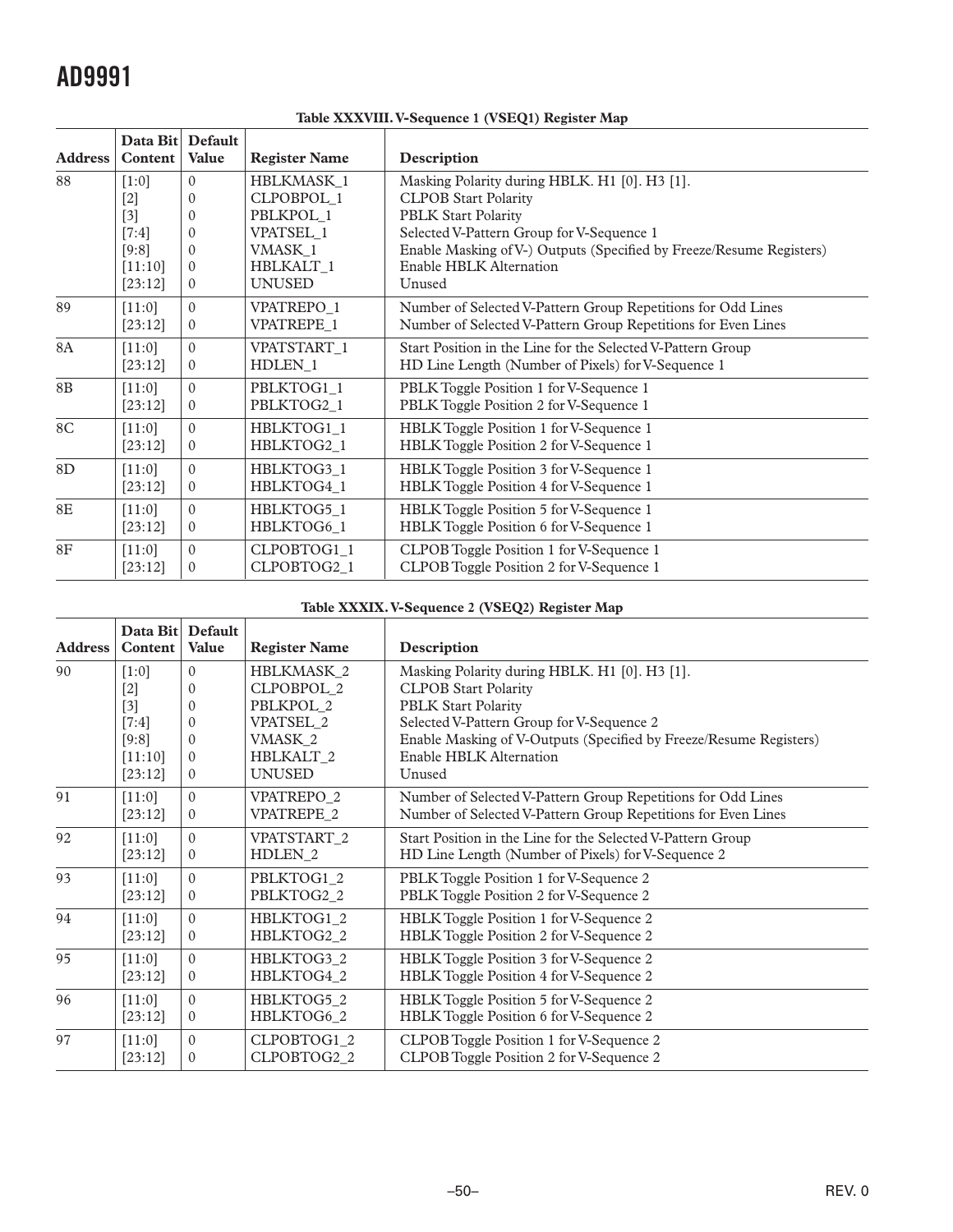|                | Table XL. V-Sequence 3 (VSEQ3) Register Map |                |                        |                                                                    |  |  |
|----------------|---------------------------------------------|----------------|------------------------|--------------------------------------------------------------------|--|--|
| <b>Address</b> | Data Bit Default<br>Content                 | <b>Value</b>   | <b>Register Name</b>   | Description                                                        |  |  |
| 98             | $[1:0]$                                     | $\Omega$       | HBLKMASK_3             | Masking Polarity during HBLK. H1 [0]. H3 [1].                      |  |  |
|                | $[2]$                                       | $\Omega$       | CLPOBPOL 3             | <b>CLPOB Start Polarity</b>                                        |  |  |
|                | $[3]$                                       | $\Omega$       | PBLKPOL 3              | <b>PBLK Start Polarity</b>                                         |  |  |
|                | $[7:4]$                                     | $\Omega$       | VPATSEL_3              | Selected V-Pattern Group for V-Sequence 3                          |  |  |
|                | [9:8]                                       | $\Omega$       | VMASK 3                | Enable Masking of V-Outputs (Specified by Freeze/Resume Registers) |  |  |
|                | [11:10]                                     | $\Omega$       | <b>HBLKALT 3</b>       | Enable HBLK Alternation                                            |  |  |
|                | [23:12]                                     | $\Omega$       | <b>UNUSED</b>          | Unused                                                             |  |  |
| 99             | [11:0]                                      | $\Omega$       | VPATREPO_3             | Number of Selected V-Pattern Group Repetitions for Odd Lines       |  |  |
|                | [23:12]                                     | $\mathbf{0}$   | VPATREPE 3             | Number of Selected V-Pattern Group Repetitions for Even Lines      |  |  |
| <b>9A</b>      | [11:0]                                      | $\Omega$       | VPATSTART <sub>3</sub> | Start Position in the Line for the Selected V-Pattern Group        |  |  |
|                | [23:12]                                     | $\theta$       | HDLEN_3                | HD Line Length (Number of Pixels) for V-Sequence 3                 |  |  |
| 9 <sub>B</sub> | [11:0]                                      | $\Omega$       | PBLKTOG1 3             | PBLK Toggle Position 1 for V-Sequence 3                            |  |  |
|                | [23:12]                                     | $\Omega$       | PBLKTOG2 3             | PBLK Toggle Position 2 for V-Sequence 3                            |  |  |
| 9C             | [11:0]                                      | $\Omega$       | HBLKTOG1_3             | HBLK Toggle Position 1 for V-Sequence 3                            |  |  |
|                | [23:12]                                     | $\mathbf{0}$   | HBLKTOG2_3             | HBLK Toggle Position 2 for V-Sequence 3                            |  |  |
| 9D             | [11:0]                                      | $\Omega$       | HBLKTOG3 3             | HBLK Toggle Position 3 for V-Sequence 3                            |  |  |
|                | [23:12]                                     | $\mathbf{0}$   | HBLKTOG4 3             | HBLK Toggle Position 4 for V-Sequence 3                            |  |  |
| 9E             | [11:0]                                      | $\Omega$       | HBLKTOG5_3             | HBLK Toggle Position 5 for V-Sequence 3                            |  |  |
|                | [23:12]                                     | $\overline{0}$ | HBLKTOG6 3             | HBLK Toggle Position 6 for V-Sequence 3                            |  |  |
| 9F             | [11:0]                                      | $\Omega$       | CLPOBTOG1_3            | CLPOB Toggle Position 1 for V-Sequence 3                           |  |  |
|                | [23:12]                                     | $\Omega$       | CLPOBTOG2_3            | CLPOB Toggle Position 2 for V-Sequence 3                           |  |  |

#### **Table XLI. V-Sequence 4 (VSEQ4) Register Map**

| <b>Address</b> | Data Bit<br><b>Content</b> | <b>Default</b><br><b>Value</b> | <b>Register Name</b> | Description                                                        |
|----------------|----------------------------|--------------------------------|----------------------|--------------------------------------------------------------------|
| A <sub>0</sub> | $[1:0]$                    | $\Omega$                       | HBLKMASK 4           | Masking Polarity during HBLK. H1 [0]. H3 [1].                      |
|                | $[2]$                      | $\Omega$                       | CLPOBPOL 4           | <b>CLPOB Start Polarity</b>                                        |
|                | $[3]$                      | $\Omega$                       | PBLKPOL 4            | <b>PBLK Start Polarity</b>                                         |
|                | $[7:4]$                    | $\Omega$                       | <b>VPATSEL 4</b>     | Selected V-Pattern Group for V-Sequence 4                          |
|                | [9:8]                      | $\Omega$                       | VMASK_4              | Enable Masking of V-Outputs (Specified by Freeze/Resume Registers) |
|                | [11:10]                    | $\Omega$                       | <b>HBLKALT 4</b>     | Enable HBLK Alternation                                            |
|                | [23:12]                    | $\Omega$                       | <b>UNUSED</b>        | Unused                                                             |
| A <sub>1</sub> | [11:0]                     | $\Omega$                       | VPATREPO 4           | Number of Selected V-Pattern Group Repetitions for Odd Lines       |
|                | [23:12]                    | $\Omega$                       | VPATREPE 4           | Number of Selected V-Pattern Group Repetitions for Even Lines      |
| A2             | $[11:0]$                   | $\Omega$                       | VPATSTART 4          | Start Position in the Line for the Selected V-Pattern Group        |
|                | [23:12]                    | $\Omega$                       | HDLEN 4              | HD Line Length (Number of Pixels) for V-Sequence 4                 |
| A3             | [11:0]                     | $\Omega$                       | PBLKTOG1 4           | PBLK Toggle Position 1 for V-Sequence 4                            |
|                | [23:12]                    | $\mathbf{0}$                   | PBLKTOG2 4           | PBLK Toggle Position 2 for V-Sequence 4                            |
| A4             | [11:0]                     | $\Omega$                       | HBLKTOG1 4           | HBLK Toggle Position 1 for V-Sequence 4                            |
|                | [23:12]                    | $\Omega$                       | HBLKTOG2 4           | HBLK Toggle Position 2 for V-Sequence 4                            |
| A <sub>5</sub> | [11:0]                     | $\Omega$                       | HBLKTOG3 4           | HBLK Toggle Position 3 for V-Sequence 4                            |
|                | [23:12]                    | $\Omega$                       | HBLKTOG4_4           | HBLK Toggle Position 4 for V-Sequence 4                            |
| A <sub>6</sub> | [11:0]                     | $\Omega$                       | HBLKTOG5 4           | <b>HBLK</b> Toggle Position 5 for V-Sequence 4                     |
|                | [23:12]                    | $\mathbf{0}$                   | HBLKTOG6 4           | HBLK Toggle Position 6 for V-Sequence 4                            |
| A7             | [11:0]                     | $\Omega$                       | CLPOBTOG1 4          | CLPOB Toggle Position 1 for V-Sequence 4                           |
|                | [23:12]                    | $\Omega$                       | CLPOBTOG2 4          | CLPOB Toggle Position 2 for V-Sequence 4                           |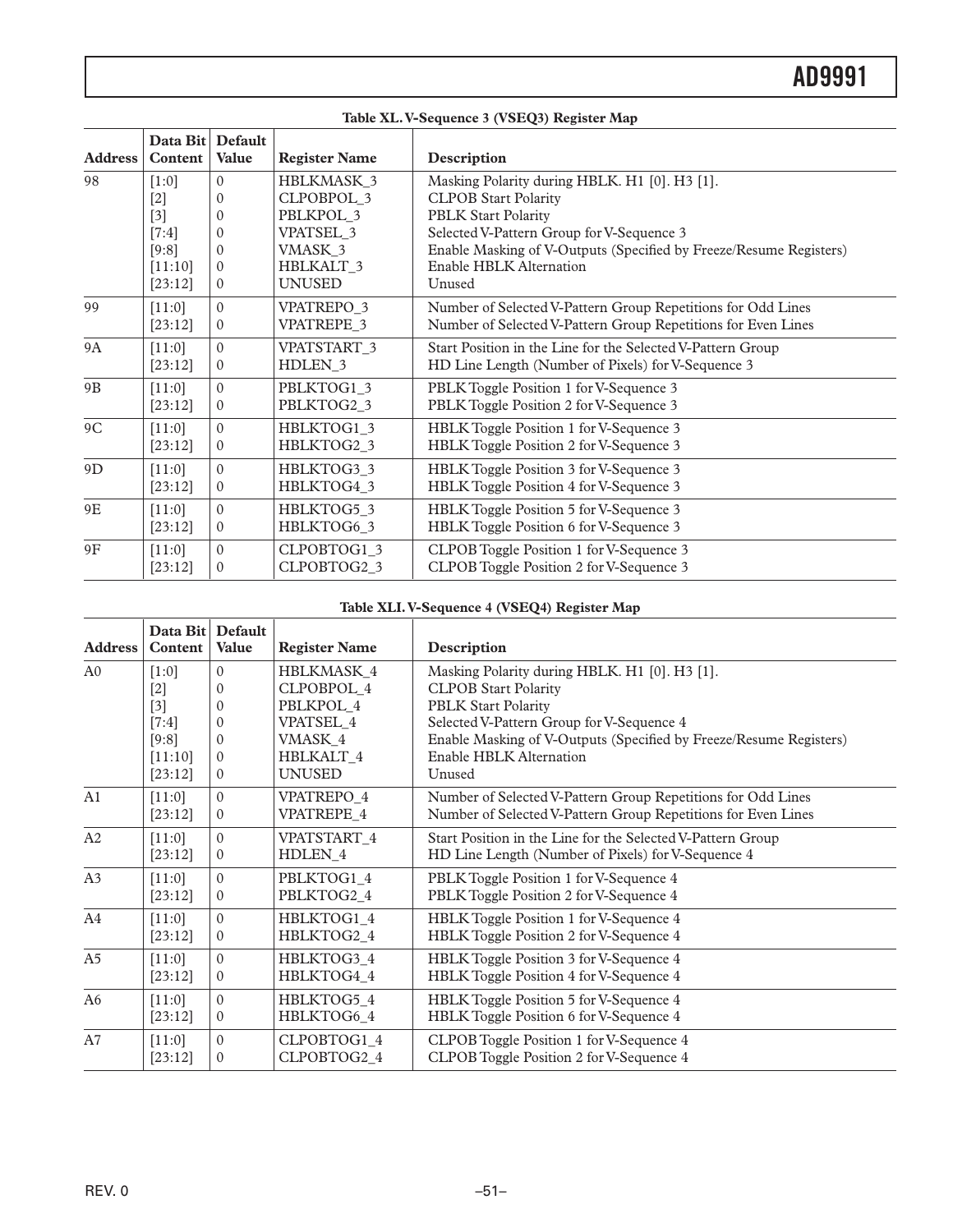| <b>Address</b> | Data Bit Default<br>Content | Value        | <b>Register Name</b>   | Description                                                        |
|----------------|-----------------------------|--------------|------------------------|--------------------------------------------------------------------|
| A8             | $[1:0]$                     | $\theta$     | <b>HBLKMASK 5</b>      | Masking Polarity during HBLK. H1 [0]. H3 [1].                      |
|                | $[2]$                       | $\Omega$     | CLPOBPOL 5             | <b>CLPOB Start Polarity</b>                                        |
|                | $[3]$                       | $\Omega$     | PBLKPOL 5              | <b>PBLK Start Polarity</b>                                         |
|                | $[7:4]$                     | $\Omega$     | <b>VPATSEL 5</b>       | Selected V-Pattern Group for V-Sequence 5                          |
|                | [9:8]                       | $\Omega$     | VMASK 5                | Enable Masking of V-Outputs (Specified by Freeze/Resume Registers) |
|                | [11:10]                     | $\Omega$     | <b>HBLKALT 5</b>       | Enable HBLK Alternation                                            |
|                | [23:12]                     | $\Omega$     | <b>UNUSED</b>          | Unused                                                             |
| A <sub>9</sub> | [11:0]                      | $\Omega$     | <b>VPATREPO 5</b>      | Number of Selected V-Pattern Group Repetitions for Odd Lines       |
|                | [23:12]                     | $\Omega$     | <b>VPATREPE 5</b>      | Number of Selected V-Pattern Group Repetitions for Even Lines      |
| AA             | [11:0]                      | $\theta$     | VPATSTART <sub>5</sub> | Start Position in the Line for the Selected V-Pattern Group        |
|                | [23:12]                     | $\Omega$     | HDLEN <sub>5</sub>     | HD Line Length (Number of Pixels) for V-Sequence 5                 |
| AB             | [11:0]                      | $\theta$     | PBLKTOG1 5             | PBLK Toggle Position 1 for V-Sequence 5                            |
|                | [23:12]                     | $\theta$     | PBLKTOG2_5             | PBLK Toggle Position 2 for V-Sequence 5                            |
| AC             | [11:0]                      | $\Omega$     | HBLKTOG1_5             | HBLK Toggle Position 1 for V-Sequence 5                            |
|                | [23:12]                     | $\Omega$     | HBLKTOG2 5             | HBLK Toggle Position 2 for V-Sequence 5                            |
| AD             | [11:0]                      | $\theta$     | HBLKTOG3 5             | HBLK Toggle Position 3 for V-Sequence 5                            |
|                | [23:12]                     | $\Omega$     | HBLKTOG4 5             | HBLK Toggle Position 4 for V-Sequence 5                            |
| AE             | [11:0]                      | $\Omega$     | HBLKTOG5_5             | HBLK Toggle Position 5 for V-Sequence 5                            |
|                | [23:12]                     | $\mathbf{0}$ | HBLKTOG6_5             | HBLK Toggle Position 6 for V-Sequence 5                            |
| AF             | [11:0]                      | $\Omega$     | CLPOBTOG1 5            | CLPOB Toggle Position 1 for V-Sequence 5                           |
|                | [23:12]                     | $\Omega$     | CLPOBTOG2_5            | CLPOB Toggle Position 2 for V-Sequence 5                           |

**Table XLII. V-Sequence 5 (VSEQ5)Register Map**

### **Table XLIII. V-Sequence 6 (VSEQ6) Register Map**

| <b>Address</b> | Data Bit Default<br>Content | <b>Value</b> | <b>Register Name</b> | Description                                                        |
|----------------|-----------------------------|--------------|----------------------|--------------------------------------------------------------------|
| B <sub>0</sub> | $[1:0]$                     | $\Omega$     | HBLKMASK_6           | Masking Polarity during HBLK. H1 [0]. H3 [1].                      |
|                | $[2]$                       | $\Omega$     | CLPOBPOL 6           | <b>CLPOB StartPolarity</b>                                         |
|                | $[3]$                       | $\Omega$     | PBLKPOL 6            | <b>PBLK Start Polarity</b>                                         |
|                | $[7:4]$                     | $\Omega$     | VPATSEL 6            | Selected V-Pattern Group for V-Sequence 6                          |
|                | [9:8]                       | $\Omega$     | VMASK 6              | Enable Masking of V-Outputs (Specified by Freeze/Resume Registers) |
|                | [11:10]                     | $\Omega$     | <b>HBLKALT 6</b>     | Enable HBLK Alternation                                            |
|                | [23:12]                     | $\Omega$     | <b>UNUSED</b>        | Unused                                                             |
| B1             | [11:0]                      | $\theta$     | VPATREPO 6           | Number of Selected V-Pattern Group Repetitions for Odd Lines       |
|                | [23:12]                     | $\Omega$     | VPATREPE 6           | Number of Selected V-Pattern Group Repetitions for Even Lines      |
| B2             | [11:0]                      | $\Omega$     | VPATSTART 6          | Start Position in the Line for the Selected V-Pattern Group        |
|                | [23:12]                     | $\Omega$     | HDLEN 6              | HD Line Length (Number of Pixels) for V-Sequence 6                 |
| B <sub>3</sub> | [11:0]                      | $\Omega$     | PBLKTOG1 6           | PBLK Toggle Position 1 for V-Sequence 6                            |
|                | [23:12]                     | $\theta$     | PBLKTOG2_6           | PBLK Toggle Position 2 for V-Sequence 6                            |
| B4             | [11:0]                      | $\Omega$     | HBLKTOG1_6           | HBLK Toggle Position 1 for V-Sequence 6                            |
|                | [23:12]                     | $\Omega$     | HBLKTOG2 6           | HBLK Toggle Position 2 for V-Sequence 6                            |
| B <sub>5</sub> | [11:0]                      | $\Omega$     | HBLKTOG3 6           | HBLK Toggle Position 3 for V-Sequence 6                            |
|                | [23:12]                     | $\Omega$     | HBLKTOG4 6           | HBLK Toggle Position 4 for V-Sequence 6                            |
| B <sub>6</sub> | $[11:0]$                    | $\Omega$     | HBLKTOG5 6           | HBLK Toggle Position 5 for V-Sequence 6                            |
|                | [23:12]                     | $\mathbf{0}$ | HBLKTOG6_6           | HBLK Toggle Position 6 for V-Sequence 6                            |
| B7             | [11:0]                      | $\Omega$     | CLPOBTOG1 6          | CLPOB Toggle Position 1 for V-Sequence 6                           |
|                | [23:12]                     | $\Omega$     | CLPOBTOG2 6          | CLPOB Toggle Position 2 for V-Sequence 6                           |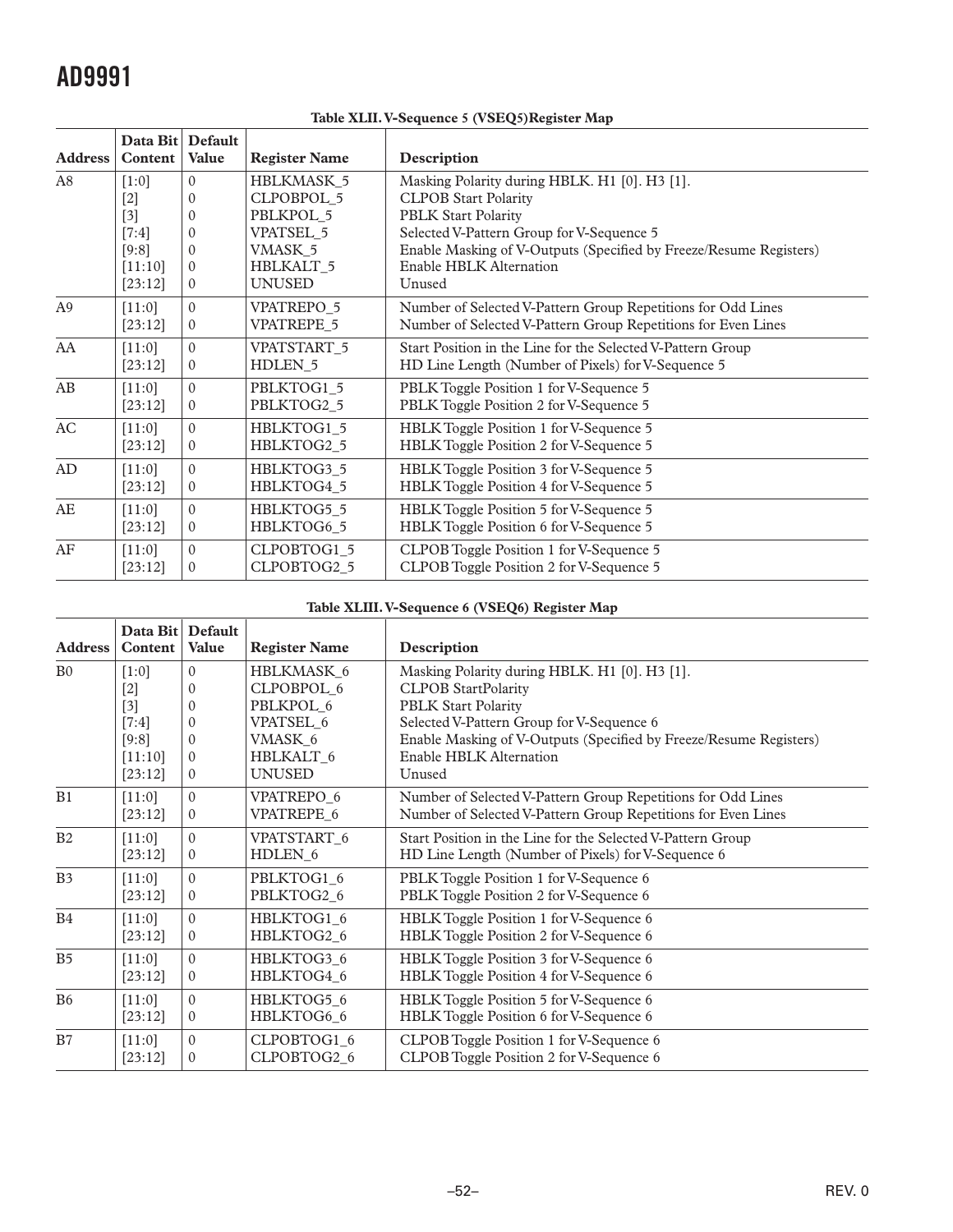|                | Table XLIV. V-Sequence 7 (VSEQ7) Register Map |                         |                      |                                                                    |  |  |
|----------------|-----------------------------------------------|-------------------------|----------------------|--------------------------------------------------------------------|--|--|
| <b>Address</b> | Data Bit<br>Content                           | Default<br><b>Value</b> | <b>Register Name</b> | Description                                                        |  |  |
| <b>B8</b>      | $[1:0]$                                       | $\Omega$                | HBLKMASK_7           | Masking Polarity during HBLK. H1 [0]. H3 [1].                      |  |  |
|                | $[2]$                                         | $\Omega$                | CLPOBPOL 7           | <b>CLPOB Start Polarity</b>                                        |  |  |
|                | $[3]$                                         | $\Omega$                | PBLKPOL 7            | <b>PBLK Start Polarity</b>                                         |  |  |
|                | $[7:4]$                                       | $\Omega$                | VPATSEL_7            | Selected V-Pattern Group for V-Sequence 7                          |  |  |
|                | [9:8]                                         | $\Omega$                | VMASK 7              | Enable Masking of V-Outputs (Specified by Freeze/Resume Registers) |  |  |
|                | [11:10]                                       | $\Omega$                | HBLKALT 7            | Enable HBLK Alternation                                            |  |  |
|                | [23:12]                                       | $\mathbf{0}$            | <b>UNUSED</b>        | Unused                                                             |  |  |
| B <sub>9</sub> | [11:0]                                        | $\Omega$                | VPATREPO_7           | Number of Selected V-Pattern Group Repetitions for Odd Lines       |  |  |
|                | [23:12]                                       | $\overline{0}$          | VPATREPE 7           | Number of Selected V-Pattern Group Repetitions for Even Lines      |  |  |
| <b>BA</b>      | [11:0]                                        | $\theta$                | VPATSTART 7          | Start Position in the Line for the Selected V-Pattern Group        |  |  |
|                | [23:12]                                       | $\Omega$                | HDLEN <sub>7</sub>   | HD Line Length (Number of Pixels) for V-Sequence 7                 |  |  |
| BB             | [11:0]                                        | $\Omega$                | PBLKTOG1_7           | PBLK Toggle Position 1 for V-Sequence 7                            |  |  |
|                | [23:12]                                       | $\theta$                | PBLKTOG2 7           | PBLK Toggle Position 2 for V-Sequence 7                            |  |  |
| <b>BC</b>      | $[11:0]$                                      | $\Omega$                | HBLKTOG1_7           | HBLK Toggle Position 1 for V-Sequence 7                            |  |  |
|                | [23:12]                                       | $\Omega$                | HBLKTOG2_7           | HBLK Toggle Position 2 for V-Sequence 7                            |  |  |
| BD             | [11:0]                                        | $\Omega$                | HBLKTOG3_7           | HBLK Toggle Position 3 for V-Sequence 7                            |  |  |
|                | [23:12]                                       | $\mathbf{0}$            | HBLKTOG4_7           | HBLK Toggle Position 4 for V-Sequence 7                            |  |  |
| <b>BE</b>      | [11:0]                                        | $\Omega$                | HBLKTOG5_7           | HBLK Toggle Position 5 for V-Sequence 7                            |  |  |
|                | [23:12]                                       | $\mathbf{0}$            | HBLKTOG6 7           | HBLK Toggle Position 6 for V-Sequence 7                            |  |  |
| BF             | [11:0]                                        | $\Omega$                | CLPOBTOG1_7          | CLPOB Toggle Position 1 for V-Sequence 7                           |  |  |
|                | [23:12]                                       | $\Omega$                | CLPOBTOG2_7          | CLPOB Toggle Position 2 for V-Sequence 7                           |  |  |

#### **Table XLV. V-Sequence 8 (VSEQ8) Register Map**

| <b>Address</b> | Data Bit<br>Content | Default<br>Value | <b>Register Name</b> | Description                                                        |
|----------------|---------------------|------------------|----------------------|--------------------------------------------------------------------|
| CO             | $[1:0]$             | $\Omega$         | HBLKMASK 8           | Masking Polarity during HBLK. H1 [0]. H3 [1].                      |
|                | $[2]$               | $\Omega$         | <b>CLPOBPOL 8</b>    | <b>CLPOB Start Polarity</b>                                        |
|                | $[3]$               | $\Omega$         | PBLKPOL 8            | <b>PBLK Start Polarity</b>                                         |
|                | $[7:4]$             | $\Omega$         | VPATSEL 8            | Selected V-Pattern Group for V-Sequence 8                          |
|                | [9:8]               | $\Omega$         | VMASK 8              | Enable Masking of V-Outputs (Specified by Freeze/Resume Registers) |
|                | [11:10]             | $\Omega$         | <b>HBLKALT 8</b>     | Enable HBLK Alternation                                            |
|                | [23:12]             | $\mathbf{0}$     | <b>UNUSED</b>        | Unused                                                             |
| C <sub>1</sub> | [11:0]              | $\Omega$         | VPATREPO 8           | Number of Selected V-Pattern Group Repetitions for Odd Lines       |
|                | [23:12]             | $\Omega$         | VPATREPE 8           | Number of Selected V-Pattern Group Repetitions for Even Lines      |
| C <sub>2</sub> | $[11:0]$            | $\Omega$         | VPATSTART 8          | Start Position in the Line for the Selected V-Pattern Group        |
|                | [23:12]             | $\Omega$         | HDLEN <sub>8</sub>   | HD Line Length (Number of Pixels) for V-Sequence 8                 |
| C <sub>3</sub> | [11:0]              | $\Omega$         | PBLKTOG1 8           | PBLK Toggle Position 1 for V-Sequence 8                            |
|                | [23:12]             | $\theta$         | PBLKTOG2_8           | PBLK Toggle Position 2 for V-Sequence 8                            |
| C <sub>4</sub> | [11:0]              | $\Omega$         | HBLKTOG1 8           | HBLK Toggle Position 1 for V-Sequence 8                            |
|                | [23:12]             | $\mathbf{0}$     | HBLKTOG2 8           | HBLK Toggle Position 2 for V-Sequence 8                            |
| C <sub>5</sub> | $[11:0]$            | $\Omega$         | HBLKTOG3 8           | HBLK Toggle Position 3 for V-Sequence 8                            |
|                | [23:12]             | $\mathbf{0}$     | HBLKTOG4 8           | HBLK Toggle Position 4 for V-Sequence 8                            |
| C6             | [11:0]              | $\Omega$         | HBLKTOG5 8           | HBLK Toggle Position 5 for V-Sequence 8                            |
|                | [23:12]             | $\mathbf{0}$     | HBLKTOG6 8           | HBLK Toggle Position 6 for V-Sequence 8                            |
| C7             | [11:0]              | $\Omega$         | CLPOBTOG1 8          | CLPOB Toggle Position 1 for V-Sequence 8                           |
|                | [23:12]             | $\Omega$         | CLPOBTOG2 8          | CLPOB Toggle Position 2 for V-Sequence 8                           |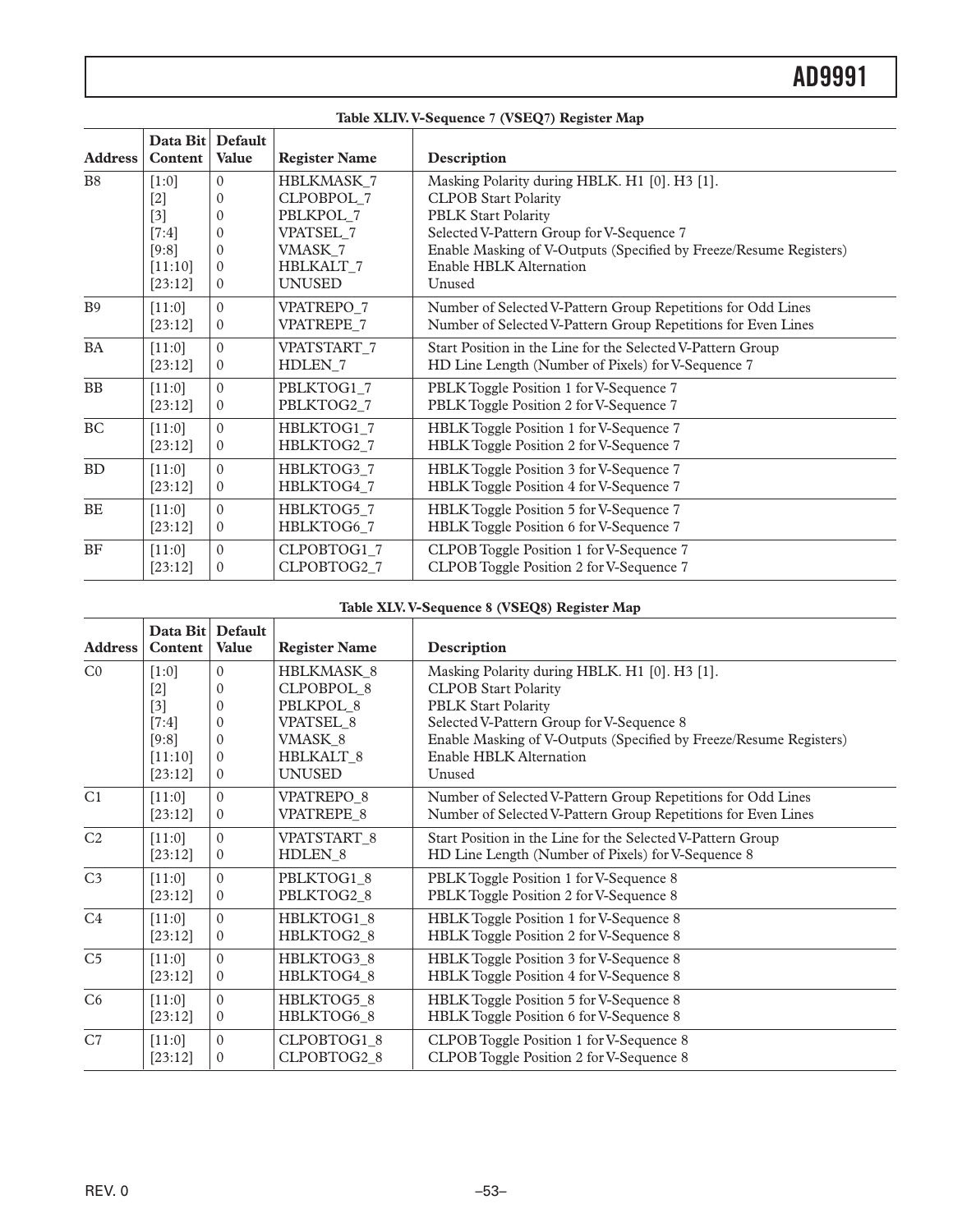| <b>Address</b> | Data Bit Default<br>Content | <b>Value</b> | <b>Register Name</b>   | Description                                                        |
|----------------|-----------------------------|--------------|------------------------|--------------------------------------------------------------------|
| C8             | $[1:0]$                     | $\Omega$     | HBLKMASK 9             | Masking Polarity during HBLK. H1 [0]. H3 [1].                      |
|                | $[2]$                       | $\Omega$     | CLPOBPOL 9             | <b>CLPOB Start Polarity</b>                                        |
|                | $[3]$                       | $\Omega$     | PBLKPOL 9              | <b>PBLK Start Polarity</b>                                         |
|                | $[7:4]$                     | $\Omega$     | VPATSEL 9              | Selected V-Pattern Group for V-Sequence 9                          |
|                | [9:8]                       | $\Omega$     | VMASK 9                | Enable Masking of V-Outputs (Specified by Freeze/Resume Registers) |
|                | [11:10]                     | $\Omega$     | HBLKALT 9              | Enable HBLK Alternation                                            |
|                | [23:12]                     | $\Omega$     | <b>UNUSED</b>          | Unused                                                             |
| C <sub>9</sub> | [11:0]                      | $\Omega$     | VPATREPO 9             | Number of Selected V-Pattern Group Repetitions for Odd Lines       |
|                | [23:12]                     | $\Omega$     | VPATREPE 9             | Number of Selected V-Pattern Group Repetitions for Even Lines      |
| CA             | [11:0]                      | $\Omega$     | VPATSTART <sub>9</sub> | Start Position in the Line for the Selected V-Pattern Group        |
|                | [23:12]                     | $\theta$     | HDLEN <sub>9</sub>     | HD Line Length (Number of Pixels) for V-Sequence 9                 |
| CB             | [11:0]                      | $\Omega$     | PBLKTOG1 9             | PBLK Toggle Position 1 for V-Sequence 9                            |
|                | [23:12]                     | $\Omega$     | PBLKTOG2 9             | PBLK Toggle Position 2 for V-Sequence 9                            |
| CC             | [11:0]                      | $\Omega$     | HBLKTOG1_9             | HBLK Toggle Position 1 for V-Sequence 9                            |
|                | [23:12]                     | $\Omega$     | HBLKTOG2 9             | HBLK Toggle Position 2 for V-Sequence 9                            |
| CD             | $[11:0]$                    | $\Omega$     | HBLKTOG3 9             | HBLK Toggle Position 3 for V-Sequence 9                            |
|                | [23:12]                     | $\Omega$     | HBLKTOG4 9             | HBLK Toggle Position 4 for V-Sequence 9                            |
| $\rm CE$       | [11:0]                      | $\Omega$     | HBLKTOG5 9             | HBLK Toggle Position 5 for V-Sequence 9                            |
|                | [23:12]                     | $\theta$     | HBLKTOG6 9             | HBLK Toggle Position 6 for V-Sequence 9                            |
| CF             | [11:0]                      | $\theta$     | CLPOBTOG1_9            | CLPOB Toggle Position 1 for V-Sequence 9                           |
|                | [23:12]                     | $\Omega$     | CLPOBTOG2 9            | CLPOB Toggle Position 2 for V-Sequence 9                           |

**Table XLVI. V-Sequence 9 (VSEQ9) Register Map**

#### **Table XLVII. Field 0 Register Map**

| <b>Address</b> | Data Bit Default<br>Content | Value        | <b>Register Name</b> | Description                                                                    |
|----------------|-----------------------------|--------------|----------------------|--------------------------------------------------------------------------------|
| D <sub>0</sub> | [3:0]                       | $\mathbf{0}$ | VSEQSEL0 0           | Selected V-Sequence for Region 0.                                              |
|                | $[4]$                       | $\Omega$     | SWEEP0 0             | Select Sweep Region for Region $0.0 =$ No Sweep, 1 = Sweep.                    |
|                | $[5]$                       | $\mathbf{0}$ | MULTI0 0             | Select Multiplier Region for Region $0.0 =$ No Multiplier, $1 =$ Multiplier.   |
|                | [9:6]                       | $\mathbf{0}$ | VSEQSEL1_0           | Selected V-Sequence for Region 1.                                              |
|                | $[10]$                      | $\Omega$     | SWEEP1_0             | Select Sweep Region for Region 1. $0 = No$ Sweep, $1 = S$ weep.                |
|                | $[11]$                      | $\Omega$     | MULTI1 0             | Select Multiplier Region for Region 1. $0 = No$ Multiplier, $1 = Multiplier$ . |
|                | [15:12]                     | $\mathbf{0}$ | VSEQSEL2_0           | Selected V-Sequence for Region 2.                                              |
|                | $[16]$                      | $\mathbf{0}$ | SWEEP2 0             | Select Sweep Region for Region 2. $0 = No$ Sweep, $1 =$ Sweep.                 |
|                | $[17]$                      | $\Omega$     | MULTI2 0             | Select Multiplier Region for Region 2. $0 = No$ Multiplier, $1 = Multiplier$ . |
|                | [21:18]                     | $\mathbf{0}$ | VSEQSEL3_0           | Selected V-Sequence for Region 3.                                              |
|                | $[22]$                      | $\mathbf{0}$ | SWEEP3 0             | Select Sweep Region for Region 3. $0 = No$ Sweep, $1 = S$ weep.                |
|                | $[23]$                      | $\mathbf{0}$ | MULTI3 0             | Select Multiplier Region for Region 3. $0 = No$ Multiplier, $1 = Multiplier$ . |
| D1             | [3:0]                       | $\Omega$     | VSEQSEL4_0           | Selected V-Sequence for Region 4.                                              |
|                | $[4]$                       | $\mathbf{0}$ | SWEEP4 0             | Select Sweep Region for Region 4. $0 = No$ Sweep, $1 = S$ weep.                |
|                | $[5]$                       | $\mathbf{0}$ | MULTI40              | Select Multiplier Region for Region 4. $0 = No$ Multiplier, $1 = Multiplier$ . |
|                | $[9:6]$                     | $\Omega$     | VSEQSEL5_0           | Selected V-Sequence for Region 5.                                              |
|                | $[10]$                      | $\mathbf{0}$ | SWEEP5 0             | Select Sweep Region for Region 5. $0 = No$ Sweep, $1 = S$ weep.                |
|                | $[11]$                      | $\Omega$     | MULTI5 0             | Select Multiplier Region for Region 5. $0 = No$ Multiplier, $1 = Multiplier$ . |
|                | [15:12]                     | $\mathbf{0}$ | VSEQSEL6 0           | Selected V-Sequence for Region 6.                                              |
|                | [16]                        | $\Omega$     | SWEEP6 0             | Select Sweep Region for Region 6. $0 = No$ Sweep, $1 = S$ weep.                |
|                | $[17]$                      | $\Omega$     | MULTI6 0             | Select Multiplier Region for Region 6. $0 = No$ Multiplier, $1 = Multiplier$ . |
|                | [23:18]                     |              | <b>UNUSED</b>        | Unused.                                                                        |
| D2             | [11:0]                      | $\mathbf{0}$ | SCP10                | V-Sequence Change Position #1 for Field 0.                                     |
|                | [23:12]                     | $\mathbf{0}$ | $SCP2_0$             | V-Sequence Change Position #2 for Field 0.                                     |
| D <sub>3</sub> | [11:0]                      | $\Omega$     | SCP30                | V-Sequence Change Position #3 for Field 0.                                     |
|                | [23:12]                     | $\mathbf{0}$ | SCP40                | V-Sequence Change Position #4 for Field 0.                                     |
| D <sub>4</sub> | [11:0]                      | $\mathbf{0}$ | VDLEN 0              | VD Field Length (Number of Lines) for Field 0.                                 |
|                | [23:12]                     | $\mathbf{0}$ | HDLAST_0             | HD Line Length (Number of Pixels) for Last Line in Field 0.                    |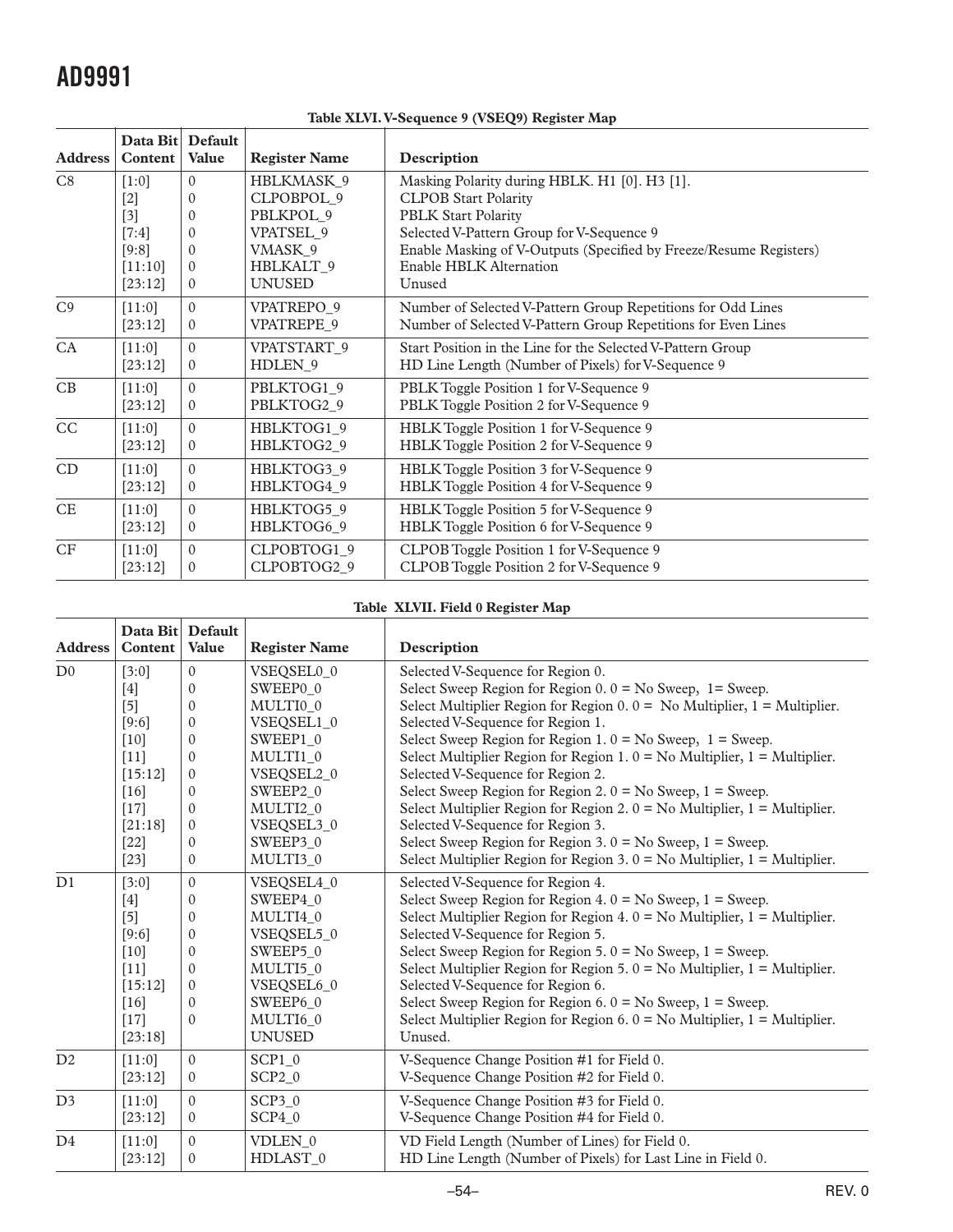| Table XLVII. Field 0 Register Map (continued) |                                       |              |                      |                                                                             |  |
|-----------------------------------------------|---------------------------------------|--------------|----------------------|-----------------------------------------------------------------------------|--|
|                                               | Data Bit Default<br>Address   Content | Value        | <b>Register Name</b> | Description                                                                 |  |
| D <sub>5</sub>                                | [3:0]                                 | $\Omega$     | VPATSECOND 0         | Selected Second V-Pattern Group for VSG Active Line.                        |  |
|                                               | [9:4]                                 | $\theta$     | SGMASK 0             | Masking of VSG Outputs during VSG Active Line.                              |  |
|                                               | [21:10]                               | $\Omega$     | SGPATSEL 0           | Selection of VSG Patterns for Each VSG Output.                              |  |
| D <sub>6</sub>                                | [11:0]                                | $\Omega$     | SGLINE1 0            | VSG Active Line 1.                                                          |  |
|                                               | [23:12]                               | $\mathbf{0}$ | SGLINE2 0            | VSG Active Line 2 (if no Second Line Needed, Set to Same as Line 1 or Max). |  |
| D7                                            | [11:0]                                | $\Omega$     | SCP50                | V-Sequence Change Position #5 for Field 0.                                  |  |
|                                               | [23:12]                               | $\Omega$     | SCP60                | V-Sequence Change Position #6 for Field 0.                                  |  |

## **Table XLVIII. Field 1 Register Map**

|                        | Data Bit Default |                  |                      | raoic Albertin I Rua I Register Map                                            |
|------------------------|------------------|------------------|----------------------|--------------------------------------------------------------------------------|
| <b>Address</b>         | Content          | Value            | <b>Register Name</b> | Description                                                                    |
| $\mathbf{D}8$          | [3:0]            | $\boldsymbol{0}$ | VSEQSEL0_1           | Selected V-Sequence for Region 0.                                              |
|                        | $[4]$            | $\Omega$         | SWEEP0 1             | Select Sweep Region for Region $0.0 =$ No Sweep, $1 =$ Sweep.                  |
|                        | $[5]$            | $\mathbf{0}$     | MULTI0_1             | Select Multiplier Region for Region $0.0 =$ No Multiplier, $1 =$ Multiplier.   |
|                        | $[9:6]$          | $\mathbf{0}$     | VSEQSEL1_1           | Selected V-Sequence for Region 1.                                              |
|                        | $[10]$           | $\mathbf{0}$     | SWEEP1_1             | Select Sweep Region for Region 1. $0 = No$ Sweep, $1 = S$ weep.                |
|                        | $[11]$           | $\mathbf{0}$     | MULTI1_1             | Select Multiplier Region for Region 1. $0 = No$ Multiplier, $1 = Multiplier$ . |
|                        | [15:12]          | $\mathbf{0}$     | VSEQSEL2_1           | Selected V-Sequence for Region 2.                                              |
|                        | $[16]$           | $\Omega$         | SWEEP2 1             | Select Sweep Region for Region 2. $0 = No$ Sweep, $1 = S$ weep.                |
|                        | $[17]$           | $\mathbf{0}$     | MULTI2 1             | Select Multiplier Region for Region 2. $0 = No$ Multiplier, $1 = Multiplier$ . |
|                        | [21:18]          | $\mathbf{0}$     | VSEQSEL3_1           | Selected V-Sequence for Region 3.                                              |
|                        | $[22]$           | $\Omega$         | SWEEP3 1             | Select Sweep Region for Region 3. $0 = No$ Sweep, $1 = S$ weep.                |
|                        | $[23]$           | $\mathbf{0}$     | MULTI3_1             | Select Multiplier Region for Region 3. $0 = No$ Multiplier, $1 = Multiplier$ . |
| D <sup>9</sup>         | [3:0]            | $\mathbf{0}$     | VSEQSEL4_1           | Selected V-Sequence for Region 4.                                              |
|                        | $[4]$            | $\mathbf{0}$     | SWEEP4 1             | Select Sweep Region for Region 4. $0 = No$ Sweep, $1 = S$ weep.                |
|                        | $[5]$            | $\theta$         | MULTI4 1             | Select Multiplier Region for Region 4. $0 = No$ Multiplier, $1 = Multiplier$ . |
|                        | $[9:6]$          | $\Omega$         | VSEQSEL5_1           | Selected V-Sequence for Region 5.                                              |
|                        | $[10]$           | $\theta$         | SWEEP5 1             | Select Sweep Region for Region 5. $0 = No$ Sweep, $1 = S$ weep.                |
|                        | $[11]$           | $\mathbf{0}$     | MULTI5_1             | Select Multiplier Region for Region 5. $0 = No$ Multiplier, $1 = Multiplier$ . |
|                        | [15:12]          | $\mathbf{0}$     | VSEQSEL6_1           | Selected V-Sequence for Region 6.                                              |
|                        | $[16]$           | $\mathbf{0}$     | SWEEP6_1             | Select Sweep Region for Region 6. $0 = No$ Sweep, $1 = S$ weep.                |
|                        | $[17]$           | $\mathbf{0}$     | MULTI6_1             | Select Multiplier Region for Region 6. $0 = No$ Multiplier, $1 = Multiplier$ . |
|                        | [23:18]          |                  | <b>UNUSED</b>        | Unused.                                                                        |
| $\mathbf{D}\mathbf{A}$ | [11:0]           | $\mathbf{0}$     | $SCP1_1$             | V-Sequence Change Position #1 for Field 1.                                     |
|                        | [23:12]          | $\mathbf{0}$     | $SCP2_1$             | V-Sequence Change Position #2 for Field 1.                                     |
| $\rm DB$               | $[11:0]$         | $\mathbf{0}$     | $SCP3_1$             | V-Sequence Change Position #3 for Field 1.                                     |
|                        | [23:12]          | $\mathbf{0}$     | $SCP4_1$             | V-Sequence Change Position #4 for Field 1.                                     |
| $\rm DC$               | [11:0]           | $\mathbf{0}$     | VDLEN_1              | VD Field Length (Number of Lines) for Field 1.                                 |
|                        | [23:12]          | $\mathbf{0}$     | HDLAST_1             | HD Line Length (Number of Pixels) for Last Line in Field 1.                    |
| DD                     | [3:0]            | $\mathbf{0}$     | VPATSECOND 1         | Selected Second V-Pattern Group for VSG Active Line.                           |
|                        | [9:4]            | $\mathbf{0}$     | SGMASK_1             | Masking of VSG Outputs during VSG Active Line.                                 |
|                        | [21:10]          | $\mathbf{0}$     | SGPATSEL_1           | Selection of VSG Patterns for Each VSG Output.                                 |
| DE                     | [11:0]           | $\mathbf{0}$     | SGLINE1 <sub>1</sub> | VSG Active Line 1.                                                             |
|                        | [23:12]          | $\mathbf{0}$     | SGLINE2_1            | VSG Active Line 2 (if no Second Line Needed, Set to Same as Line 1 or Max).    |
| $\rm DF$               | [11:0]           | $\Omega$         | $SCP5_1$             | V-Sequence Change Position #5 for Field 1.                                     |
|                        | [23:12]          | $\Omega$         | $SCP6_1$             | V-Sequence Change Position #6 for Field 1.                                     |
|                        |                  |                  |                      |                                                                                |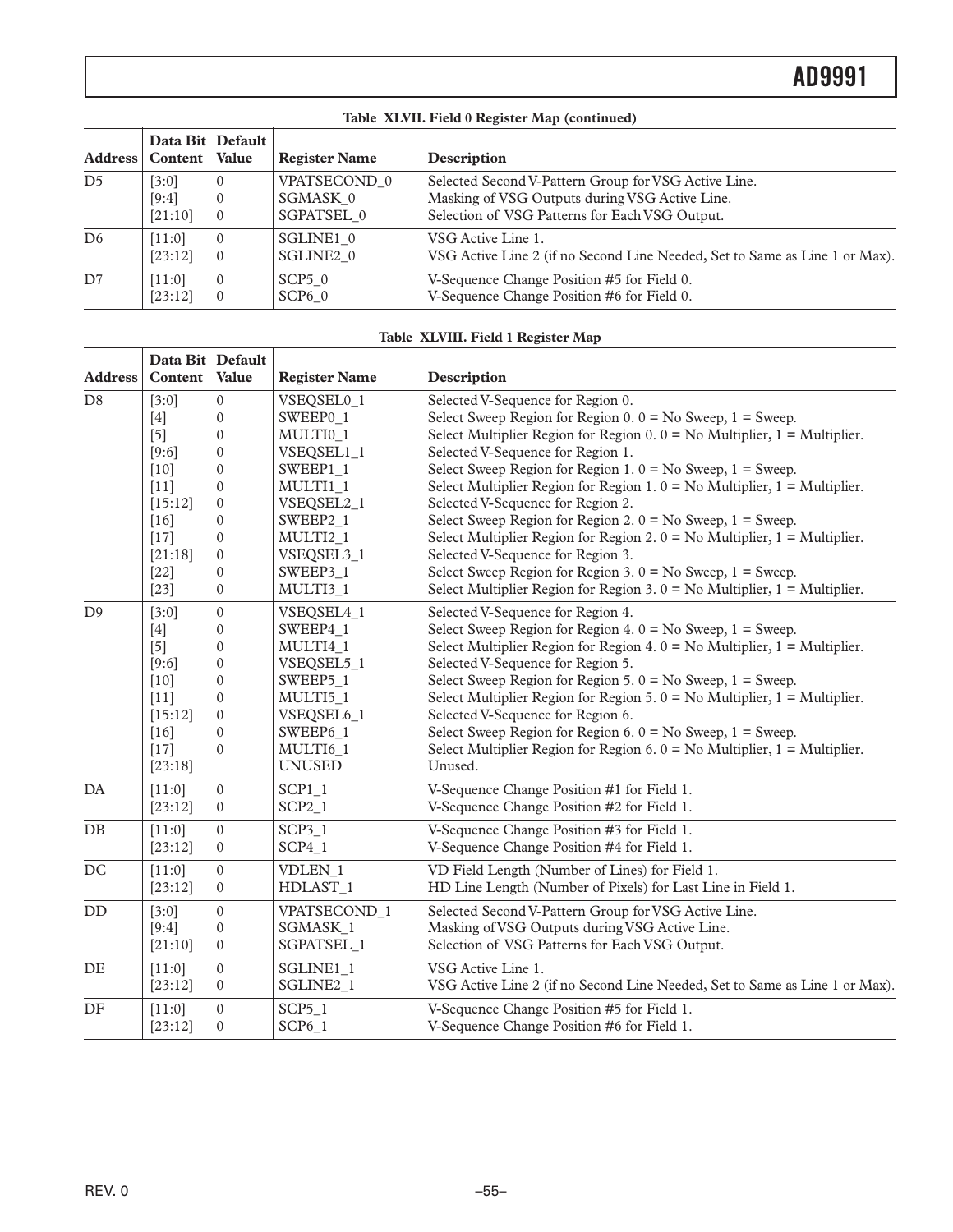**Table XLIX. Field 2 Register Map**

|                | Data Bit Default |                  |                       |                                                                                |
|----------------|------------------|------------------|-----------------------|--------------------------------------------------------------------------------|
| <b>Address</b> | Content          | <b>Value</b>     | <b>Register Name</b>  | Description                                                                    |
| E0             | [3:0]            | $\mathbf{0}$     | VSEQSEL_2             | Selected V-Sequence for Region 0.                                              |
|                | $[4]$            | $\Omega$         | SWEEP0 2              | Select Sweep Region for Region $0.0 =$ No Sweep, $1 =$ Sweep.                  |
|                | $[5]$            | $\boldsymbol{0}$ | MULTI0 2              | Select Multiplier Region for Region $0.0 =$ No Multiplier, $1 =$ Multiplier.   |
|                | [9:6]            | $\boldsymbol{0}$ | VSEQSEL1_2            | Selected V-Sequence for Region 1.                                              |
|                | $[10]$           | $\boldsymbol{0}$ | SWEEP1_2              | Select Sweep Region for Region 1. $0 = No$ Sweep, $1 = S$ weep.                |
|                | $[11]$           | $\mathbf{0}$     | MULTI1_2              | Select Multiplier Region for Region 1. $0 = No$ Multiplier, $1 = Multiplier$ . |
|                | [15:12]          | $\mathbf{0}$     | VSEQSEL2_2            | Selected V-Sequence for Region 2.                                              |
|                | $[16]$           | $\mathbf{0}$     | SWEEP2_2              | Select Sweep Region for Region 2. $0 = No$ Sweep, $1 =$ Sweep.                 |
|                | $[17]$           | $\mathbf{0}$     | MULTI2 2              | Select Multiplier Region for Region 2. $0 = No$ Multiplier, $1 = Multiplier$ . |
|                | [21:18]          | $\boldsymbol{0}$ | VSEQSEL3_2            | Selected V-Sequence for Region 3.                                              |
|                | $[22]$           | $\boldsymbol{0}$ | SWEEP3 2              | Select Sweep Region for Region 3. $0 = No$ Sweep, $1 = S$ weep                 |
|                | $[23]$           | $\mathbf{0}$     | MULTI3_2              | Select Multiplier Region for Region 3. $0 = No$ Multiplier, $1 = Multiplier$ . |
| E1             | [3:0]            | $\mathbf{0}$     | VSEQSEL4 2            | Selected V-Sequence for Region 4.                                              |
|                | $[4]$            | $\boldsymbol{0}$ | SWEEP4_2              | Select Sweep Region for Region 4. $0 = No$ Sweep, $1 =$ Sweep.                 |
|                | $[5]$            | $\boldsymbol{0}$ | MULTI4 2              | Select Multiplier Region for Region 4. $0 = No$ Multiplier, $1 = Multiplier$ . |
|                | [9:6]            | $\mathbf{0}$     | VSEQSEL5_2            | Selected V-Sequence for Region 5.                                              |
|                | $[10]$           | $\mathbf{0}$     | SWEEP5_2              | Select Sweep Region for Region 5. $0 = No$ Sweep, $1 =$ Sweep.                 |
|                | $[11]$           | $\mathbf{0}$     | MULTI5 <sub>2</sub>   | Select Multiplier Region for Region 5. $0 = No$ Multiplier, $1 = Multiplier$ . |
|                | [15:12]          | $\mathbf{0}$     | VSEQSEL6_2            | Selected V-Sequence for Region 6.                                              |
|                | [16]             | $\Omega$         | SWEEP6 2              | Select Sweep Region for Region 6. $0 = No$ Sweep, $1 =$ Sweep.                 |
|                | $[17]$           | $\Omega$         | MULTI6 <sub>2</sub>   | Select Multiplier Region for Region 6. $0 = No$ Multiplier, $1 = Multiplier$ . |
|                | [23:18]          |                  | <b>UNUSED</b>         | Unused.                                                                        |
| E2             | $[11:0]$         | $\Omega$         | SCP1 2                | V-Sequence Change Position #1 for Field 2.                                     |
|                | [23:12]          | $\Omega$         | $SCP2_2$              | V-Sequence Change Position #2 for Field 2.                                     |
| E <sub>3</sub> | [11:0]           | $\mathbf{0}$     | SCP3 2                | V-Sequence Change Position #3 for Field 2.                                     |
|                | [23:12]          | $\mathbf{0}$     | $SCP4_2$              | V-Sequence Change Position #4 for Field 2.                                     |
|                |                  |                  |                       |                                                                                |
| E4             | [11:0]           | $\mathbf{0}$     | VDLEN0_2              | VD Field Length (Number of Lines) for Field 2.                                 |
|                | [23:12]          | $\mathbf{0}$     | HDLAST_2              | HD Line Length (Number of Pixels) for Last Line in Field 2.                    |
| E <sub>5</sub> | [3:0]            | $\mathbf{0}$     | VPATSECOND_2          | Selected Second V-Pattern Group for VSG Active Line.                           |
|                | $[9:4]$          | $\theta$         | SGMASK 2              | Masking of VSG Outputs during VSG Active Line.                                 |
|                | [21:10]          | $\mathbf{0}$     | SGPATSEL_2            | Selection of VSG Patterns for Each VSG Output.                                 |
| E <sub>6</sub> | [11:0]           | $\mathbf{0}$     | SGLINE1_2             | VSG Active Line 1.                                                             |
|                | [23:12]          | $\mathbf{0}$     | SGLINE <sub>2</sub> 2 | VSG Active Line 2 (if no Second Line Needed, Set to Same as Line 1 or Max).    |
| $\rm E7$       | [11:0]           | $\mathbf{0}$     | $SCP5_2$              | V-Sequence Change Position #5 for Field 2.                                     |
|                | [23:12]          | $\boldsymbol{0}$ | $SCP6_2$              | V-Sequence Change Position #6 for Field 2.                                     |
|                |                  |                  |                       |                                                                                |

#### **Table L. Field 3 Register Map**

| Address | Data Bit Default<br>Content | Value    | <b>Register Name</b>   | Description                                                                    |
|---------|-----------------------------|----------|------------------------|--------------------------------------------------------------------------------|
| E8      | [3:0]                       | $\Omega$ | VSEQSEL 3              | Selected V-Sequence for Region 0.                                              |
|         | $[4]$                       | $\theta$ | SWEEP0 3               | Select Sweep Region for Region $0.0 = No$ Sweep, $1 = S$ weep.                 |
|         | $[5]$                       | $\Omega$ | MULTI0 3               | Select Multiplier Region for Region $0.0 =$ No Multiplier, $1 =$ Multiplier.   |
|         | [9:6]                       | $\Omega$ | VSEOSEL1 3             | Selected V-Sequence for Region 1.                                              |
|         | $[10]$                      | $\theta$ | SWEEP1 3               | Select Sweep Region for Region 1. $0 = No$ Sweep, $1 = S$ weep.                |
|         | $[11]$                      | $\theta$ | MULTI1 3               | Select Multiplier Region for Region 1. $0 = No$ Multiplier, $1 = Multiplier$ . |
|         | [15:12]                     | $\Omega$ | VSEOSEL <sub>2</sub> 3 | Selected V-Sequence for Region 2.                                              |
|         | [16]                        | $\theta$ | SWEEP <sub>2</sub> 3   | Select Sweep Region for Region 2. $0 = No$ Sweep, $1 = S$ weep.                |
|         | $[17]$                      | $\theta$ | MULTI2 3               | Select Multiplier Region for Region 2. $0 = No$ Multiplier, $1 = Multipher$ .  |
|         | [21:18]                     | $\Omega$ | VSEOSEL3 3             | Selected V-Sequence for Region 3.                                              |
|         | $[22]$                      | $\theta$ | SWEEP3 3               | Select Sweep Region for Region 3. $0 = No$ Sweep, $1 = S$ weep.                |
|         | $[23]$                      | $\theta$ | MULTI3 3               | Select Multiplier Region for Region 3. $0 = No$ Multiplier, $1 = Multipher$ .  |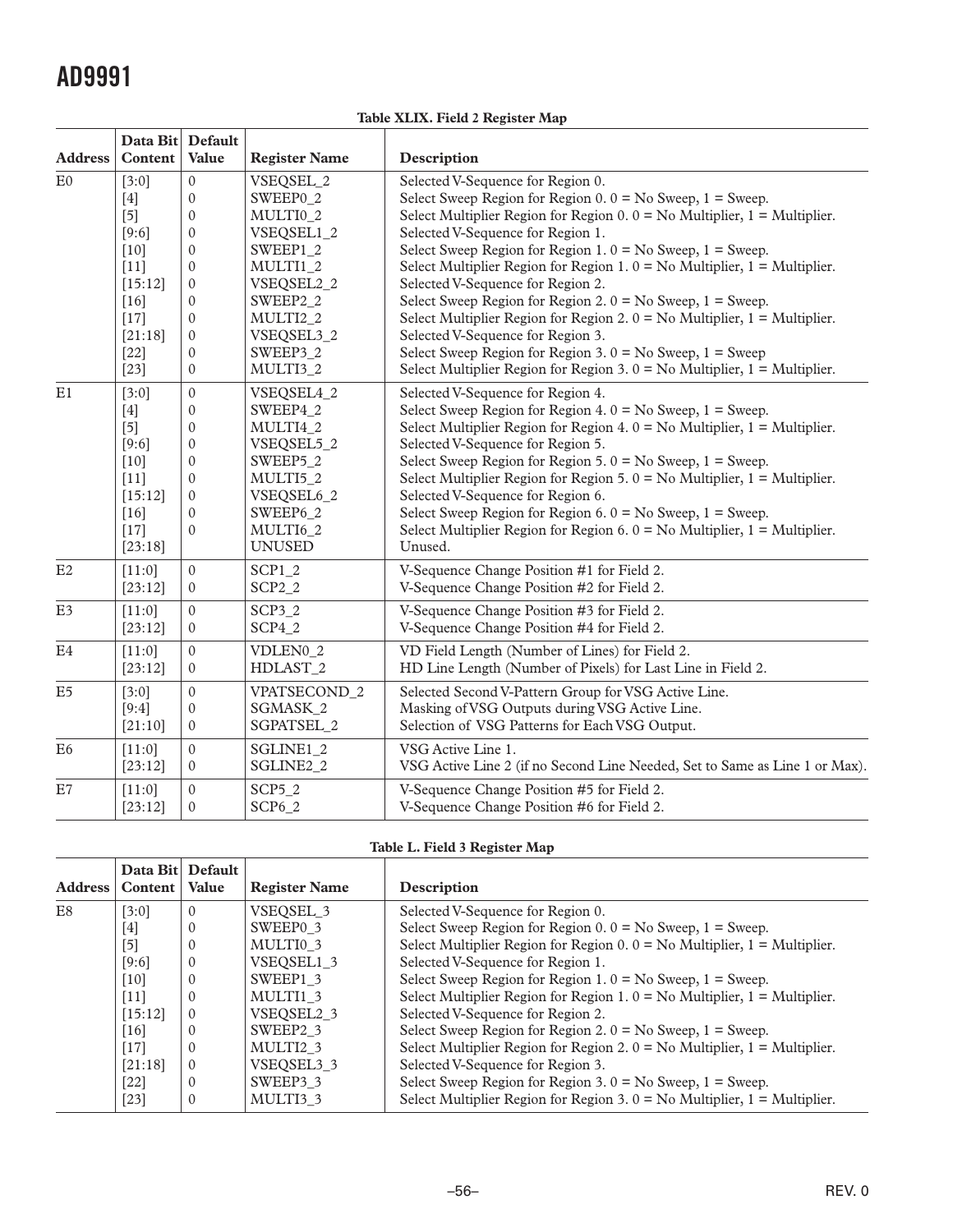| Table L. Field 3 Register Map (continued) |                             |                |                         |                                                                                |  |
|-------------------------------------------|-----------------------------|----------------|-------------------------|--------------------------------------------------------------------------------|--|
| <b>Address</b>                            | Data Bit Default<br>Content | <b>Value</b>   | <b>Register Name</b>    | Description                                                                    |  |
| E <sub>9</sub>                            | [3:0]                       | $\Omega$       | VSEQSEL4_3              | Selected V-Sequence for Region 4.                                              |  |
|                                           | $[4]$                       | $\Omega$       | SWEEP4 3                | Select Sweep Region for Region 4. $0 = No$ Sweep, $1 = S$ weep.                |  |
|                                           | $[5]$                       | $\mathbf{0}$   | MULTI4 3                | Select Multiplier Region for Region 4. $0 = No$ Multiplier, $1 = Multiplier$ . |  |
|                                           | [9:6]                       | $\Omega$       | VSEQSEL5_3              | Selected V-Sequence for Region 5.                                              |  |
|                                           | $[10]$                      | $\Omega$       | SWEEP5 3                | Select Sweep Region for Region 5. $0 = No$ Sweep, $1 = S$ weep.                |  |
|                                           | $[11]$                      | $\Omega$       | MULTI5 3                | Select Multiplier Region for Region 5. $0 = No$ Multiplier, $1 = Multiplier$ . |  |
|                                           | [15:12]                     | $\Omega$       | VSEQSEL6_3              | Selected V-Sequence for Region 6.                                              |  |
|                                           | $[16]$                      | $\Omega$       | SWEEP6 3                | Select Sweep Region for Region 6. $0 = No$ Sweep, $1 = S$ weep.                |  |
|                                           | $[17]$                      | $\Omega$       | MULTI6 3                | Select Multiplier Region for Region 6. $0 = No$ Multiplier, $1 = Multiplier$ . |  |
|                                           | [23:18]                     |                | <b>UNUSED</b>           | Unused.                                                                        |  |
| EA                                        | [11:0]                      | $\Omega$       | SCP1 3                  | V-Sequence Change Position #1 for Field 3.                                     |  |
|                                           | [23:12]                     | $\overline{0}$ | $SCP2_3$                | V-Sequence Change Position #2 for Field 3.                                     |  |
| $\mathbf{E}\mathbf{B}$                    | [11:0]                      | $\Omega$       | SCP <sub>3</sub> 3      | V-Sequence Change Position #3 for Field 3.                                     |  |
|                                           | [23:12]                     | $\overline{0}$ | $SCP4_3$                | V-Sequence Change Position #4 for Field 3.                                     |  |
| EC                                        | [11:0]                      | $\Omega$       | VDLEN <sub>3</sub>      | VD Field Length (Number of Lines) for Field 3.                                 |  |
|                                           | [23:12]                     | $\overline{0}$ | HDLAST_3                | HD Line Length (Number of Pixels) for Last Line in Field 3.                    |  |
| ED                                        | [3:0]                       | $\Omega$       | VPATSECOND <sub>3</sub> | Selected Second V-Pattern Group for VSG Active Line.                           |  |
|                                           | [9:4]                       | $\Omega$       | SGMASK_3                | Masking of VSG Outputs during VSG Active Line.                                 |  |
|                                           | [21:10]                     | $\Omega$       | <b>SGPATSEL 3</b>       | Selection of VSG Patterns for Each VSG Output.                                 |  |
| $\rm{EE}$                                 | [11:0]                      | $\Omega$       | SGLINE1 3               | VSG Active Line 1.                                                             |  |
|                                           | [23:12]                     | $\overline{0}$ | SGLINE2_3               | VSG Active Line 2 (if no Second Line Needed, Set to Same as Line 1 or Max).    |  |
| $\operatorname{EF}$                       | [11:0]                      | $\Omega$       | SCP5 <sub>3</sub>       | V-Sequence Change Position #5 for Field 3.                                     |  |
|                                           | [23:12]                     | $\Omega$       | $SCP6_3$                | V-Sequence Change Position #6 for Field 3.                                     |  |

#### **Table LI. Field 4 Register Map**

| <b>Address</b> | Data Bit Default<br>Content | Value        | <b>Register Name</b> | Description                                                                    |
|----------------|-----------------------------|--------------|----------------------|--------------------------------------------------------------------------------|
| F <sub>0</sub> | [3:0]                       | $\mathbf{0}$ | VSEQSEL0_4           | Selected V-Sequence for Region 0.                                              |
|                | $[4]$                       | $\Omega$     | SWEEP0 4             | Select Sweep Region for Region $0.0 =$ No Sweep, $1 =$ Sweep.                  |
|                | $[5]$                       | $\Omega$     | MULTI0 4             | Select Multiplier Region for Region $0.0 =$ No Multiplier, $1 =$ Multiplier.   |
|                | [9:6]                       | $\Omega$     | VSEQSEL1_4           | Selected V-Sequence for Region 1.                                              |
|                | $[10]$                      | $\Omega$     | SWEEP1_4             | Select Sweep Region for Region 1. $0 = No$ Sweep, $1 =$ Sweep.                 |
|                | $[11]$                      | $\Omega$     | MULTI1 4             | Select Multiplier Region for Region 1. $0 = No$ Multiplier, $1 = Multiplier$ . |
|                | [15:12]                     | $\Omega$     | VSEQSEL2_4           | Selected V-Sequence for Region 2.                                              |
|                | $[16]$                      | $\Omega$     | SWEEP2_4             | Select Sweep Region for Region 2. $0 = No$ Sweep, $1 = S$ weep.                |
|                | $[17]$                      | $\Omega$     | MULTI2 4             | Select Multiplier Region for Region 2. $0 = No$ Multiplier, $1 = Multiplier$ . |
|                | [21:18]                     | $\mathbf{0}$ | VSEQSEL3_4           | Selected V-Sequence for Region 3.                                              |
|                | $[22]$                      | $\Omega$     | SWEEP3_4             | Select Sweep Region for Region 3. $0 = No$ Sweep, $1 = S$ weep.                |
|                | $[23]$                      | $\mathbf{0}$ | MULTI3 4             | Select Multiplier Region for Region 3. $0 = No$ Multiplier, $1 = Multiplier$ . |
| F1             | [3:0]                       | $\Omega$     | VSEQSEL4_4           | Selected V-Sequence for Region 4.                                              |
|                | $[4]$                       | $\theta$     | SWEEP4 4             | Select Sweep Region for Region 4. $0 = No$ Sweep, $1 =$ Sweep.                 |
|                | $[5]$                       | $\theta$     | MULTI4 4             | Select Multiplier Region for Region 4. $0 = No$ Multiplier, $1 = Multiplier$ . |
|                | [9:6]                       | $\mathbf{0}$ | VSEQSEL5_4           | Selected V-Sequence for Region 5.                                              |
|                | $[10]$                      | $\theta$     | SWEEP5 4             | Select Sweep Region for Region 5. $0 = No$ Sweep, $1 = S$ weep.                |
|                | $[11]$                      | $\Omega$     | MULTI5_4             | Select Multiplier Region for Region 5. $0 = No$ Multiplier, $1 = Multiplier$ . |
|                | [15:12]                     | $\Omega$     | VSEQSEL6_4           | Selected V-Sequence for Region 6.                                              |
|                | $[16]$                      | $\Omega$     | SWEEP6_4             | Select Sweep Region for Region 6. $0 = No$ Sweep, $1 = S$ weep.                |
|                | $[17]$                      | $\Omega$     | MULTI6 4             | Select Multiplier Region for Region 6. $0 = No$ Multiplier, $1 = Multiplier$ . |
|                | [23:18]                     |              | <b>UNUSED</b>        | Unused.                                                                        |
| F2             | [11:0]                      | $\mathbf{0}$ | SCP1 4               | V-Sequence Change Position #1 for Field 4.                                     |
|                | [23:12]                     | $\Omega$     | $SCP2_4$             | V-Sequence Change Position #2 for Field 4.                                     |
| F <sub>3</sub> | [11:0]                      | $\Omega$     | SCP3 4               | V-Sequence Change Position #3 for Field 4.                                     |
|                | [23:12]                     | $\mathbf{0}$ | $SCP4_4$             | V-Sequence Change Position #4 for Field 4.                                     |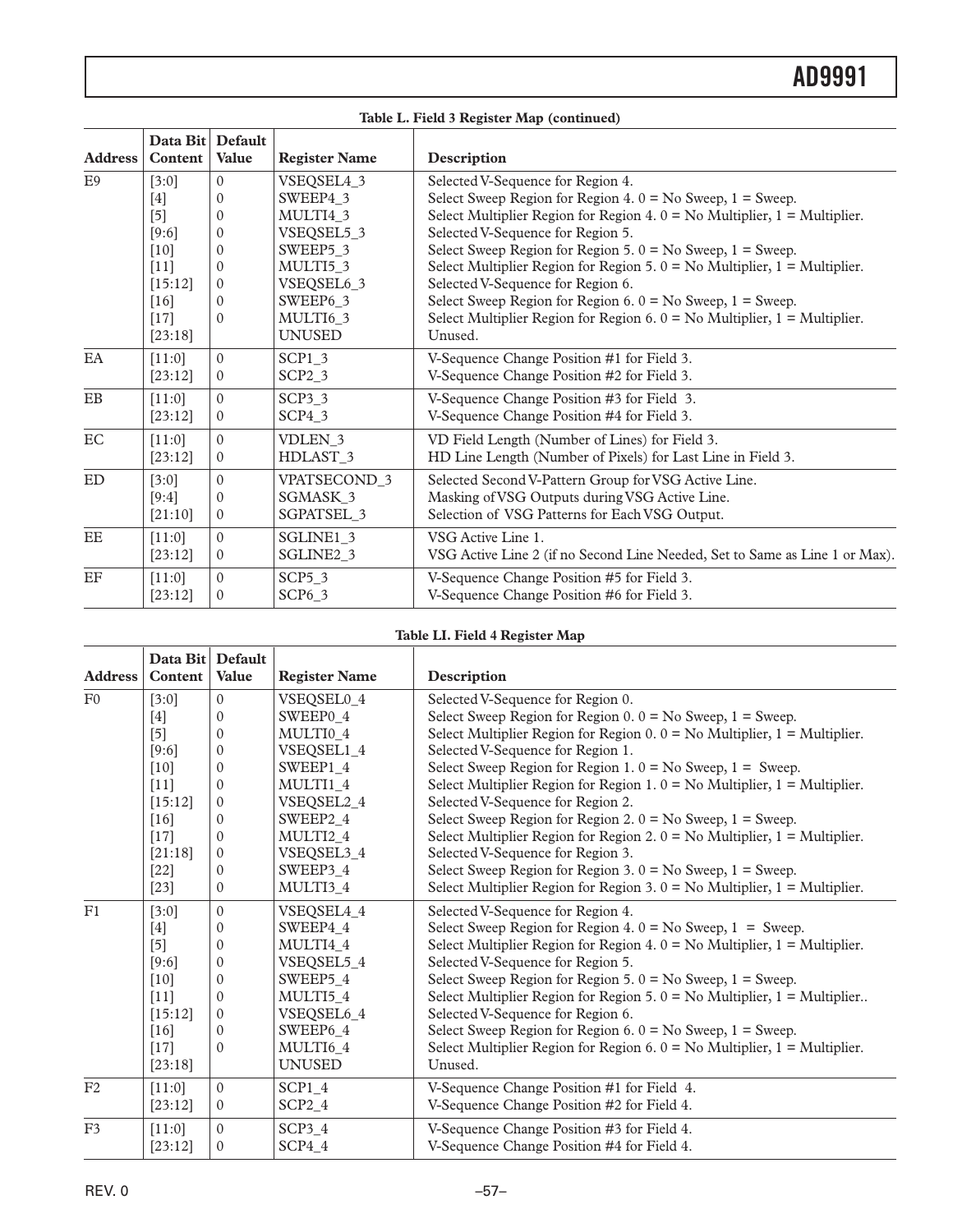$\overline{\mathbf{r}}$ 

 $\overline{\phantom{a}}$ 

| Table LI. Field 4 Register Map (continued) |          |                                  |                       |                                                                             |  |
|--------------------------------------------|----------|----------------------------------|-----------------------|-----------------------------------------------------------------------------|--|
| <b>Address</b>                             | Content  | Data Bit Default<br><b>Value</b> | <b>Register Name</b>  | Description                                                                 |  |
| F <sub>4</sub>                             | [11:0]   | $\Omega$                         | <b>VDLEN 4</b>        | VD Field Length (Number of Lines) for Field 4.                              |  |
|                                            | [23:12]  | $\overline{0}$                   | HDLAST 4              | HD Line Length (Number of Pixels) for Last Line in Field 4.                 |  |
| F <sub>5</sub>                             | [3:0]    | $\Omega$                         | VPATSECOND 4          | Selected Second V-Pattern Group for VSG Active Line.                        |  |
|                                            | [9:4]    | $\Omega$                         | SGMASK 4              | Masking of VSG Outputs during VSG Active Line.                              |  |
|                                            | [21:10]  | $\theta$                         | SGPATSEL 4            | Selection of VSG Patterns for Each VSG Output.                              |  |
| F <sub>6</sub>                             | $[11:0]$ | $\Omega$                         | SGLINE1 4             | VSG Active Line 1.                                                          |  |
|                                            | [23:12]  | $\theta$                         | SGLINE <sub>2</sub> 4 | VSG Active Line 2 (if no Second Line Needed, Set to Same as Line 1 or Max). |  |
| F7                                         | $[11:0]$ | $\Omega$                         | SCP5 <sub>4</sub>     | V-Sequence Change Position #5 for Field 4.                                  |  |
|                                            | [23:12]  | $\mathbf{0}$                     | SCP <sub>6</sub> 4    | V-Sequence Change Position #6 for Field 4.                                  |  |

#### **Table LI. Field 4 Register Map (continued)**

#### **Table LII. Field 5 Register Map**

|                |          | Data Bit Default |                      |                                                                                |
|----------------|----------|------------------|----------------------|--------------------------------------------------------------------------------|
| <b>Address</b> | Content  | Value            | <b>Register Name</b> | Description                                                                    |
| F <sub>8</sub> | [3:0]    | $\mathbf{0}$     | VSEQSEL0_5           | Selected V-Sequence for Region 0.                                              |
|                | $[4]$    | $\mathbf{0}$     | SWEEP0 5             | Select Sweep Region for Region $0.0 =$ No Sweep, $1 =$ Sweep.                  |
|                | $[5]$    | $\mathbf{0}$     | MULTI0_5             | Select Multiplier Region for Region $0.0 =$ No Multiplier, $1 =$ Multiplier.   |
|                | $[9:6]$  | $\mathbf{0}$     | VSEQSEL1_5           | Selected V-Sequence for Region 1.                                              |
|                | $[10]$   | $\mathbf{0}$     | SWEEP1 5             | Select Sweep Region for Region 1. $0 = No$ Sweep, $1 = S$ weep.                |
|                | $[11]$   | $\theta$         | MULTI1 5             | Select Multiplier Region for Region 1. $0 = No$ Multiplier, $1 = Multiplier$ . |
|                | [15:12]  | $\mathbf{0}$     | VSEQSEL2_5           | Selected V-Sequence for Region 2.                                              |
|                | $[16]$   | $\mathbf{0}$     | SWEEP2_5             | Select Sweep Region for Region 2. $0 = No$ Sweep, $1 =$ Sweep.                 |
|                | $[17]$   | $\mathbf{0}$     | MULTI2 5             | Select Multiplier Region for Region 2. $0 = No$ Multiplier, $1 = Multiplier$ . |
|                | [21:18]  | $\boldsymbol{0}$ | VSEQSEL3_5           | Selected V-Sequence for Region 3.                                              |
|                | $[22]$   | $\Omega$         | SWEEP3 5             | Select Sweep Region for Region 3. $0 = No$ Sweep, $1 = S$ weep.                |
|                | $[23]$   | $\boldsymbol{0}$ | MULTI3_5             | Select Multiplier Region for Region 3. $0 = No$ Multiplier, $1 = Multiplier$ . |
| F9             | [3:0]    | $\boldsymbol{0}$ | VSEQSEL4_5           | Selected V-Sequence for Region 4.                                              |
|                | $[4]$    | $\mathbf{0}$     | SWEEP4 5             | Select Sweep Region for Region 4. $0 = No$ Sweep, $1 = S$ weep                 |
|                | $[5]$    | $\boldsymbol{0}$ | MULTI4 5             | Select Multiplier Region for Region 4. $0 = No$ Multiplier, $1 = Multiplier$ . |
|                | [9:6]    | $\mathbf{0}$     | VSEQSEL5_5           | Selected V-Sequence for Region 5.                                              |
|                | $[10]$   | $\boldsymbol{0}$ | SWEEP5_5             | Select Sweep Region for Region 5. $0 = No$ Sweep, $1 =$ Sweep.                 |
|                | $[11]$   | $\mathbf{0}$     | MULTI5 5             | Select Multiplier Region for Region 5. $0 = No$ Multiplier, $1 = Multipher$ .  |
|                | [15:12]  | $\mathbf{0}$     | VSEQSEL6_5           | Selected V-Sequence for Region 6.                                              |
|                | [16]     | $\Omega$         | SWEEP6 5             | Select Sweep Region for Region 6. $0 = No$ Sweep, $1 =$ Sweep.                 |
|                | $[17]$   | $\mathbf{0}$     | MULTI6_5             | Select Multiplier Region for Region 6. $0 =$ No Multiplier, $1 =$ Multiplier.  |
|                | [23:18]  |                  | <b>UNUSED</b>        | Unused.                                                                        |
| <b>FA</b>      | $[11:0]$ | $\Omega$         | <b>SCP1 5</b>        | V-Sequence Change Position #1 for Field 5.                                     |
|                | [23:12]  | $\mathbf{0}$     | $SCP2_5$             | V-Sequence Change Position #2 for Field 5.                                     |
| <b>FB</b>      | [11:0]   | $\mathbf{0}$     | SCP3 <sub>5</sub>    | V-Sequence Change Position #3 for Field 5.                                     |
|                | [23:12]  | $\boldsymbol{0}$ | $SCP4_5$             | V-Sequence Change Position #4 for Field 5.                                     |
| FC             | [11:0]   | $\mathbf{0}$     | <b>VDLEN 5</b>       | VD Field Length (Number of Lines) for Field 5.                                 |
|                | [23:12]  | $\mathbf{0}$     | HDLAST_5             | HD Line Length (Number of Pixels) for Last Line in Field 5.                    |
| FD             | [3:0]    | $\Omega$         | <b>VPATSECOND 5</b>  | Selected Second V-Pattern Group for VSG Active Line.                           |
|                | [9:4]    | $\mathbf{0}$     | SGMASK_5             | Masking of VSG Outputs during VSG Active Line.                                 |
|                | [21:10]  | $\mathbf{0}$     | <b>SGPATSEL 5</b>    | Selection of VSG Patterns for Each VSG Output.                                 |
| <b>FE</b>      | [11:0]   | $\mathbf{0}$     | SGLINE1 5            | VSG Active Line 1.                                                             |
|                | [23:12]  | $\mathbf{0}$     | SGLINE2_5            | VSG Active Line 2 (if no Second Line Needed, Set to Same as Line 1 or Max).    |
| FF             | [11:0]   | $\Omega$         | <b>SCP5 5</b>        | V-Sequence Change Position #5 for Field 5.                                     |
|                | [23:12]  | $\mathbf{0}$     | $SCP6_5$             | V-Sequence Change Position #6 for Field 5.                                     |
|                |          |                  |                      |                                                                                |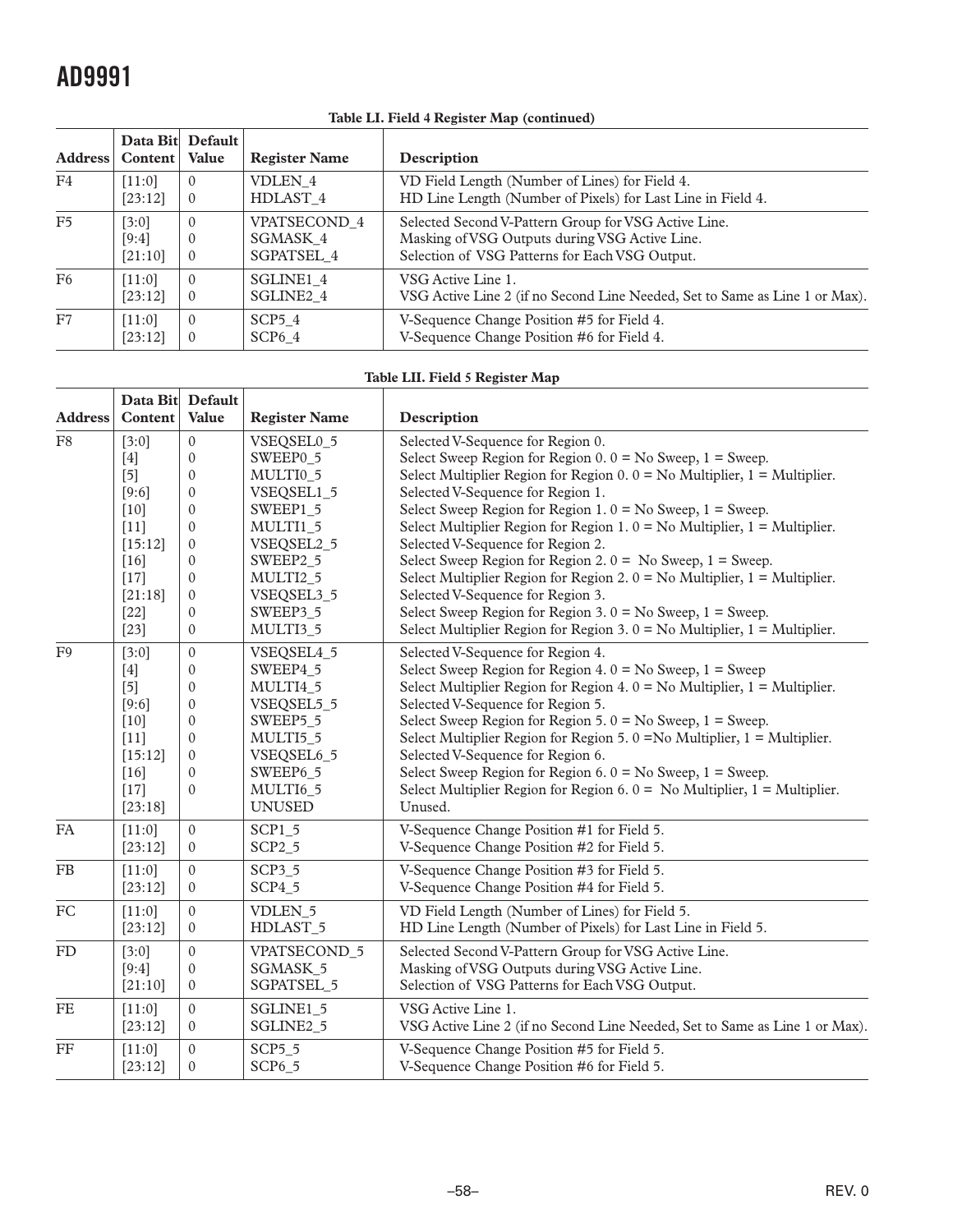#### **OUTLINE DIMENSIONS**

**56-Lead Lead Frame Chip Scale Package [LFCSP] 8 mm 8 mm Body (CP-56)**

Dimensions shown in millimeters

<span id="page-58-0"></span>![](_page_58_Figure_4.jpeg)

**COMPLIANT TO JEDEC STANDARDS MO-220-VLLD-2**